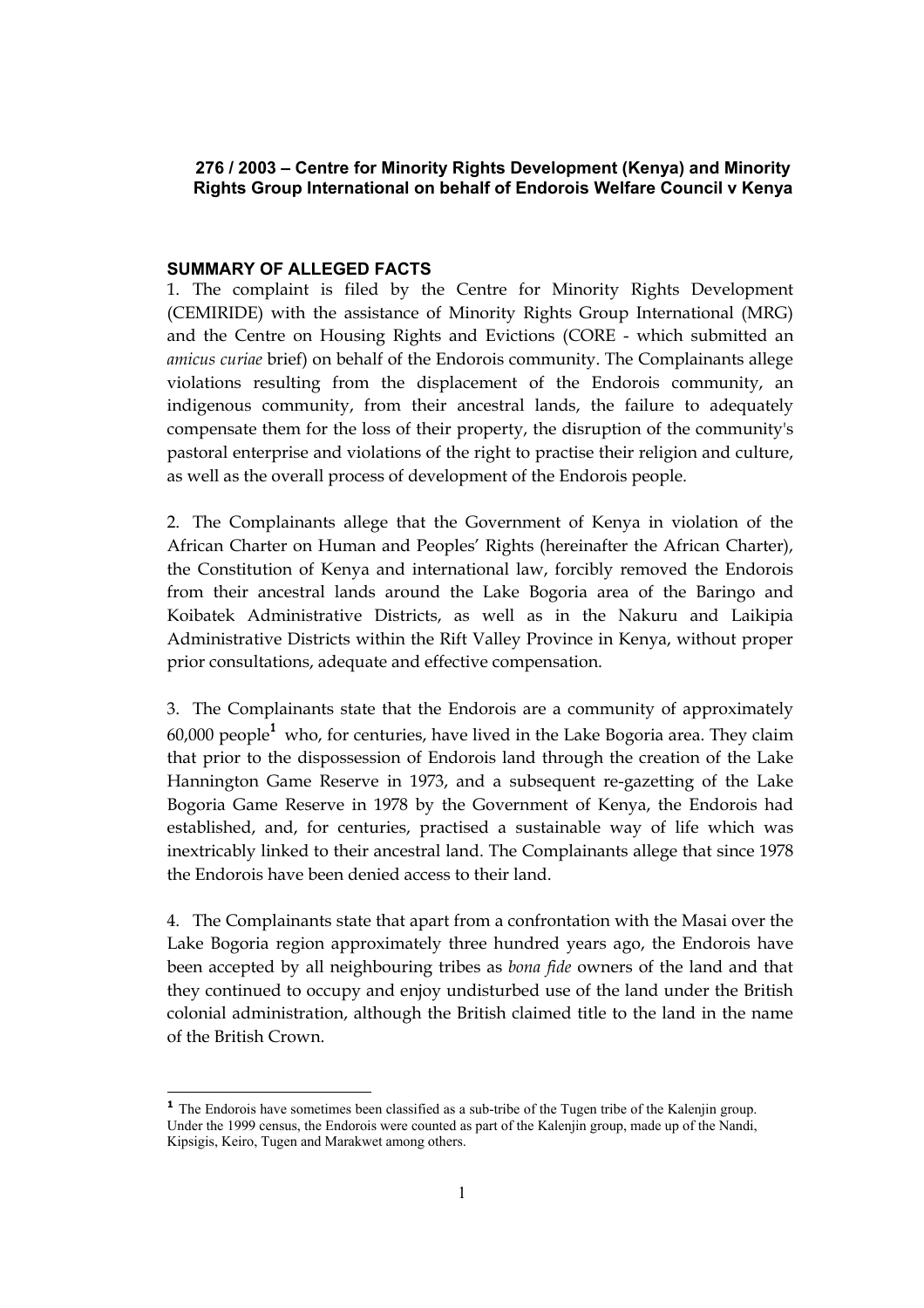5. The Complainants state that at independence in 1963, the British Crown's claim to Endorois land was passed on to the respective County Councils. However, under Section 115 of the Kenyan Constitution, the Country Councils held this land in trust, on behalf of the Endorois community, who remained on the land and continued to hold, use and enjoy it. The Endorois' customary rights over the Lake Bogoria region were not challenged until the 1973 gazetting of the land by the Government of Kenya. The Complainants state that the act of gazetting and, therefore, dispossession of the land is central to the present Communication.

6. The Complainants state that the area surrounding Lake Bogoria is fertile land, providing green pasture and medicinal salt licks, which help raise healthy cattle. The Complainants state that Lake Bogoria is central to the Endorois religious and traditional practices. They state that the community's historical prayer sites, places for circumcision rituals, and other cultural ceremonies are around Lake Bogoria. These sites were used on a weekly or monthly basis for smaller local ceremonies, and on an annual basis for cultural festivities involving Endorois from the whole region. The Complainants claim that the Endorois believe that the spirits of all Endorois, no matter where they are buried, live on in the Lake, with annual festivals taking place at the Lake. The Complainants further claim that the Endorois believe that the Monchongoi forest is considered the birthplace of the Endorois and the settlement of the first Endorois community.

7. The Complainants state that despite the lack of understanding of the Endorois community regarding what had been decided by the Respondent State, the Kenyan Wildlife Service (hereinafter KWS) informed certain Endorois elders shortly after the creation of the Game Reserve that 400 Endorois families would be compensated with plots of "fertile land." The undertaking also specified, according to the Complainants, that the community would receive 25% of the tourist revenue from the Game Reserve and 85% of the employment generated, and that cattle dips and fresh water dams would be constructed by the Respondent State.

8. The complainants allege that after several meetings to determine financial compensation for the relocation of the 400 families, the KWS stated it would provide 3,150 Kenya Shillings per family. The Complainants allege that none of these terms have been implemented and that only 170 out of the 400 families were eventually given some money in 1986, years after the agreements were concluded. The Complainants state that the money given to the 170 families was always understood to be a means of facilitating relocation rather than compensation for the Endorois' loss.

9. The Complainants state that to reclaim their ancestral land and to safeguard their pastoralist way of life, the Endorois petitioned to meet with President Daniel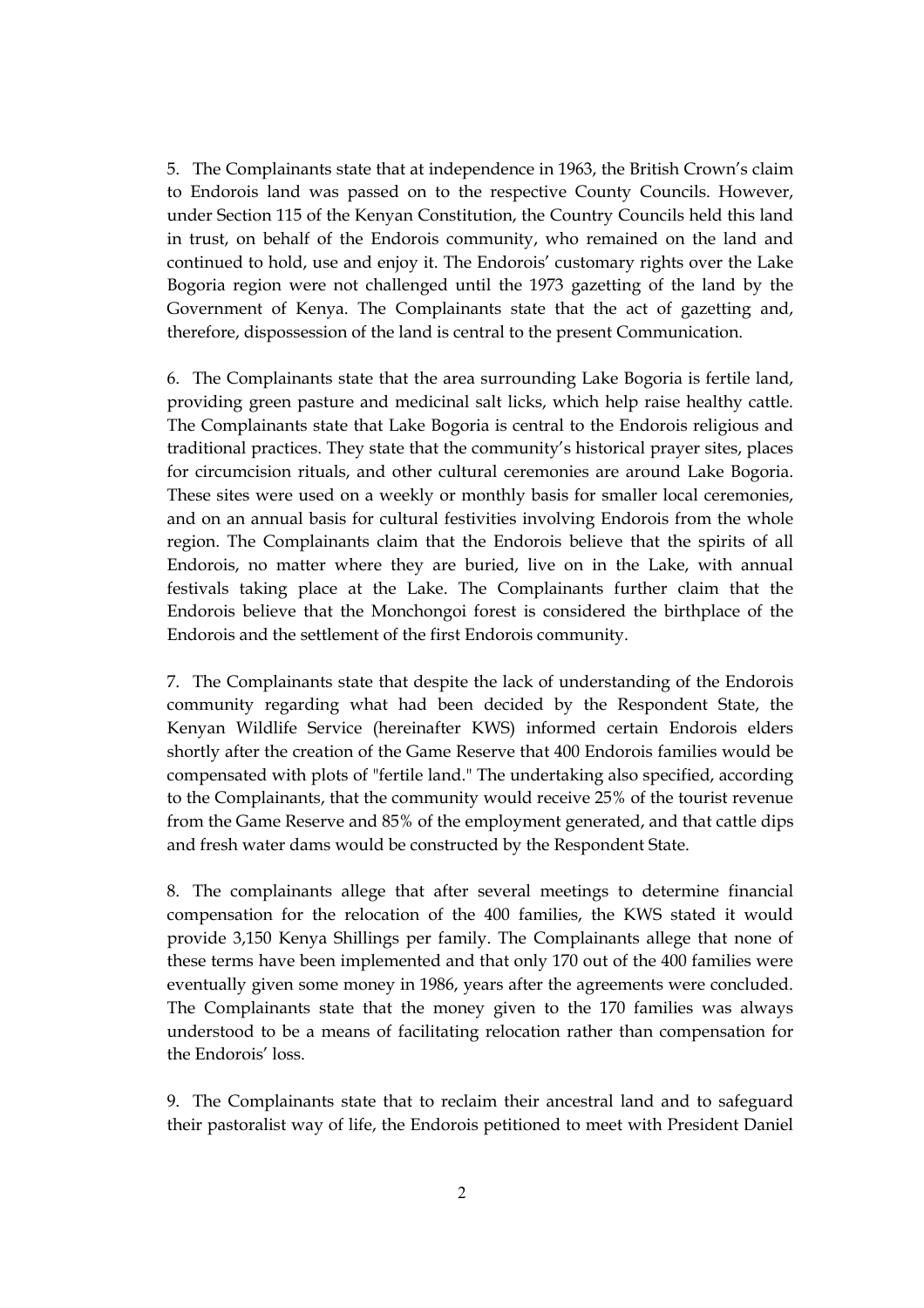Arap Moi, who was their local Member of Parliament. A meeting was held on 28 December 1994 at his Lake Bogoria Hotel.

10. The Complainants state that as a result of this meeting, the President directed the local authority to respect the 1973 agreement on compensation and directed that 25% of annual income towards community projects be given to the Endorois. In November of the following year, upon being notified by the Endorois community that nothing had been implemented, the Complainants state that President Moi again ordered that his directives be followed.

11. The Complainants state that following the non-implementation of the directives of President Moi, the Endorois began legal action against Baringo and Koibatek County Councils. Judgment was given on 19 April 2002 dismissing the application.**<sup>2</sup>** Although the High Court recognised that Lake Bogoria had been Trust Land for the Endorois, it stated that the Endorois had effectively lost any legal claim as a result of the designation of the land as a Game Reserve in 1973 and in 1974. It concluded that the money given in 1986 to 170 families for the cost of relocating represented the fulfilment of any duty owed by the authorities towards the Endorois for the loss of their ancestral land.

12. The Complainants state that the High Court also stated clearly that it could not address the issue of a community's collective right to property, referring throughout to "individuals" affected and stating that "there is no proper identity of the people who were affected by the setting aside of the land … that has been shown to the Court". The Complainants also claim that the High Court stated that it did not believe Kenyan law should address any special protection to a people's land based on historical occupation and cultural rights.

13. The Complainants allege that since the Kenyan High Court case in 2000, the Endorois community has become aware that parts of their ancestral land have been demarcated and sold by the Respondent State<sup>3</sup> to third parties.

14. The Complainants further allege that concessions for ruby mining on Endorois traditional land were granted in 2002 to a private company. This included the construction of a road in order to facilitate access for heavy mining machinery. The Complainants claim that these activities incur a high risk of polluting the waterways used by the Endorois community, both for their own personal consumption and for use by their livestock. Both mining operations and the demarcation and sale of land have continued despite the request by the African

**<sup>2</sup>** *William Yatich Sitetalia, William Arap Ngasia et al. v. Baringo Country Council*, High Court Judgment of 19 April 2002, Civil Case No. 183 of 2000, p. 6.

**<sup>3</sup>** Depending on the context, *Kenyan Authorities* and *Respondent State* are used in this text interchangeably to mean the Government of Kenya.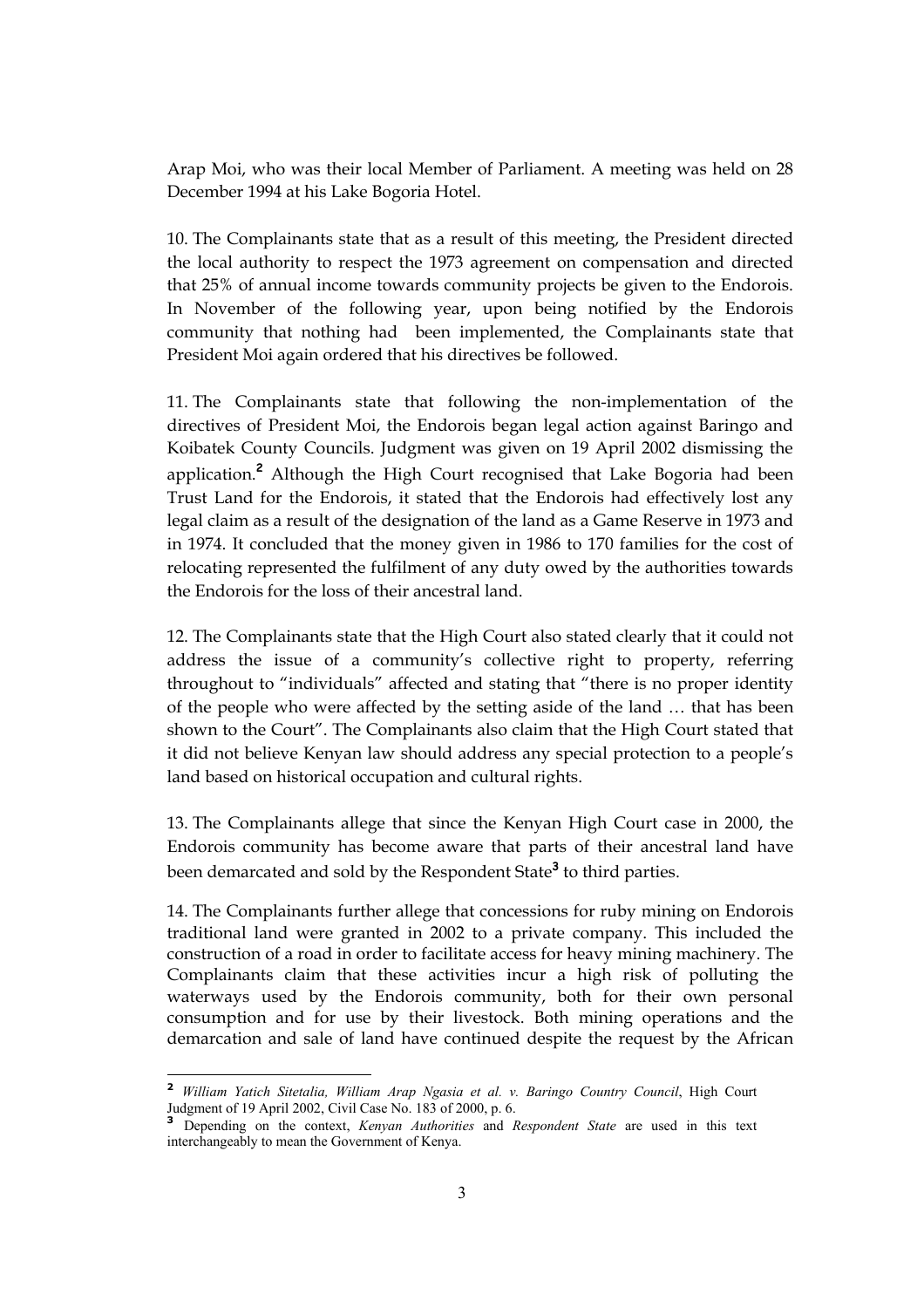Commission to the President of Kenya to suspend these activities pending the outcome of the present Communication.

15. The Complainants state that following the commencement of legal action on behalf of the community, some improvements were made to the community members' access to the Lake. For example, they are no longer required to pay Game Reserve entrance fees. The Complainants, nevertheless, allege that this access is subject to the Game Reserve authority's discretion. They claim that the Endorois still have limited access to Lake Bogoria for grazing their cattle, for religious purposes, and for collecting traditional herbs. They also state that the lack of legal certainty surrounding access rights and rights of usage renders the Endorois completely dependent on the Game Reserve authority's discretion to grant these rights on an *ad hoc* basis.

16. The Complainants claim that land for the Endorois is held in very high esteem, since tribal land, in addition to securing subsistence and livelihood, is seen as sacred, being inextricably linked to the cultural integrity of the community and its traditional way of life. Land, they claim, belongs to the community and not the individual and is essential to the preservation and survival as a traditional people. The Complainants claim that the Endorois health, livelihood, religion and culture are all intimately connected with their traditional land, as grazing lands, sacred religious sites and plants used for traditional medicine are all situated around the shores of Lake Bogoria.

17. The Complainants claim that at present the Endorois live in a number of locations on the periphery of the Reserve – that the Endorois are not only being forced from fertile lands to semi-arid areas, but have also been divided as a community and displaced from their traditional and ancestral lands. The Complainants claim that for the Endorois, access to the Lake Bogoria region, is a right for the community and the Government of Kenya continues to deny the community effective participation in decisions affecting their own land, in violation of their right to development.

18. The Complainants further allege that the right to legal representation for the Endorois is limited, in that Juma Kiplenge, the lawyer and human rights defender who was representing the 20,000 Endorois nomadic pastoralists, was arrested in August 1996 and accused of "belonging to an unlawful society". They claim that he has also received death threats.

19. The Complainants allege that the Government's decision to gazette Endorois traditional land as a Game Reserve, which in turn denies the Endorois access to the area, has jeopardized the community's pastoral enterprise and imperilled its cultural integrity. The Complainants also claim that 30 years after the evictions began, the Endorois still do not have full and fair compensation for the loss of their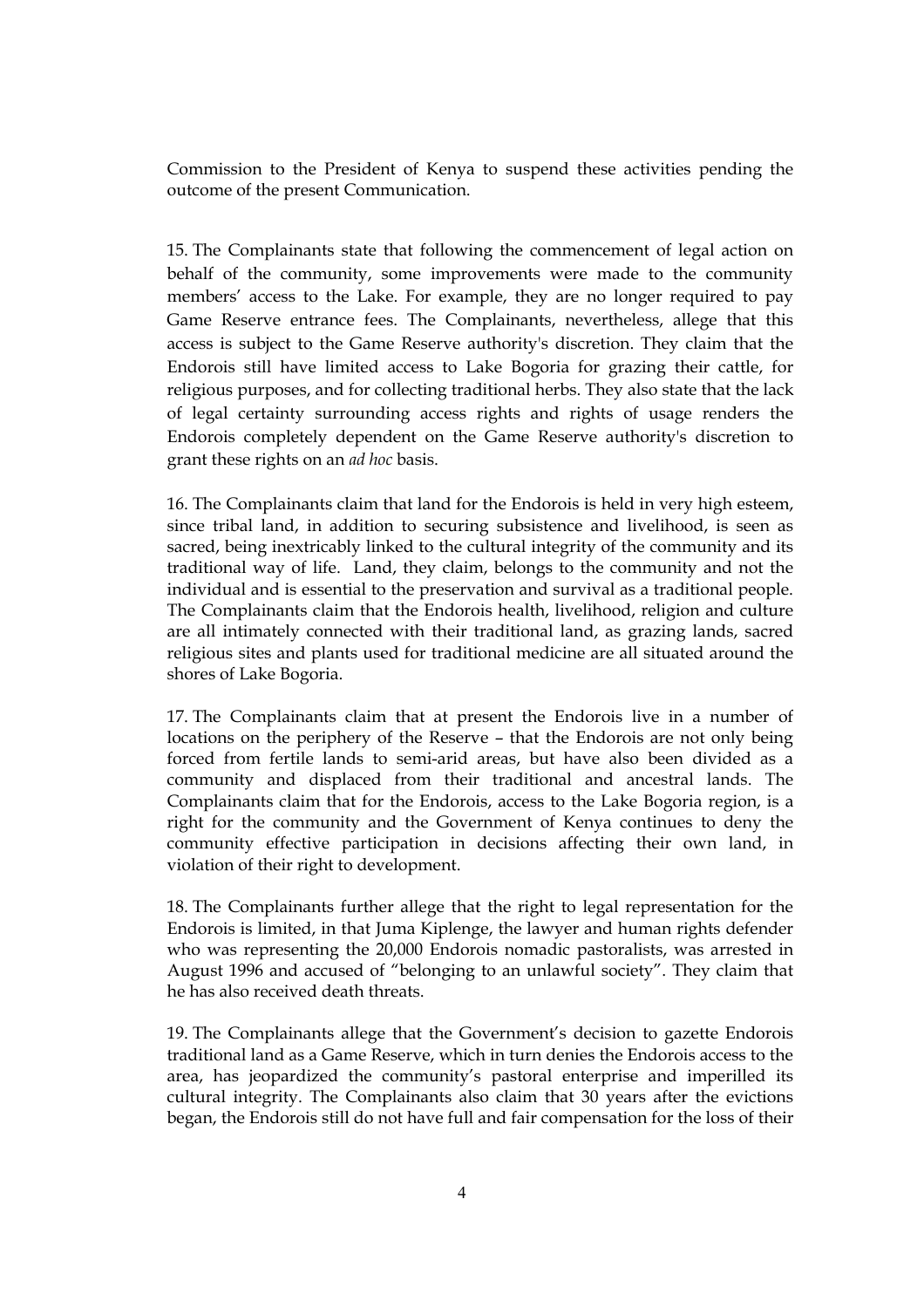land and their rights on to it. They further allege that the process of evicting them from their traditional land not only violates Endorois community property rights, but spiritual, cultural and economic ties to the land are severed.

20. The Complainants allege that the Endorois have no say in the management of their ancestral land. The Endorois Welfare Committee, which is the representative body of the Endorois community, has been refused registration, thus denying the right of the Endorois to fair and legitimate consultation. This failure to register the Endorois Welfare Committee, according to the Complainants, has often led to illegitimate consultations taking place, with the authorities selecting particular individuals to lend their consent 'on behalf' of the community. The Complainants further submit that the denial of domestic legal title to their traditional land, the removal of the community from their ancestral home and the severe restrictions placed on access to the Lake Bogoria region today, together with a lack of adequate compensation, amount to a serious violation of the African Charter. The Complainants state that the Endorois community claims these violations both for themselves as a people and on behalf of all the individuals affected.

21. The Complainants allege that in the creation of the Game Reserve, the Respondent State disregarded national law, Kenyan Constitutional provisions and, most importantly, numerous articles of the African Charter, including the right to property, the right to free disposition of natural resources, the right to religion, the right to cultural life and the right to development.

## **ARTICLES ALLEGED TO HAVE BEEN VIOLATED**

22. The Complainants seek a declaration that the Republic of Kenya is in violation of Articles 8, 14, 17, 21 and 22 of the African Charter. The Complainants are also seeking:

- **Restitution** of their land, with legal title and clear demarcation.
- Compensation to the community for all the loss they have suffered through the loss of their property, development and natural resources, but also freedom to practice their religion and culture.

#### **PROCEDURE**

23. On 22 May 2003, the Centre for Minority Rights and Development (CEMIRIDE) forwarded to the Secretariat of the African Commission on Human and Peoples' Rights (the Secretariat) a formal letter of intent regarding the forthcoming submission of a Communication on behalf of the Endorois community.

24. On 9 June 2003, the Secretariat wrote a letter to the Centre for Minority Rights and Development, acknowledging receipt of the same.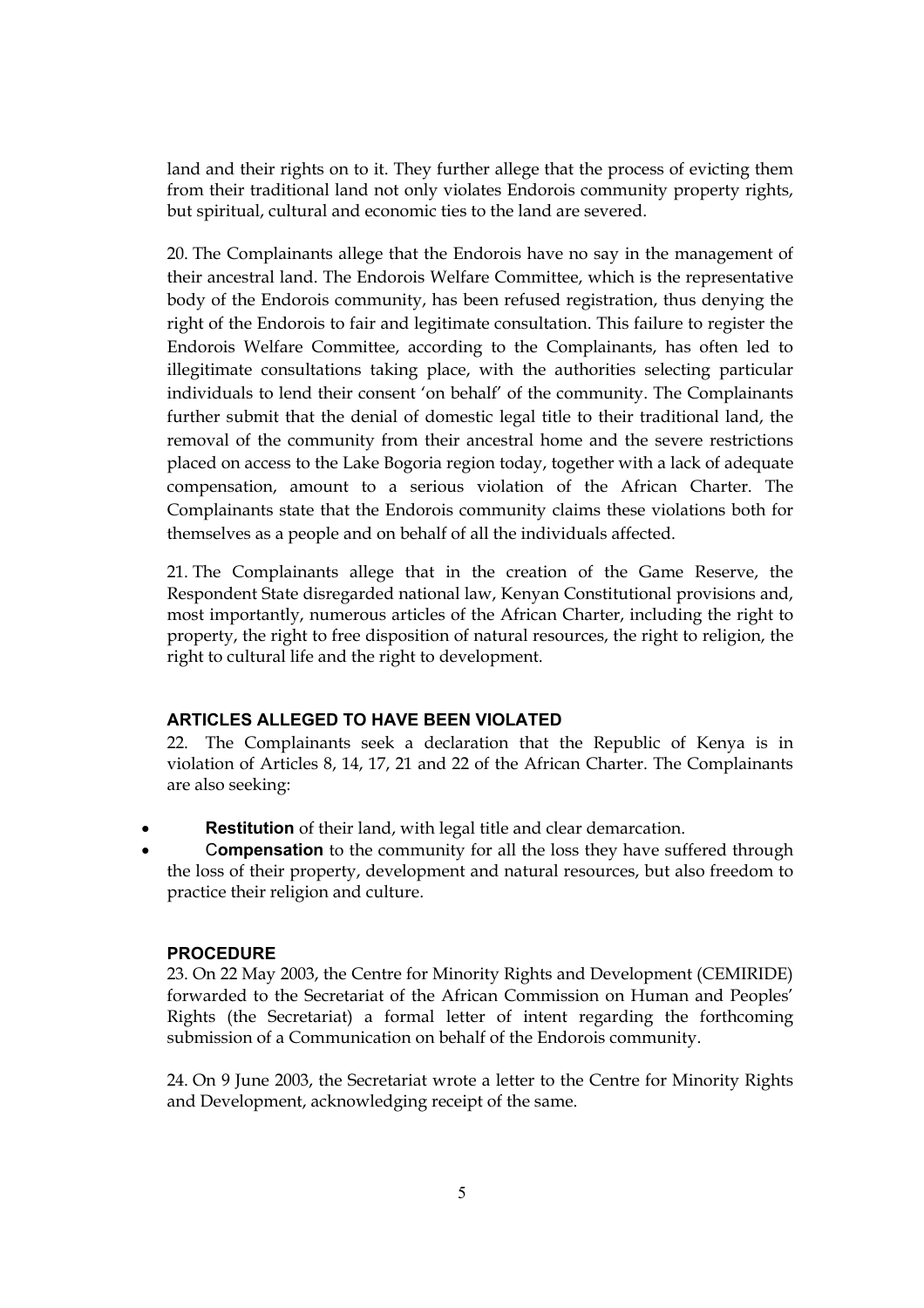25. On 23 June 2003, the Secretariat wrote a letter to Cynthia Morel of Minority Rights Group International, who is assisting the Centre for Minority Rights Development, acknowledging her Communication and informed her that the complaint would be presented to the upcoming 34th Ordinary Session of the African Commission.

26. A copy of the Complaint, dated 28 August 2003, was sent to the Secretariat on 29 August 2003.

27. At its 34th Ordinary Session held in Banjul, The Gambia, from 6 to 20 November 2003, the African Commission examined the Complaint and decided to be seized thereof.

28. On 10 December 2003, the Secretariat wrote to the parties informing them of this decision and further requesting them to forward their written submissions on Admissibility before the 35th Ordinary Session.

29. As the Complainants had already sent their submissions, when the Communication was being sent to the Secretariat, the Secretariat wrote a reminder to the Respondent State to forward its written submissions on Admissibility.

30. By a letter of 14 April 2004, the Complainants requested the African Commission on Human and Peoples' Rights (the African Commission) to be allowed to present their oral submissions on the matter at the Session.

31. On 29 April 2004, the Secretariat sent a reminder to the Respondent State to forward its written submissions on Admissibility of the Communication.

32. At its 35th Ordinary Session held in Banjul, The Gambia, from 21 May to 4 June 2004, the African Commission examined the Complaint and decided to defer its decision on Admissibility to the next Session. The African Commission also decided to issue an Urgent Appeal to the Government of the Republic of Kenya, requesting it to stay any action or measure by the State in respect of the subject matter of this Communication, pending the decision of the African Commission, which was forwarded on 9 August 2004.

33. At the same Session, a copy of the Complaint was handed over to the delegation of the Respondent State.

34. On 17 June 2004, the Secretariat wrote to both parties informing them of this decision and requesting the Respondent State to forward its submissions on Admissibility before the 36th Ordinary Session.

35. A copy of the same Communication was forwarded to the Respondent State's High Commission in Addis Ababa, Ethiopia on 22 June 2004.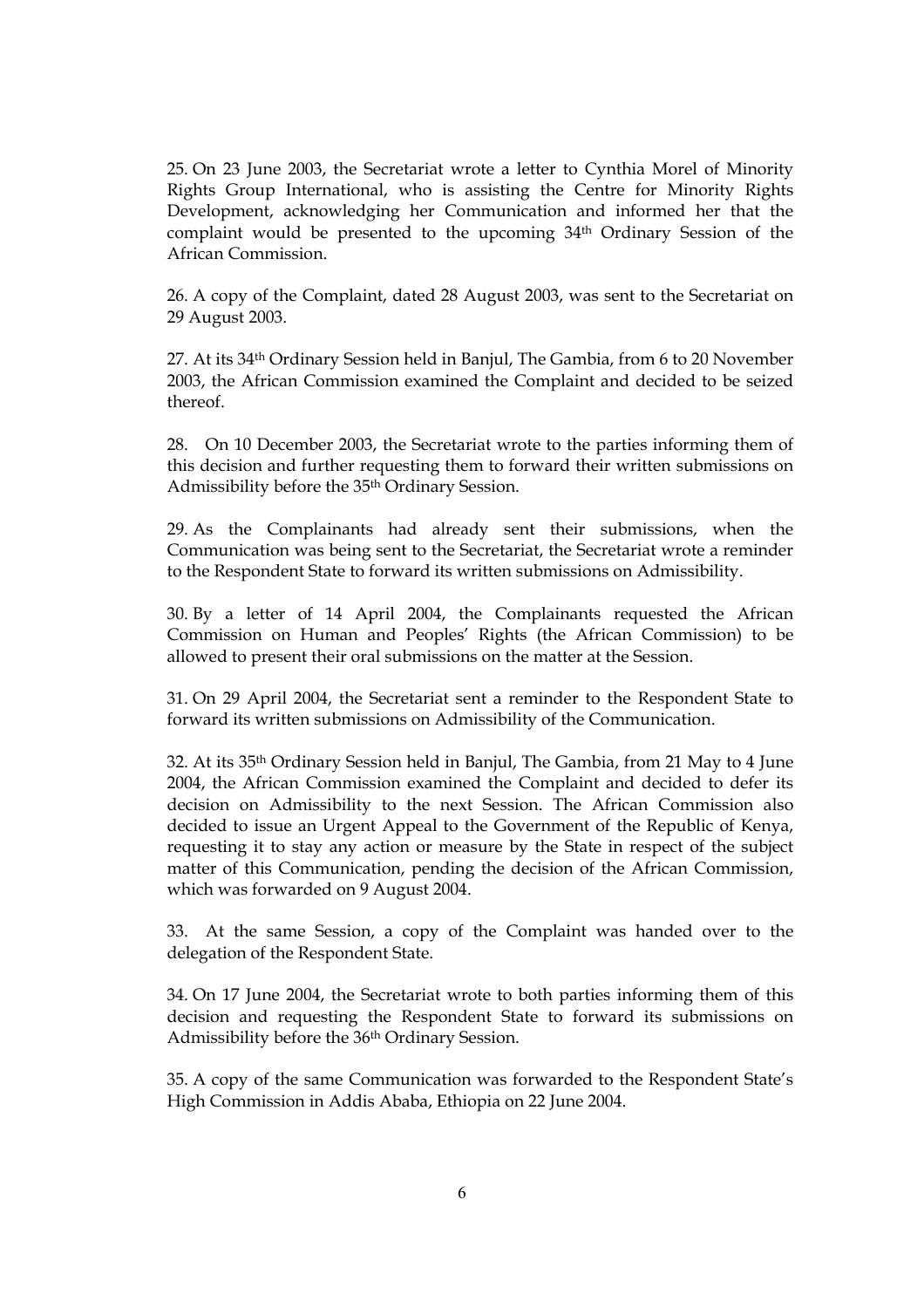36. On 24 June 2004, the Kenyan High Commission in Addis Ababa, Ethiopia, informed the Secretariat that it had conveyed the African Commission's Communication to the Ministry of Foreign Affairs of Kenya.

37. The Secretariat sent a similar reminder to the Respondent State on 7 September 2004, requesting it to forward its written submissions on the Admissibility of the Communication before the 36th Ordinary Session.

38. During the 36th Ordinary Session held in Dakar, Senegal, from 23 November to 7 December 2004, the Secretariat received a hand-written request from the Respondent State for a postponement of the matter to the next Session. At the same Session, the African Commission deferred the case to the next session to allow the Respondent State more time to forward its submissions on Admissibility.

39. On 23 December 2004, the Secretariat wrote to the Respondent State informing it of this decision and requesting it to forward its submissions on Admissibility as soon as possible.

40. Similar reminders were sent out to the Respondent State on 2 February and 4 April 2005.

41. At its 37th Ordinary Session held in Banjul, The Gambia, from 27 April to 11 May 2005, the African Commission considered this Communication and declared it Admissible after the Respondent State had failed to cooperate with the African Commission on the Admissibility procedure despite numerous letters and reminders of its obligations under the Charter.

42. On 7 May 2005, the Secretariat wrote to the parties to inform them of this decision and requested them to forward their arguments on the Merits.

43. On 21 May 2005, the Chairperson of the African Commission addressed an urgent appeal to the President of the Republic of Kenya on reports received alleging the harassment of the Chairperson of the Endorois Assistance Council who is involved in this Communication.

44. On 11 and 19 July 2005, the Secretariat received the Complainants' submissions on the Merits, which were forwarded to the Respondent State.

45. On 12 September 2005, the Secretariat wrote a reminder to the Respondent State.

46. On 10 November 2005, the Secretariat received an *amicus-curiae* brief on the case from COHRE.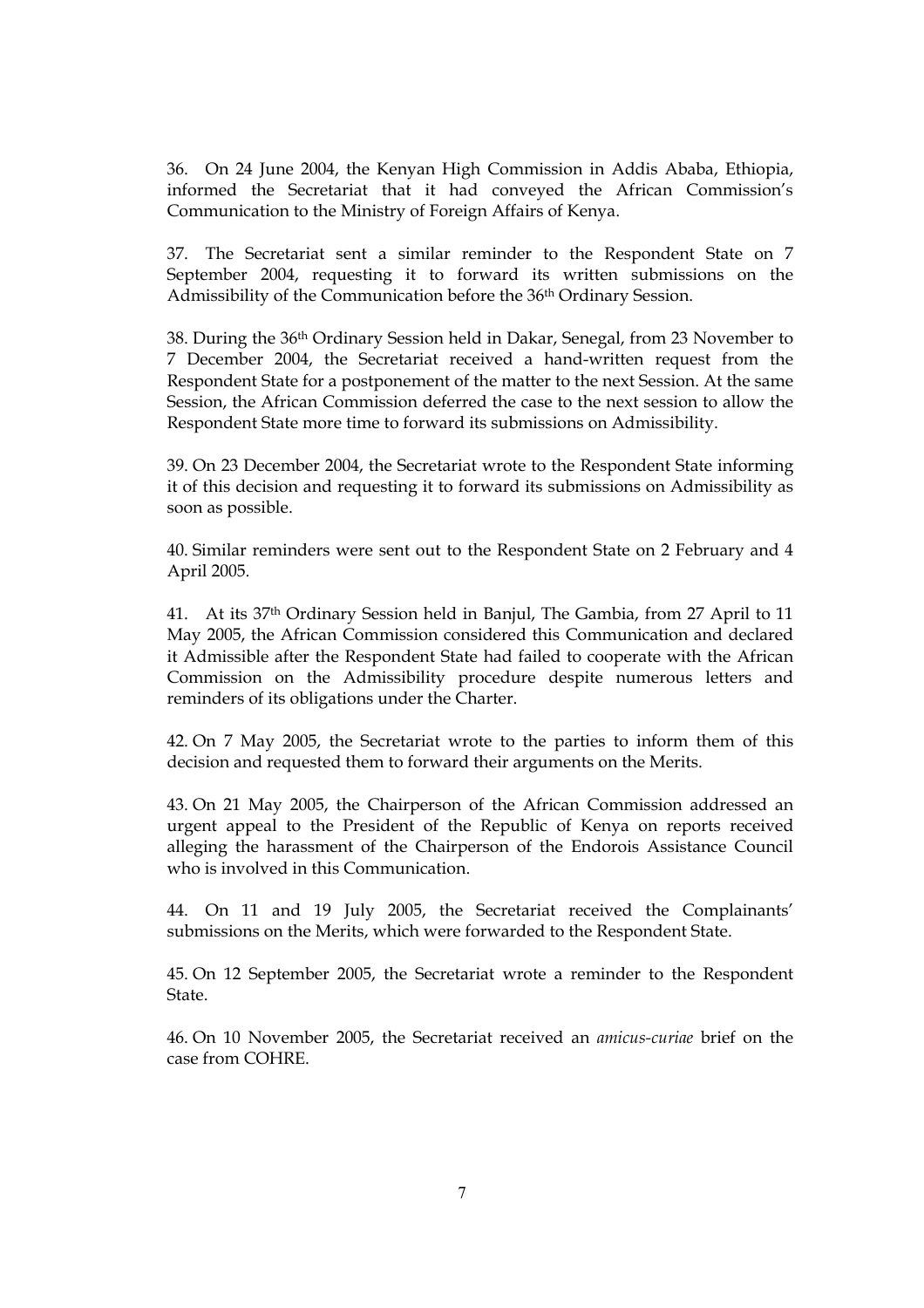47. At its 38th Ordinary Session held from 21 November to 5 December 2005 in Banjul, The Gambia, the African Commission considered the Communication and deferred its decision on the Merits to the 39th Ordinary Session.

48. On 30 January 2006, the Secretariat informed the Complainants of this decision.

49. By a Note Verbale of 5 February 2006, which was delivered by hand to the Ministry of Foreign Affairs of the Republic of Kenya through a member of staff of the Secretariat who travelled to the country in March 2006, the Secretariat informed the Respondent State of this decision by the African Commission. Copies of all the submissions by the Complainants since the opening of this file were enclosed thereto.

50. By an email of 4 May 2006, the Senior Principal State Counsel in the Office of the Attorney General of the Respondent State requested the African Commission to defer the consideration of this Communication on the basis that the Respondent State was still preparing a response to the matter which it claimed to be quite protracted and involved many departments.

51. By a Note Verbale of 4 May 2006, which was received by the Secretariat on the same day, the Solicitor General of the Respondent State formally requested the African Commission to defer the matter to the next Session noting mainly that due to the wide range of issues contained in the Communication, its response would not be ready for submission before the 39th Ordinary Session.

52. At its 39th Ordinary Session held from 11 to 25 May 2006 in Banjul, The Gambia, the African Commission considered the Communication and deferred its consideration of the same to its 40th Ordinary Session to await the outcome of amicable settlement negotiations underway between the Complainants and the Respondent State.

53. The Secretariat of the African Commission notified the parties of this decision accordingly.

54. On 31 October 2006, the Secretariat of the African Commission received a letter from the Complainants reporting that the parties had had constructive exchanges on the matter and that the matter should be heard on the Merits in November 2006 by the African Commission. The Complainants also applied for leave to have an expert witness heard during the 40th Ordinary Session.

55. At the 40th Ordinary Session, the African Commission deferred its decision on the Merits of the Communication after having heard the expert witness called in by the Complainant. The Respondent State also made presentations. Further documents were submitted at the session and, later on, during the intersession; more documentation was received from both parties before the 41st Ordinary Session.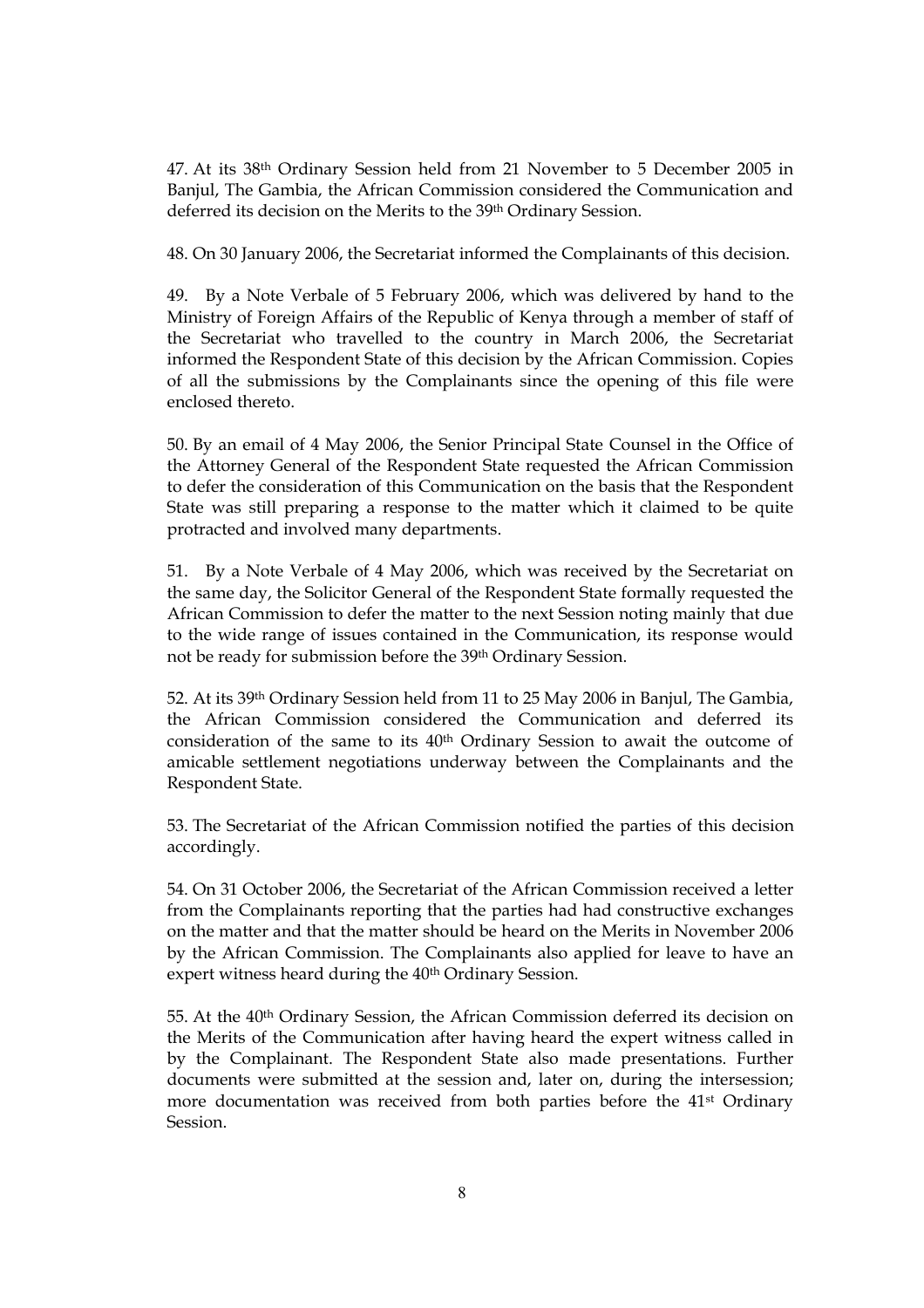56. During the 41st Ordinary Session, the Complainants submitted their final comments on the last submission by the Respondent State.

#### **DECISION ON ADMISSIBILITY**

57. The Respondent State has been given ample opportunity to forward its submissions on Admissibility on the matter. Its delegates at the previous two Ordinary Sessions of the African Commission were supplied with hard copies of the Complaint. There was no response from the Respondent State. The African Commission has no option but to proceed with considering the Admissibility of the Communication based on the information at its disposal.

58. The Admissibility of Communications brought pursuant to Article 55 of the African Charter is governed by the conditions stipulated in Article 56 of the African Charter. This Article lays down seven (7) conditions, which generally must be fulfilled by a complainant for a Communication to be Admissible.

59. In the present Communication, the Complaint indicates its authors (Article 56(1)), is compatible with the Organisation of African Unity /African Union Charters and that of the African Charter on Human and Peoples' Rights (Article 56(2)), and it is not written in disparaging language (Article 56(3)). Due to lack of information that the Respondent State should have supplied, if any, the African Commission is not in a position to question whether the Complaint is exclusively based on news disseminated through the mass media (Article 56(4)), has exhausted local remedies (Article 56(5)), and has been settled elsewhere per Article 56(7) of the African Charter. With respect to the requirement of exhaustion of local remedies, in particular, the Complainants approached the High Court in Nakuru, Kenya, in November 1998. The matter was struck out on procedural grounds. A similar claim was made before the same Court in 2000 as a constitutional reference case, in which order was sought as in the previous case. The matter was, however, dismissed on the grounds that it lacked merits and held that the Complainants had been properly consulted and compensated for their loss. The Complainants thus claim that as constitutional reference cases could not be appealed, all possible domestic remedies have been exhausted.

60. The African Commission notes that there was a lack of cooperation from the Respondent State to submit arguments on the Admissibility of the Communication despite numerous reminders. In the absence of such a submission, given the face value of the Complainants' submission, the African Commission holds that the Complaint complies with Article 56 of the African Charter and hence declares the Communication Admissible.

61. In its submission on the Merits, the Respondent State requested the African Commission to review its decision on Admissibility. It argued that even though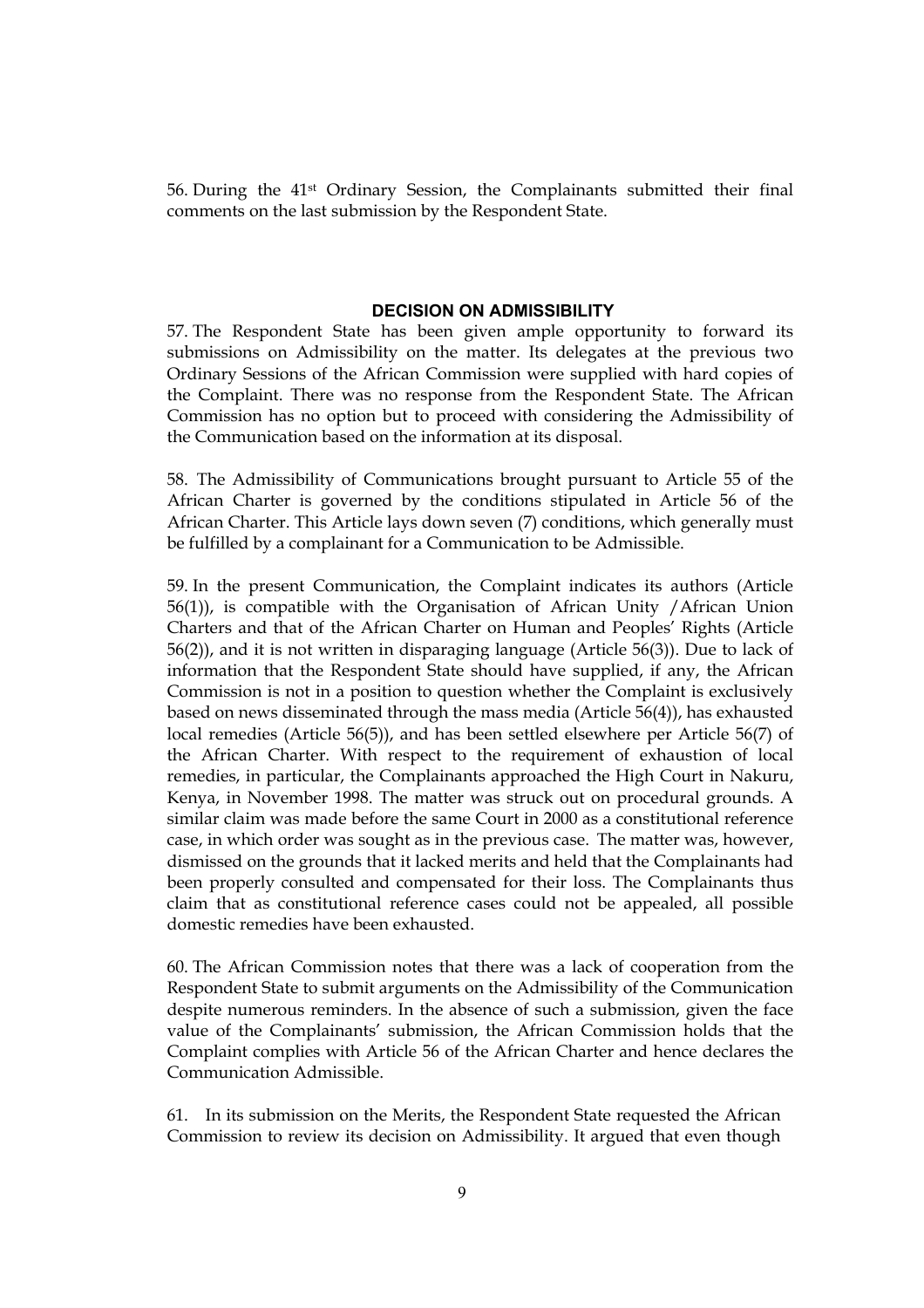the African Commission had gone ahead to Admit the Communication, it would nevertheless, proceed to submit arguments why the African Commission should not be precluded from re-examining the Admissibility of the Communication, after the oral testimony of the Respondent State, and dismissing the Communication.

62. In arguing that the African Commission should not be a tribunal of first instance, the Respondent State argues that the remedies sought by the Complainants in the High Court of Kenya could not be the same as those sought from the African Commission.

63. For the benefit of the African Commission, the Respondent State outlined the issues put before the Court in Misc, Civil Case No: 183 of 2002:

(a) A Declaration that the land around Lake Baringo is the property of the Endorois community, held in trust for its benefit by the County Council of Baringo and the County Council of Koibatek, under Sections 114 and 115 of the Constitution of Kenya.

(b) A Declaration that the County Council of Baringo and the County Council of Koibatek are in breach of fiduciary duty of trust to the Endorois community, because of their failure to utilise benefits accruing from the Game Reserve to the benefit of the community contrary to Sections 114 and 115 of the Constitution of Kenya.

(c) A Declaration that the Complainants and the Endorois community are entitled to all the benefits generated through the Game Reserve exclusively and / or in the alternative the land under the Game Reserve should revert to the community under the management of Trustees appointed by the community to receive and invest the benefits in the interest of the community under Section 117 of the Constitution of Kenya.

(d) An award of exemplary damages arising from the breach of the Applicants' Constitutional rights under Section 115 of the Constitution of Kenya.

64. The Respondent State informs the African Commission that the Court held that procedures governing the setting apart of the Game Reserve were followed. The Respondent State further states that it went further to advise the Complainants that they should have exercised their right of appeal under Sections 10, 11 and 12 of the Trust Land Act, Chapter 288, Laws of Kenya, in the event that they felt that the award of compensation was not fairly handled. None of the Applicants had appealed, and the High Court was of the view that it was too late to complain.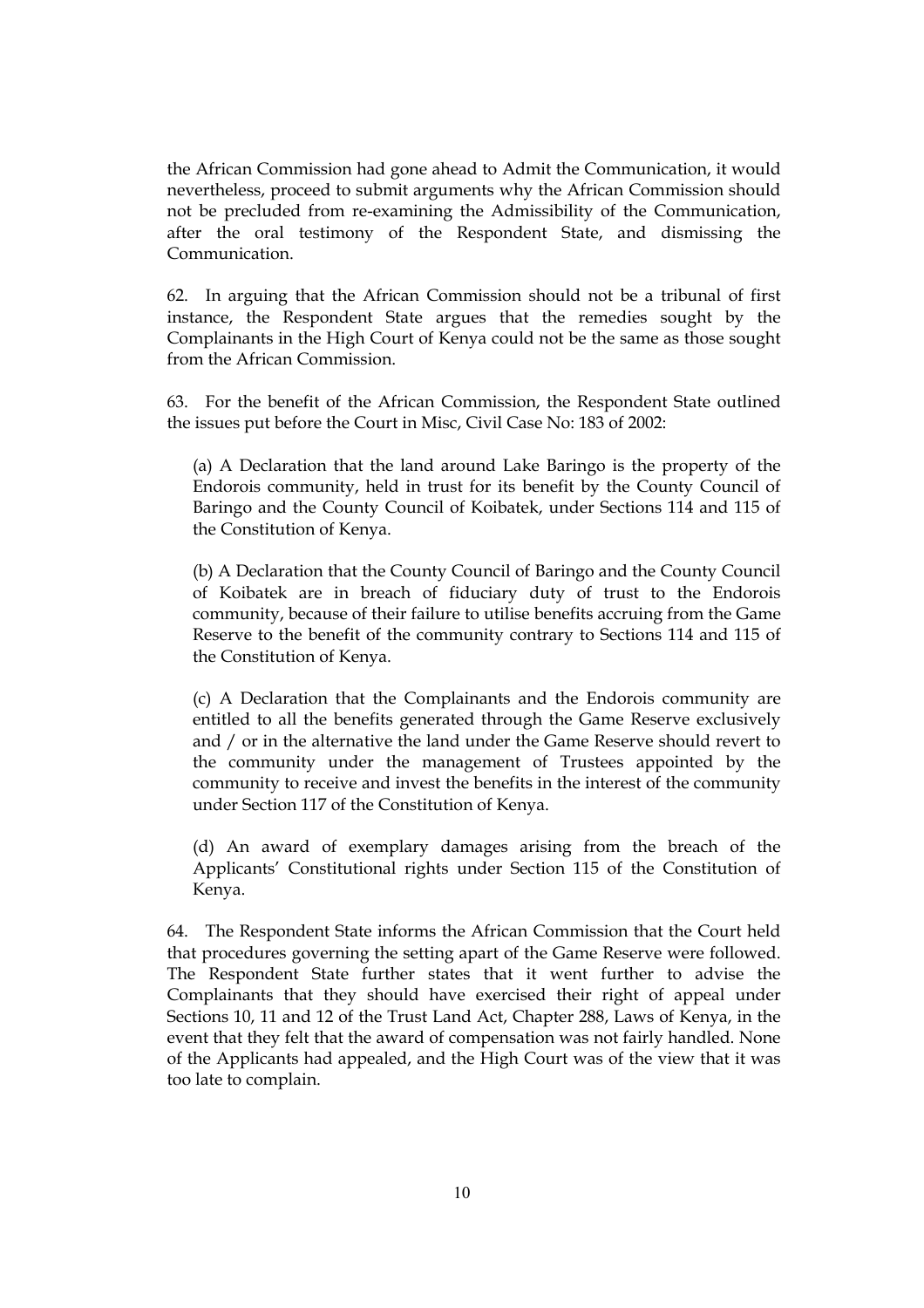65. The Respondent State also states that the Court opined that the application did not fall under Section 84 (Enforcement of Constitutional Rights) since the application did not plead any violations or likelihood of violations of their rights under Sections 70 – 83 of the Constitution.

66. It further argues that the Communication irregularly came before the African Commission as the Applicants did not exhaust local remedies regarding the alleged violations. This is because:

(a) The Complainants did not plead that their rights had been contravened or likely to be contravened by the High Court Misc. Civil Case 183 of 2002. It states that the issue of alleged violations of any of the rights claimed under the present Communication has, therefore, not been addressed by the local courts. This means that the African Commission will be acting as a court of first instance. The Respondent State argues that the Applicants should, therefore, be asked to exhaust local remedies before approaching the African Commission.

(b) The Complainants did not pursue other administrative remedies available to them. The Respondent State argues that the allegations that the Kenyan legal system has no adequate remedies to address the case of the Endorois are untrue and unsubstantiated. It argues that in matters of human rights the Kenya High Court has been willing to apply international human rights instruments to protect the rights of the individual.

67. The Respondent State further says that the Kenyan legal system has a very comprehensive description of property rights, and provides for the protection of all forms of property in the Constitution. It argues that while various international human rights instruments, including the African Charter, recognise the right to property, these instruments have a minimalist approach and do not satisfy the kind of property protected. The Respondent State asserts that the Kenyan legal system goes further than provided for in international human rights instruments.

68. The Respondent State further states that land as property is recognised under the Kenyan legal system and various methods of ownership are recognised and protected. These include private ownership (for natural and artificial persons), communal ownership either through the Land (Group Representatives) Act for adjudicated land, which is also called the Group Ranches or the Trust Lands managed by the County Council, within whose area of jurisdiction it is situated for the benefit of the persons ordinarily resident on that land. The State avers that the Land Group Act gives effect to such right of ownership, interests or other benefits of the land as may be available, under African customary law.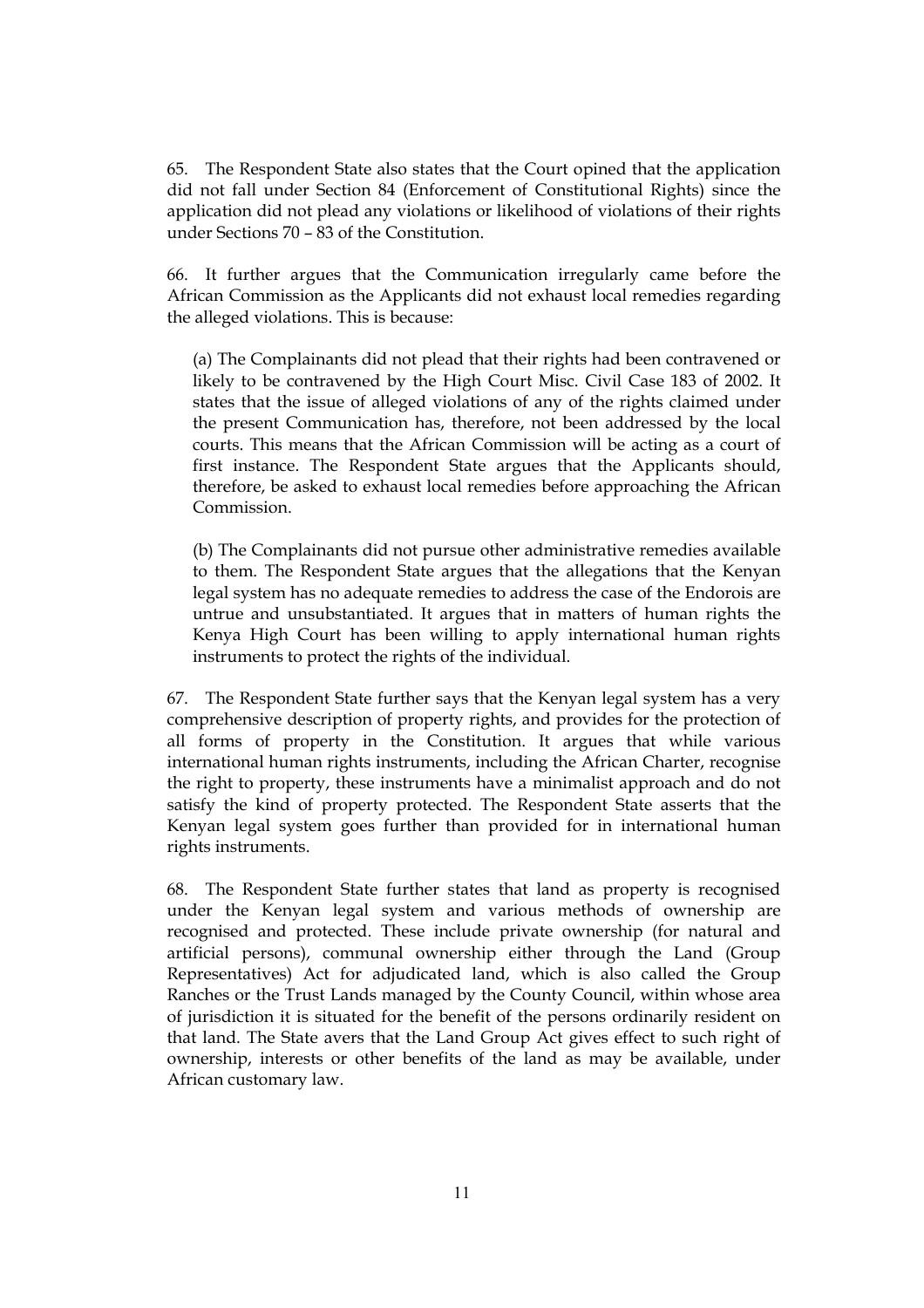69. The Respondent State concludes that Trust Lands are established under the Constitution of Kenya and administered under an Act of Parliament and that the Constitution provides that Trust Land may be alienated through:

- Registration to another person other than the County Council;
- An Act of Parliament providing for the County Council to set apart an area of Trust Land.
- 70. Rule 118(2) of the African Commission's Rules of Procedure states that:

If the Commission has declared a Communication inadmissible under the Charter, it may reconsider this decision at a later date if it receives a request for reconsideration.

The African Commission notes the arguments advanced by the Respondent State to reopen its decision on admissibility. However, after careful consideration of the Respondent State's arguments, the African Commission is not convinced that it should reopen arguments on the Admissibility of the Communication. It therefore declines the Respondent State's request.

#### **SUBMISSIONS ON MERITS**

#### **Complainants' Submission on the Merits**

71. The arguments below are the submissions of the Complainants, taking also into consideration their oral testimony at the 40th Ordinary Session, all their written submissions, including letters and supporting affidavits.

72. The Complainants argue that the Endorois have always been the *bona fide* owners of the land around Lake Bogoria.**<sup>4</sup>** They argue that the Endorois' concept of land did not conceive the loss of land without conquest. They argue that as a pastoralist community, the Endorois' concept of "ownership" of their land has not been one of ownership by paper. The Complainants state that the Endorois community have always understood the land in question to be "Endorois" land, belonging to the community as a whole and used by it for habitation, cattle, beekeeping, and religious and cultural practices. Other communities would, for instance, ask permission to bring their animals to the area.**<sup>5</sup>**

**<sup>4</sup>** Op cit, paras 3, 4 and 5 of this Communication, where the Complainants advance arguments to prove ownership of their land.

**<sup>5</sup>** Op cit, paras 3, 4 and 5.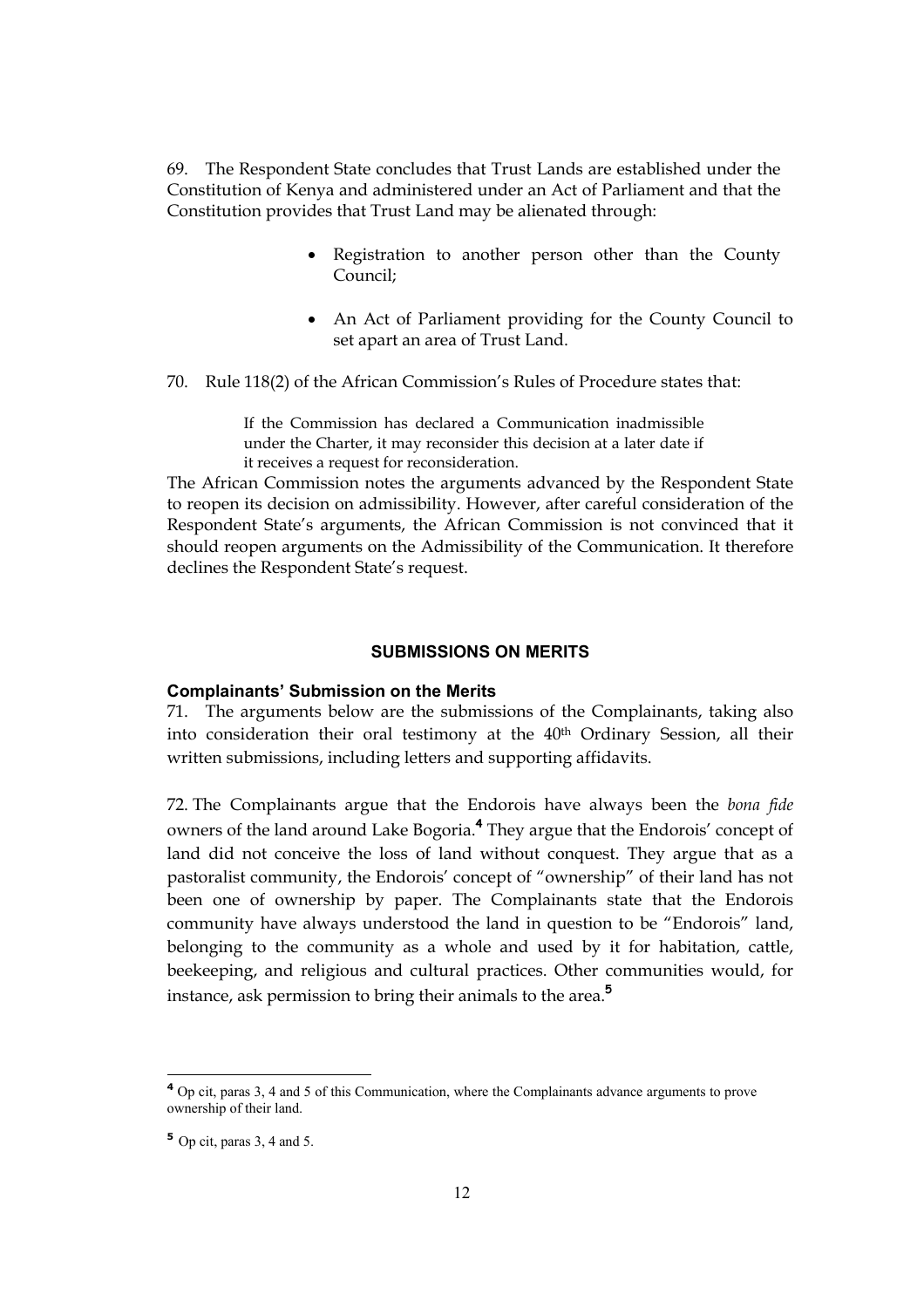73. They also argue that the Endorois have always considered themselves to be a distinct community. They argue that historically the Endorois are a pastoral community, almost solely dependent on livestock. Their practice of pastoralism has consisted of grazing their animals (cattle, goats, sheep) in the lowlands around Lake Bogoria in the rainy season, and turning to the Monchongoi Forest during the dry season. They claim that the Endorois have traditionally relied on beekeeping for honey and that the area surrounding Lake Bogoria is fertile land, providing green pasture and medicinal salt licks, which help raise healthy cattle. They argue that Lake Bogoria is also the centre of the community's religious and traditional practices: around the Lake are found the community's historical prayer sites, the places for circumcision rituals, and other cultural ceremonies. These sites were used on a weekly or monthly basis for smaller local ceremonies, and on an annual basis for cultural festivities involving Endorois from the whole region.

74. The Complainants argue that the Endorois believe that spirits of all former Endorois, no matter where they are buried, live on in the Lake. Annual festivals at the Lake took place with the participation of Endorois from the whole region. They say that Monchongoi forest is considered the birthplace of the Endorois people and the settlement of the first Endorois community. They also state that the Endorois community's leadership is traditionally based on elders. Though under the British colonial administration, chiefs were appointed, this did not continue after Kenyan independence. They state that more recently, the community formed the Endorois Welfare Committee (EWC) to represent its interests. However, the local authorities have refused to register the EWC despite two separate efforts to do so since its creation in 1996.

75. The Complainants argue that the Endorois are a 'people', a status that entitles them to benefit from provisions of the African Charter that protect collective rights. The Complainants argue that the African Commission has affirmed the rights of "peoples'' to bring claims under the African Charter in the case of '*The Social and Economic Rights Action Centre for Economic and Social Rights v. Nigeria*', (the Ogoni Case) stating: "The African Charter in Articles 20 through 24 clearly provides for peoples' to retain rights as peoples', that is, as collectives. The importance of community and collective identity in African culture is recognised throughout the African Charter."**<sup>6</sup>** They further argue that the African Commission noted that when there is a large number of individual victims, it may be impractical for each individual Complainant to go before domestic courts. In such situations, as was with the *Ogoni case,* the African Commission can adjudicate the rights of a people as a collective. They therefore argue that the Endorois, as a people, are entitled to bring their claims collectively under those relevant provisions of the African Charter.

**<sup>6</sup>** *The Social and Economic Rights Action Centre for Economic and Social Rights v. Nigeria*, African Commission on Human and Peoples' Rights, Comm. No. 155/96, (2001), para. 40.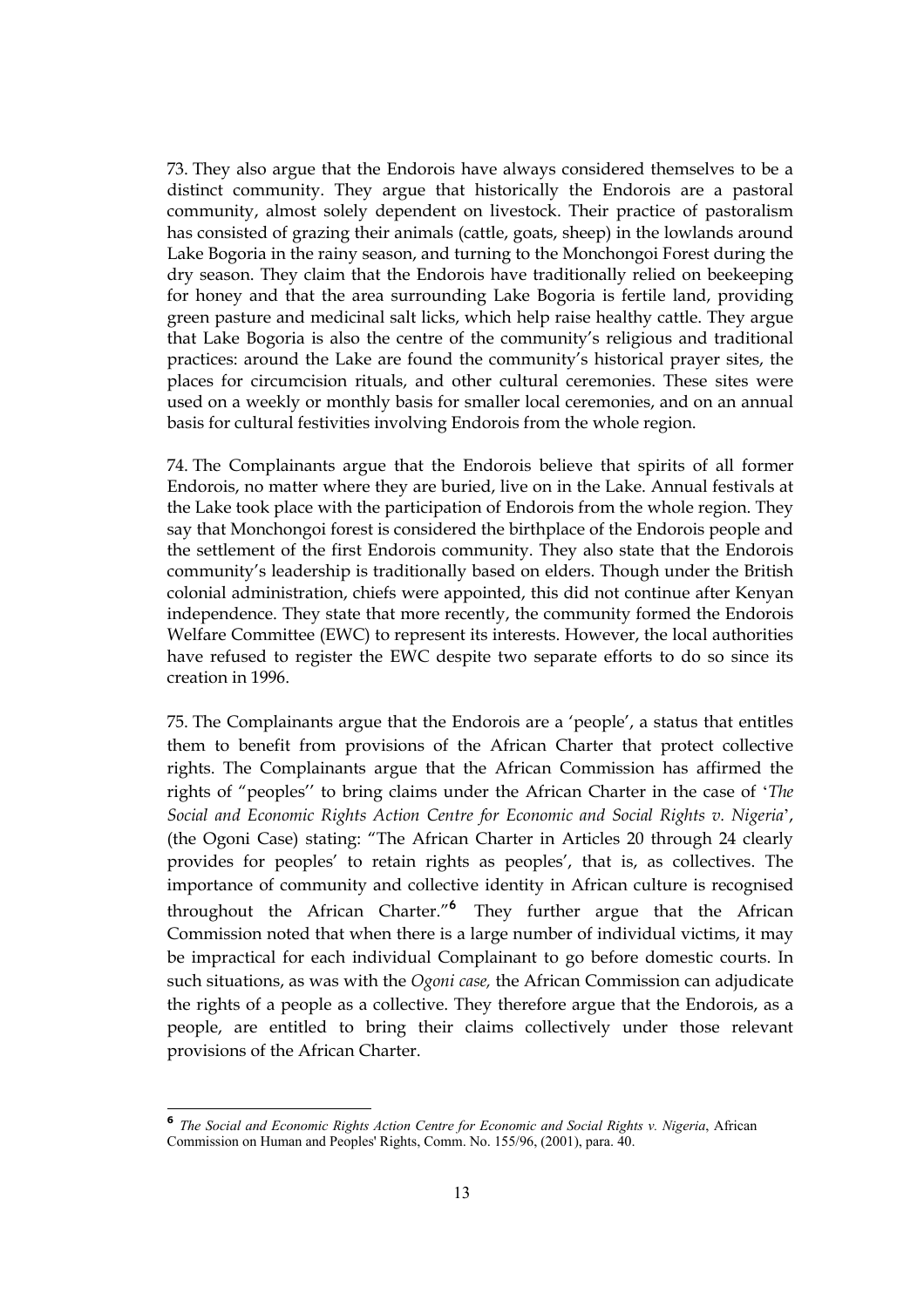#### **Alleged Violation of Article 8 – The Right to Practice Religion**

Article 8 of the African Charter states:

*Freedom of conscience, the profession and free practice of religion shall be guaranteed. No one may, subject to law and order, be submitted to measures restricting the exercise of these freedoms.* 

76. The Complainants allege violation to practice their religion. They claim that the Kenyan Authorities' continual refusal to give the community a right of access to religious sites to worship freely amounts to a violation of Article 8.

77. The Complainants argue that the African Commission has embraced the broad discretion required by international law in defining and protecting religion. In the case of *Free Legal Assistance Group and Others v. Zaire,* they argue that the African Commission held that the practices of the Jehovah's Witnesses were protected under Article 8.**<sup>7</sup>** In the present Communication*,* the Complainants state that the Endorois' religion and beliefs are protected by Article 8 of the African Charter and constitute a religion under international law. The Endorois believe that the Great Ancestor, *Dorios*, came from the Heavens and settled in the Mochongoi Forest. After a period of excess and luxury, the Endorois believe that God became angry and, as punishment, sank the ground one night, forming Lake Bogoria. The Endorois believe themselves to be descendants of the families who survived that event.

78. They state that each season the water of the Lake turns red and the hot springs emit a strong odour. At this time, the community performs traditional ceremonies to appease the ancestors who drowned with the formation of the Lake. The Endorois regard both Mochongoi Forest and Lake Bogoria as sacred grounds, and have always used these locations for key cultural and religious ceremonies, such as weddings, funerals, circumcisions, and traditional initiations.**<sup>8</sup>**

79. The Complainants argue that the Endorois, as an indigenous group whose religion is intimately tied to the land, require special protection. Lake Bogoria, they argue, is of fundamental religious significance to all Endorois. The religious sites of the Endorois people are situated around the Lake, where the Endorois pray, and religious ceremonies are regularly connected with the Lake. Ancestors are buried near the Lake, and as stated above, they claim that Lake Bogoria is considered the

**<sup>7</sup>** *Free Legal Assistance Group and Others v. Zaire,* African Commission on Human and Peoples'

Rights, Comm. No. 25/89, 47/90, 56/91, 100/93 (1995), para. 45.

**<sup>8</sup>** See World Wildlife Federation Report, p. 18, para. 2.2.7.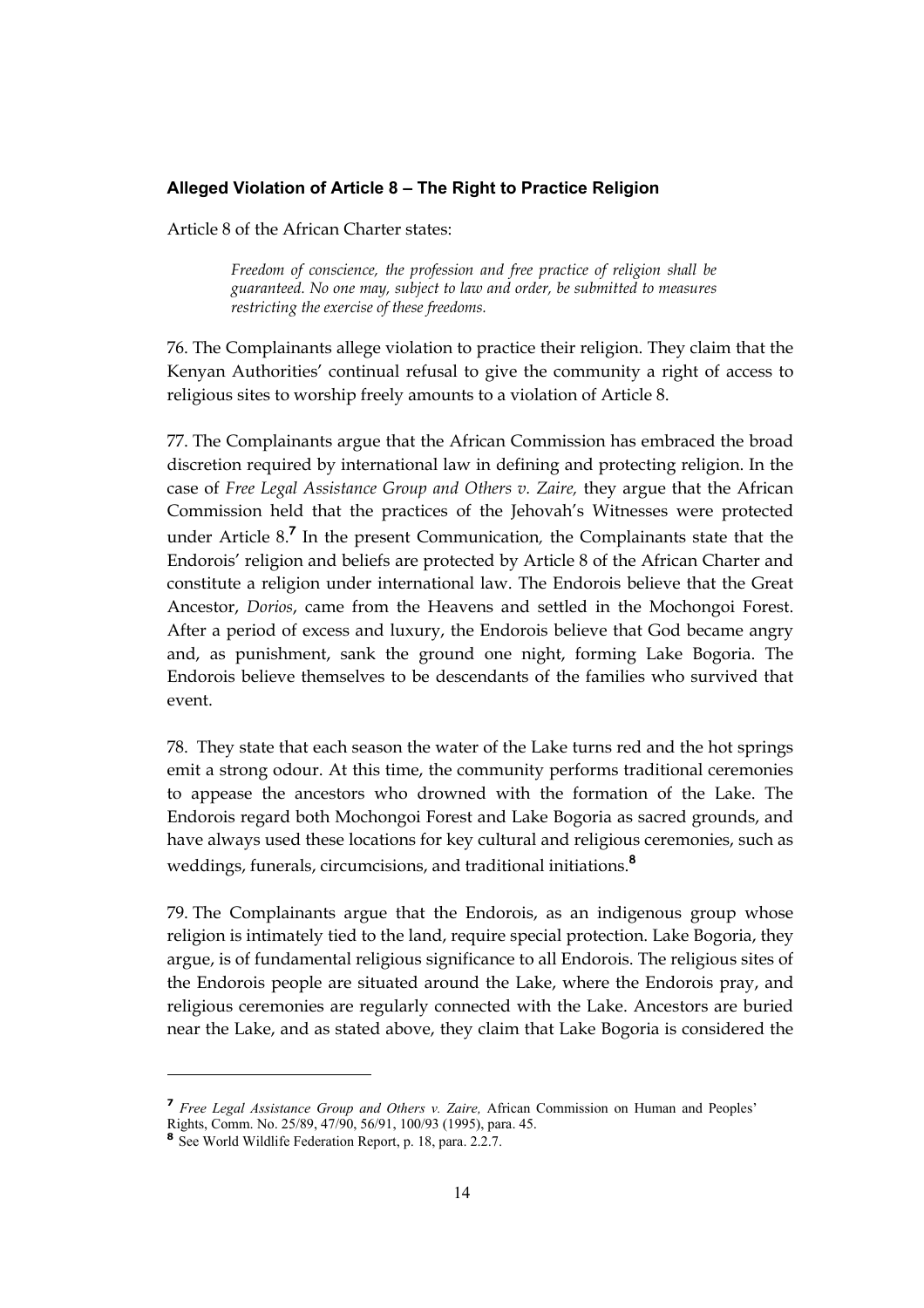spiritual home of all Endorois, living and dead. The Lake, the Complainants argue, is therefore essential to the religious practices and beliefs of the Endorois.

80. The Complainants argue that by evicting the Endorois from their land, and by refusing the Endorois community access to the Lake and other surrounding religious sites, the Kenyan Authorities have interfered with the Endorois' ability to practice and worship as their faith dictates. In violation of Article 8 of the African Charter, the Complainants argue that religious sites within the Game Reserve have not been properly demarcated and protected. They further argue that since their eviction from the Lake Bogoria area, the Endorois have not been able to freely practice their religion. Access as of right for religious rituals – such as circumcisions, marital rituals, and initiation rights – has been denied the community. Similarly, the Endorois have not been able to hold or participate in their most significant annual religious ritual, which occurs when the Lake undergoes seasonal changes.

81. Citing the African Commission's jurisprudence in *Amnesty International v. Sudan,* the Complainants argue that the African Commission recognised the centrality of practice to religious freedom, noting that the State Party violated the authors' right to practice religion because non-Muslims did not have the right to preach or build their churches and were subjected to harassment, arbitrary arrest, and expulsion.**<sup>9</sup>** In addition, they argue, the UN Declaration on the Rights of Indigenous Peoples gives indigenous peoples the right "to maintain, protect and have access in privacy to their religious and cultural sites…"**<sup>10</sup>** They state that only through unfettered access will the Endorois be able to protect, maintain, and use their sacred sites in accordance with their religious beliefs.

82. Citing the case of *Loren Laroye Riebe Star*, **<sup>11</sup>** the Complainants argue that the Inter-American Commission on Human Rights (IAcmHR) has determined that expulsion from lands central to the practice of religion constitutes a violation of religious freedoms. In the above case, the Complainants argue that the IAcmHR held that the expulsion of priests from the Chiapas area was a violation of the right to associate freely for religious purposes. They further state that the IAcmHR came to a similar conclusion in *Dianna Ortiz v. Guatemala.* This was a

<sup>&</sup>lt;sup>9</sup> *Amnesty International and Others v. Sudan,* (1999) African Commission on Human and Peoples' Rights, Comm No. 48/90, 50/91, 52/91, 89/93 (hereinafter *Amnesty International v. Sudan)*.

<sup>&</sup>lt;sup>10</sup> See Draft Declaration on the Rights of Indigenous Peoples, U.N. Doc. E/CN.4/Sub.2/1994/2/Add.1 (1994), Article 13.

**<sup>11</sup>** *Loren Laroye Riebe Star, Jorge Alberto Baron Guttlein and Rodolfo Izal Elorz/Mexico,* (1999) Inter-American Commission on Human Rights, Report No. 49/99, Case 11.610.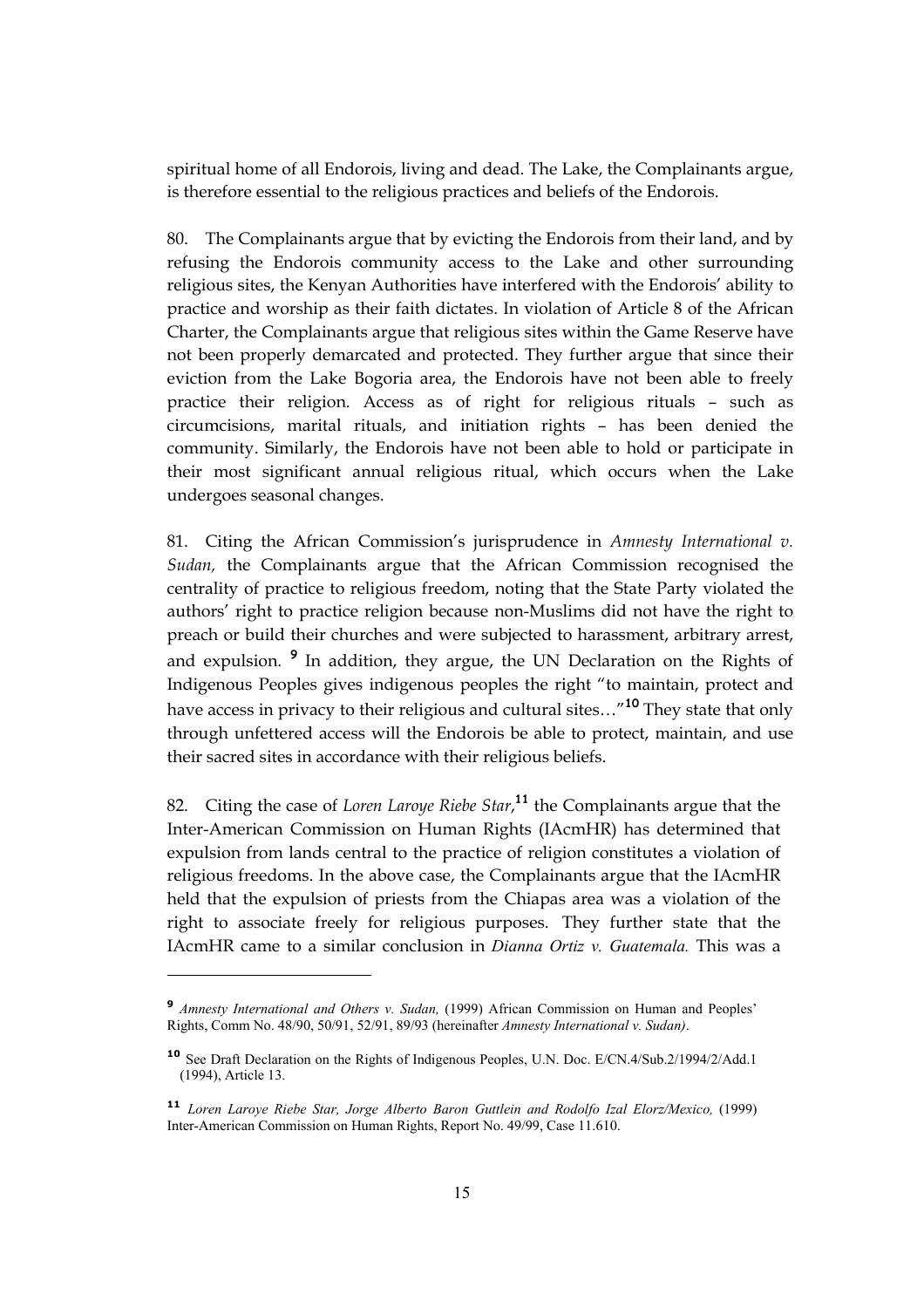case concerning a Catholic nun who fled Guatemala after state actions prevented her from freely exercising her religion.**<sup>12</sup>** Here, the IAcmHR decided that her right to freely practice her religion had been violated, because she was denied access to the lands most significant to her.**<sup>13</sup>**

83. The Complainants argue that the current management of the Game Reserve has failed both to fully demarcate the sacred sites within the Reserve and to maintain sites that are known to be sacred to the Endorois.**<sup>14</sup>** They argue that the Kenyan Authorities' failure to demarcate and protect religious sites within the Game Reserve constitutes a severe and permanent interference with the Endorois' right to practice their religion. Without proper care, sites that are of immense religious and cultural significance have been damaged, degraded, or destroyed. They cite "The UN Declaration on the Rights of Indigenous Peoples" which state in part that: "States shall take effective measures, in conjunction with the indigenous peoples concerned, to ensure that indigenous sacred places, including burial sites, be preserved, respected and protected."**<sup>15</sup>**

84. The Complainants also accuse the Kenyan Authorities of interfering with the Endorois' right to freely practice their religion by evicting them from their land, and then refusing to grant them free access to their sacred sites. This separation from their land, they argue, prevents the Endorois from carrying out sacred practices central to their religion.

85. They argue that even though Article 8 provides that states may interfere with religious practices "subject to law and order", the Endorois religious practices are not a threat to law and order, and thus there is no justification for the interference. They argue that the limitations placed on the state's duties to protect rights should be viewed in light of the underlying sentiments of the African Charter. In *Amnesty International v. Zambia,* the Complainants argue that the African Commission noted that it was "of the view that the 'claw-back' clauses must not be interpreted against the principles of the Charter… Recourse

**<sup>12</sup>** *Dianna Ortiz v. Guatemala,* (1997) Inter-American Commission on Human Rights, Report 31/96, Case No. 10.526.

**<sup>13</sup>** Ibid.

**<sup>14</sup>** World Wildlife Federation, Lake Bogoria National Reserve Draft Management Plan, July 2004

**<sup>15</sup>** Draft Declaration on the Rights of Indigenous Peoples, U.N. Doc. E/CN.4/Sub.2/1994/2/Add.1 (1994), Article 13.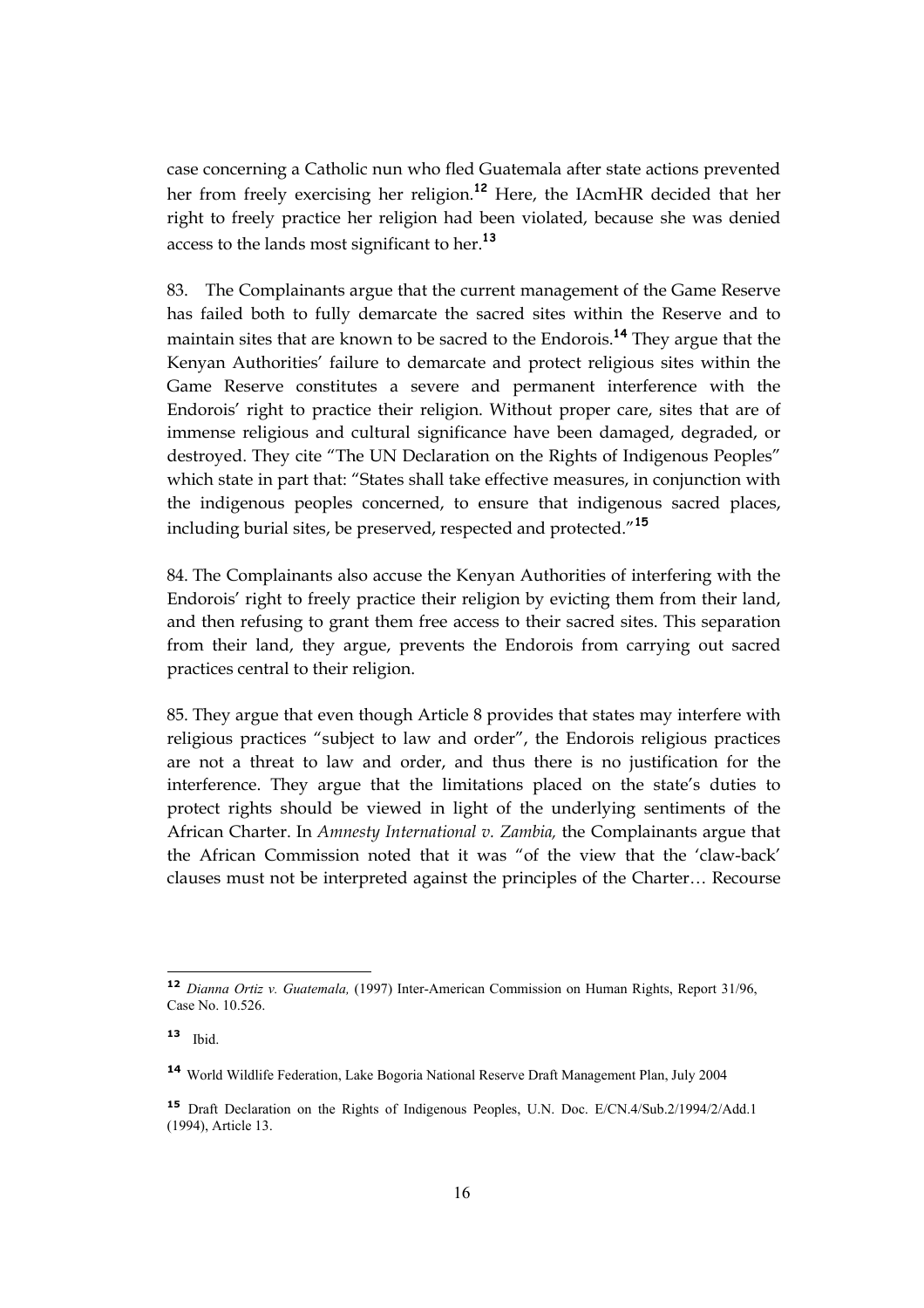to these should not be used as a means of giving credence to violations of the express provisions of the Charter."**<sup>16</sup>**

#### **Alleged Violation of Article 14 – The Right to Property**

Article 14 of the African Charter states:

*The right to property shall be guaranteed. It may only be encroached upon in the interest of public need or in the general interest of the community and in accordance with the provisions of appropriate laws.* 

86. The Complainants argue that the Endorois community has a right to property with regard to their ancestral land, the possessions attached to it, and their cattle. They argue that these property rights are derived both from Kenyan law and the African Charter, which recognise indigenous peoples' property rights over their ancestral land. The Complainants argue that the Endorois' property rights have been violated by the continuing dispossession of the Lake Bogoria land area. They argue that the impact on the community has been disproportionate to any public need or general community interest.

87. Presenting arguments that Article 14 of the Charter has been violated, the Complainants argue that for centuries the Endorois have constructed homes, cultivated the land, enjoyed unchallenged rights to pasture, grazing, and forest land, and relied on the land to sustain their livelihoods around the Lake. They argue that in doing so, the Endorois exercised an indigenous form of tenure, holding the land through a collective form of ownership. Such behaviour indicated traditional African land ownership, which was rarely written down as a codification of rights or title, but was, nevertheless, understood through mutual recognition and respect between landholders. 'Land transactions' would take place only by way of conquest of land.

88. The Complainants argue that even under colonial rule when the Brtish Crown claimed formal possession of Endorois land, the colonial authorities recognised the Endorois' right to occupy and use the land and its resources. They argue that in law, the land was recognised as the "Endorois Location" and in practice the Endorois were left largely undisturbed during colonial rule. They aver that the Endorois community continued to hold such traditional rights, interests and benefits in the land surrounding Lake Bogoria even upon the creation of the independent Republic of Kenya in 1963. They state that on 1 May 1963, the

**<sup>16</sup>** *Amnesty International v. Zambia,* African Commission on Human and Peoples' Rights, Communication No. 212/98 (1999).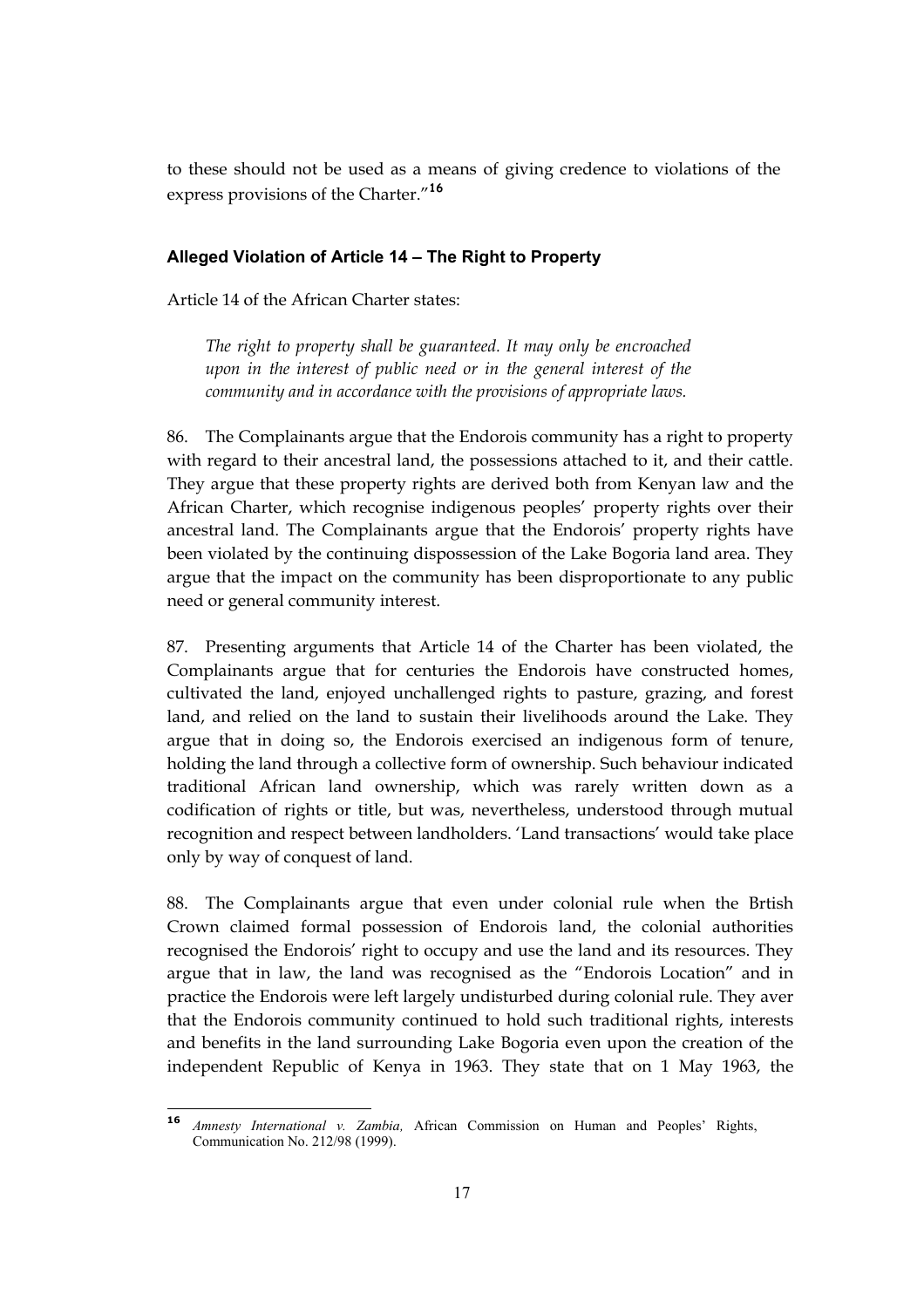Endorois land became 'Trust Land' under Section 115(2) of the Kenyan Constitution, which states:

*Each County Council shall hold the Trust Land vested in it for the benefit of the persons ordinarily resident on that land and shall give effect to such rights, interests or other benefits in respect of the land as may, under the African customary law for the time being in force and applicable thereto, be vested in any tribe, group, family or individual.*

89. They argue that through centuries of living and working on the land, the Endorois were "ordinarily resident on [the] land", and their traditional form of collective ownership of the land qualifies as a "right, interest or other benefit… under African customary law" vested in "any tribe, group [or] family" for the purposes of Section 115(2). They, therefore, argue that as a result, under Kenyan law, the Baringo and Koibatek County Councils were – and indeed still are – obligated to give effect to the rights and interests of the Endorois as concerns the land.

#### *Property Rights and Indigenous Communities*

1

90. The Complainants argue that both international and domestic courts have recognised that indigenous groups have a specific form of land tenure that creates a particular set of problems, which include the lack of "formal" title recognition of their historic territories, the failure of domestic legal systems to acknowledge communal property rights, and the claiming of formal legal title to indigenous land by the colonial authorities. They state that this situation has led to many cases of displacement from a people's historic territory, both by the colonial authorities and post-colonial states relying on the legal title they inherited from the colonial authorities.

91. In pursuing that line of reasoning, the Complainants argue that the African Commission itself has recognised the problems faced by traditional communities in the case of dispossession of their land in a Report of the Working Group on Indigenous Populations/Communities, where it states:

> [...] their customary laws and regulations are not recognized or respected *and as national legislation in many cases does not provide for collective titling of land. Collective tenure is fundamental to most indigenous pastoralist and hunter-gatherer communities and one of the major requests of indigenous communities is therefore the recognition and protection of collective forms of land tenure.***<sup>17</sup>**

**<sup>17</sup>** Report of the African Commission's Working Group of Experts, submitted in accordance with the "Resolution on the Rights of Indigenous Populations/Communities in Africa", adopted by the African Commission on Human and Peoples' Rights at its 28<sup>th</sup> Ordinary Session (2003).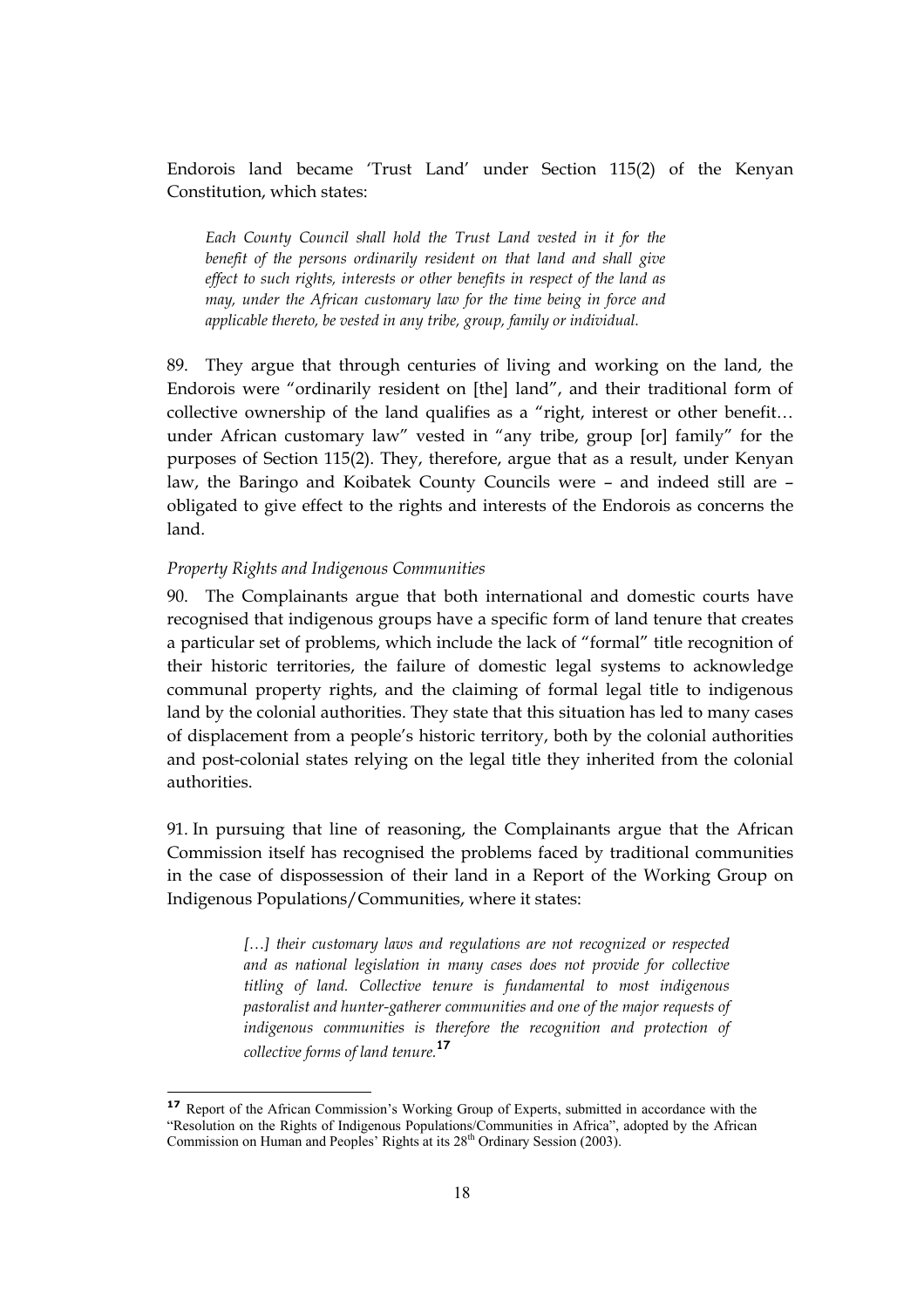92. They argue that the jurisprudence of the African Commission notes that Article 14 includes the right to property both individually and collectively.

93. Quoting the case of *The Mayagna (Sumo) Awas Tingni v Nicaragua,***<sup>18</sup>** they argue that indigenous property rights have been legally recognised as being communal property rights, where the Inter-American Court of Human Rights (IActHR) recognised that the Inter-American Convention protected property rights "in a sense which includes, among others, the rights of members of the indigenous communities within the framework of communal property."**<sup>19</sup>**

94. The Complainants further argue that the courts have addressed violations of indigenous property rights stemming from colonial seizure of land, such as when modern states rely on domestic legal title inherited from colonial authorities. They state that national courts have recognised that right. Such decisions were made by the United Kingdom Privy Council as far back as 1921,**<sup>20</sup>** the Canadian Supreme Court**<sup>21</sup>** and the High Court of Australia.**<sup>22</sup>** Quoting the *Richtersveld* case, they argue that the South African Constitutional Court held that the rights of a particular community survived the annexation of the land by the British Crown and could be held against the current occupiers of their land.**<sup>23</sup>**

95. They argue that the protection accorded by Article 14 of the African Charter includes indigenous property rights, particularly to their ancestral lands. The Endorois' right, they argue, to the historic lands around Lake Bogoria are therefore protected by Article 14. They aver that property rights protected go beyond those envisaged under Kenyan law and include a collective right to property.

96. They argue that as a result of the actions of the Kenyan Authorities, the Endorois' property has been encroached upon, in particular by the expropriation, and in turn, the effective denial of ownership of their land. They also state that the Kenyan justice system has not provided any protection of the Endorois' property

-

**<sup>18</sup>** *The Awas Tingni Case* (2001), paras. 140(b) and 151.

**<sup>19</sup>** Ibid at para. 148.

**<sup>20</sup>** See *Amodu Tijani v. Southern Nigeria,* United Kingdom Privy Council, 2 AC 399, (1921).

**<sup>21</sup>** *Calder et al v. Attorney-General of British Columbia,* Supreme Court of Canada, 34 D.L.R. (3d) 145 (1973).

**<sup>22</sup>** *Mabo v. Queensland*, High Court of Australia, 107 A.L.R. 1, (1992).

**<sup>23</sup>***Alexkor Ltd v Richtersveld Community*, Constitutional Court of South Africa, CCT 19/03, (2003).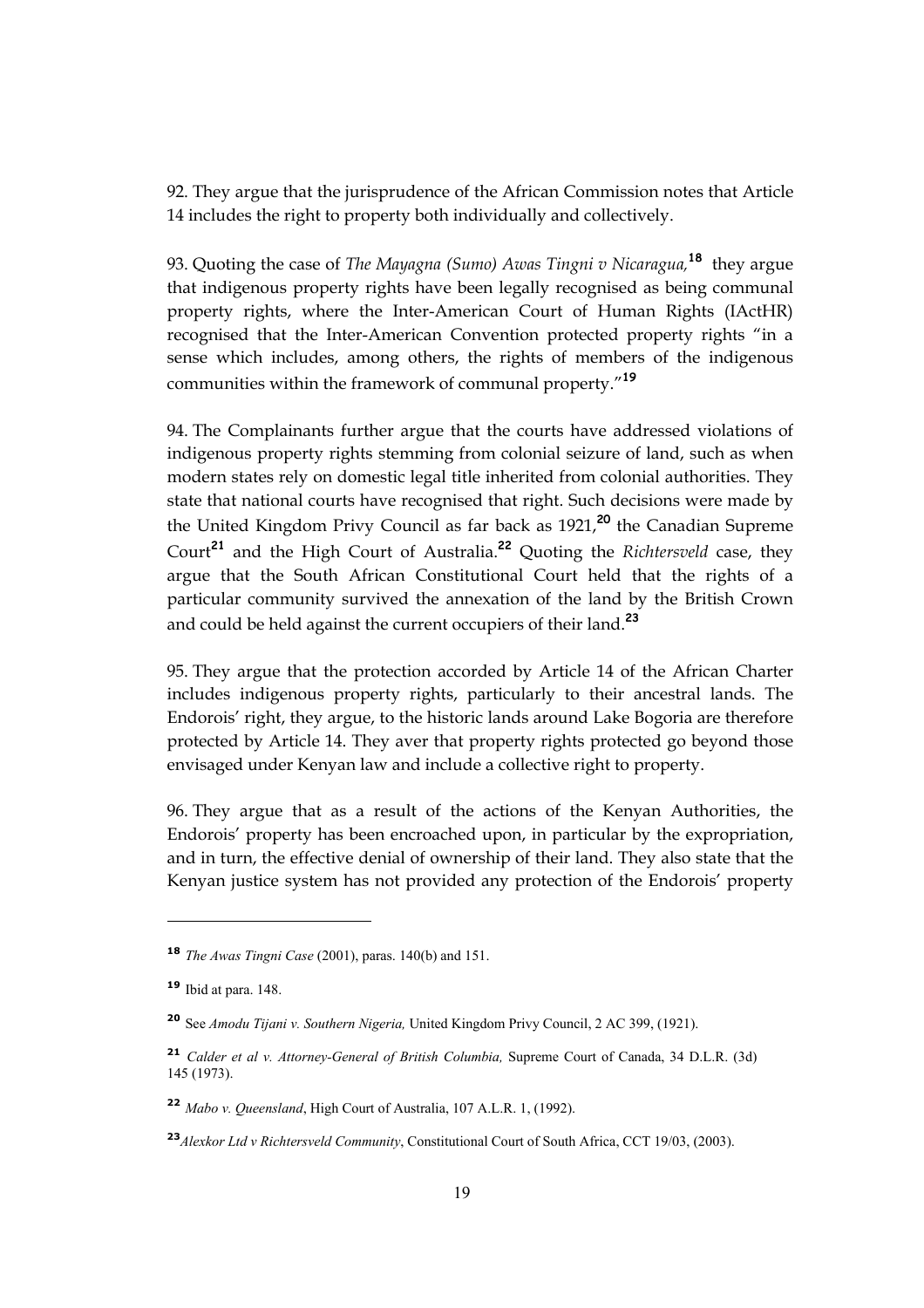rights. Referring to the High Court of Kenya, they argue that it stated that it could not address the issue of a community's right to property.**<sup>24</sup>**

97. The Complainants argue that the judgment of the Kenyan High Court also stated in effect that the Endorois had lost any rights under the trust, without the need for compensation beyond the minimal amounts actually granted as costs of resettlement for 170 families. They argue that the judgment also denies that the Endorois have rights under the trust, despite being "ordinarily resident" on the land. The Court, they claimed, stated:

> *What is in issue is a national natural resource. The law does not allow individuals to benefit from such a resource simply because they happen to be born close to the natural resource.*

98. They argue that in doing so, the High Court dismissed those arguments based not just on the trust, but also on the Endorois' rights to the land as a 'people' and as a result of their historic occupation of Lake Bogoria.

99. The Complainants cite a number of encroachments, they claim, that go to the core of the community's identity as a 'people', including:

(a) the failure to provide adequate recognition and protection in domestic law of the community's rights over the land, in particular the failure of Kenyan law to acknowledge collective ownership of land;

(b) the declaration of the Game Reserve in 1973/74, which purported to remove the community's remaining property rights over the land, including its rights as beneficiary of a trust under Kenyan law;

(c) the lack of and full compensation to the Endorois community for the loss of their ability to use and benefit from their property in the years after 1974;

(d) the eviction of the Endorois from their land, both in the physical removal of Endorois families living on the land and the denial of the land to the rest of the Endorois community, and the resulting loss of their non-movable possessions on the land, including dwellings, religious and cultural sites and beehives;

(e) the significant loss by the Endorois of cattle as a result of the eviction;

**<sup>24</sup>** Op cit, para 12.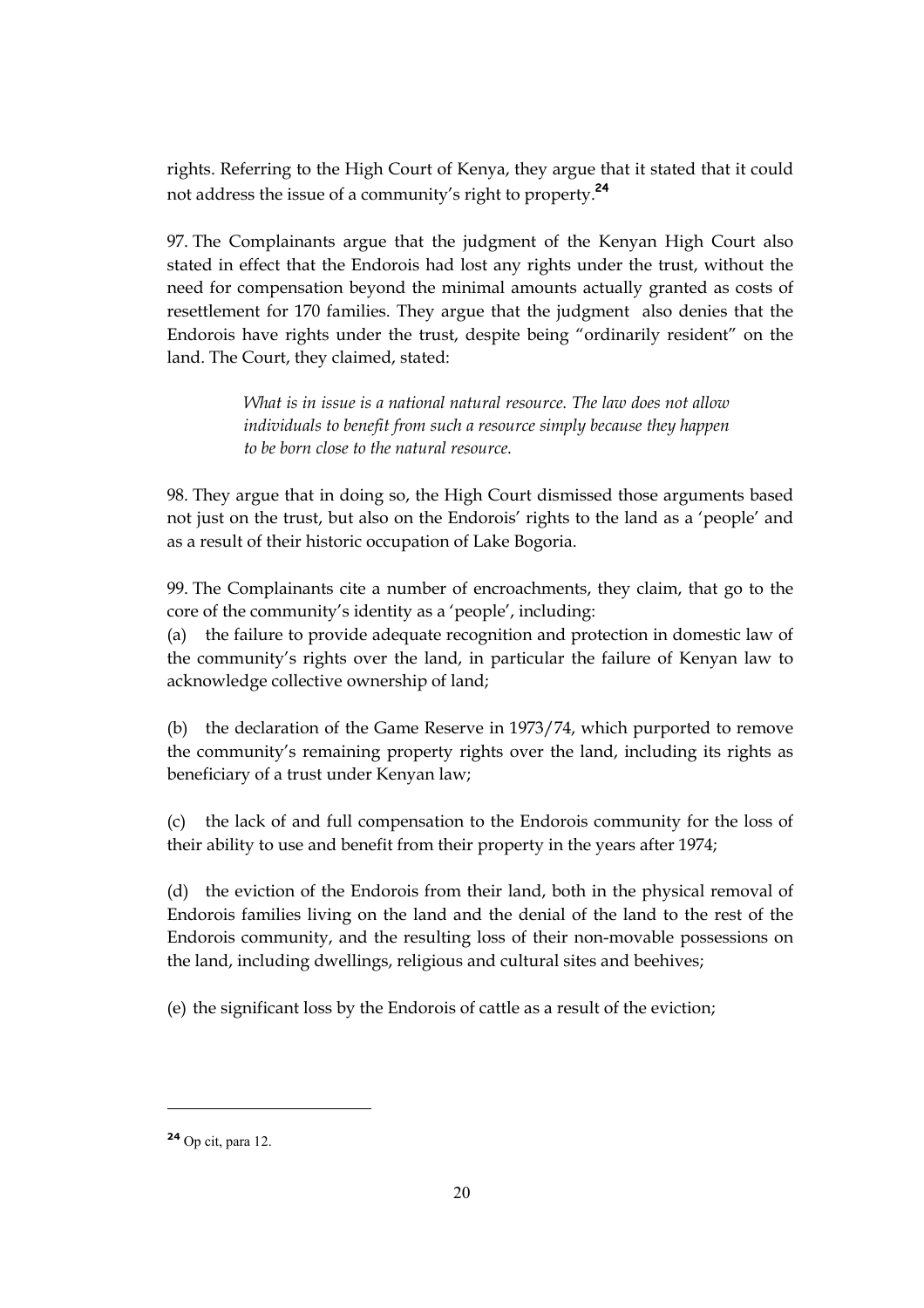(f) the denial of benefit, use of and interests in their traditional land since eviction, including the denial of any financial benefit from the lands resources, such as that generated by tourism;

(g) the awarding of land to title to private individuals and the awarding of mining concessions on the disputed land.

100. The Complainants argue that an encroachment upon property will constitute a violation of Article 14, unless it is shown that it is in the general or public interest of the community and in accordance with the provisions of appropriate laws. They further argue that the test laid out in Article 14 of the Charter is *conjunctive,* that is, in order for an encroachment not to be in violation of Article 14, it must be proven that the encroachment was in the interest of the public need/general interest of the community *and* was carried out in accordance with appropriate laws and must be proportional. Quoting the Commission's own case law, the Complainants argue that: '*The justification of limitations must be strictly proportionate with and absolutely necessary for the advantages which follow.***<sup>25</sup>** They argue that both the European Court of Human Rights**<sup>26</sup>** and the IAcmHR have held that limitations on rights must be "proportionate and reasonable."**<sup>27</sup>**

101. They argue that in the present Communication, in the name of creating a Game Reserve, the Kenyan Authorities have removed the Endorois from their land, and destroyed their possessions, including houses, religious constructions, and beehives. They argue that the upheaval and displacement of an entire community and denial of their property rights over their ancestral lands are disproportionate to any public need served by the Game Reserve. They state that even assuming that the creation of the Game Reserve was a legitimate aim and served a public need, it could have been accomplished by alternative means proportionate to the need.

102. They further argue that the encroachment on to Endorois property rights must be carried out in accordance with "appropriate laws" in order to avoid a violation of Article 14, and that this provision must, at the minimum mean that both Kenyan law and the relevant provisions of international law were respected. They argue that the violation of the Endorois' rights failed to respect Kenyan law on at least three levels: (i) there was no power to expel them from the land; (ii) the

**<sup>25</sup>** *Constitutional Rights Project, Civil Liberties Organisation and Media Rights Agenda v. Nigeria,* (1999), African Commission on Human and Peoples' Rights, Comm Nos. 140/94, 141/94, 145/95, para. 42 (*The Constitutional Rights Project Case*).

**<sup>26</sup>** *Handyside v. United* Kingdom, No. 5493/72 (1976) Series A.24 (7 December), para. 49.

**<sup>27</sup>** *X & Y v. Argentina*, ( 1996) Report No. 38/96, Case 10.506 (15 October), para. 60.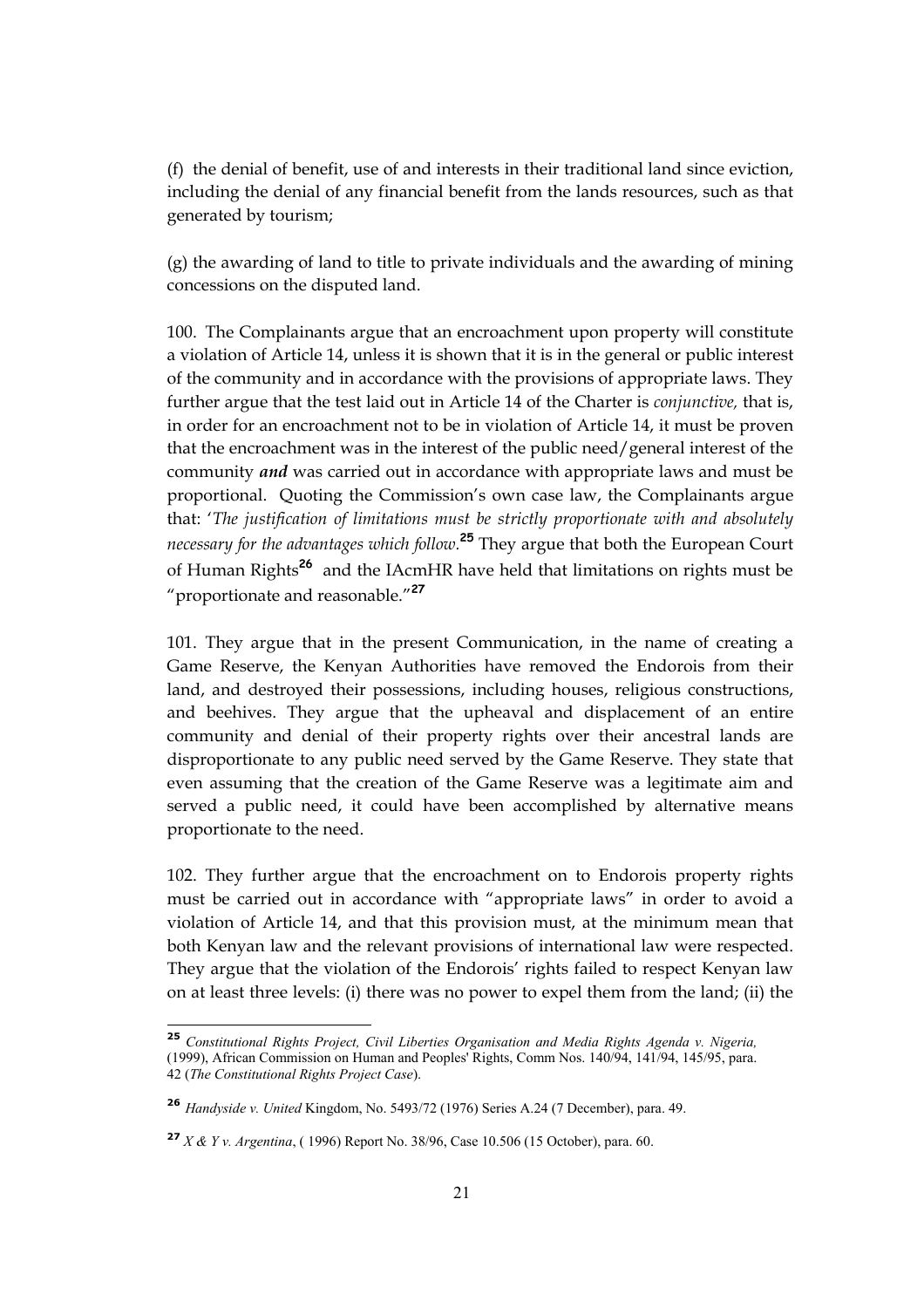trust in their favour was never legally extinguished, but simply ignored; and (iii) adequate compensation was never paid.

103. The Complainants state that the traditional land of the Endorois is classified as Trust Land under Section 115 of the Constitution, and that this obliges the County Council to give effect to "such rights, interests or other benefits in respect of the land as may under the African customary law, for the time being in force." They argue that it created a beneficial right for the Endorois over their ancestral land.

104. They further argue that the Kenyan Authorities created the Lake Hannington Game Reserve, including the Endorois indigenous land, on 9 November 1973, but changed the name to Lake Bogoria Game Reserve in a Second Notice in 1974.**<sup>28</sup>** The 1974 'Notice' was made by the Kenyan Minister for Tourism and Wildlife under the Wild Animals Protection Act (WAPA).**<sup>29</sup>** WAPA, the Complainants informs the African Commission, applied to Trust Land as it did to any other land, and did not require that the land be taken out of the Trust before a Game Reserve could be declared over that land. They argue that the relevant legislation did not give authority for the removal of any individual or group occupying the land in a Game Reserve. Instead, WAPA merely prohibited the hunting, killing or capturing of animals within the Game Reserve.**<sup>30</sup>** Yet, the Complainants argue, despite a lack of legal justification, the Endorois Community were informed from 1973 onwards that they would have to leave their ancestral lands.

105. Moreover, they argue, the declaration of the Lake Bogoria Game Reserve by way of the 1974 notice did not affect the status of the Endorois' land as Trust Land. The obligation of Baringo and Koibatek County Councils to give effect to the rights and interests of the Endorois community continued. They state that the only way under Kenyan law in which the Endorois benefits under the Trust could have been dissolved is through the County Council or the President of Kenya having to "set apart" the land. However, the Trust Land Act required that to be legal, such setting apart of the land must be published in the *Kenyan Gazette*. **31**

**<sup>28</sup>**They state that pursuant to Kenyan law, the authorities published Notice 239/1973 in the Kenya Reserve to declare the creation of "Lake Hannington Game Reserve." Gazette Notice 270/1974 was published to revoke the earlier notice and changed the name of the Game Reserve on 12 October 1974: "the area set forth in the schedule hereto to be a Game Reserve known as Lake Bogoria Game Reserve."

<sup>&</sup>lt;sup>29</sup>The Complainants state that Section 3(2) of WAPA was subsequently revoked on 13 February 1976 by S.68 of the Wildlife Conservation and Management Act.

**<sup>30</sup>** The Complainants argue that Section 3(20) of WAPA did not allow the Kenyan Minister for Tourism and Wildlife to remove the present occupiers.

**<sup>31</sup>** The Complainants argue that the process of such a 'setting apart' of Trust Land under S. 117 or S.118 of the Constitution are laid down by the Kenyan Trust Land Act. They state that publication is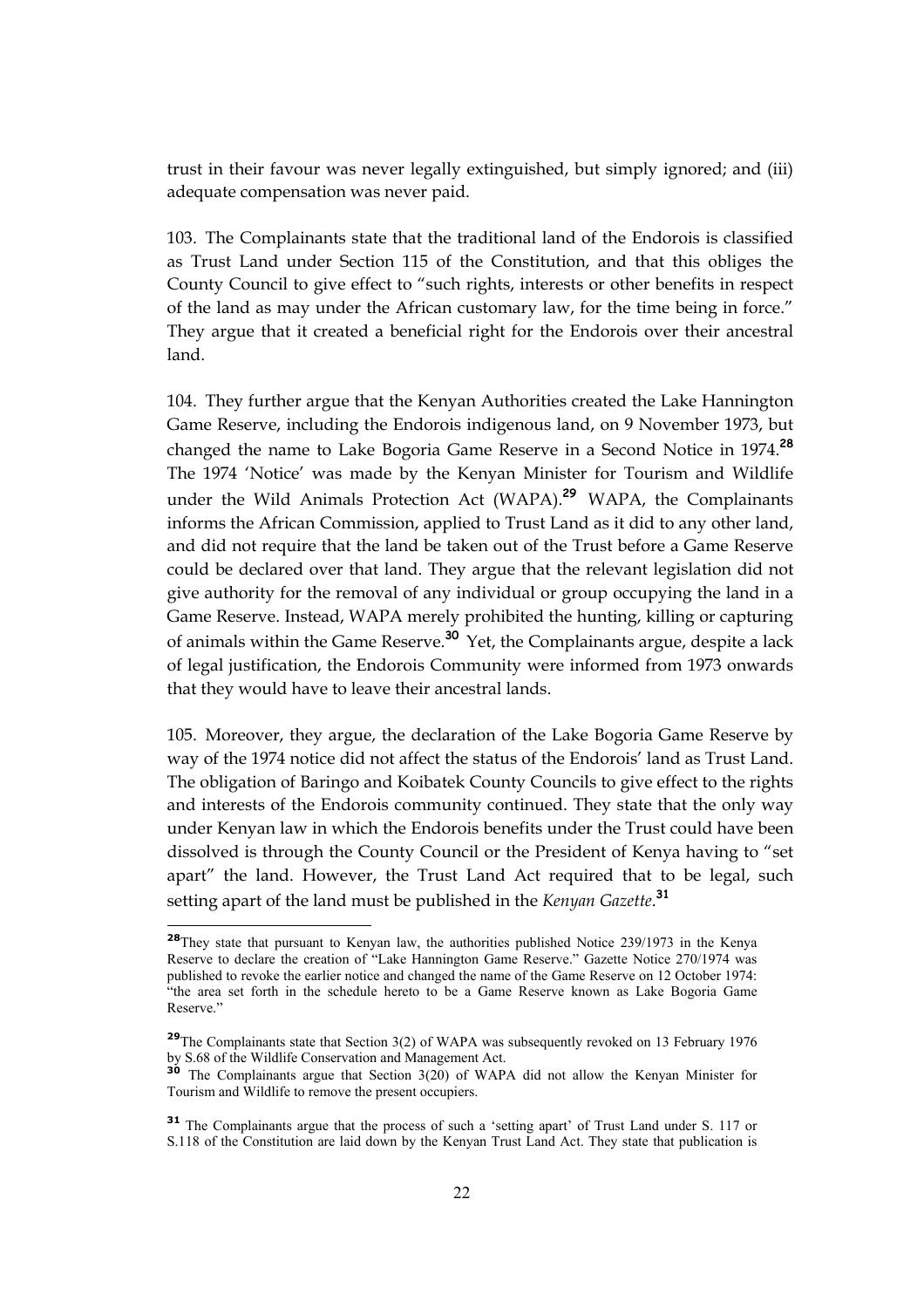106. The Complainants argue that as far as the Community is aware, no such notice was published. Until this is done, they argue, Trust Land encompassing Lake Bogoria cannot have been set apart and the African customary law rights of the Endorois people continue under Kenyan law.**<sup>32</sup>** They state that the Kenyan High Court failed to protect the Endorois' rights under the Trust to a beneficial property right, and the instruction given to the Endorois to leave their ancestral lands was also not authorised by Kenyan law.

107. They conclude that as a result, the Kenyan Authorities have acted in breach of trust and not in 'accordance with the provisions of the law' for the purposes of Article 14 of the Charter.

108. They further argue that even if Endorois land had been set apart, Kenyan law still requires the compensation of residents of lands that are set apart; that the Kenyan Constitution states that where Trust Land is set apart, the Government must ensure:

> *[T]he prompt payment of full compensation to any resident of the land set apart who – (a) under the African customary law for the time being in force and applicable to the land, has a right to occupy any part of the land.***<sup>33</sup>**

109. Citing Kenyan law, the Complainants argue that the Kenyan Land Acquisition Act outlines factors that should be considered in determining the compensation to be paid,**<sup>34</sup>** starting with the basic principle that compensation should be based on the market value of the land at the time of the acquisition. Other considerations include: damages to the interested person caused by the removal from the land and other damages including lost earnings, relocation expenses and any diminution of profits of the land. The Land Acquisition Act provides for an additional 15% of the market value to be added to compensate for disturbances. Under Kenyan law if a court finds the amount of compensation to be

required by S. 13(3) and (4) of the Trust Land Act in respect of S.117 Constitution, and by S.7(1) and (4) of the Trust land Act in respect of S.118 Constitution.

**<sup>32</sup>** They also argue that recently the area has been referred to as Lake Bogoria National Reserve. Even if there has been a legal change in title, this still would not mean that the Endorois' trust has been ended under Kenyan law without the "setting aside".

**<sup>33</sup>** Constitution of the State of Kenya, Section 117(4).

**<sup>34</sup>** Land Acquisition Act,"Principles on which Compensation is to be determined".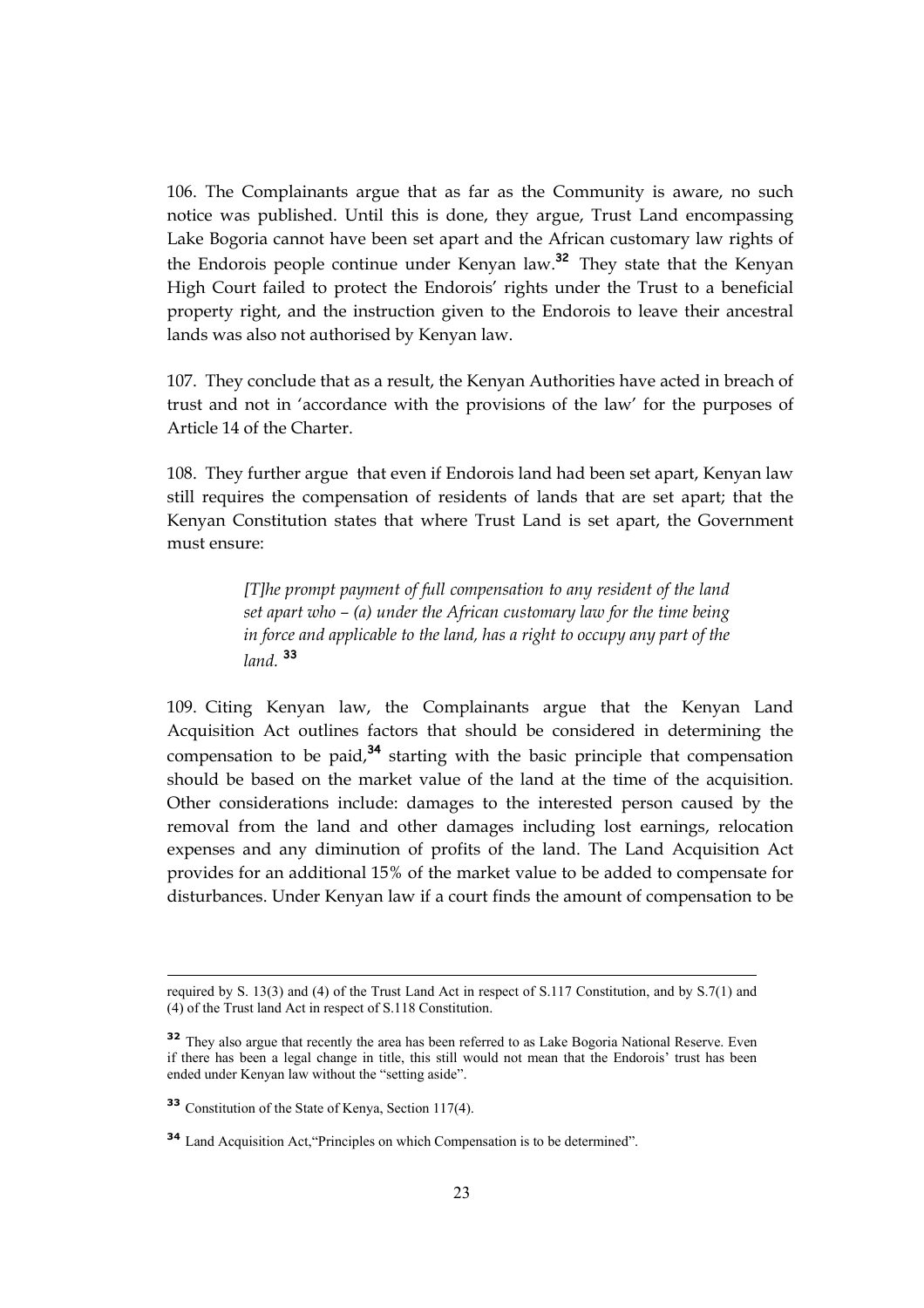insufficient, 6% interest per year must be paid on the difference owed to the interested parties.**<sup>35</sup>**

110. They state that only 170 families of at least 400 families forced to leave Endorois traditional land by the Kenyan Authorities have received some form of monetary assistance. In 1986, 170 families evicted in late 1973 from their homes within the Lake Bogoria Game Reserve, each received around 3,150 Kshs. At the time, this was equivalent to approximately £30.

111. They state that further amounts in compensation for the value of the land lost, together with revenue and employment opportunities from the Game Reserve, were promised by the Kenyan Authorities, but these have never been received by the community.

112. They argue that the Respondent State has itself recognised that the payment of 3,150 Kshs per family amounted only to 'relocation assistance', and did not constitute full compensation for loss of land. The Complainants argue that international law also lays down strict requirements for compensation in the case of expropriation of property.**<sup>36</sup>** They argue that the fact that such payment was made some 13 years after the first eviction, and that it does not represent the market value of the land gazetted as Lake Bogoria Game Reserve, means that the Respondent State would not have paid "prompt, full compensation" as required by the Constitution on the setting apart of the Trust Land. Therefore Kenyan law has not been complied with. Moreover, the Complainants argue, the fact that members of the Endorois community accepted the very limited monetary compensation does not mean that they accepted this as full compensation, or indeed that they accepted the loss of their land. They state that *even if* the Respondent State had formally set apart the Trust Land by way of Gazette Notice, the test of "in accordance with the provisions of law" required by Article 14 of the Charter would not have been satisfied, due to the payment of inadequate compensation.

113. The Complainants argue that the requirement that any encroachment on property rights be in accordance with the "appropriate laws" must also include

**<sup>35</sup>** See Kenya Land Acquisition Act, Part IV, para 29(3).

**<sup>36</sup>** The Complainants argue that in the European Court of Human Rights, for instance, compensation must be fair compensation, and the amount and timing of payment is material to whether a violation of the right to property is found. They cite the case of *Katikaridis and Others v. Greece*, European Court of Human Rights, Case No. 72/1995/578/664, (1996). The Complainants also cite Article 23(2) of the American Convention on Human Rights which provides that "no-one shall be deprived of his property except upon payment of just compensation, for reasons of public utility or social interest, and in the cases and according to the forms established by law."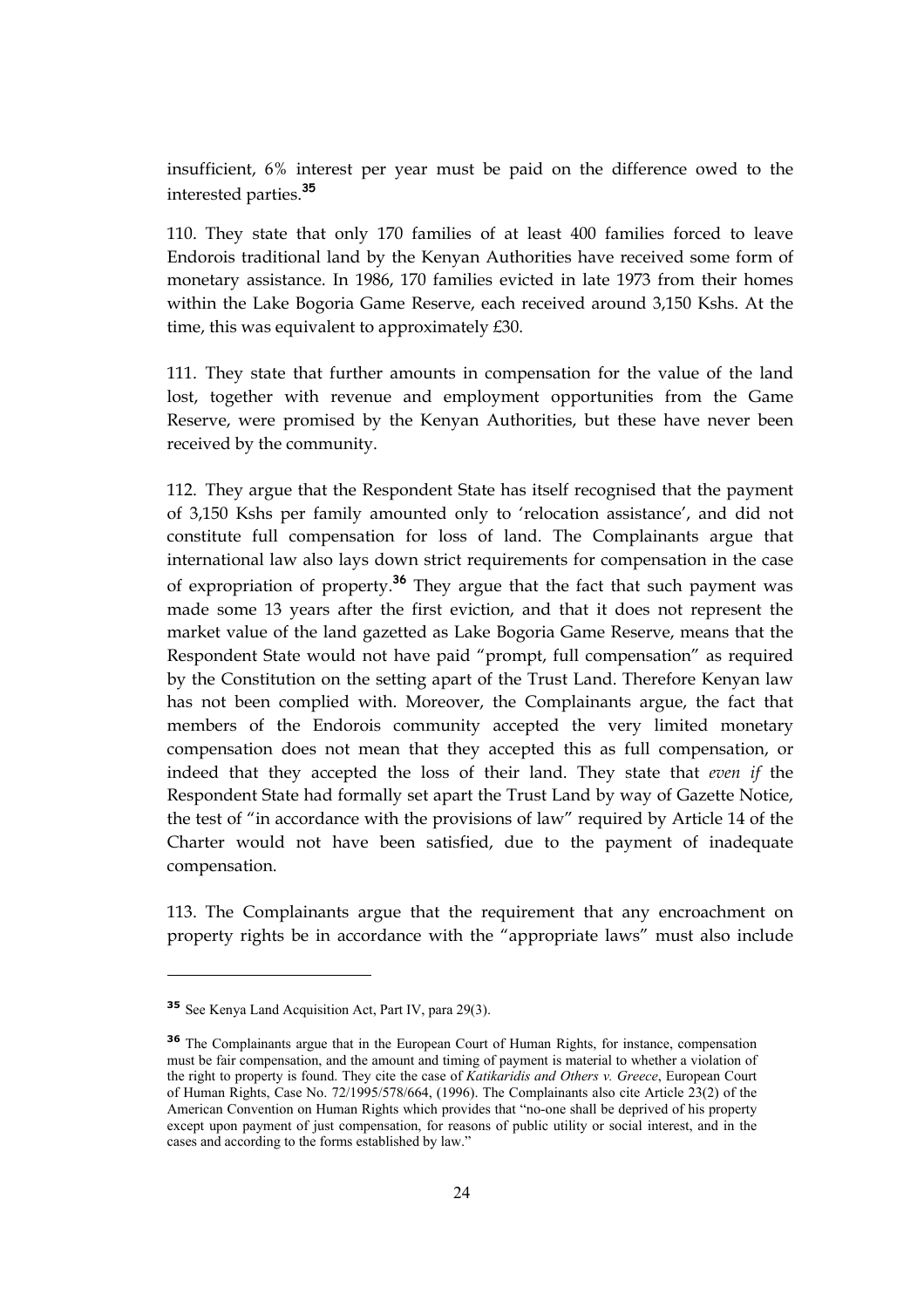relevant international laws. They argue that the Respondent State, including the courts, has failed to apply international law on the protection of indigenous land rights, which includes the need to recognise the collective nature of land rights, to recognise historic association, and to prioritise the cultural and spiritual and other links of the people to a particular territory. Instead, Kenyan law gives only limited acknowledgement to African customary law. The Trust Land system in Kenya provides in reality only minimal rights, as a trust (and therefore African customary law rights, such as those of the Endorois) can be extinguished by a simple decision of the executive. They argue that the crucial issue of recognition of the collective ownership of land by the Endorois is not acknowledged at all in Kenyan law, as is clearly shown by the High Court judgment. Encroachment on the Endorois' property did not therefore comply with the appropriate international laws on indigenous peoples' rights. They state that the Endorois have also suffered significant property loss as a result of their displacement as detailed above, including the loss of cattle, and that the only "compensation" received was the eventual provision of two cattle dips, which does not compensate for the loss of the salt licks around the Lake or the substantial loss of traditional lands.

114. They conclude that the fact that international standards on indigenous land rights and compensation were not met, as well as that provisions of Kenyan law were ignored, means that the encroachment upon the property of the Endorois community was not in accordance with the "appropriate laws" for the purposes of Article 14 of the Charter.

# **Alleged Violations of Article 17(2) and (3) – The Right to Culture**

Article 17(2) and (3) states that:

1

*(2) Every individual may freely take part in the cultural life of his community. (3) The promotion and protection of morals and traditional values recognized by the community shall be the duty of the State.* 

115. The Complainants argue that the Endorois community's cultural rights have been violated as a result of the creation of a Game Reserve. By restricting access to Lake Bogoria, the Kenyan Authorities have denied the community access to a central element of Endorois cultural practice. After defining culture to mean the sum total of the material and spiritual activities and products of a given social group that distinguishes it from other similar groups,**<sup>37</sup>** they argue

<sup>&</sup>lt;sup>37</sup> The Complainants refer to Rodolfo Stavenhagen et al. eds, (2001), "Cultural Rights: A Social Science, Perspective," in *Economic, Social and Cultural Rights*, (Asbjørn Eide) 2nd ed., pp. 85, 86-88. see also Rachel Murray and Steven Wheatley (2003), 'Groups and the African Charter on Human and Peoples' Rights', *Human Rights Quarterly*, Vol. 25, p. 222.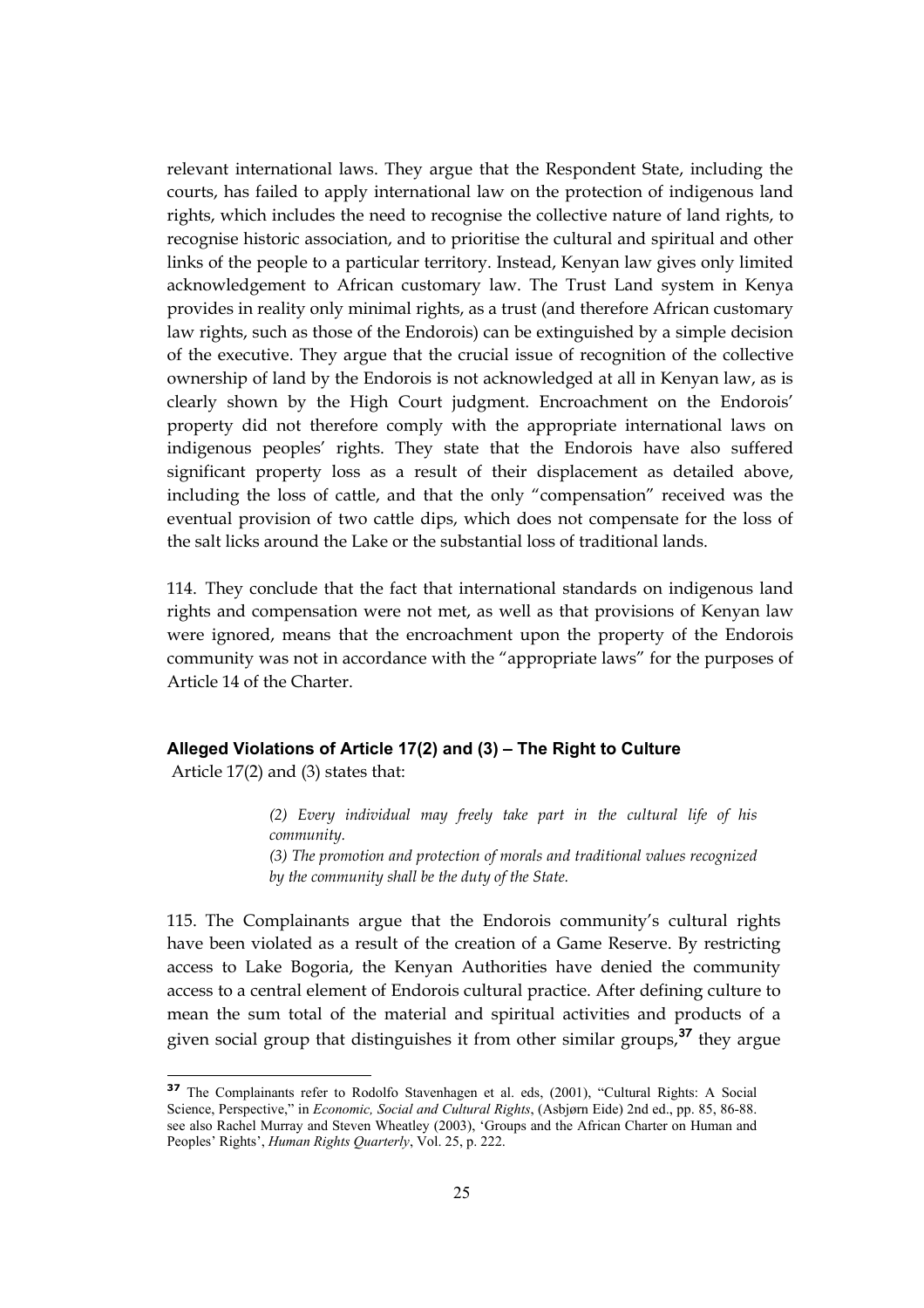that the protection of Article 17 can be invoked by any group that identifies with a particular culture within a state**.** But they argue that it does more than that. They argue that Article 17 extends to the protection of indigenous cultures and ways of life.

116. They argue that the Endorois have suffered violations of their cultural rights on two counts. In the first instance, the community has faced systematic restrictions on access to sites, such as the banks of Lake Bogoria, which are of central significance for cultural rites and celebrations. The community's attempts to access their historic land for these purposes was described as "trespassing" and met with intimidation and detention. Secondly, and separately, the cultural rights of the community have been violated by the serious damage caused by the Kenyan Authorities to their pastoralist way of life.

117. With mining concessions now underway in proximity to Lake Bogoria, the Complainants argue that further threat is posed to the cultural and spiritual integrity of the ancestral land of the Endorois.

118. They also argue that unlike Articles 8 and 14 of the African Charter, Article 17 does not have an express clause allowing restrictions on the right under certain circumstances. They state that the absence of such a clause is a strong indication that the drafters of the Charter envisaged few, if any, circumstances in which it would be appropriate to limit a people's right to culture. However, if there is any restriction, the restriction must be proportionate to a legitimate aim and in line with principles of international law on human and peoples' rights. The Complainants argue that the principle of proportionality requires that limitations be the least restrictive possible to meet the legitimate aim.

119. The Complainants thus argue that even if the creation of the Game Reserve constitutes a legitimate aim, the Respondent State's failure to secure access by right for the celebration of the cultural festival and rituals cannot be deemed proportionate to that aim.

# **Alleged Violation of Article 21 – Rights to Free Disposition of Natural Resources**

Article 21 of the Charter states that:

1

*1. All peoples shall freely dispose of their wealth and natural resources. This right shall be exercised in the exclusive interest of the people. In no case shall a people be deprived of it.*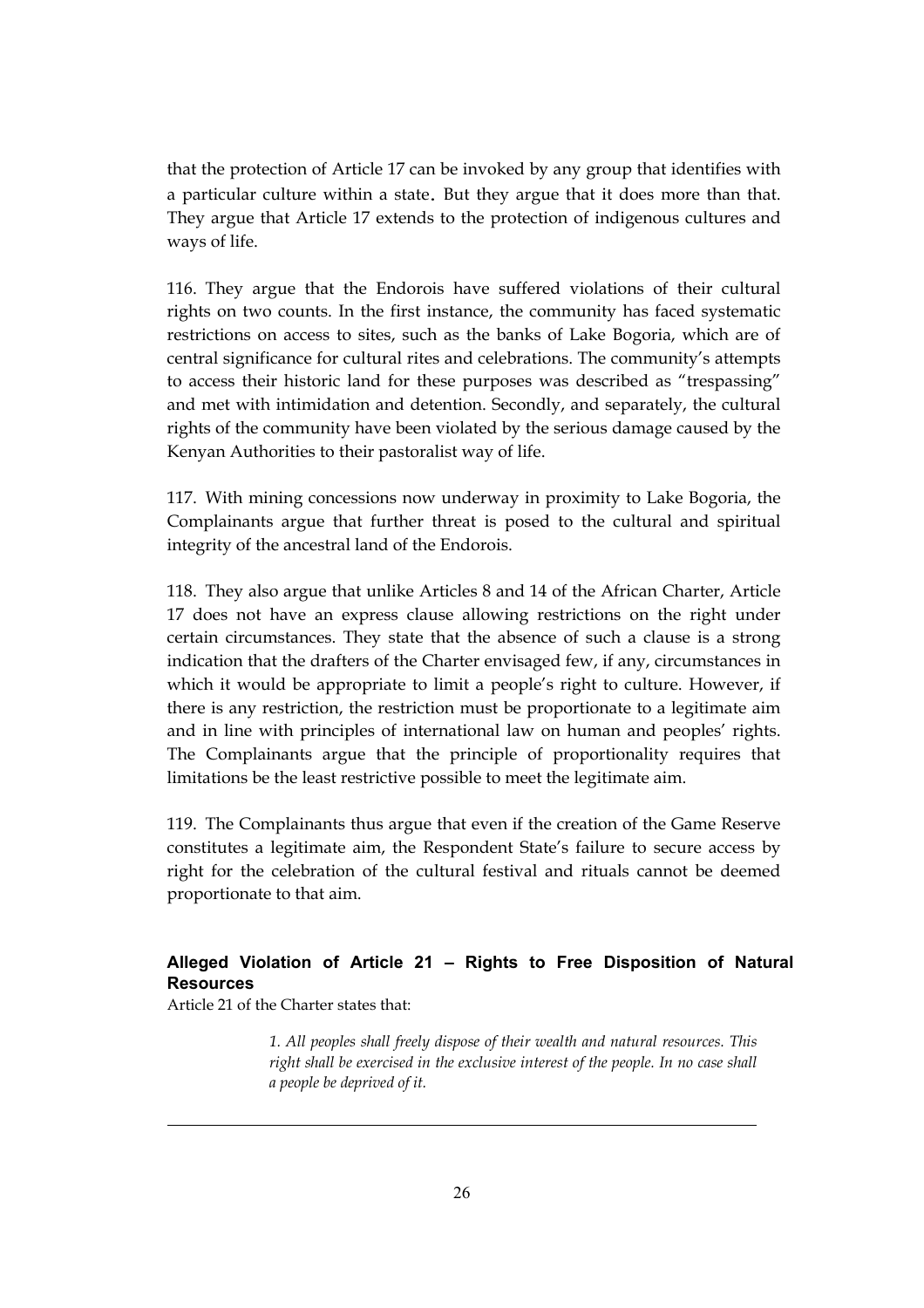*2. In case of spoliation the dispossessed people shall have the right to the lawful recovery of its property as well as to an adequate compensation.* 

120. The Complainants argue that the Endorois community are unable to access the vital resources in the Lake Bogoria region since their eviction from the Game Reserve. The medicinal salt licks and fertile soil that kept the community's cattle healthy are now out of the community's reach. Mining concessions to Endorois land have been granted without giving the Endorois a share in these resources. Consequently, the Endorois suffer a violation of Article 21: Right to Natural Resources.

121. They argue that in the Ogoni case the right to natural resources contained within their traditional land was vested in the indigenous people and that a people inhabiting a specific region within a state can claim the protection of Article 21.**<sup>38</sup>** They argue that the right to freely dispose of natural resources is of crucial importance to indigenous peoples and their way of life. They quote from the report of the African Commission's Working Group of Experts on Indigenous Populations/Communities which states:

> *Dispossession of land and natural resources is a major human rights problem for indigenous peoples … .The establishment of protected areas and national parks has impoverished indigenous pastoralist and hunter-gatherer communities, made them vulnerable and unable to cope with environmental uncertainty and, in many cases, even displaced them … This [the loss of fundamental natural resources] is a serious violation of the African Charter (Article 21(1) and 21 (2)), which states clearly that all peoples have the right to natural resources, wealth and property.* **39**

122. Citing the African Charter, the Complainants argue that the Charter creates two distinct rights to both property (Article 14) and the free disposal of wealth and natural resources (Article 21). They argue that in the context of traditional land, the two rights are very closely linked and violated in similar ways. They state that Article 21 of the African Charter is, however, wider in its scope than Article 14, and requires respect for a people's right to use natural resources, even where a people does not have title to the land.

123. The Complainants point out that the World Bank's Operational Directive 4.10 states that: "Particular attention should be given to the rights of indigenous peoples to use and develop the lands that they occupy, to be protected against

-

**<sup>38</sup>** The Ogoni Case (2001), paras 56-58.

**<sup>39</sup>** Report of the African Commission's Working Group of Experts, p. 20.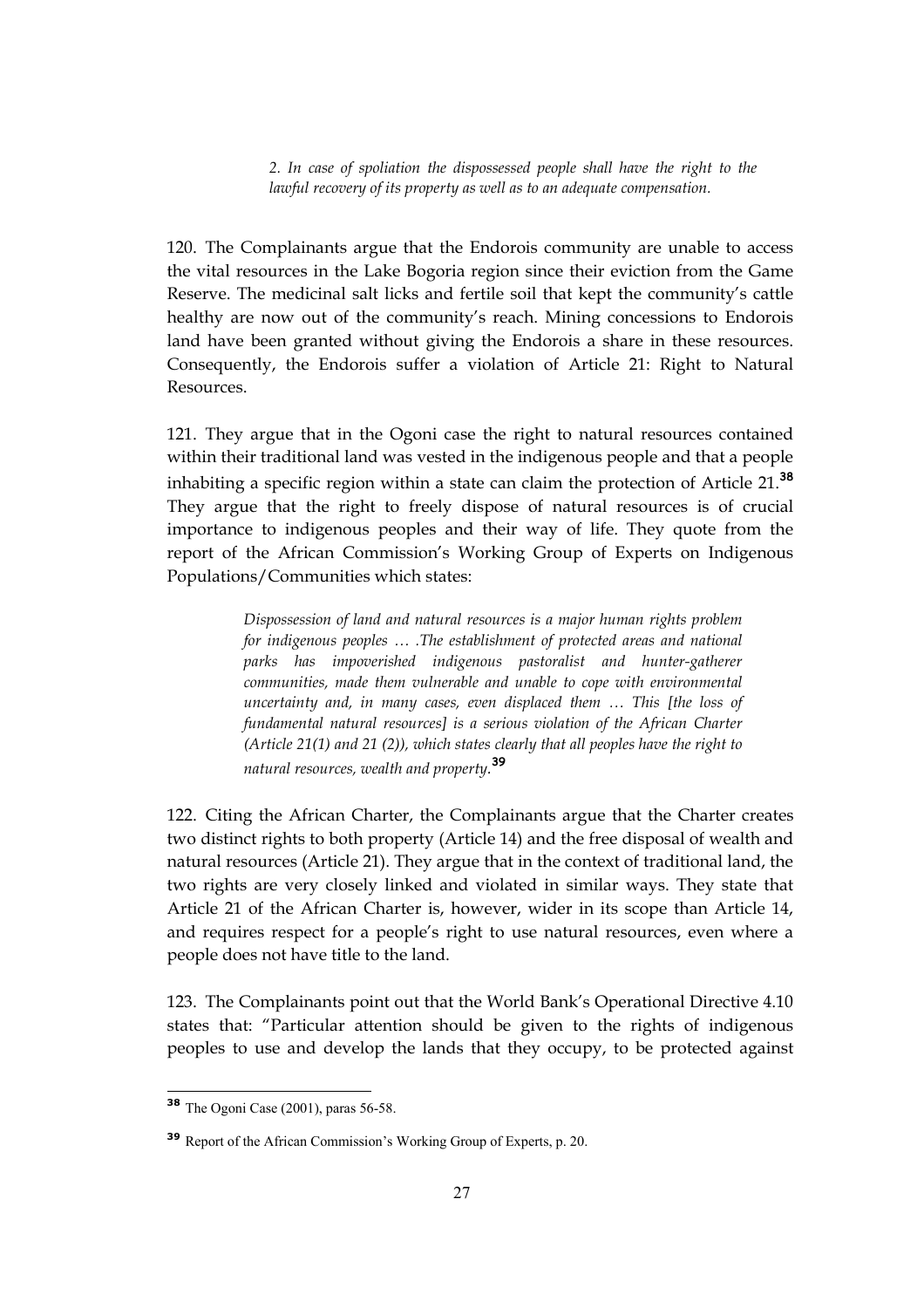illegal intruders, and to have access to natural resources (such as forests, wildlife, and water) vital to their subsistence and reproduction."**<sup>40</sup>**

124. They state that the Endorois as a people enjoy the protection of Article 21 with respect to Lake Bogoria and the wealth and natural resources arising from it. They argue that for the Endorois, the natural resources include traditional medicines made from herbs found around the Lake and the resources, such as salt licks and fertile soil, which provided support for their cattle and therefore their pastoralist way of life. These, the Complainants argue, were natural resources from which the community benefited before their eviction from their traditional land. In addition, Article 21 also protects the right of the community to the potential wealth of their land, including tourism, rubies, and other possible resources. They state that since their eviction from Lake Bogoria, the Endorois, in violation of Article 21, have been denied unhindered access to the land and its natural resources, as they can no longer benefit from the natural resources and potential wealth, including that generated by recent exploitation of the land, such as the revenues and employment created by the Game Reserve and the product of mining operations.

## **Alleged Violation of Article 22 – The Right to Development**

Article 22 of the African Charter states that:

*All peoples shall have the right to their economic, social and cultural development with due regard to their freedom and identity and in the equal enjoyment of the common heritage of mankind.* 

125. On the issue of the right to development, the Complainants argue that the Endorois' right to development has been violated as a result of the Respondent State's failure to adequately involve the Endorois in the development process and the failure to ensure the continued improvement of the Endorois community's well-being.

126. The Complainants argue that the Endorois have seen the set of choices and capabilities open to them shrink since their eviction from the Game Reserve. They argue that due to the lack of access to the Lake, the salt licks and their usual pasture, the cattle of the Endorois died in large numbers. Consequently, they were not able to pay their taxes and, as a result, the Kenyan Authorities took away more cattle.

**<sup>40</sup>** World Bank Operational Directive 4.10.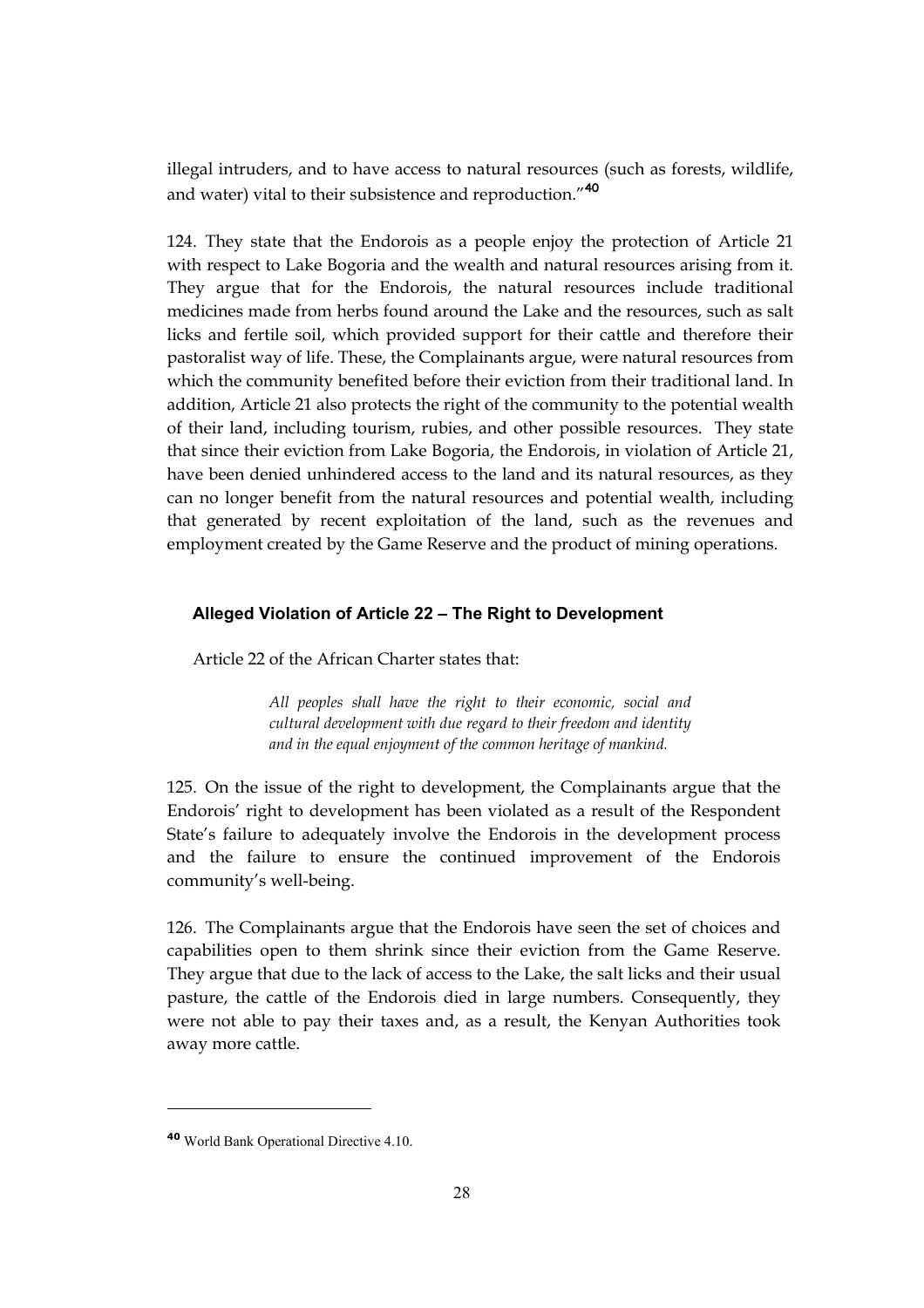127. They stress the point that the Endorois had no choice but to leave the Lake. They argue that this lack of choice for the community directly contradicts the guarantees of the right to development. They state that if the Kenyan Authorities had been providing the right to development as promised by the African Charter, the development of the Game Reserve would have increased the capabilities of the Endorois.

128. Citing the Ogoni Case, the Complainants argue that the African Commission has noted the importance of choice to well-being. They state that the African Commission noted that the state must respect rights holders and the "liberty of their action."**<sup>41</sup>** They argue that the liberty recognised by the Commission is tantamount to the choice embodied in the right to development. By recognising such liberty, they argue, the African Commission has started to embrace the right to development as a choice. Elaborating further on the right to development, they argue that the same 'liberty of action' principle can be applied to the Endorois community in the instant Communication.

129. They argue that choice and self-determination also include the ability to dispose of natural resources as a community wishes, thereby requiring a measure of control over the land. They further argue that for the Endorois, the ability to use the salt licks, water, and soil of the Lake Bogoria area has been eliminated, undermining this partner (the Endorois community) of self-determination. In that regard, the Complainants argue, it is clear that development should be understood as an increase in peoples' well-being, as measured by capacities and choices available. The realisation of the right to development, they say, requires the improvement and increase in capacities and choices. They argue that the Endorois have suffered a loss of well-being through the limitations on their choice and capacities, including effective and meaningful participation in projects that will affect them.

130. Citing the Human Rights Committee (HRC), they argue that the Committee addressed the effectiveness of consultation procedures in *Mazurka* v. *New Zealand*. **<sup>42</sup>** The Complainants argue that the HRC found that the broad consultation process undertaken by New Zealand had effectively provided for the participation of the Maori people in determining fishing rights. The New Zealand authorities had negotiated with Maori representatives and then allowed the resulting Memorandum of Understanding to be debated extensively by Maoris throughout the country.**<sup>43</sup>** The Complainants argue that the Committee

**<sup>41</sup>** *The Ogoni Case*, (2001), para. 46.

**<sup>42</sup>** *Apirana Mahuika et al v. New Zealand,* Human Rights Committee, Communication No. 547/1993,

UN Doc. CCPR/C/70/D/547/1993 (2000), paras. 5.7-5.9.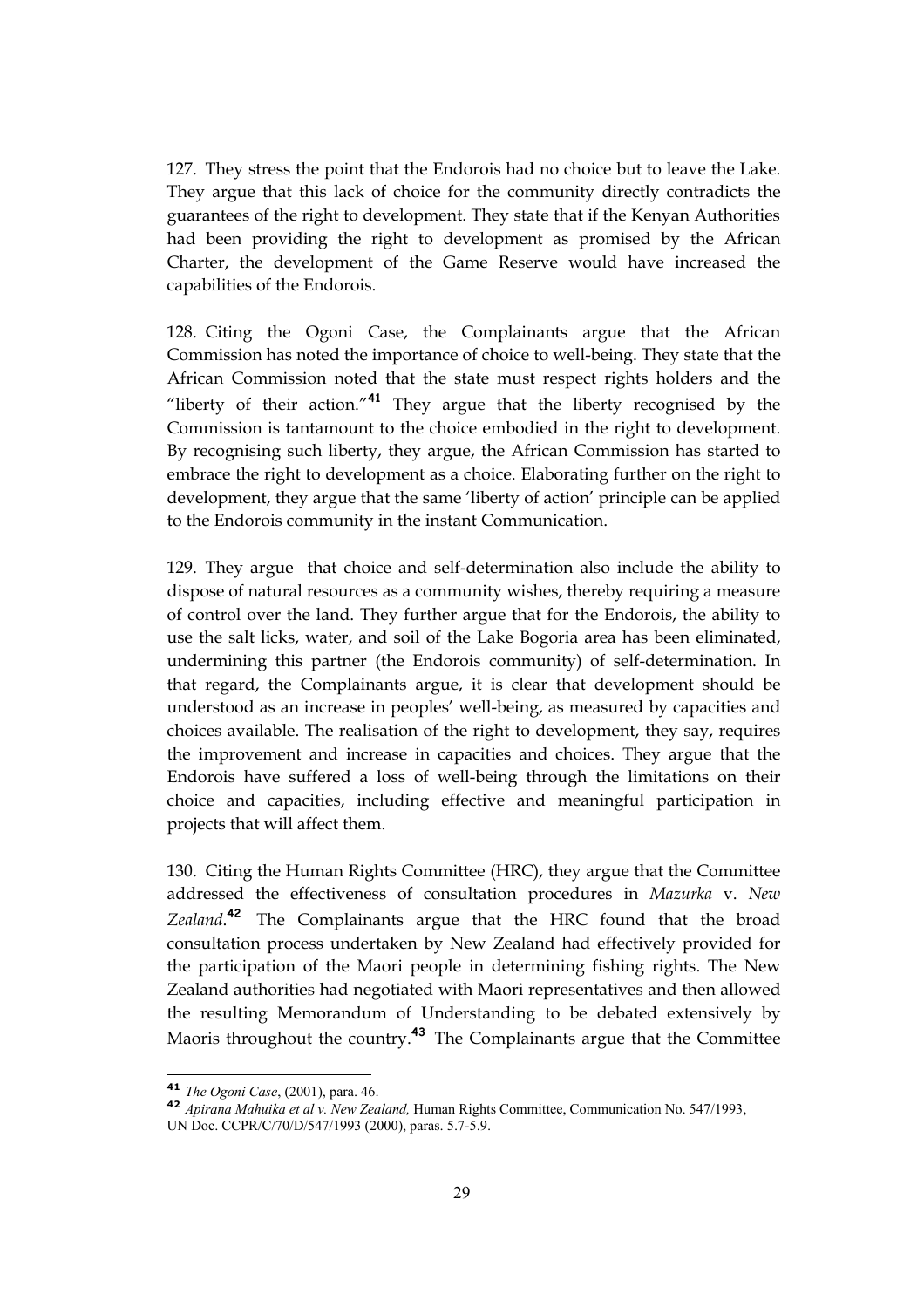specifically noted that the consultation procedure addressed the cultural and religious significance of fishing to the Maori people, and that the Maori representatives were able to affect the terms of the final Settlement**.**

131. The inadequacy of the consultations undertaken by the Kenyan Authorities, the Complainants argue, is underscored by Endorois actions after the creation of the Game Reserve. The Complainants inform the African Commission that the Endorois believed, and continue to believe even after their eviction, that the Game Reserve and their pastoralist way of life would not be mutually exclusive and that they would have a right of re-entry into their land. They assert that in failing to understand the reasons for their permanent eviction, many families did not leave the location until 1986.

132. They argue that the course of action left the Endorois feeling disenfranchised from a process of utmost importance to their life as a people. Resentment of the unfairness with which they had been treated inspired some members of the community to try to reclaim Mochongoi Forest in 1974 and 1984, meet with the President to discuss the matter in 1994 and 1995, and protest the actions in peaceful demonstrations. They state that if consultations had been conducted in a manner that effectively involved the Endorois, there would have been no ensuing confusion as to their rights or resentment that their consent had been wrongfully gained.

133. They further say that the requirement of prior, informed consent has also been delineated in the case law of the IAcmHR. Referring the African Commission to the case of *Mary and Carrie Dan v. USA*, they argue that the IAcmHR noted that convening meetings with the community 14 years after title extinguishment proceedings began constituted neither prior nor effective participation.**<sup>44</sup>** They state that to have a process of consent that is fully informed "requires at a minimum that *all* of the members of the community are fully and accurately informed of the nature and consequences of the process and provided with an effective opportunity to participate individually or as collectives."**<sup>45</sup>**

-

**<sup>43</sup>** *Apirana Mahuika et al v. New Zealand* (2000) Human Rights Committee, Comm. No. 547/1993, UN Doc. CCPR/C/70/D/547/1993, paras. 5.7-5.9.

**<sup>44</sup>** *Mary and Carrie Dann vs. USA* (2002), para. 136.

**<sup>45</sup>** Ibid at para. 140. Antoanella-Iulia Motoc and the Tebtebba Foundation, *Preliminary working paper on the principle of free, prior and informed consent of indigenous peoples in relation to development affecting their lands and natural resources that they would serve as a framework for the drafting of a legal commentary by the Working Group on this concept*. U.N. Doc. E/CN.4/Sub.2/AC.4/2004/4 (2004), para. 14 (a).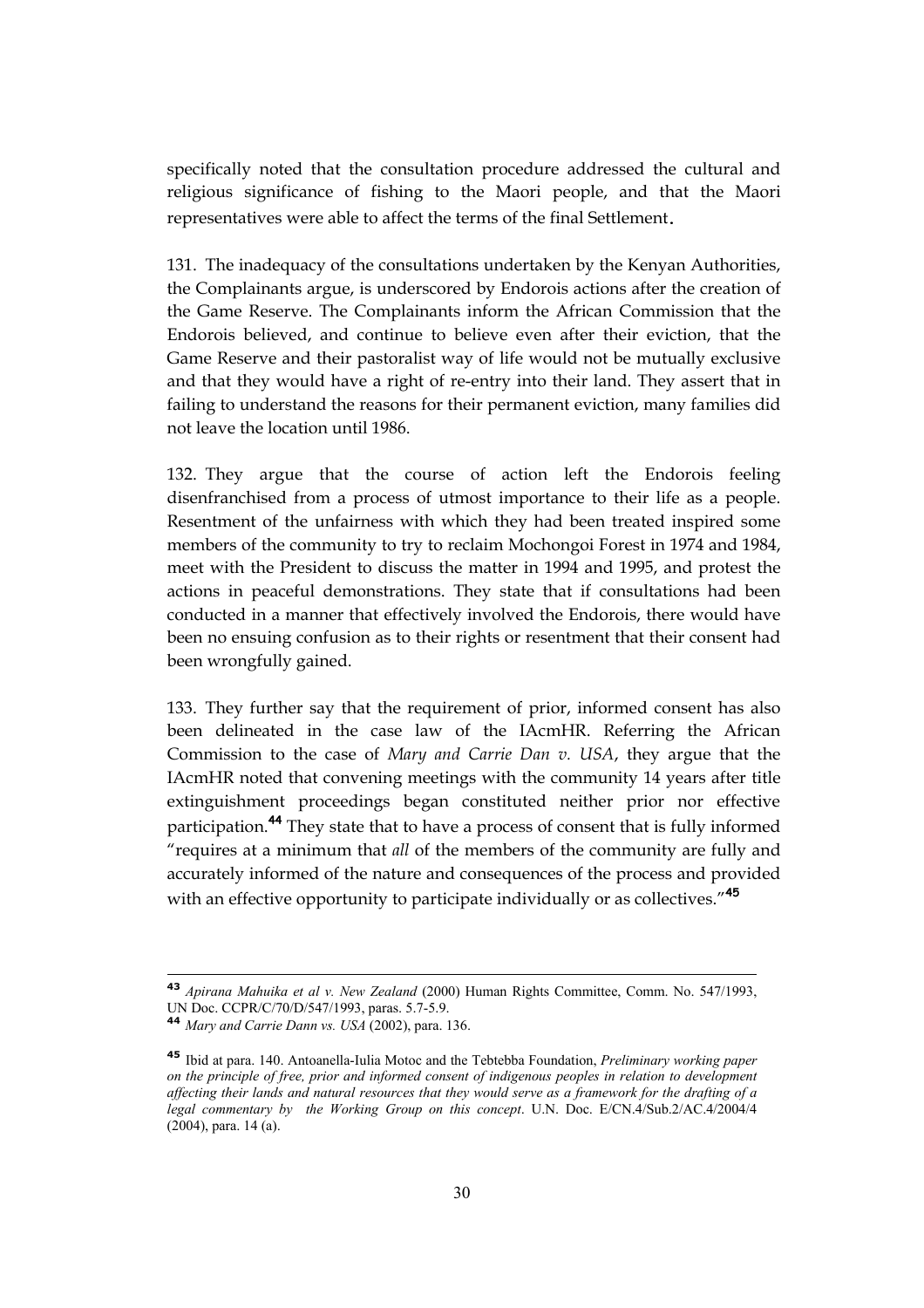134. The Complainants are also of the view that the Respondent State violated the Endorois' right to development by engaging in coercive and intimidating activity that has abrogated the community's right to meaningful participation and freely given consent. They state that such coercion has continued to the present day. The Complainants say that Mr Charles Kamuren, the Chair of the Endorois Welfare Council, had informed the African Commission of details of threats and harassment he and his family and other members of the community have received, especially when they objected to the issue of the granting of mining concessions.

135. The Complainants further argue that the Endorois have been excluded from participating or sharing in the benefits of development. They argue that the Respondent State did not embrace a rights-based approach to economic growth, which insists on development in a manner consistent with, and instrumental to, the realisation of human rights and the right to development through adequate and prior consultation. They assert that the Endorois' development as a people has suffered economically, socially and culturally. They further conclude that the Endorois community suffered a violation of Article 22 of the Charter.

#### **Respondent State Submissions on Merits**

136. In response to the brief submitted by the Complainants on the Merits including the *Amicus Curiae Brief* by COHRE, the Respondent State, the Republic of Kenya, submitted its reply on the Merits of the Communication to the African Commission.

137. The arguments below are the submissions of the Respondent State, taking into consideration their oral testimony at the 40<sup>th</sup> Ordinary Session of the African Commission, all their written submissions, including letters, supporting affidavits, video evidence and the 'Respondents Submissions and Further Clarifications Arising Out of the Questions by the Commissioner During the Merits Hearing of the Communication.'

138. The Respondent State argues that most of the tribes do not reside in their ancestral lands owing to movements made due to a number of factors, including search for pastures for their livestock; search for arable land to carry out agriculture; relocation by Government to facilitate development; creation of irrigation schemes, national parks, game reserves, forests and extraction of natural resources, such as minerals**.**

139. The Respondent State argues that it has instituted a programme for universal free primary education and an agricultural recovery programme, which aims at increasing the household income of the rural poor, including the Endorois. It states that it has not only initiated programmes for the equitable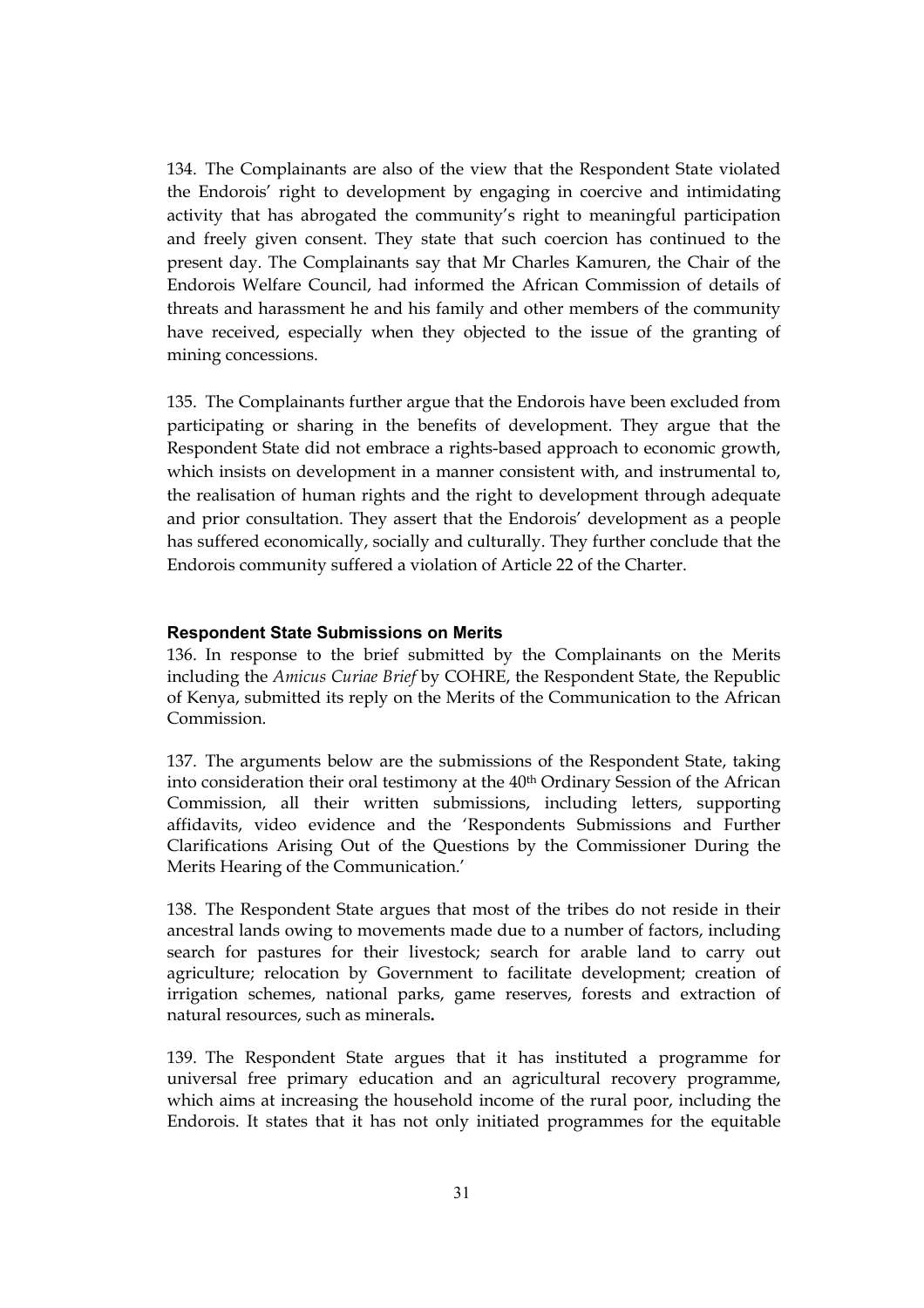distribution of budgetary resources, but has also formulated an economic recovery strategy for wealth and employment creation, which seeks to eradicate poverty and secure the economic and social rights of the poor and the marginalised, including the Endorois.

140. The Respondent State argues that the land around the Lake Bogoria area is occupied by the **Tugen** tribe, which comprises four clans:

# 141. The **Endorois** - who have settled around **Mangot**, **Mochongoi** and **Tangulmbei**;

**The Lebus** – who have settled around Koibatek District;

**The Somor** – who live around Maringati, Sacho, Tenges and Kakarnet and,

**The Alor** – living around Kaborchayo, Paratapwa, Kipsalalar and Buluwesa.

142. The Respondent State argues that all the clans co-exist in one geographical area. It states that it is noteworthy that they all share the same language and names, which means that they have a lot in common. The Respondent State disputes that the Endorois are indeed a community / sub-tribe or clan on their own, and it argues that it is incumbent on the Complainants to prove that the Endorois are distinct from the other **Tugen** sub-tribe or indeed the larger Kalenjin tribe before they can proceed to make a case before the African Commission.

143. The Respondent State maintains that following the Declaration of the Lake Bogoria Game Reserve, the Government embarked on a re-settlement exercise, culminating in the resettlement of the majority of the Endorois in the Mochongoi settlement scheme. It argues that this was over and above the compensation paid to the Endorois after their ancestral land around Lake was gazetted. It further states that there is no such thing as *Mochongoi Forest in Kenya* and the only forest in the area is Ol Arabel Forest.

#### **Decision on Merits**

144. The present Communication alleges that the Respondent State has violated the human rights of the Endorois community, an indigenous people, by forcibly removing them from their ancestral land, the failure to adequately compensate them for the loss of their property, the disruption of the community's pastoral enterprise and violations of the right to practice their religion and culture, as well as the overall process of development of the Endorois people.

145. Before addressing the articles alleged to have been violated, the Respondent State has requested the African Commission to determine whether the Endorois can be recognised as a 'community' / sub-tribe or clan on their own. The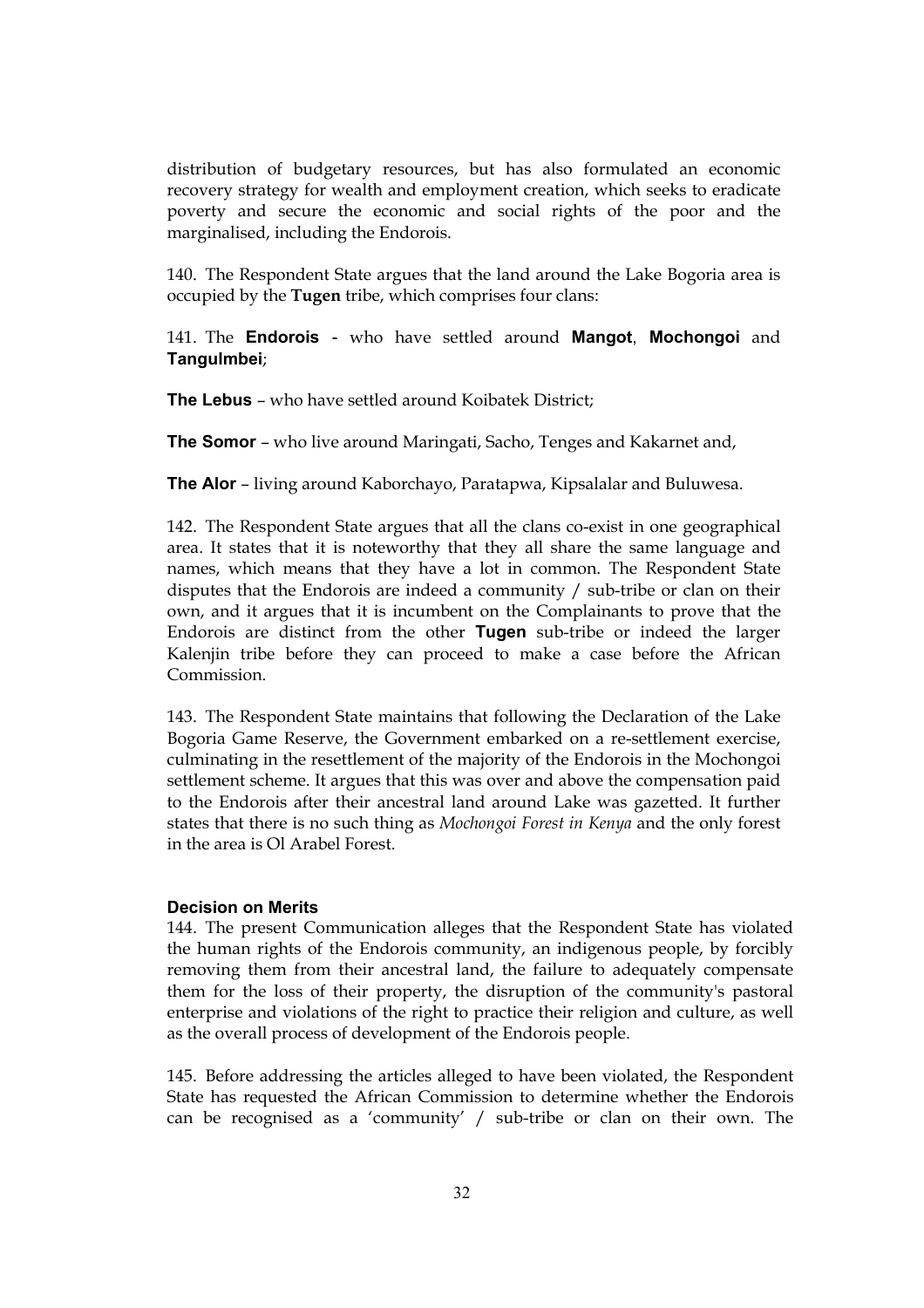Respondent State disputes that the Endorois are a distinct community in need of special protection. The Respondent State argues that the Complainants need to prove this distinction from the **Tugen** sub-tribe or indeed the larger Kalenjin tribe. The immediate questions that the African Commission needs to address itself to are:

146. Are the Endorois a distinct community? Are they indigenous peoples and thereby needing special protection? If they are a distinct community, what makes them different from the **Tugen** sub-tribe or indeed the larger Kalenjin tribe?

147. Before responding to the above questions, the African Commission notes that the concepts of "peoples" and "indigenous peoples / communities" are contested terms.**<sup>46</sup>** As far as "indigenous peoples" are concerned, there is no universal and unambiguous definition of the concept, since no single accepted definition captures the diversity of indigenous cultures, histories and current circumstances. The relationships between indigenous peoples and dominant or mainstream groups in society vary from country to country. The same is true of the concept of "peoples." The African Commission is thus aware of the political connotation that these concepts carry. Those controversies led the drafters of the African Charter to deliberately refrain from proposing any definitions for the notion of "people(s)."**<sup>47</sup>** In its Report of the Working Group of Experts on Indigenous Populations/Communities,**<sup>48</sup>** the African Commission describes its dilemma of defining the concept of "peoples" in the following terms:

> *Despite its mandate to interpret all provisions of the African Charter as per Article 45(3), the African Commission initially shied away from interpreting the concept of 'peoples'. The African Charter itself does not define the concept. Initially the African Commission did not feel at ease in developing rights where there was little concrete international jurisprudence. The ICCPR and the ICESR do not define 'peoples.' It is evident that the drafters of the African Charter intended to distinguish between the traditional individual rights where the sections preceding Article 17 make reference to "every individual." Article 18 serves as a break by referring to the family. Articles 19 to 24 make specific reference to "all peoples."*

148. The African Commission, nevertheless, notes that while the terms 'peoples' and 'indigenous community' arouse emotive debates, some marginalised and

-

**<sup>46</sup>** See Report of the Special Rapporteur (Rodolfo Stavenhagen) on the Situation of Human Rights and Fundamental Freedoms of Indigenous People on "Implementation of General Assembly Resolution 60/251 of 15 March 2006, A/HRC/4/32/Add.3, 26 February 2007: "Mission to Kenya" from 4 to 14 December 2006, at ¶ 9.

**<sup>47</sup>** See the Report of the Rapporteur of the OAU ministerial meeting on the draft African Charter on Human and Peoples' Rights held in Banjul, The Gambia, from 9 to 15 June 1980 (CAB/LEG/67/3/Draft Rapt. Rpt (II)), p.4.

**<sup>48</sup>** Report of the African Commission's Working Group of Experts on Indigenous Populations/Communities, published jointly by the ACHPR/IWGIA 2005.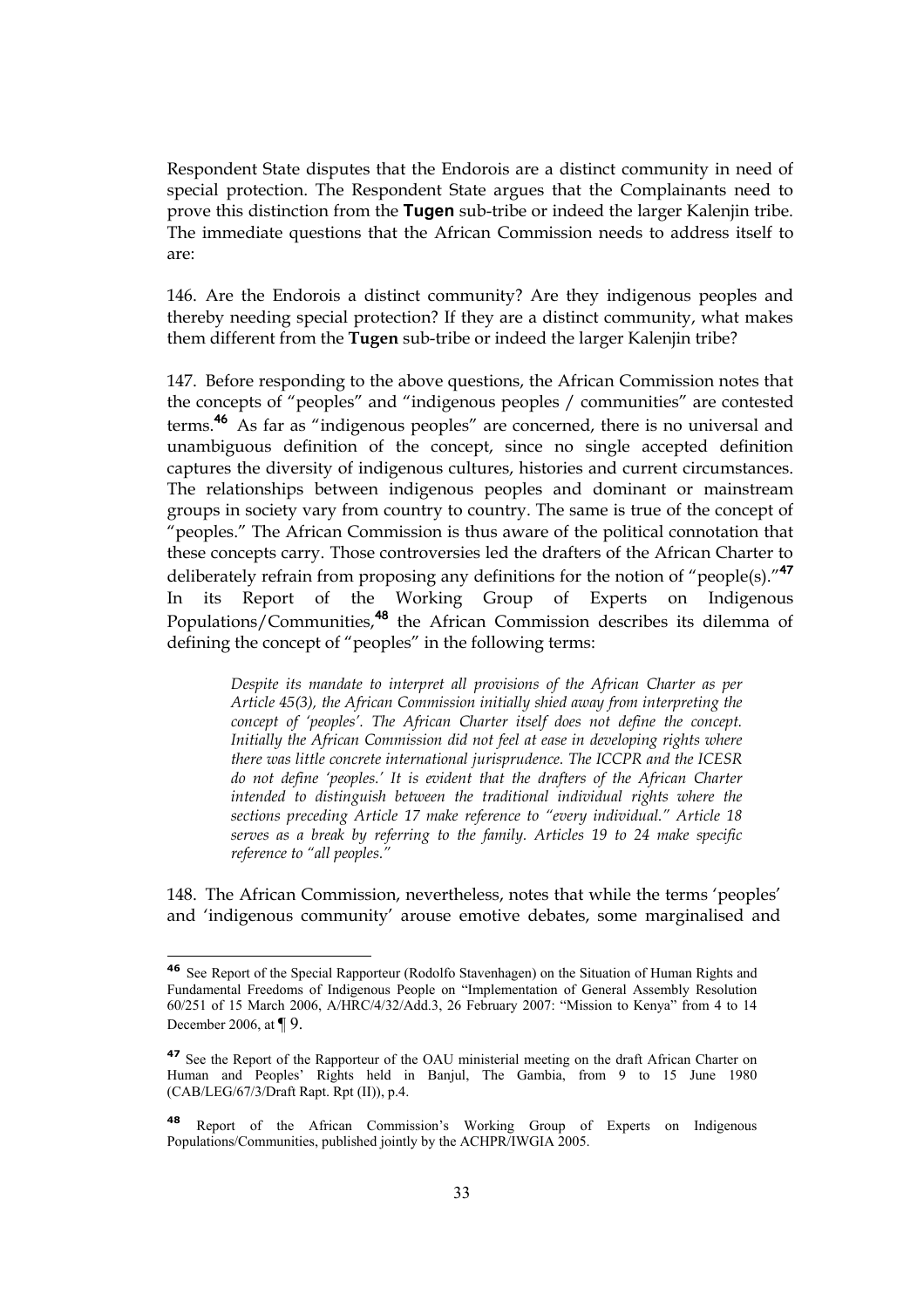vulnerable groups in Africa are suffering from particular problems. It is aware that many of these groups have not been accommodated by dominating development paradigms and in many cases they are being victimised by mainstream development policies and thinking and their basic human rights violated. The African Commission is also aware that indigenous peoples have, due to past and ongoing processes, become marginalised in their own country and they need recognition and protection of their basic human rights and fundamental freedoms.

149. The African Commission also notes that normatively, the African Charter is an innovative and unique human rights document compared to other regional human rights instruments, in placing special emphasis on the rights of "peoples."**<sup>49</sup>** It substantially departs from the narrow formulations of other regional and universal human rights instruments by weaving a tapestry which includes the three "generations" of rights: civil and political rights; economic, social, and cultural rights; and group and peoples' rights. In that regard, the African Commission notes its own observation that the term "indigenous" is also not intended to create a special class of citizens, but rather to address historical and present-day injustices and inequalities. This is the sense in which the term has been applied in the African context by the Working Group on Indigenous Populations/Communities of the African Commission.**<sup>50</sup>** In the context of the African Charter, the Working Group notes that the notion of "peoples" is closely related to collective rights.**<sup>51</sup>**

150. The African Commission also notes that the African Charter, in Articles 20 through 24, provides for peoples to retain rights as peoples, that is, as collectives.**<sup>52</sup>** The African Commission through its Working Group of Experts on Indigenous Populations/Communities has set out four criteria for identifying indigenous peoples.**<sup>53</sup>** These are: the occupation and use of a specific territory;

**<sup>49</sup>** The African Charter is not an accident of history. Its creation by the OAU came at a time of increased scrutiny of states for their human rights practices, and the ascendancy of human rights as a legitimate subject of international discourse. For African states, the rhetoric of human rights had a special resonance for several reasons, including the fact that post-colonial African states were born out of the anti-colonial human rights struggle, a fight for political and economic self-determination and the need to reclaim international legitimacy and salvage its image .

**<sup>50</sup>** Report of the Special Rapporteur (Rodolfo Stavenhagen) on the Situation of Human Rights and Fundamental Freedoms of Indigenous People, *supra* n. 47.

**<sup>51</sup>** Ibid.

**<sup>52</sup>** See *The Social and Economic Rights Action Centre for Economic and Social Rights v. Nigeria*. (*SERAC and CESR*) or *The Ogoni case 2001.* African Commission on Human and Peoples' Rights, Decision 155/96, The Social and Economic Rights Action Centre and the Centre for Economic and Social Rights – Nigeria (27 May 2002), *Fifteenth Annual Activity Report of the African Commission on Human and Peoples' Rights*, 2001-2002.

**<sup>53</sup>**Report of the African Commission's Working Group of Experts on Indigenous Populations/Communities (adopted at the Twenty-eighth Session, 2003).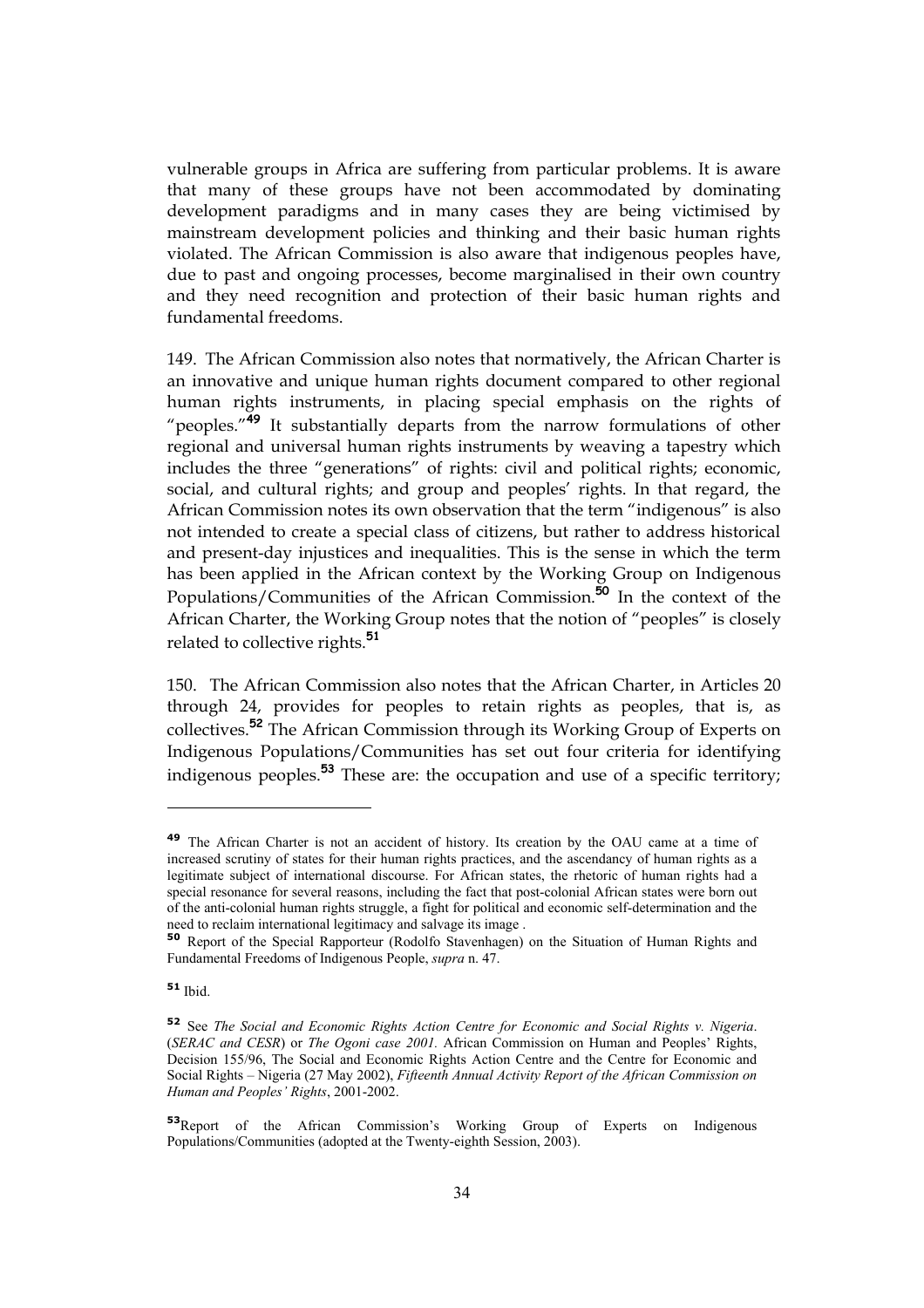the voluntary perpetuation of cultural distinctiveness; self-identification as a distinct collectivity, as well as recognition by other groups; an experience of subjugation, marginalisation, dispossession, exclusion or discrimination. The Working Group also demarcated some of the shared characteristics of African indigenous groups:

> *… first and foremost (but not exclusively) different groups of huntergatherers or former hunter-gatherers and certain groups of pastoralists…*

> *… A key characteristic for most of them is that the survival of their particular way of life depends on access and rights to their traditional land and the natural resources thereon*. **54**

151. The African Commission is thus aware that there is an emerging consensus on some objective features that a collective of individuals should manifest to be considered as "peoples", viz: a common historical tradition, racial or ethnic identity, cultural homogeneity, linguistic unity, religious and ideological affinities, territorial connection, and a common economic life or other bonds, identities and affinities they collectively enjoy – especially rights enumerated under Articles 19 to 24 of the African Charter – or suffer collectively from the deprivation of such rights. What is clear is that all attempts to define the concept of indigenous peoples recognize the linkages between peoples, their land, and culture and that such a group expresses its desire to be identified as a people or have the consciousness that they are a people.**<sup>55</sup>**

152. As far as the present matter is concerned, the African Commission is also enjoined under Article 61 of the African Charter to be inspired by other subsidiary sources of international law or general principles in determining rights under the African Charter.**<sup>56</sup>** It takes note of the working definition proposed by the UN Working Group on Indigenous Populations:

> *that indigenous peoples are …those which, having a historical continuity with pre-invasion and pre-colonial societies that developed on their territories, consider themselves distinct from other sectors of the societies now prevailing in those territories, or parts of them. They form at present non-dominant sectors of society and are determined to preserve, develop and transmit to future generations their ancestral territories, and their ethnic identity, as the basis of their continued existence as peoples, in accordance with their own cultural patterns, social institutions and legal systems.***<sup>57</sup>**

**<sup>54</sup>**Report of the African Commission's Working Group of Experts on Indigenous Populations/Communities (adopted at the Twenty-eighth Session, 2003). **<sup>55</sup>** Ibid.

**<sup>56</sup>** See Article 60 of the African Charter.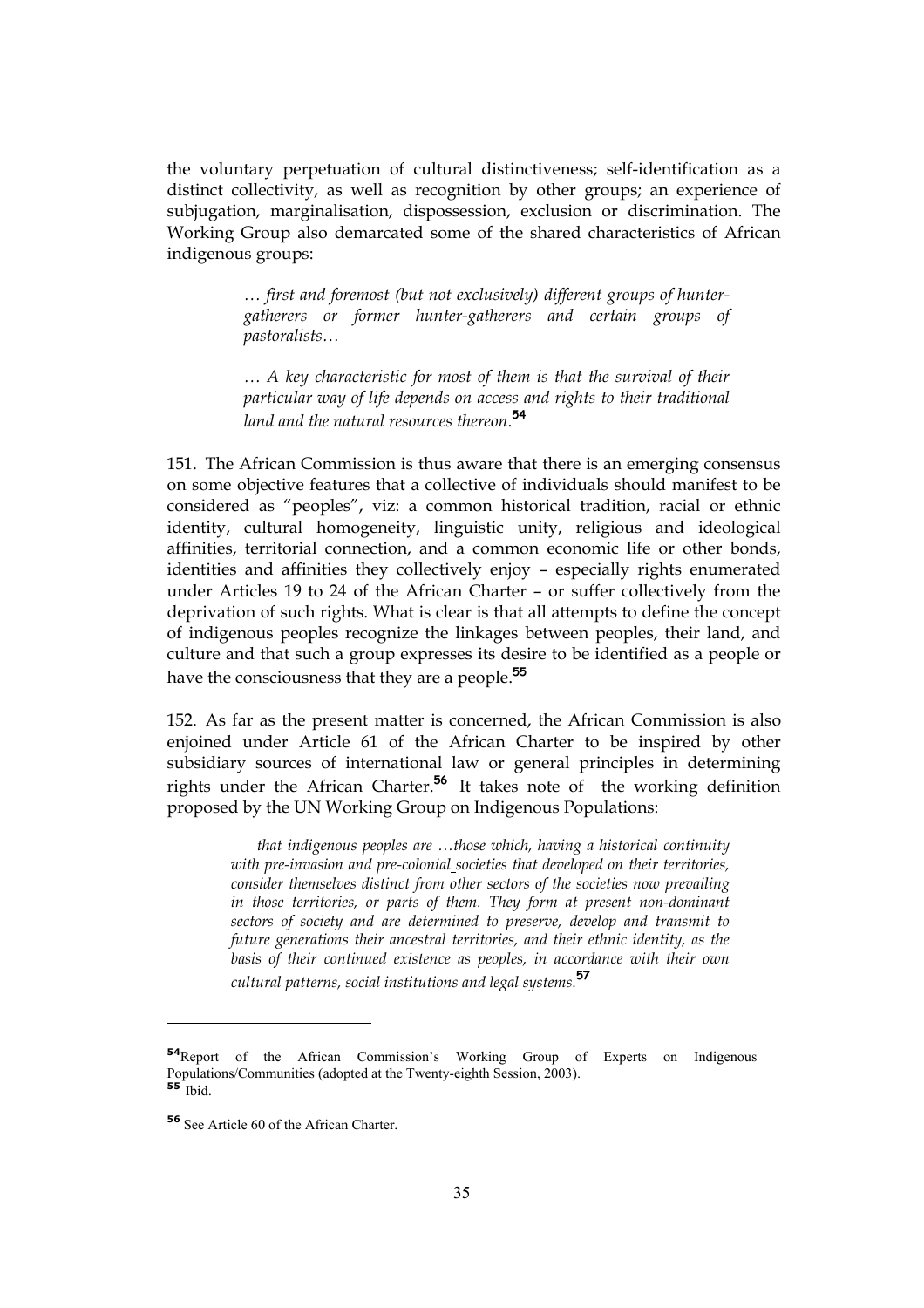153. But this working definition should be read in conjunction with the 2003 Report of the African Commission's Working Group of Experts on Indigenous Populations/Communities, which is the basis of its 'definition' of indigenous populations.**<sup>58</sup>** Similarly it notes that the International Labour Organisation has proffered a definition of indigenous peoples in Convention No. 169 concerning Indigenous and Tribal Peoples in Independent Countries:**<sup>59</sup>**

> *Peoples in independent countries who are regarded as indigenous on account of their descent from the populations which inhabited the country, or a geographical region to which the country belongs, at the time of conquest or colonization or the establishment of present state boundaries and who, irrespective of their legal status, retain some or all of their own social, economic, cultural and political institutions.***<sup>60</sup>**

154. The African Commission is also aware that though some indigenous populations might be first inhabitants, validation of rights is not automatically afforded to such pre-invasion and pre-colonial claims. In terms of ILO Convention 169, even though many African countries have not signed and ratified the said Convention, and like the UN Working Groups' conceptualisation of the term, the African Commission notes that there is a common thread that runs through all the various criteria that attempts to describe indigenous peoples – that indigenous peoples have an unambiguous relationship to a distinct territory and that all attempts to define the concept recognise the linkages between people, their land, and culture. In that regard, the African Commission notes the observation of the UN Special Rapporteur, where he states that in Kenya indigenous populations/communities include pastoralist communities such as the *Endorois*, **<sup>61</sup>** Borana, Gabra, Maasai, Pokot, Samburu, Turkana, and Somali, and hunter-gatherer communities whose livelihoods remain connected to the forest, such as the Awer (Boni), Ogiek, Sengwer, or Yaaku. The UN Special Rapporteur further observed that the Endorois

<sup>57</sup> **<sup>57</sup>** Jose Martinez Cobo (1986), Special Rapporteur, *Study of the Problem of Discrimination Against Indigenous Populations*, Sub-Commission on the Prevention of Discrimination and the Protection of Minorities, UN Doc. E/CN.4/Sub.2/1986/7/Add.4.

**<sup>58</sup>** The UN Working Group widens the analysis beyond the African historical experience and also raises the slightly controversial issue of "first or original occupant" of territory, which is not always relevant to Africa.

**<sup>59</sup>** Convention concerning Indigenous and Tribal Peoples in Independent Countries (ILO No. 169), 72 ILO Official Bull. 59, *entered into force* Sept. 5, 1991, Article 1(1)(b).

**<sup>60</sup>** Convention concerning Indigenous and Tribal Peoples in Independent Countries (ILO No. 169), 72 ILO Official Bull. 59, *entered into force* Sept. 5, 1991, Article 1(1)(b).

<sup>&</sup>lt;sup>61</sup> See Report of the Special Rapporteur (Rodolfo Stavenhagen) on the Situation of Human Rights and Fundamental Freedoms of Indigenous People, *op. cit*, *Supra* n. 47 - Emphasis added.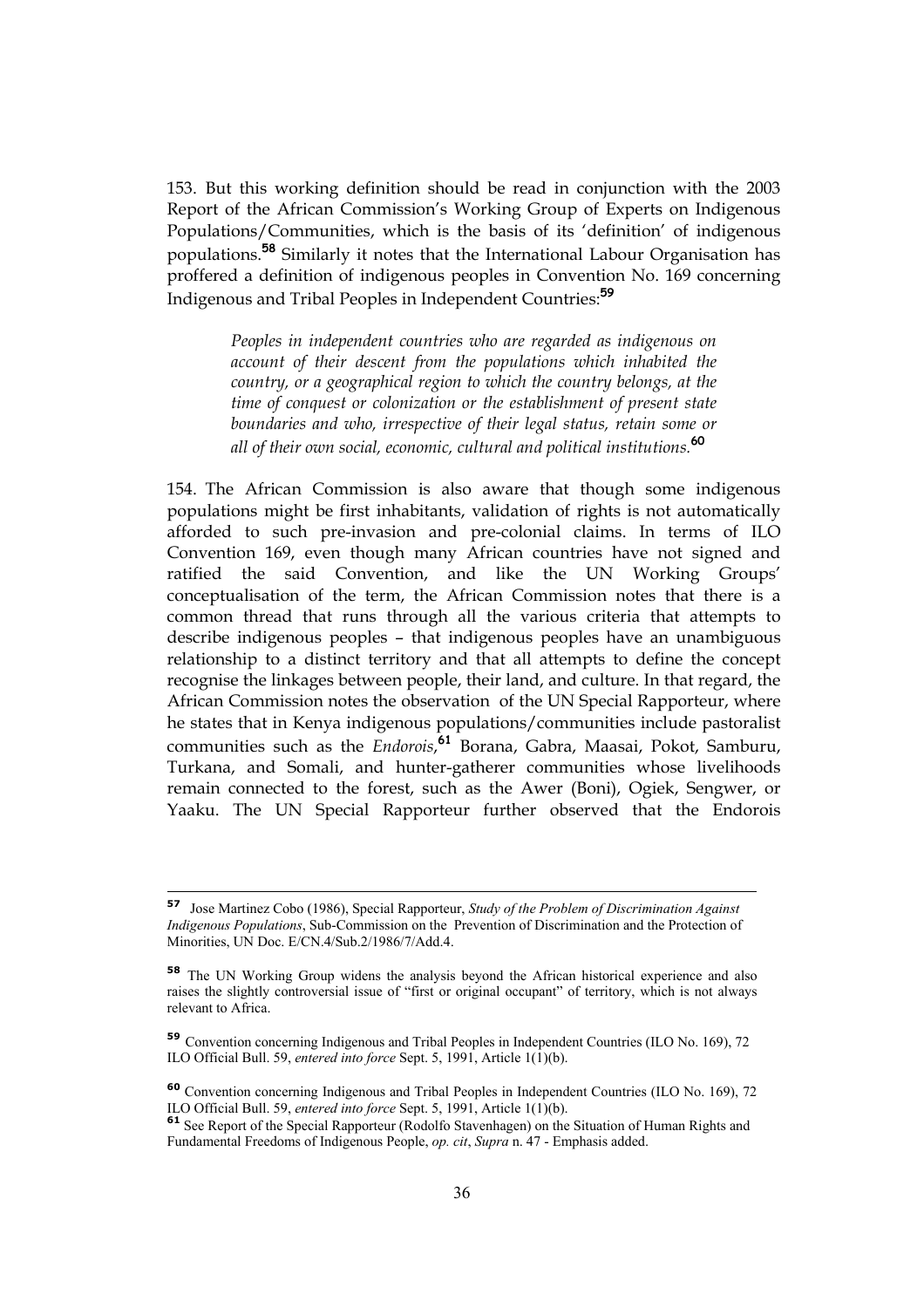community have lived for centuries in their traditional territory around Lake Bogoria, which was declared a wildlife sanctuary in 1973.**<sup>62</sup>**

155. In the present Communication the African Commission wishes to emphasise that the Charter recognises the rights of peoples.**<sup>63</sup>** The Complainants argue that the Endorois are a people, a status that entitles them to benefit from provisions of the African Charter that protect collective rights. The Respondent State disagrees.**<sup>64</sup>** The African Commission notes that the Constitution of Kenya, though incorporating the principle of non-discrimination and guaranteeing civil and political rights, does not recognise economic, social and cultural rights as such, as well as group rights. It further notes that the rights of indigenous pastoralist and hunter-gatherer communities are not recognized as such in Kenya's constitutional and legal framework, and no policies or governmental institutions deal directly with indigenous issues. It also notes that while Kenya has ratified most international human rights treaties and conventions, it has not ratified ILO Convention No. 169 on Indigenous and Tribal Peoples in Independent Countries, and it has withheld its approval of the United Nations Declaration on the Rights of Indigenous Peoples of the General Assembly.

156. After studying all the submissions of the Complainants and the Respondent State, the African Commission is of the view that Endorois culture, religion, and traditional way of life are intimately intertwined with their ancestral lands - Lake Bogoria and the surrounding area. It agrees that Lake Bogoria and the Monchongoi Forest are central to the Endorois' way of life and without access to their ancestral land, the Endorois are unable to fully exercise their cultural and religious rights, and feel disconnected from their land and ancestors.

157. In addition to a sacred relationship to their land, self-identification is another important criterion for determining indigenous peoples.**<sup>65</sup>** The UN Special Rapporteur on the Rights and Fundamental Freedoms of Indigenous People also supports self-identification as a key criterion for determining who is

**<sup>62</sup>** See Report of the Special Rapporteur (Rodolfo Stavenhagen) on the Situation of Human Rights and Fundamental Freedoms of Indigenous People, *op. cit*, *supra* note 47.

**<sup>63</sup>** The Commission has affirmed the right of peoples to bring claims under the African Charter. See the case of *The Social and Economic Rights Action Center for Economic and Social Rights v. Nigeria*. Here the Commission stated: "The African Charter, in its Articles 20 through 24, clearly provides for peoples to retain rights as peoples, that is, as collectives."

**<sup>64</sup>** The Commission has also noted that where there is a large number of victims, it may be impractical for each individual complainant to go before domestic courts. In such situations, as in the *Ogoni case,* the Commission can adjudicate the rights of a people as a collective. Therefore, the Endorois, as a people, are entitled to bring their claims collectively under those relevant provisions of the African Charter.

**<sup>65</sup>** Report of the African Commission's Working Group of Experts on Indigenous Populations/Communities (adopted at the Twenty-eighth Session, 2003).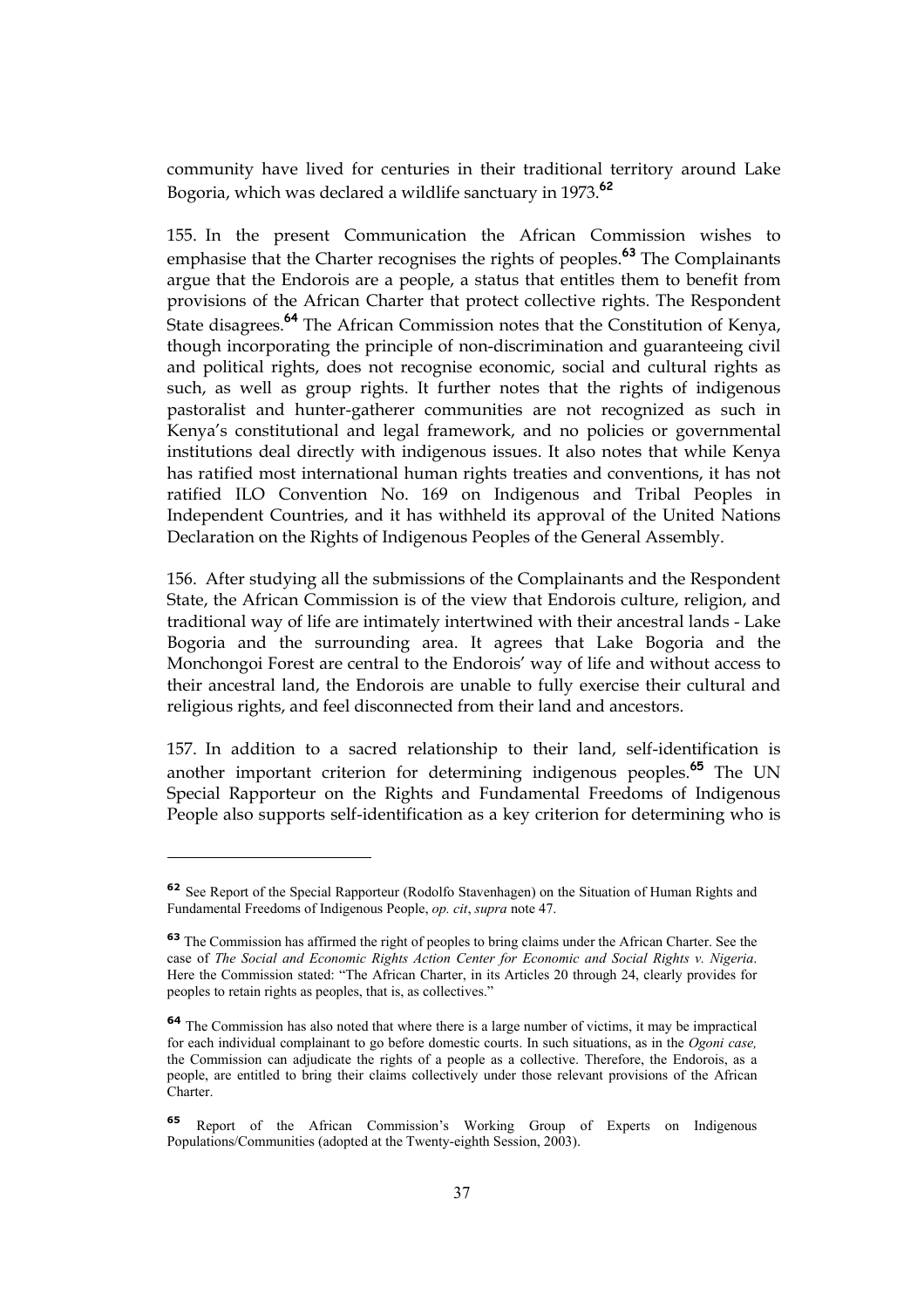indeed indigenous.**<sup>66</sup>** The African Commission is aware that today many indigenous peoples are still excluded from society and often even deprived of their rights as equal citizens of a state. Nevertheless, many of these communities are determined to preserve, develop and transmit to future generations their ancestral territories and their ethnic identity. It accepts the arguments that the continued existence of indigenous communities as 'peoples' is closely connected to the possibility of them influencing their own fate and to living in accordance with their own cultural patterns, social institutions and religious systems.**<sup>67</sup>** The African Commission further notes that the Report of the African Commission's Working Group of Experts on Indigenous Populations/Communities (WGIP) emphasises that peoples' self-identification is an important ingredient to the concept of peoples' rights as laid out in the Charter. It agrees that the alleged violations of the African Charter by the Respondent State are those that go to the heart of indigenous rights – the right to preserve one's identity through identification with ancestral lands, cultural patterns, social institutions and religious systems. The African Commission, therefore, accepts that selfidentification for Endorois as indigenous individuals and acceptance as such by the group is an essential component of their sense of identity.**<sup>68</sup>**

158. Furthermore, in drawing inspiration from international law on human and peoples' rights, the African Commission notes that the IACtHR has dealt with cases of self-identification where Afro-descendent communities were living in a collective manner, and had, for over 2-3 centuries, developed an ancestral link to their land. Moreover, the way of life of these communities depended heavily on the traditional use of their land, as did their cultural and spiritual survival due to the existence of ancestral graves on these lands.**<sup>69</sup>**

159. The African Commission notes that while it has already accepted the existence of indigenous peoples in Africa through its WGIP reports, and through the adoption of its Advisory Opinion on the UN Declaration on the Rights of Indigenous Peoples, it notes the fact that the Inter-American Court has not hesitated in granting the collective rights protection to groups beyond the

-

**<sup>66</sup>** See Rodolfo Stavenhagen (2002), *Report of the Special Rapporteur on the Situation of Human Rights and Fundamental Freedoms of Indigenous People*, U.N. Commission on Human Rights, UN Doc. E/CN.4/2002/97, (2002) at para. 53.

**<sup>67</sup>** See also Committee on the Elimination of Racial Discrimination, General Recommendation 8, Membership of Racial or Ethnic Groups Based on Self-Identification (Thirty-eighth Session, 1990), U.N. Doc. A/45/18 at 79 (1991). "The Committee", in General Recommendation VIII stated that membership in a group, "shall, if no justification exists to the contrary, be based upon selfidentification by the individual concerned".

**<sup>68</sup>** See Rodolfo Stavenhagen (2002), *Report of the Special Rapporteur on the Situation of Human Rights and Fundamental Freedoms of Indigenous People,* U.N. Commission on Human Rights, UN Doc. E/CN.4/2002/97, (2002) at para. 100, where he argues that self-identification is a key criterion for determining who is indeed indigenous.

**<sup>69</sup>** Op. cit, *infra* n. 71.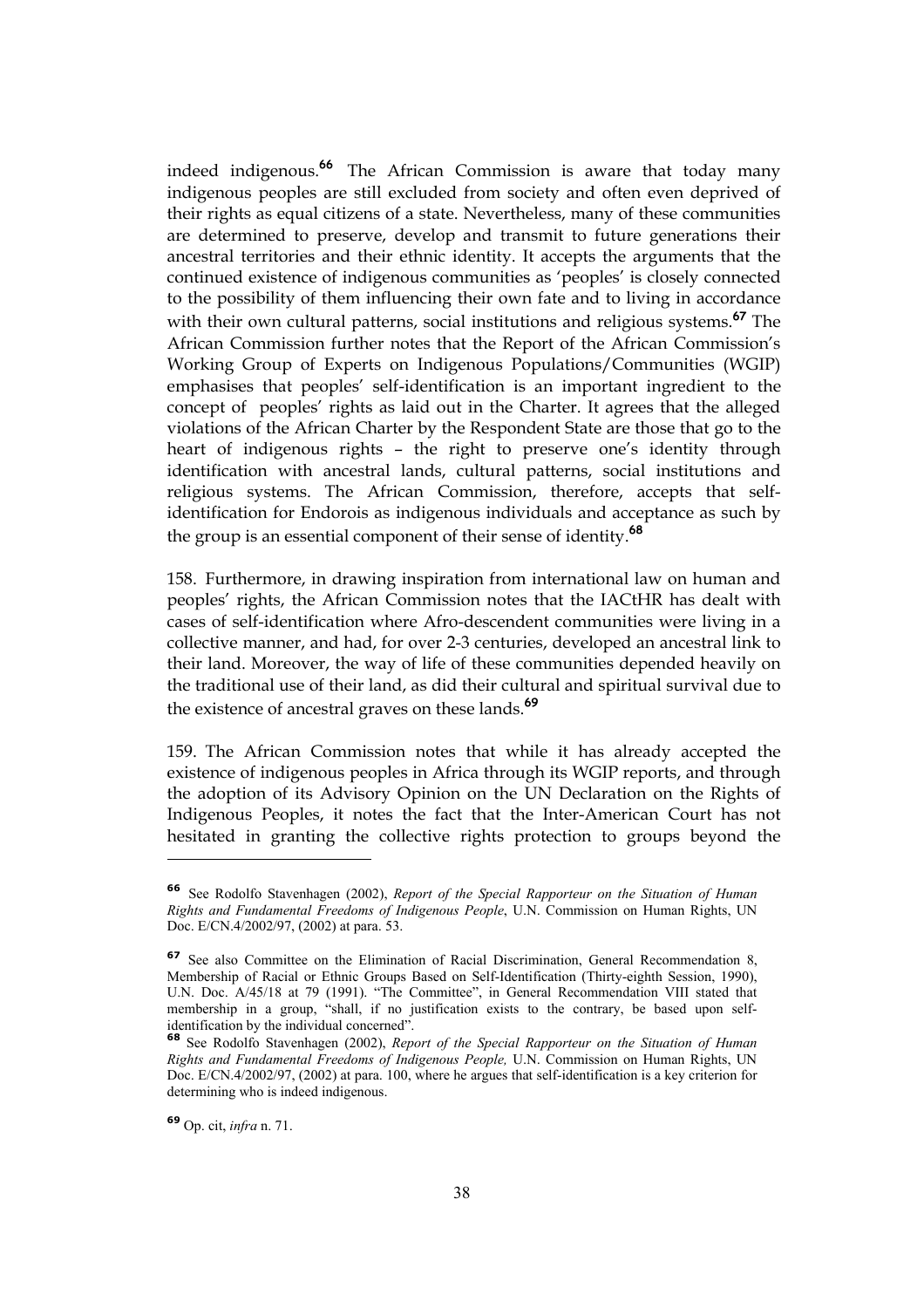"narrow/aboriginal/pre-Colombian" understanding of indigenous peoples traditionally adopted in the Americas. In that regard, the African Commission notes two relevant decisions from the IACtHR: *Moiwana v Suriname***<sup>70</sup>** and *Saramaka v Suriname*. The Saramaka case is of particular relevance to the Endorois case, given the views expressed by the Respondent State during the oral hearings on the Merits.**71** 

160. In the Saramaka case, according to the evidence submitted by the Complainants, the Saramaka people are one of six distinct Maroon groups in Suriname whose ancestors were African slaves forcibly taken to Suriname during the European colonisation in the 17th century. The IACtHR considered that the Saramaka people make up a tribal community whose social, cultural and economic characteristics are different from other sections of the national community, particularly because of their special relationship with their ancestral territories, and because they regulate themselves, at least partially, by their own norms, customs, and/or traditions.

161. Like the State of Suriname, the Respondent State (Kenya) in the instant Communication is arguing that the inclusion of the Endorois in 'modern society' has affected their cultural distinctiveness, such that it would be difficult to define them as a distinct group that is very different from the **Tugen** sub-tribe or indeed the larger Kalenjin tribe That is, the Respondent State is questioning whether the Endorois can be defined in a way that takes into account the different degrees to which various members of the Endorois community adhere to traditional laws, customs, and economy, particularly those living within the Lake Bogoria area. In the Saramaka case, the IACtHR disagreed with the State of Suriname that the Saramaka could not be considered a distinct group of people just because a few members do not identify with the larger group. In the instant case, the African

**<sup>70</sup>** See Moiwana Village v Suriname, Judgment of June 15, 2005. Series C No. 124, paras 85 and 134- 135. On 29 November 1986, the Suriname army attacked the N'djuka Maroon village of Moiwana and massacred over 40 men, women and children, and razed the village to the ground. Those who escaped the attack fled into the surrounding forest, and then into exile or internal displacement. On 12 November 1987, almost a year later, Suriname simultaneously ratified the American Convention on Human Rights and recognized the jurisdiction of the Inter-American Court of Human Rights (IACtHR). Almost ten years later, on 27 June 1997, a petition was filed with the Inter-American Commission on Human Rights (IACmHR) and later on lodged with the IACtHR. The Commission stated that, while the attack itself predated Suriname's ratification of the American Convention and its recognition of the Court's jurisdiction, the alleged denial of justice and displacement of the Moiwana community occurring subsequent to the attack comprise the subject matter of the application. In this case the IACtHR recognised collective land rights, despite being an Afro-descendent community (i.e. not a traditional pre-Colombian / 'autochtonous' understanding of indigenousness in the Americas).

**<sup>71</sup>** The Respondent State during the oral hearings at the 40<sup>th</sup> Ordinary Session in Banjul, The Gambia, stated that: (a) the Endorois do not deserve special treatment since they are no different from the other Tungen sub-group, and that (b) inclusion of some of the members of the Endorois in "modern society" has affected their cultural distinctiveness, such that it would be difficult to define them as a distinct legal personality (c) representation of the Endorois by the Endorois Welfare Council is allegedly not legitimate. See Inter-American Commission on Human Rights (IACHmR), Report No.9/06 *The Twelve Saramaka Clans (Los) v Suriname* (March 2, 2006) ; Inter-American Court of Human Rights (IACtHR), *Case of the Saramaka People v Suriname* (Judgment of 28 November 2007) at paras 80-84.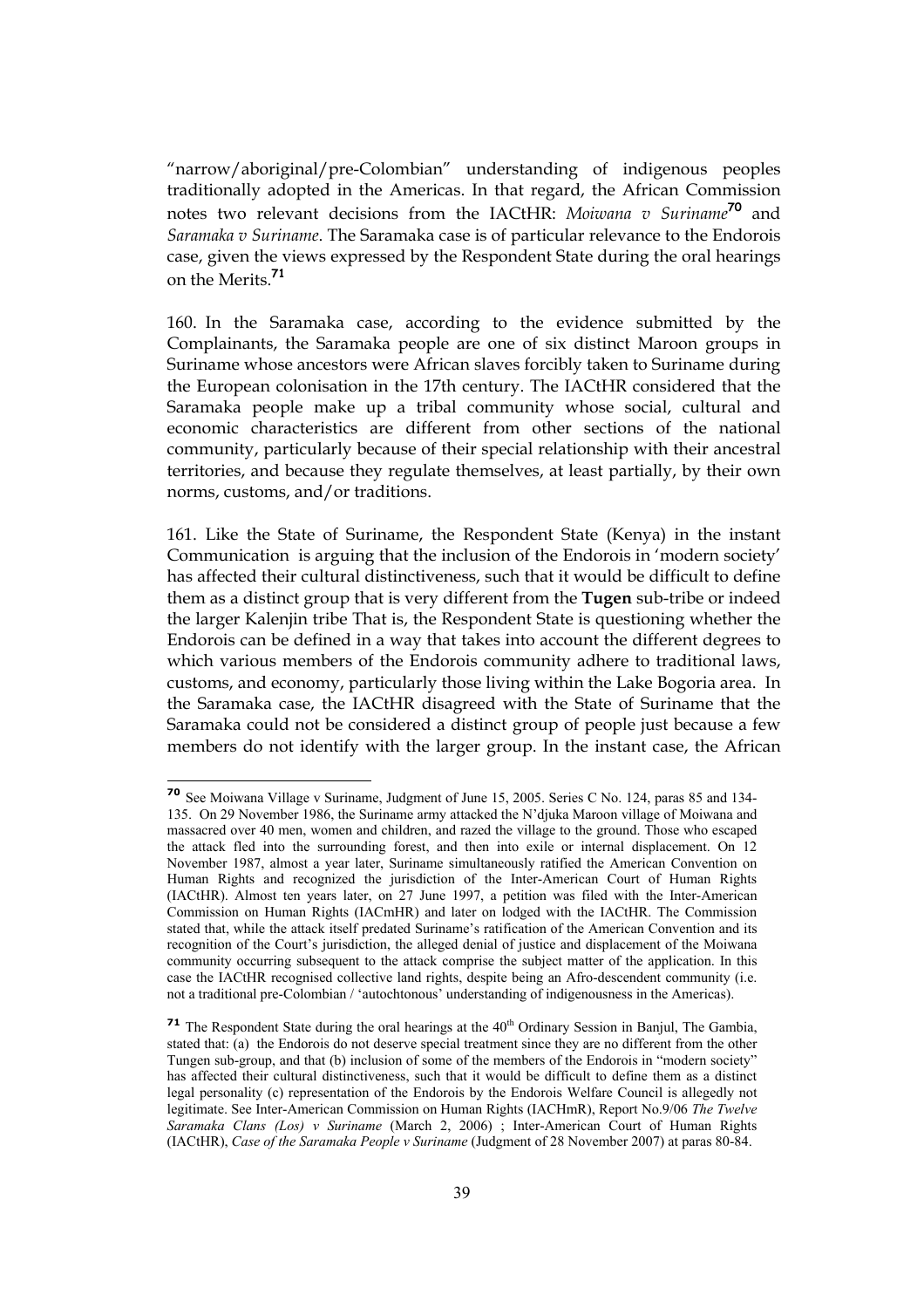Commission, from all the evidence submitted to it, is satisfied that the Endorois can be defined as a distinct tribal group whose members enjoy and exercise certain rights, such as the right to property, in a distinctly collective manner from the **Tugen** sub-tribe or indeed the larger Kalenjin tribe.

162. The IACtHR also noted that the fact that some individual members of the Saramaka community may live outside of the traditional Saramaka territory and in a way that may differ from other Saramakas who live within the traditional territory and in accordance with Saramaka customs does not affect the distinctiveness of this tribal group, nor its communal use and enjoyment of their property. In the case of the Endorois, the African Commission is of the view that the question of whether certain members of the community may assert certain communal rights on behalf of the group is a question that must be resolved by the Endorois themselves in accordance with their own traditional customs and norms and not by the State. The Endorois cannot be denied a right to juridical personality just because there is a lack of individual identification with the traditions and laws of the Endorois by some members of the community.

*From all the evidence (both oral and written and video testimony) submitted to the African Commission, the African Commission agrees that the Endorois are an indigenous community and that they fulfil the criterion of 'distinctiveness.' The African Commission agrees that the Endorois consider themselves to be a distinct people, sharing a common history, culture and religion. The African Commission is satisfied that the Endorois are a "people", a status that entitles them to benefit from provisions of the African Charter that protect collective rights. The African Commission is of the view that the alleged violations of the African Charter are those that go to the heart of indigenous rights – the right to preserve one's identity through identification with ancestral lands.*

#### **Alleged Violation of Article 8**

163. The Complainants allege that Endorois' right to freely practice their religion has been violated by the Respondent State's action of evicting the Endorois from their land, and refusing them access to Lake Bogoria and other surrounding religious sites. They further allege that the Respondent State's has interfered with the Endorois' ability to practice and worship as their faith dictates; that religious sites within the Game Reserve have not been properly demarcated and protected and since their eviction from the Lake Bogoria area, the Endorois have not been able to freely practice their religion. They claim that access as of right for religious rituals – such as circumcisions, marital rituals, and initiation rights – has been denied the community. Similarly, they state that the Endorois have not been able to hold or participate in their most significant annual religious ritual, which occurs when the Lake undergoes seasonal changes.

164. The Complainants further argue that the Endorois have neither been able to practice the prayers and ceremonies that are intimately connected to the Lake,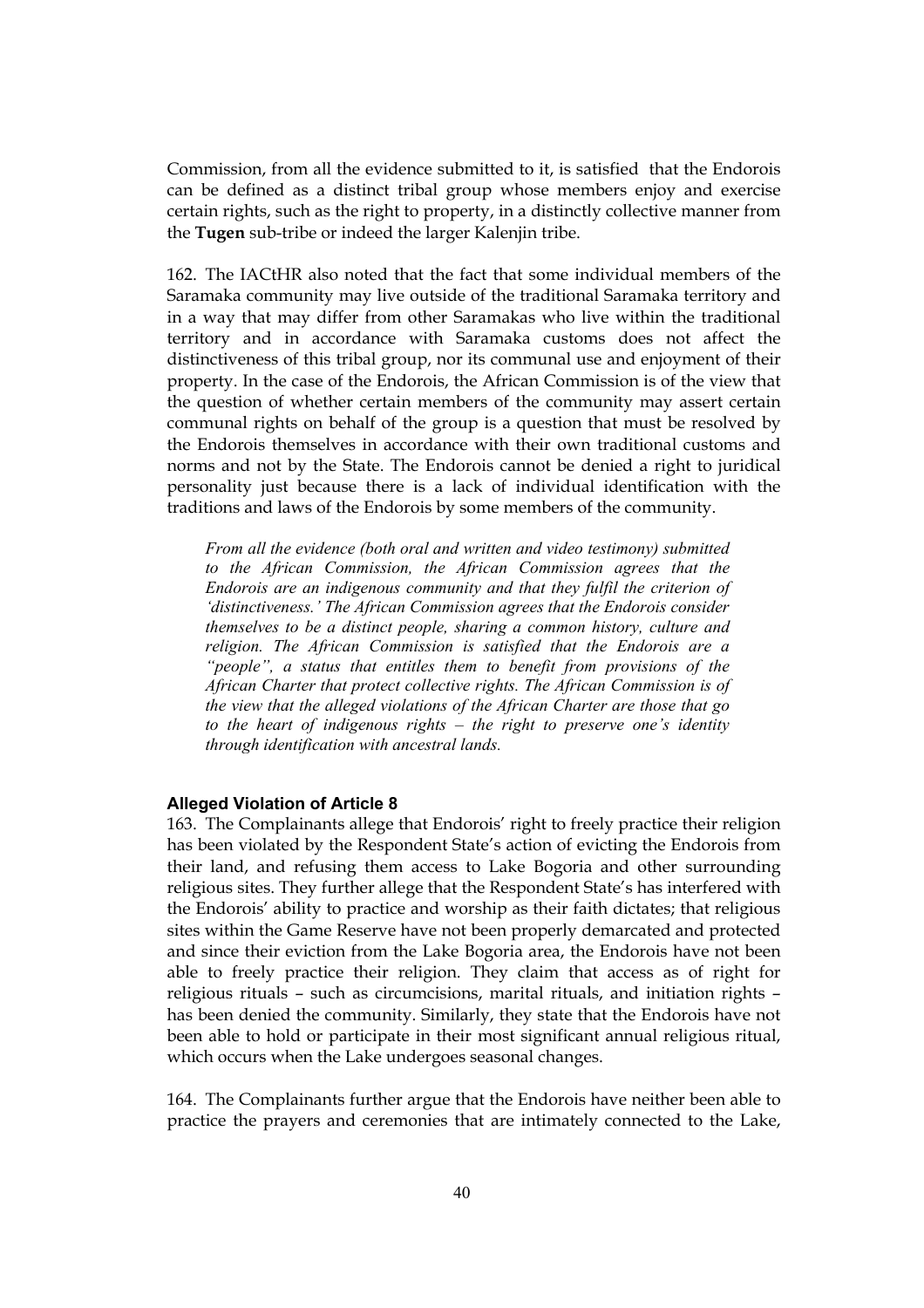nor have they been able to freely visit the spiritual home of all Endorois, living and dead. They argue that the Endorois' spiritual beliefs and ceremonial practices constitute a religion under international law. They point out that the term "religion" in international human rights instruments covers various religious and spiritual beliefs and should be broadly interpreted. They argue that the HRC states that the right to freedom of religion in the International Covenant on Civil and Political Rights (ICCPR):

*protects theistic, non-theistic and atheistic beliefs, as well as the right not to profess any religion or belief. The terms 'belief' and 'religion' are to be broadly construed. Article 18 is not limited in its application to traditional religions or to religions and beliefs with institutional characteristics or practices analogous to those of traditional religions.* **72**

To rebut the allegation of a violation of Article 8 of the African Charter, the Respondent State argues that the Complainants have failed to show that the action of the Government to gazette the Game Reserve for purposes of conserving the environment and wildlife and to a great extent the Complainants' cultural grounds fails the test of the constitution of reasonableness and justifiability. It argues that through the gazetting of various areas as protected areas, National Parks or Game Reserves or falling under the National Museums, it has been possible to conserve some of the areas which are threatened by encroachment due to modernisation. The Respondent State argues that some of these areas include 'Kayas' (forests used as religious ritual grounds by communities from the coast province of Kenya) which has been highly effective while the communities have continued to access these grounds without fear of encroachment.

165. Before deciding whether the Respondent State has indeed violated Article 8 of the Charter, the Commission wishes to establish whether the Endorois' spiritual beliefs and ceremonial practices constitute a religion under the African Charter and international law. In that regard, the African Commission notes the observation of the HRC in paragraph 164 (above). It is of the view that freedom of conscience and religion should, among other things, mean the right to worship, engage in rituals, observe days of rest, and wear religious garb.**<sup>73</sup>** The African Commission notes its own observation in *Free Legal Assistance Group v. Zaire*, that it has held that the right to freedom of conscience allows for individuals or groups to worship or assemble in connection with a religion or

**<sup>72</sup>** Human Rights Committee, General Comment 22, Article 18 (Forty-eighth session, 1993), Compilation of General Comments and General Recommendations Adopted by Human Rights Treaty Bodies, U.N. Doc. HRI\ GEN\1\ Rev.1 (1994), 35.

**<sup>73</sup>** Declaration on the Elimination of All Forms of Intolerance and of Discrimination Based on Religion or Belief (Thirty-sixth session, 1981), U.N. GA Res. 36/55.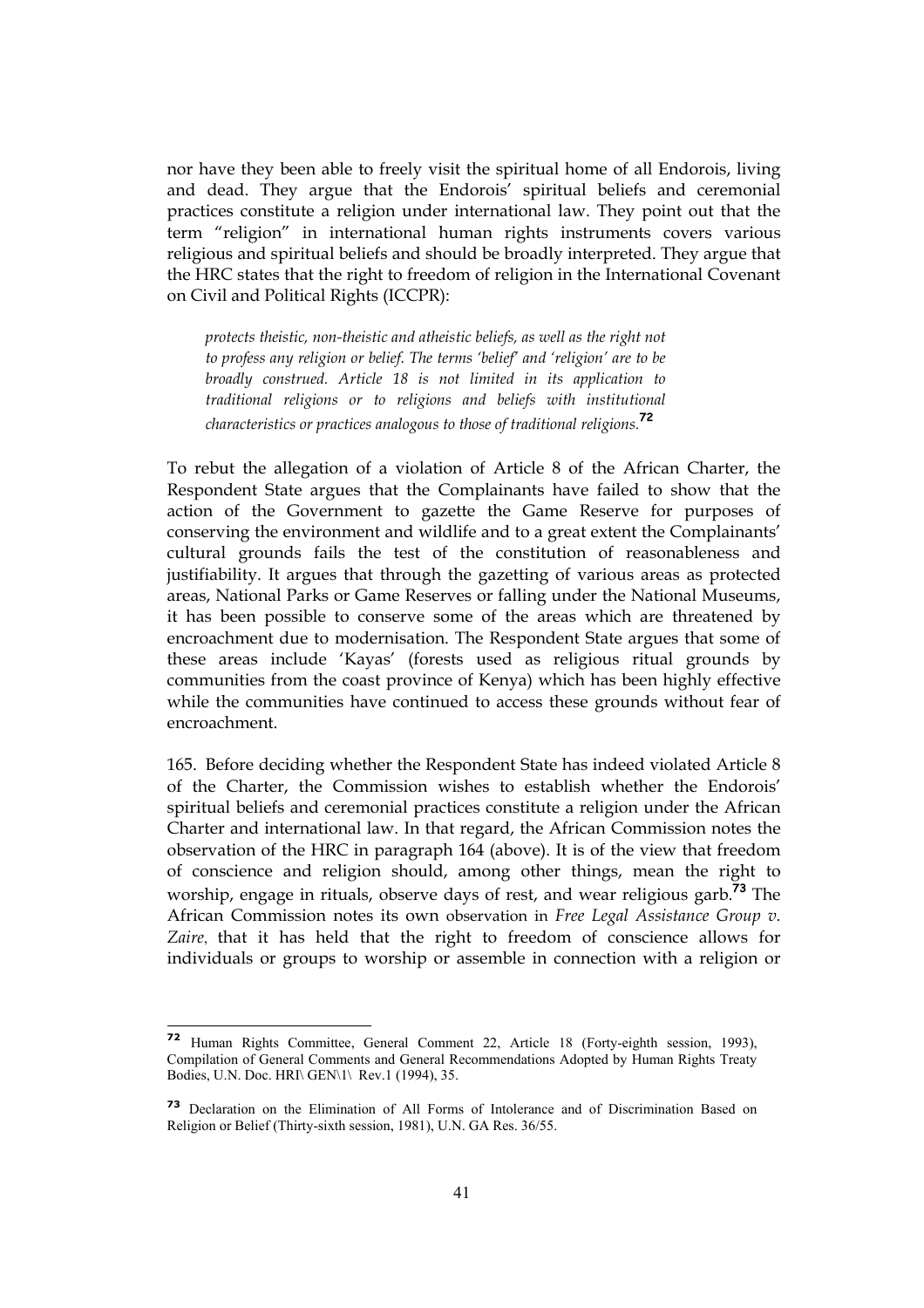belief, and to establish and maintain places for these purposes, as well as to celebrate ceremonies in accordance with the precepts of one's religion or belief. **<sup>74</sup>**

166. This Commission is aware that religion is often linked to land, cultural beliefs and practices, and that freedom to worship and engage in such ceremonial acts is at the centre of the freedom of religion. The Endorois' cultural and religious practices are centred around lake Bogoria and are of prime significance to all Endorois. During oral testimony, and indeed in the Complainants' written submission, this Commission's attention was drawan to the fact that religious sites are situated around Lake Bogoria, where the Endorois pray and where religious ceremonies regularly take place. It takes into cognisance that Endorois' ancestors are buried near the Lake, and has already above, Lake Bogoria is considered the spiritual home of all Endorois, living and dead.

167. It further notes that one of the beliefs of the Endorois is that their Great Ancestor, *Dorios*, came from the Heavens and settled in the Mochongoi Forest.**<sup>75</sup>** It notes the Complainants' arguments, which have not been contested by the Respondent State, that the Endorois believe that each season the water of the Lake turns red and the hot springs emit a strong odour, signalling a time that the community performs traditional ceremonies to appease the ancestors who drowned with the formation of the Lake.

*168. From the above analysis, the African Commission is of the view that the Endorois spiritual beliefs and ceremonial practices constitute a religion under the African Charter.* 

169. The African Commission will now determine whether the Respondent State by its actions or inactions have interfered with the Endorois' right to religious freedom.

170. The Respondent State has not denied that the Endorois' have been removed from their ancestral land they call home. The Respondent State has merely advanced reasons why the Endorois can no longer stay within the Lake Bogoria area. The Complainants argue that the Endorois' inability to practice their religion is a direct result of their expulsion from their land and that since their eviction the Endorois have not been able to freely practice their religion, as access for religious rituals has been denied the community.

**<sup>74</sup>** See *Free Legal Assistance Group v. Zaire,* African Commission on Human and Peoples Rights, Comm. No. 25/89, 47/90, 56/91, 100/93 (1995), para. 45. See also the Declaration on the Elimination of All Forms of Intolerance and of Discrimination Based on Religion or Belief, (Thirty-sixth session, 1981), U.N. GA Res. 36/55.

**<sup>75</sup>** See paras 73 and 74.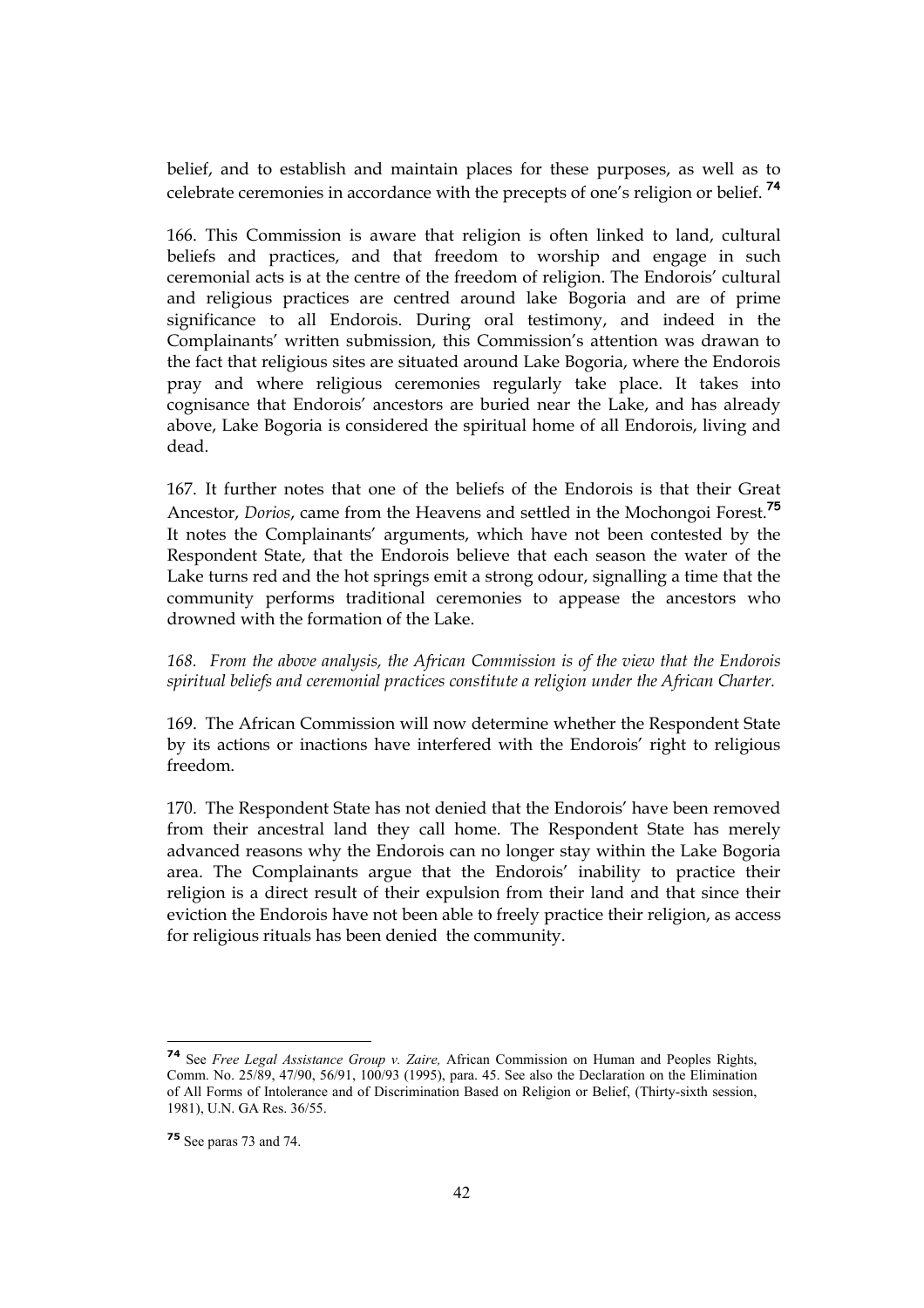171. It is worth noting that in *Amnesty International v. Sudan,* the African Commission recognised the centrality of practice to religious freedom.**<sup>76</sup>** The African Commission noted that the State Party violated the authors' right to practice their religion, because non-Muslims did not have the right to preach or build their churches and were subjected to harassment, arbitrary arrest, and expulsion. The African Commission also notes the case of *Loren Laroye Riebe Star* from the IACmHR, which determined that expulsion from lands central to the practice of religion constitutes a violation of religious freedoms. It notes that the Court held that the expulsion of priests from the Chiapas area was a violation of the right to associate freely for religious purposes.**<sup>77</sup>**

172. The African Commission agrees that in some situations it may be necessary to place some form of limited restrictions on a right protected by the African Charter. But such a restriction must be established by law and must not be applied in a manner that would completely vitiate the right. It notes the recommendation of the HRC that limitations may be applied only for those purposes for which they were prescribed and must be directly related and proportionate to the specific need on which they are predicated.**<sup>78</sup>** The raison d'être for a particularly harsh limitation on the right to practice religion, such as that experienced by the Endorois, must be based on exceptionally good reasons, and it is for the Respondent State to prove that such interference is not only proportionate to the specific need on which they are predicated, but is also reasonable. In the case of *Amnesty International v. Sudan,* the African Commission stated that a wide-ranging ban on Christian associations was "disproportionate to the measures required by the Government to maintain public order, security, and safety." The African Commission further went on to state that any restrictions placed on the rights to practice one's religion should be negligible. In the above mentioned case, the African Commission decided that complete and total expulsion from the land for religious ceremonies is not minimal.**<sup>79</sup>**

-

**<sup>76</sup>** *Amnesty International and Others v. Sudan,* African Commission on Human and Peoples' Rights, Communication No. 48/90, 50/91, 52/91, 89/93 (1999) (hereinafter *Amnesty International v. Sudan)*.

**<sup>77</sup>** *Loren Laroye Riebe Star, Jorge Alberto Baron Guttlein and Rodolfo Izal Elorz/Mexico,* Inter-American Commission on Human Rights, Report No. 49/99, Case 11.610, (1999). *Dianna Ortiz v. Guatemala,* Inter-American Commission on Human Rights, Report 31/96, Case 10.526, (1997).

**<sup>78</sup>** Human Rights Committee, General Comment 22, Article 18 (Forty-eighth session, 1993), Compilation of General Comments and General Recommendations Adopted by Human Rights Treaty Bodies, U.N. Doc. HRI\GEN\1\Rev.1 (1994), 35, para. 8.

**<sup>79</sup>** The African Commission is of the view that the limitations placed on the state's duties to protect rights should be viewed in light of the underlying sentiments of the African Charter. This was the view of the Commission, in *Amnesty International v. Zambia*, where it noted that the 'claw-back' clauses must not be interpreted against the principles of the Charter … and that recourse to these should not be used as a means of giving credence to violations of the express provisions of the Charter. See *Amnesty International v. Sudan* (1999), paras. 82 and 80.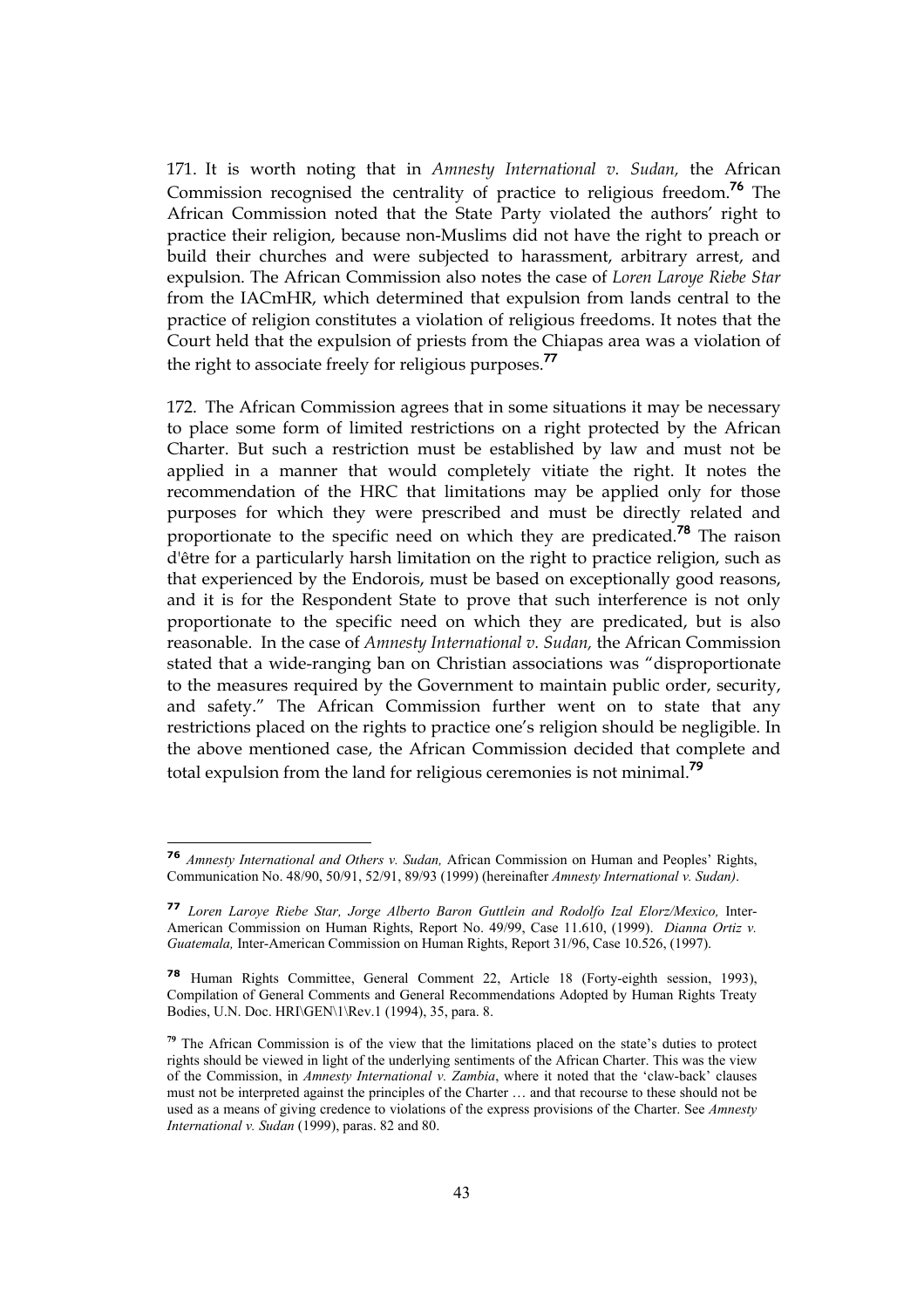173. The African Commission is of the view that denying the Endorois access to the Lake is a restriction on their freedom to practice their religion, a restriction not necessitated by any significant public security interest or other justification. The African Commission is also not convinced that removing the Endorois from their ancestral land was a lawful action in pursuit of economic development or ecological protection. The African Commission is of the view that allowing the Endorois to use the land to practice their religion would not detract from the goal of conservation or developing the area for economic reasons.

*The African Commission therefore finds against the Respondent State a violation of Article 8 of the African Charter. The African Commission is of the view that the Endorois' forced eviction from their ancestral lands by the Respondent State interfered with the Endorois' right to religious freedom and removed them from the sacred grounds essential to the practice of their religion, and rendered it virtually impossible for the Community to maintain religious practices central to their culture and religion.* 

 *The African Commission is of the view that the limitations placed on the state's duties to protect rights should be viewed in light of the underlying sentiments of the African Charter. This was the view of the Commission, in Amnesty International v. Zambia, where it noted that the 'claw-back' clauses must not be interpreted against the principles of the Charter … and that recourse to these should not be used as a means of giving credence to violations of the express provisions of the Charter*."**<sup>80</sup>**

#### **Alleged Violation of Article 14**

1

174. The Complainants argue that the Endorois community have a right to property with regard to their ancestral land, the possessions attached to it, and their cattle. The Respondent State denies the allegation.

175. The Respondent State further argues that the land in question fell under the definition of Trust Land and was administered by the Baringo County Council for the benefit of all the people who were ordinarily resident in their jurisdiction which comprised mainly the four Tungen tribes. It argues that Trust Land is not only established under the Constitution of Kenya and administered under an Act of Parliament, but that the Constitution of Kenya provides that Trust Land may be alienated through registration to another person other than the County Council; an Act of Parliament providing for the County Council to set apart an area of Trust Land vested in it for use and occupation of public body or authority for public purposes; person or persons or purposes which, in the opinion of the Council, is likely to benefit the persons ordinarily resident in that area; by the President in consultation with the Council. It argues that Trust Land may be set apart as government land for government purposes or private land.

**<sup>80</sup>***Amnesty International v. Zambia,* African Commission on Human and Peoples' Rights, Communication No. 212/98 (1999).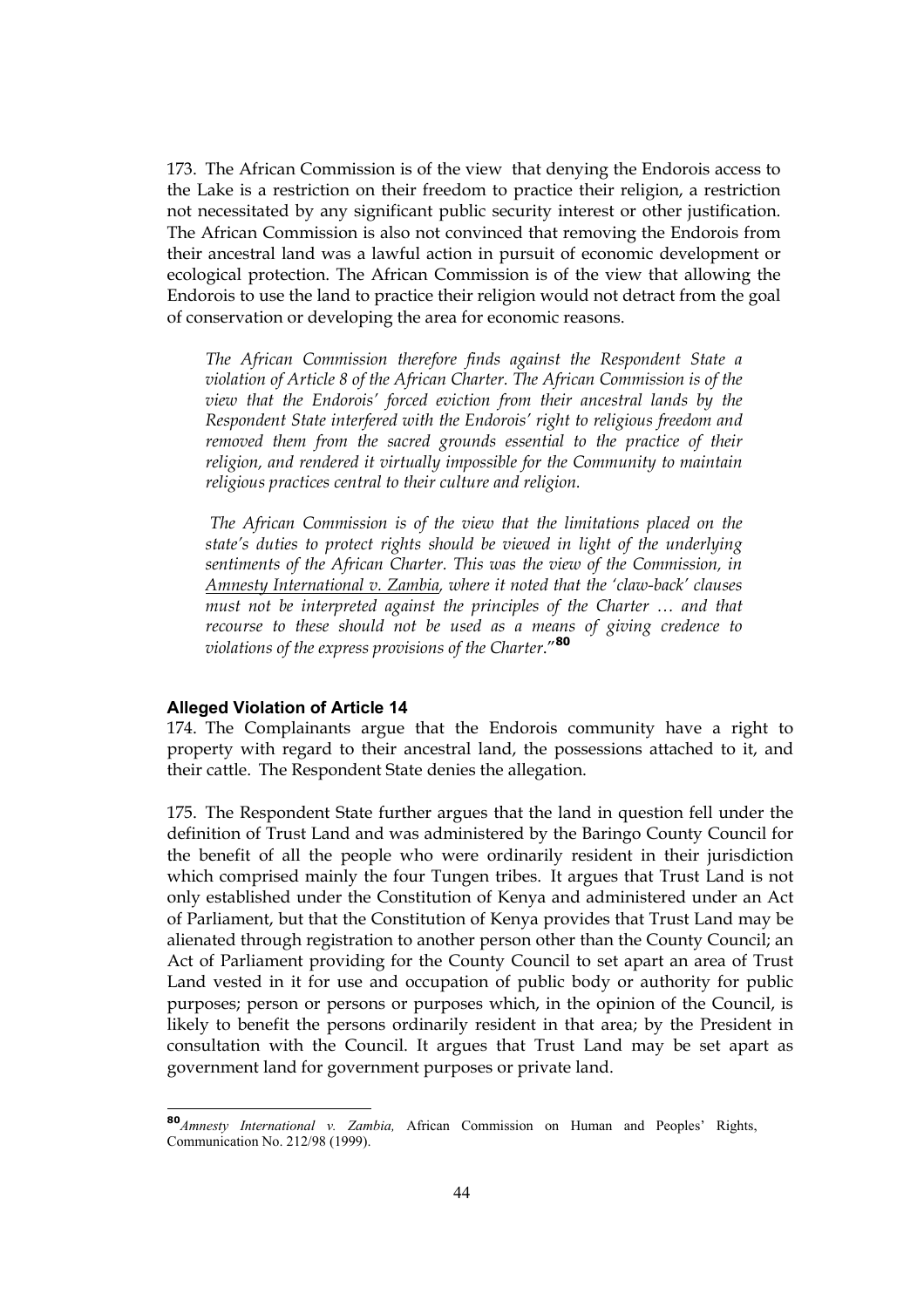176. The Respondent State argues that when Trust Land is set apart for whatever purpose, the interest or other benefits in respect of that land that was previously vested in any tribe, group, family or individual under African customary law are extinguished. It, however, states that the Constitution and the Trust Land Act provide for adequate and prompt compensation for all residents. The Respondent State, in both its oral and written submissions, is arguing that the Trust Land Act provides a comprehensive procedure for assessment of compensation where the Endorois should have applied to the District Commissioner and lodged an appeal if they were dissatisfied. The Respondent State further argues that the Endorois have a right of access to the High Court of Kenya by the Constitution to determine whether their rights have been violated.

177. According to the Respondent State, with the creation of more local authorities, the land in question now comprises parts of Baringo and Koibatek County Councils, and through Gazette Notice No 239 of 1973, the land was first set apart as Lake Hannington Game Reserve, which was later revoked by Gazette Notice No 270 of 1974, where the Game Reserve was renamed Lake Baringo Game Reserve, and the boundaries and purpose of setting apart this area specified in the Gazette Notices as required by the Trust Land Act. It argues that the Government offered adequate and prompt compensation to the affected people, "a fact which the Applicants agree with."**<sup>81</sup>**

178. In its oral and written testimonies, the Respondent State argues that the gazettement of a Game Reserve under the Wildlife laws of Kenya is with the objective of ensuring that wildlife is managed and conserved to yield to the nation in general and to individual areas in particular optimum returns in terms of cultural, aesthetic and scientific gains as well as economic gains as are incidental to proper wildlife management and conservation. The Respondent State also argues that National Reserves unlike National Parks, where the Act expressly excludes human interference save for instances where one has got authorisation, are subject to agreements as to restrictions or conditions relating to the provisions of the area covered by the reserve. It also states that communities living around the National Reserves *have in some instances* been allowed to drive their cattle to the Reserve for the purposes of grazing, so long as they do not cause harm to the environment and the natural habitats of the wild animals. It states that with the establishment of a National Reserve particularly from Trust Land, it is apparent that the community's right of access is not extinguished, but rather its propriety right as recognised under the law (that is, the right to deal with property as it pleases) is the one which is minimised and hence the requirement to compensate the affected people.

179. Rebutting the claim of the Complainants that the Kenyan Authorities prevented them from occupying their other ancestral land, Muchongoi Forest,

**<sup>81</sup>** See para 3.3.3 of the Respondent's Merits brief.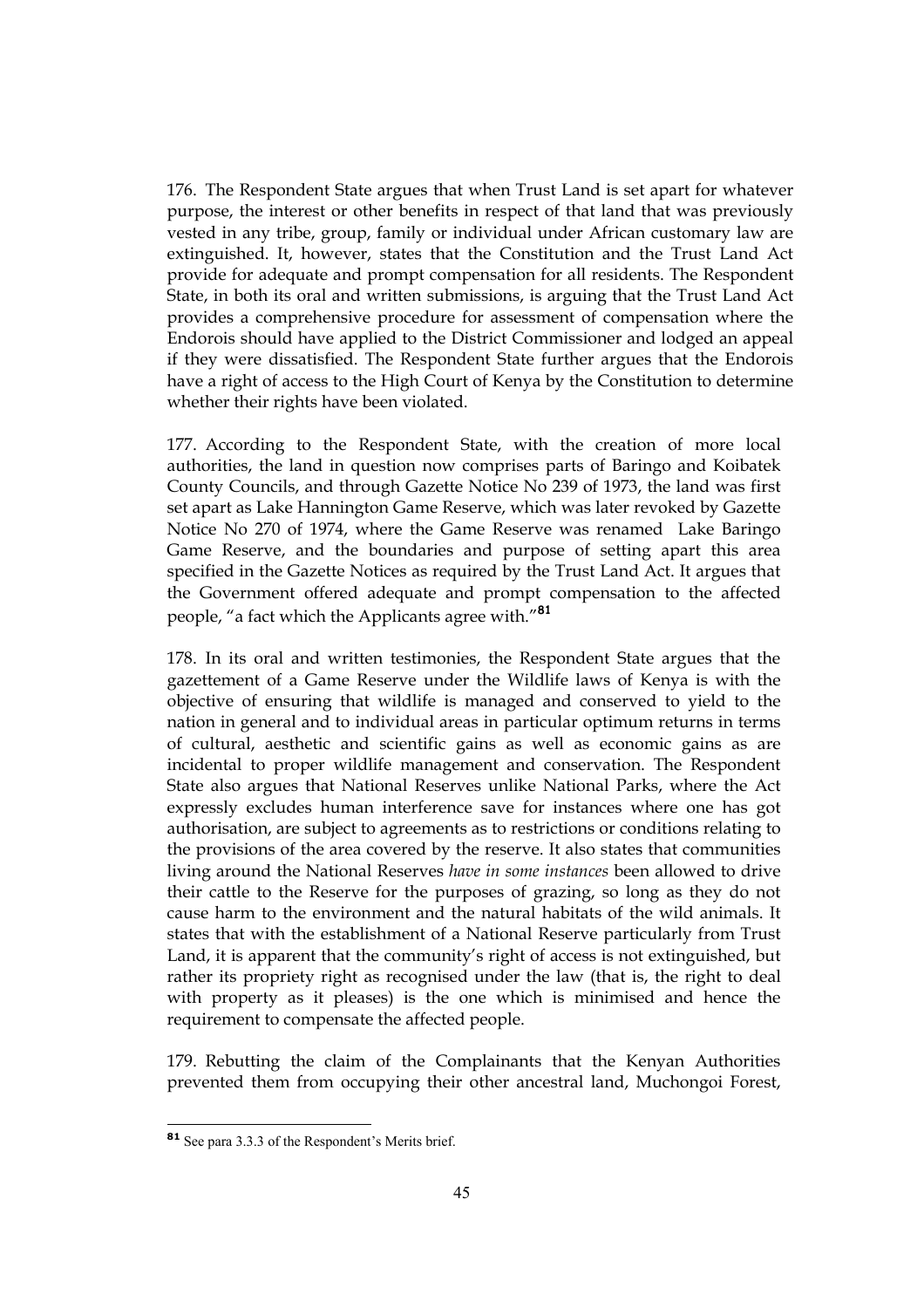the Respondent State argued that the land in question was gazetted as a forest in 1941, by the name of Ol Arabel Forest, which means that the land ceased being communal land by virtue of the gazettement. It states that some excisions have been made from the Ol Arablel Forest to create the Muchongoi Settlement Scheme to settle members of the four Tungen tribes of the Baringo district, one of which is the Endorois.

180. The Respondent State also argues that it has also gone a step further to formulate "Rules", namely the "The Forests (Tugen-Kamasia) Rules" to enable the inhabitants of the Baringo Duistrict, including the Endorois to enjoy some privileges through access to the Ol Arabel Forest for some purposes. The Rules, it states, allow the community to collect dead wood for firewood, pick wild berries and fruits, take or collect the bark of dead trees for thatching beehives, cut and remove creepers and lianes for building purposes, take stock, including goats, to such watering places within the Central Forests as may be approved by the District Commissioner in consultation with the Forest Officer, enter the Forest for the purpose of holding customary ceremonies and rites, but no damage shall be done to any tree, graze sheep within the Forest, graze cattle for specified periods during the dry season with the written permission of the District Commissioner or the Forest Officer and to retain or construct huts within the Forest by approved forest cultivators among others.

181. The Respondent State argues further that the above Rules ensure that the livelihoods of the community are not compromised by the gazettement, in the sense that the people could obtain food and building materials, as well as run some economic activities such as beekeeping and grazing livestock in the Forest. They also say they were at liberty to practice their religion and culture. Further, it states that the due process of law regarding compensation was followed at the time of the said gazettement.

182. Regarding the issue of dispossession of ancestral land in the alleged Mochongoi Forest, the Respondent State did not address it, as it argues that it was not part of the matters addressed by the High Court case, and therefore the African Commission would be acting as a tribunal of first instance if it did so.

183. The Respondent State does not dispute that the Lake Bogoria area of the Baringo and Koibatek Administrative Districts is the Endorois' ancestral land. One of the issues the Respondent State is disputing is whether the Endorois are indeed a distinct Community. That question has already been answered supra. In para 1.1.6 of the Respondent State Merits brief, the State said: "Following the Declaration of the Lake Bogoria Game Reserve, the Government embarked on a resettlement exercise, culminating in the resettlement of the majority of the Endorois in the Mochongoi settlement scheme. *This was over and above the compensation paid to the Endorois after their ancestral land around Lake was gazetted*. **82**

**<sup>82</sup>** Italics for emphasis.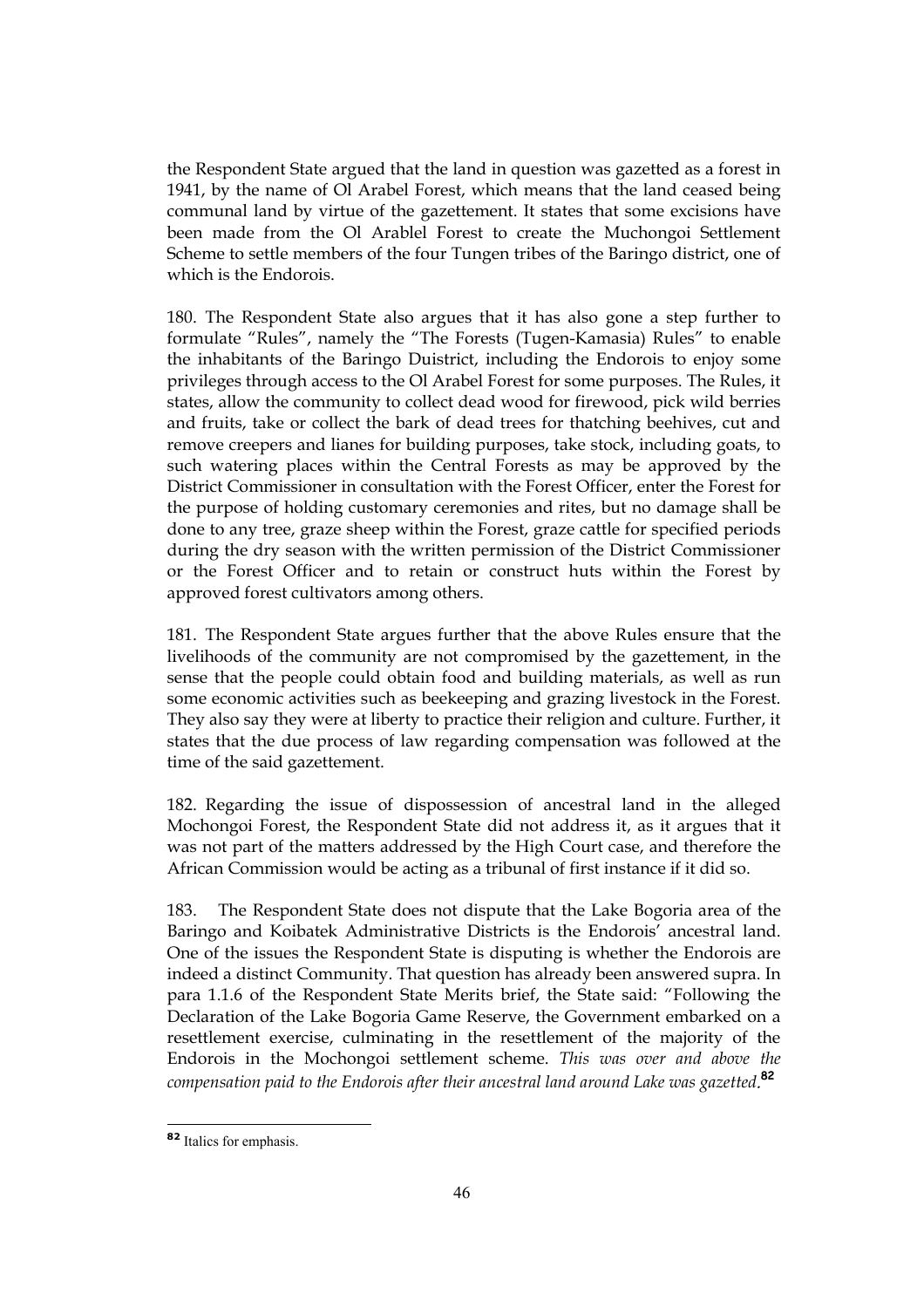184. It is thus clear that the land surrounding Lake Bogoria is the traditional land of the Endorois people. In para 1 of the Merits brief, submitted by the Complainants, they write: "The Endorois are a community of approximately 60, 000 people who, from time immemorial, have lived in the *Lake Bogoria area* of the Baringo and Koibatek Administrative Districts."**<sup>83</sup>** In para 47, the Complainants also state that: "For centuries the Endorois have constructed homes on the land, cultivated the land, enjoyed unchallenged rights to pasture, grazing, and forest land, and relied on the land to sustain their livelihoods." The Complainants argue that apart from a confrontation with the Masai over the Lake Bogoria region three hundred years ago, the Endorois have been accepted by all neighbouring tribes, including the British Crown, as *bona fide* owners of their land. The Respondent State does not challenge those statements of the Complainants. The only conclusion that could be reached is that the Endorois community has a right to property with regard to its ancestral land, the possessions attached to it, and their animals.

185. Two issues that should be disposed of before going into the more substantive questions of whether the Respondent State has violated Article 14 are a determination of what is a 'property right' (within the context of indigenous populations) that accords with African and international law, and whether special measures are needed to protect such rights, if they exist and whether Endorois' land has been encroached upon by the Respondent State. The Complainants argue that "property rights" have an autonomous meaning under international human rights law, which supersedes national legal definitions. They state that both the European Court of Human Rights (ECHR) and IActHR have examined the specific facts of individual situations to determine what should be classified as 'property rights', particularly for displaced persons, instead of limiting themselves to formal requirements in national law.**<sup>84</sup>**

186. To determine that question, the African Commission will look, first, at its own jurisprudence and then at international case law. In *Malawi African Association and Others v. Mauritania*, land was considered 'property' for the purposes of Article 14 of the Charter.**<sup>85</sup>** The African Commission in the *Ogoni* case also found that the 'right to property' includes not only the right to have access to one's property and not to have one's property invaded or encroached

**<sup>83</sup>** Italics for emphasis.

**<sup>84</sup>** See *The Mayagna Awas Tingni v. Nicaragua,* Inter-American Court of Human Rights, (2001), para. 146 (hereinafter the *Awas Tingni Case 2001*). The terms of an international human rights treaty have an autonomous meaning, for which reason they cannot be made equivalent to the meaning given to them in domestic law.

**<sup>85</sup>** *Malawi African Association and Others v. Mauritania*, African Commission on Human and Peoples' Rights, Comm. Nos. 54/91, 61/91, 98/93, 164/97 à 196/97 and 210/98 (2000), para. 128. See also *Communications 54/91 et al v Mauritania*, 13<sup>th</sup> Activity Report, para. 128.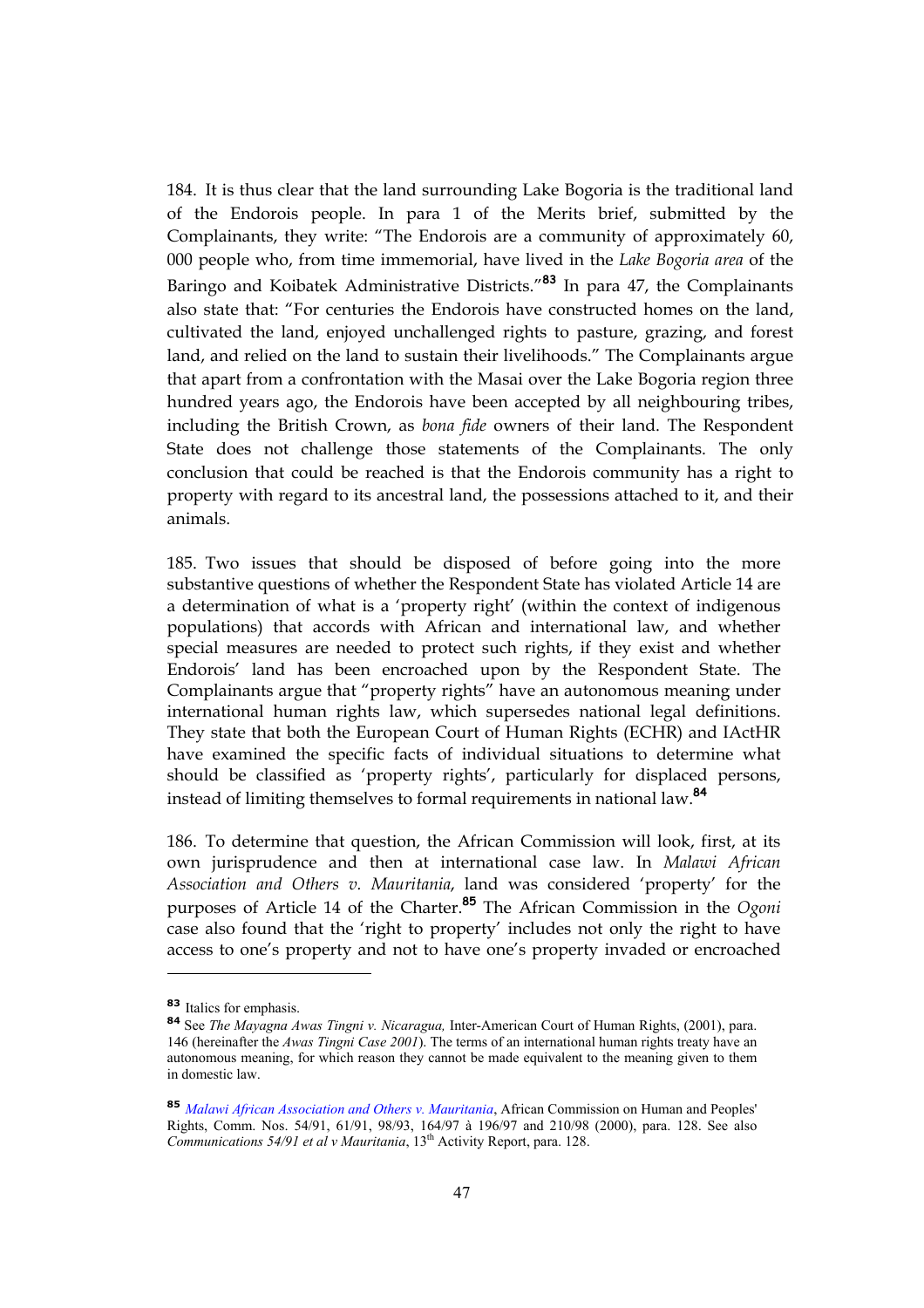upon,**<sup>86</sup>** but also the right to undisturbed possession, use and control of such property however the owner(s) deem fit.**<sup>87</sup>** The African Commission also notes that the ECHR have recognised that 'property rights' could also include the economic resources and rights over the common land of the applicants.**<sup>88</sup>**

187. The Complainants argue that both international and domestic courts have recognised that indigenous groups have a specific form of land tenure that creates a particular set of problems. Common problems faced by indigenous groups include the lack of "formal" title recognition of their historic territories, the failure of domestic legal systems to acknowledge communal property rights, and the claiming of formal legal title to indigenous land by the colonial authorities. This, they argue, has led to many cases of displacement from a people's historic territory, both by colonial authorities and post-colonial states relying on the legal title they inherited from the colonial authorities. The African Commission notes that its Working Group on Indigenous Populations/Communities has recognised that some African minorities do face dispossession of their lands and that special measures are necessary in order to ensure their survival in accordance with their traditions and customs.**<sup>89</sup>** The African Commission is of the view that the first step in the protection of traditional African communities is the acknowledgement that the rights, interests and benefits of such communities in their traditional lands constitute 'property' under the Charter and that special measures may have to be taken to secure such 'property rights'.

188. The case of *Doğan and others v Turkey***<sup>90</sup>** is instructive in the instant Communication. Although the Applicants were unable to demonstrate registered title of lands from which they had been forcibly evicted by the Turkish authorities, the European Court of Human Rights observed that:

*[T]he notion 'possessions' in Article 1 has an autonomous meaning which is certainly not limited to ownership of physical goods: certain other rights and interests constituting assets can also be regarded as 'property rights', and thus as 'possessions' for the purposes of this provision.***<sup>91</sup>**

-

**<sup>86</sup>** *The Ogoni Case (2001),* para. 54.

<sup>87</sup> Communication No. 225/98 v Nigeria, 14<sup>th</sup> Annual Report, para. 52.

**<sup>88</sup>** See *Doğan and Others v. Turkey*, European Court of Human Rights, Applications 8803-8811/02, 8813/02 and 8815-8819/02 (2004), paras. 138-139.

**<sup>89</sup>** See Report of the African Commission's Working Group of Experts, Submitted in accordance with the "Resolution on the Rights of Indigenous Populations/Communities in Africa", Adopted by the African Commission on Human and Peoples' Rights at its 28<sup>th</sup> Ordinary Session (2005).

**<sup>90</sup>** *Doğan and Others v. Turkey*, European Court of Human Rights, Applications 8803-8811/02, 8813/02 and 8815-8819/02 (2004), paras. 138-139.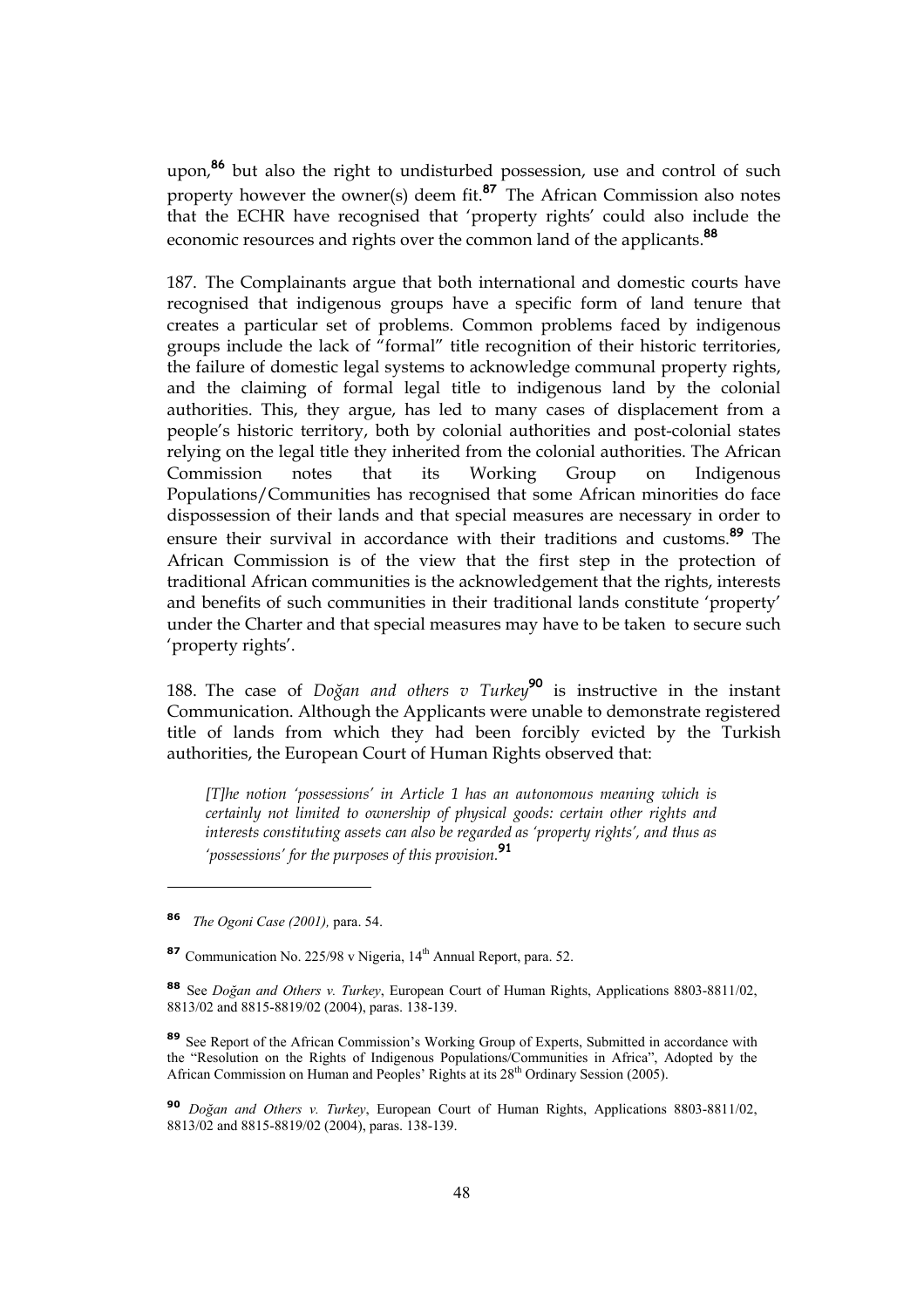189. Although they did not have registered property, they either had their own houses constructed on the land of their ascendants or lived in the houses owned by their fathers and cultivate the land belonging to the latter. The Court further noted that the Applicants had unchallenged rights over the common land in the village, such as the pasture, grazing and the forest land, and that they earned their living from stockbreeding and tree-felling.

190. The African Commission also notes the observation of the IActHR in the seminal case of *The Mayagna (Sumo) Awas Tingni v Nicaragua,***<sup>92</sup>** that the Inter-American Convention protected property rights in a sense which include the rights of members of the indigenous communities within the framework of communal property and argued that *possession* of the land should suffice for indigenous communities lacking real title to obtain official recognition of that property.

191. In the opinion of the African Commission, the Respondent State has an obligation under Article 14 of the African Charter not only to *respect* the 'right to property', but also to *protect* that right. In 'the *Mauritania Cases*',**<sup>93</sup>** the African Commission concluded that the confiscation and pillaging of the property of black Mauritanians and the expropriation or destruction of their land and houses before forcing them to go abroad constituted a violation of the right to property as guaranteed in Article 14. Similarly, in *The Ogoni case 2001* **<sup>94</sup>** the African Commission addressed factual situations involving removal of people from their homes. The African Commission held that the removal of people from their homes violated Article 14 of the African Charter, as well as the right to adequate housing which, although not explicitly expressed in the African Charter, is also guaranteed by Article 14.**<sup>95</sup>**

**<sup>91</sup>** *Doğan and Others v. Turkey*, European Court of Human Rights, Applications 8803-8811/02, 8813/02 and 8815-8819/02 (2004), para. 138-139.

**<sup>92</sup>** *The Awas Tingni Case* (2001), paras. 140(b) and 151.

**<sup>93</sup>**African Commission on Human and Peoples' Rights, Communications 54/91, 61/91, 98/93, 164/97, 196/97 and 210/98.

**<sup>94</sup>**African Commission on Human and Peoples' Rights, Decision 155/96, The Social and Economic Rights Action Centre and the Centre for Economic and Social Rights – Nigeria (27 May 2002), Fifteenth Annual Activity Report of the African Commission on Human and Peoples' Rights, 2001- 2002, done at the 31st Ordinary Session of the African Commission held from 2 to 16 May 2002 in Pretoria, South Africa.

**<sup>95</sup>**African Commission on Human and Peoples' Rights, Decision 155/96, The Social and Economic Rights Action Centre and the Centre for Economic and Social Rights – Nigeria (27 May 2002) (citing Committee on Economic, Social and Cultural Rights, General Comment No. 7, The right to adequate housing (Art. 11 (1) of the Covenant): forced evictions, para. 4, U.N. Doc. E/C.12/1997/4 (1997)).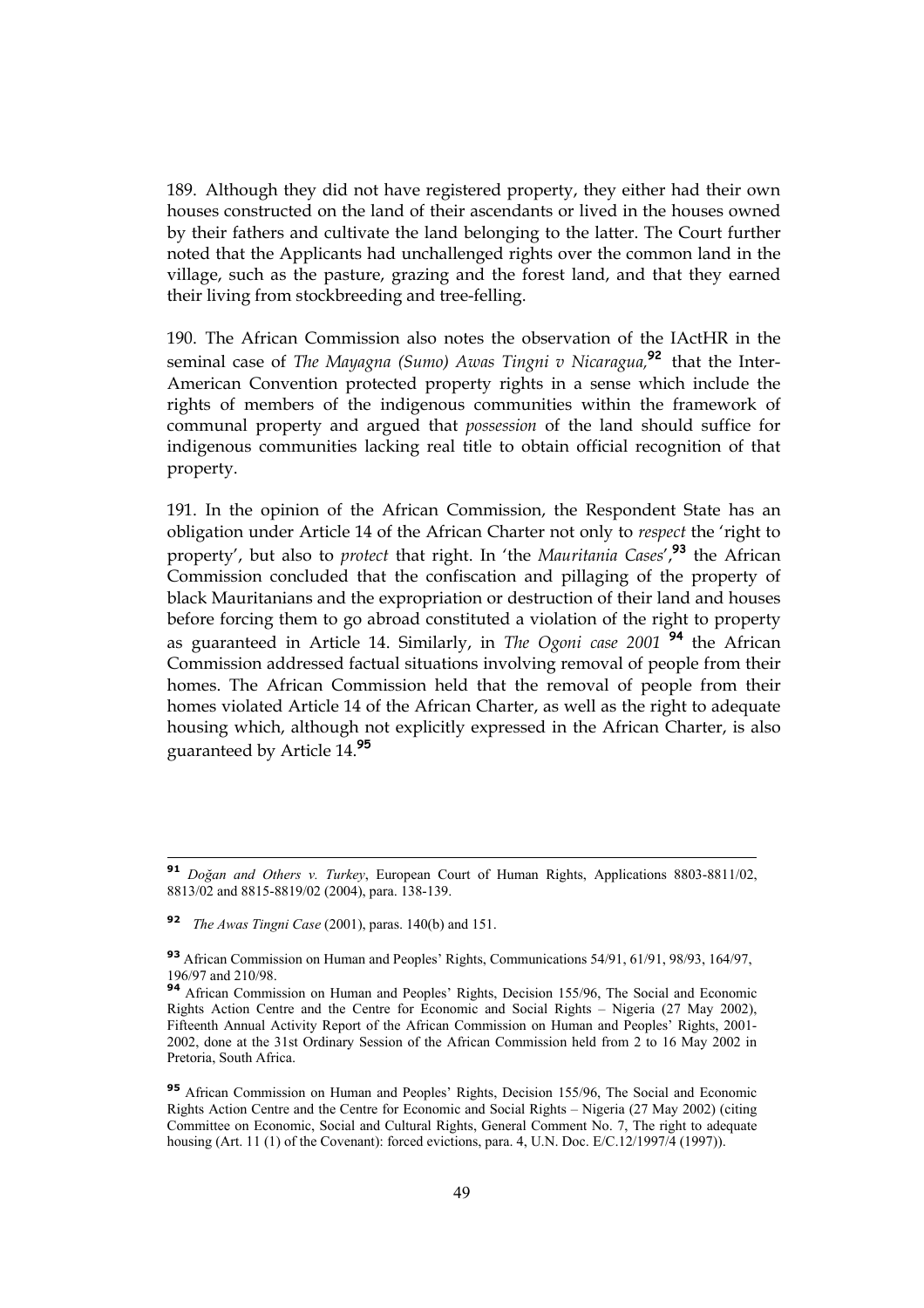192. The Saramaka case also sets out how the failure to recognise an indigenous/tribal group becomes a violation of the 'right to property.'**<sup>96</sup>** In its analysis of whether the State of Suriname had adopted an appropriate framework to give domestic legal effect to the 'right to property', the IACtHR addressed the following issues:

*This controversy over who actually represents the Saramaka people is precisely a natural consequence of the lack of recognition of their juridical personality.***<sup>97</sup>**

193. In the Saramaka case, the State of Suriname did not recognise that the Saramaka people can enjoy and exercise property rights as a community. The Court observed that other communities in Suriname have been denied the right to seek judicial protection against alleged violations of their collective property rights precisely because a judge considered they did not have the legal capacity necessary to request such protection. This, the Court opined, placed the Saramaka people in a vulnerable situation where individual 'property rights' may trump their rights over communal property, and where the Saramaka people may not seek, as a juridical personality, judicial protection against violations of their 'property rights' recognised under Article 21 of the Convention.

194. As is in the instant case before the African Commission, the State of Suriname acknowledged that its domestic legal framework did not recognise the right of the members of the Saramaka people to the use and enjoyment of property in accordance with their system of communal property, but rather a privilege to use land. It also went on to provide reasons, as to why it should not be held accountable for giving effect to the Saramaka claims to a right to property, for example because the land tenure system of the Saramaka people, particularly regarding who owns the land, presents a practical problem for state recognition of their right to communal property. The IACtHR rejected all of the State's arguments. In the present Communication, the High Court of Kenya similarly dismissed any claims based on historic occupation and cultural rights.**<sup>98</sup>**

195. The IACtHR went further to say that, in any case, the alleged lack of clarity as to the land tenure system of the Saramakas should not present an insurmountable obstacle for the State, which has the duty to consult with the

**<sup>96</sup>** Inter- American Court of Human Rights, *Case of the Saramaka People v Suriname* (Judgment of 28 November 2007). .

**<sup>97</sup>** Inter- American Court of Human Rights, *Case of the Saramaka People v Suriname* (Judgment of 28 November 2007). .

**<sup>98</sup>** *Op. cit*, paras 11 and 12.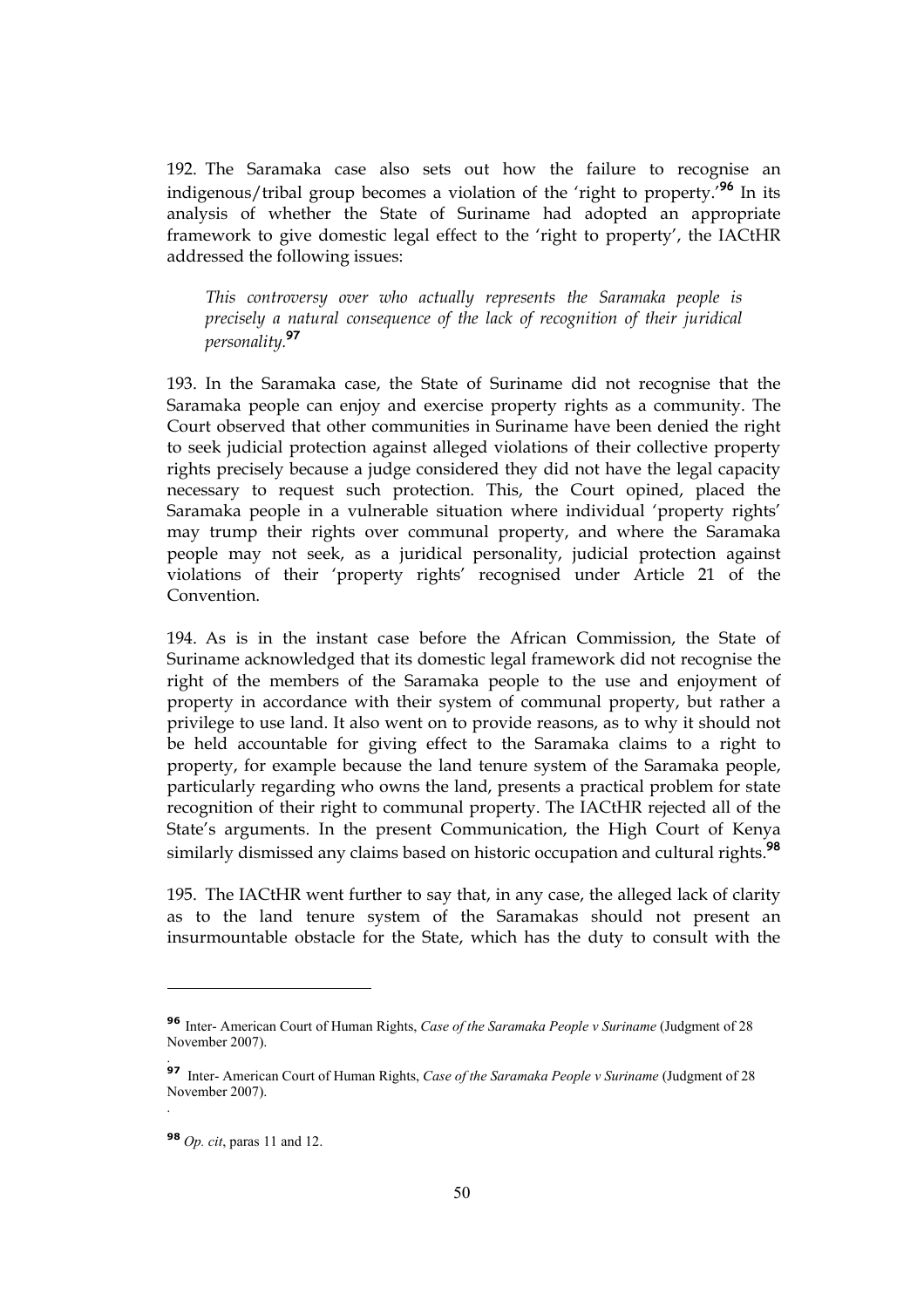members of the Saramaka people and seek clarification of this issue, in order to comply with its obligations under Article 21 of the Convention.

196. In the present Communication, the Respondent State (the Kenyan Government) during the oral hearings argued that legislation or special treatment in favour of the Endorois might be perceived as being discriminatory. The African Commission rejects that view. The African Commission is of the view that the Respondent State cannot abstain from complying with its international obligations under the African Charter merely because it might be perceived to be discriminatory to do so. It is of the view that in certain cases, positive discrimination or affirmative action helps to redress imbalance. The African Commission shares the Respondent State's concern over the difficulty involved; nevertheless, the State still has a duty to recognise the right to property of members of the Endorois community, within the framework of a communal property system, and establish the mechanisms necessary to give domestic legal effect to such right recognised in the Charter and international law. Besides, it is a well established principle of international law that unequal treatment towards persons in unequal situations does not necessarily amount to impermissible discrimination.**<sup>99</sup>** Legislation that recognises said differences is therefore not necessarily discriminatory.

197. Again drawing on the *Saramaka v Suriname* case, which confirms earlier jurisprudence of the *Moiwana v Suriname*, *Yakye Axa v Paraguay***<sup>100</sup>**, *Sawhoyamaxa v Paraguay***<sup>101</sup>**, and *Mayagna Awas Tingni v* Nicaragua;**<sup>102</sup>** the Saramaka case has held that *Special measures of protection are owed to members of the tribal community to guarantee the full exercise of their rights*. The IACtHR stated that based on Article

-

**<sup>99</sup>** See *ECHR, Connors v. The United Kingdom*, (declaring that States have an obligation to take positive steps to provide for and protect the different lifestyles of minorities as a way of providing equality under the law). See also IACmHR Report on the Situation of Human Rights in Ecuador, (stating that "within international law generally, and Inter-American law specifically, special protections for indigenous peoples may be required for them to exercise their rights fully and equally with the rest of the population. Additionally, special protections for indigenous peoples may be required to ensure their physical and cultural survival - a right protected in a range of international instruments and conventions"). See also U.N. International Convention on the Elimination of All Forms of Racial Discrimination, Art. 1.4 (stating that "[s]pecial measures taken for the sole purpose of securing adequate advancement of certain racial or ethnic groups or individuals requiring such protection as may be necessary in order to ensure such groups or individuals equal enjoyment or exercise of human rights and fundamental freedoms shall not be deemed racial discrimination"), and UNCERD, General Recommendation No. 23, Rights of indigenous peoples, para. 4 (calling upon States to take certain measures in order to recognise and ensure the rights of indigenous peoples).

**<sup>100</sup>** *Indigenous Community Yakye Axa v. Paraguay* 17 June 2005, Inter American Court of Human Rights.

**<sup>101</sup>** Case of the *Sawhoyamaxa Indigenous Community v. Paraguay,* Judgment of 29 March 2006 Inter-American Court of Human Rights.

**<sup>102</sup>** See *The Mayagna Awas Tingni v. Nicaragua,* Inter-American Court of Human Rights, (2001) hereinafter the *Awas Tingni Case 2001*.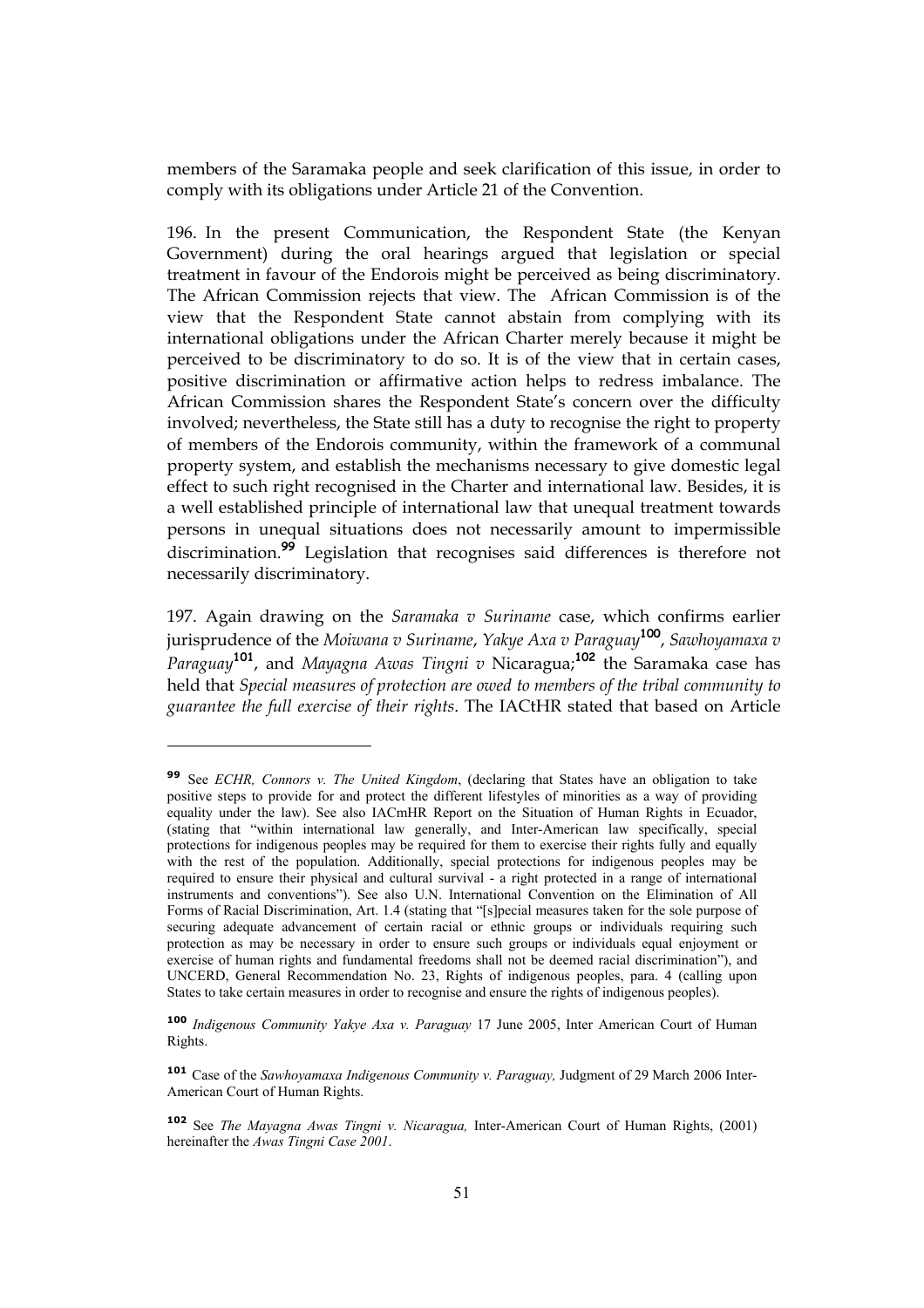1(1) of the Convention, members of indigenous and tribal communities require special measures that guarantee the full exercise of their rights, particularly with regard to their enjoyment of 'property rights' in order to safeguard their physical and cultural survival.

198. Other sources of international law have similarly declared that such special measures are necessary. In the *Moiwana* case, the IACtHR determined that another Maroon community living in Suriname was also not indigenous to the region, but rather constituted a tribal community that settled in Suriname in the 17th and 18th century, and that this tribal community had "a profound and allencompassing relationship to their ancestral lands" that was centred, not "on the individual, but rather on the community as a whole." This special relationship to land, as well as their communal concept of ownership, prompted the Court to apply to the tribal Moiwana community its jurisprudence regarding indigenous peoples and their right to communal property under Article 21 of the Convention.

199. The African Commission is of the view that even though the Constitution of Kenya provides that Trust Land may be alienated and that the Trust Land Act provides comprehensive procedure for the assessment of compensation, the Endorois *property rights* have been encroached upon, in particular by the expropriation and the effective denial of ownership of their land. It agrees with the Complainants that the Endorois were never given the full title to the land they had in practice before the British colonial administration. Their land was instead made subject to a trust, which gave them beneficial title, but denied them actual title. The African Commission further agrees that though for a decade they were able to exercise their traditional rights without restriction, the trust land system has proved inadequate to protect their rights.

200. The African Commission also notes the views expressed by the Committee on Economic, Social and Cultural Rights which has provided a legal test for forced removal from lands which is traditionally claimed by a group of people as their property. In its 'General Comment No. 4' it states that "instances of forced eviction are *prima facie* incompatible with the requirements of the Covenant and can only be justified in the *most exceptional circumstances*, and in accordance with the relevant principles of international law."**<sup>103</sup>** This view has also been reaffirmed by the United Nations Commission on Human Rights which states that forced evictions are a gross violations of human rights, and in particular the right to adequate housing.**<sup>104</sup>** The African Commission also notes General Comment No. 7 requiring States Parties, prior to carrying out any evictions, to

**<sup>103</sup>** Committee on Economic, Social and Cultural Rights, General Comment 4, The right to adequate housing (Sixth session, 1991), para. 18, U.N. Doc. E/1992/23, annex III at 114 (1991), reprinted in Compilation of General Comments and General Recommendations Adopted by Human Rights Treaty Bodies, U.N. Doc. HRI/GEN/1/Rev.6 at 18 (2003).

**<sup>104</sup>** *See*, Commission on Human Rights resolution 1993/77, UN Doc. E/C.4/RES/1993/77 (1993); Commission on Human Rights Resolution 2004/28, UN Doc. E/C.4/RES/2004/28 (2004).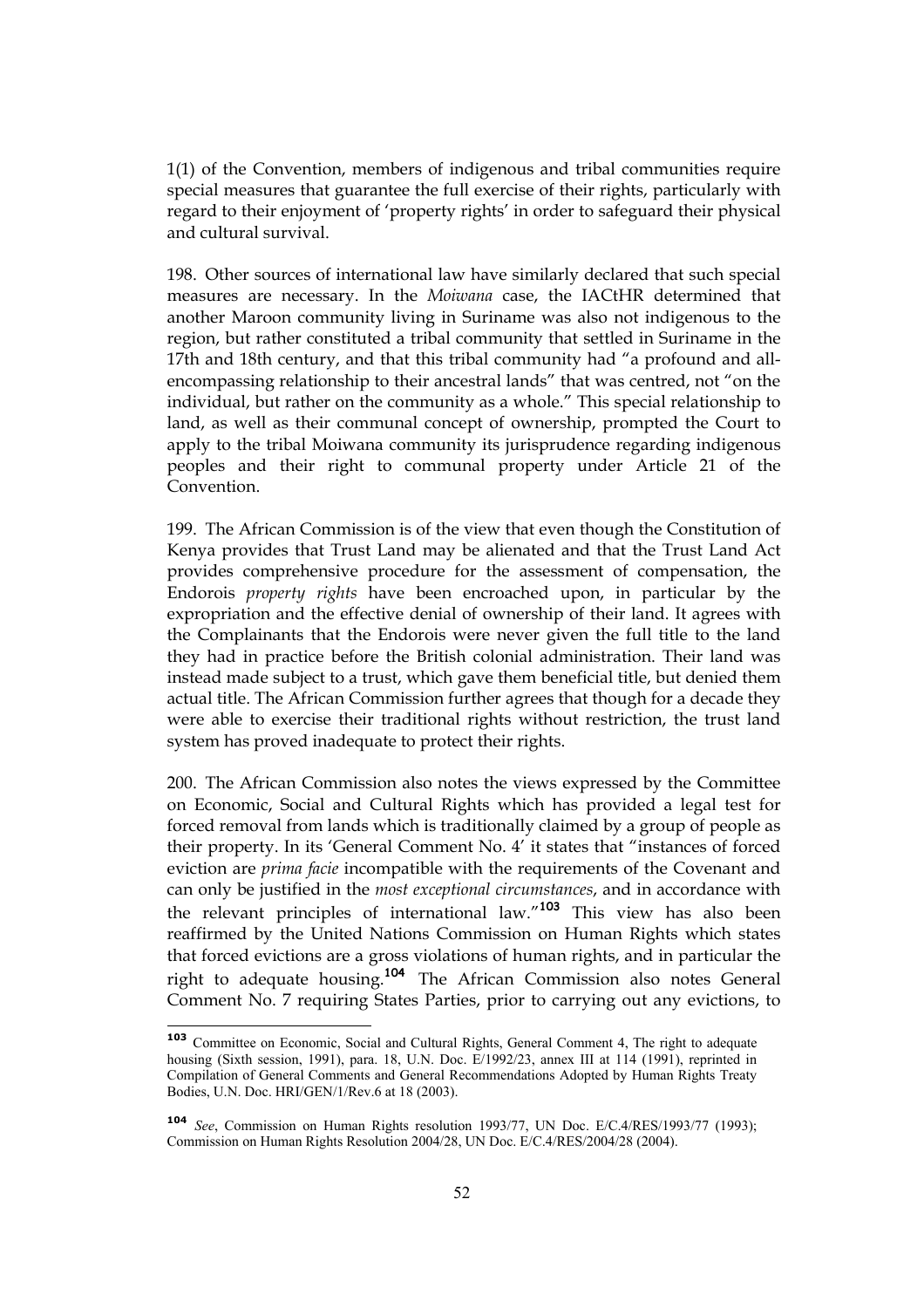explore all feasible alternatives in consultation with affected persons, with a view to avoiding, or at least minimizing, the need to use force. **<sup>105</sup>**

201. The African Commission is also inspired by the European Commission of Human Rights. Article 1 of Protocol 1 to the European Convention states:

*Every natural or legal person is entitled to the peaceful enjoyment of his [or her] possessions. No one shall be deprived of his [or her] possessions except in the public interest and subject to the conditions provided for by law and by the general principles of international law*. **106**

202. The African Commission also refers to *Akdivar and Others v. Turkey*. The European Court held that forced evictions constitute a violation of Article 1 of Protocol 1 to the European Convention. *Akdivar and Others* involved the destruction of housing in the context of the ongoing conflict between the Government of Turkey and Kurdish separatist forces. The petitioners were forcibly evicted from their properties, which were subsequently set on fire and destroyed. It was unclear which party to the conflict was responsible. Nonetheless, the European Court held that the Government of Turkey violated both Article 8 of the European Convention and Article 1 of Protocol 1 to the European Convention because it has a duty to *both respect and protect* the rights enshrined in the European Convention and its Protocols.

203. In the instant case, the Respondent State sets out the conditions when Trust Land is set apart for whatever purpose.**<sup>107</sup>**

204. The African Commission notes that the UN Declaration on the Rights of Indigenous Peoples, officially sanctioned by the African Commission through its 2007 Advisory Opinion, deals extensively with land rights. The jurisprudence under international law bestows the right of ownership rather than mere access. The African Commission notes that if international law were to grant access only, indigenous peoples would remain vulnerable to further violations/dispossession by the State or third parties. Ownership ensures that indigenous peoples can engage with the state and third parties as active stakeholders rather than as passive beneficiaries.**<sup>108</sup>**

**<sup>105</sup>** See Committee on Economic, Social and Cultural Rights, General Comment 7, Forced evictions, and the right to adequate housing (Sixteenth session, 1997), para. 14, U.N. Doc. E/1998/22, annex IV at 113 (1998), reprinted in Compilation of General Comments and General Recommendations Adopted by Human Rights Treaty Bodies, U.N. Doc. HRI/GEN/1/Rev.6 at 45 (2003).

<sup>106</sup> Protocol to the Convention for the Protection of Human Rights and Fundamental Freedoms, Art. 1, 213 U.N.T.S. 262, entered into force 18 May 1954.

**<sup>107</sup>** See 3.2.0 of the Respondent State Brief on the Merits. See also para 178 of this judgment where the Respondent State argues that the community's rights of access is not extinguished.

**<sup>108</sup>** See Articles 8(2) (b), 10, 25, 26 and 27 of the UN Declaration on the Rights of Indigenous Peoples.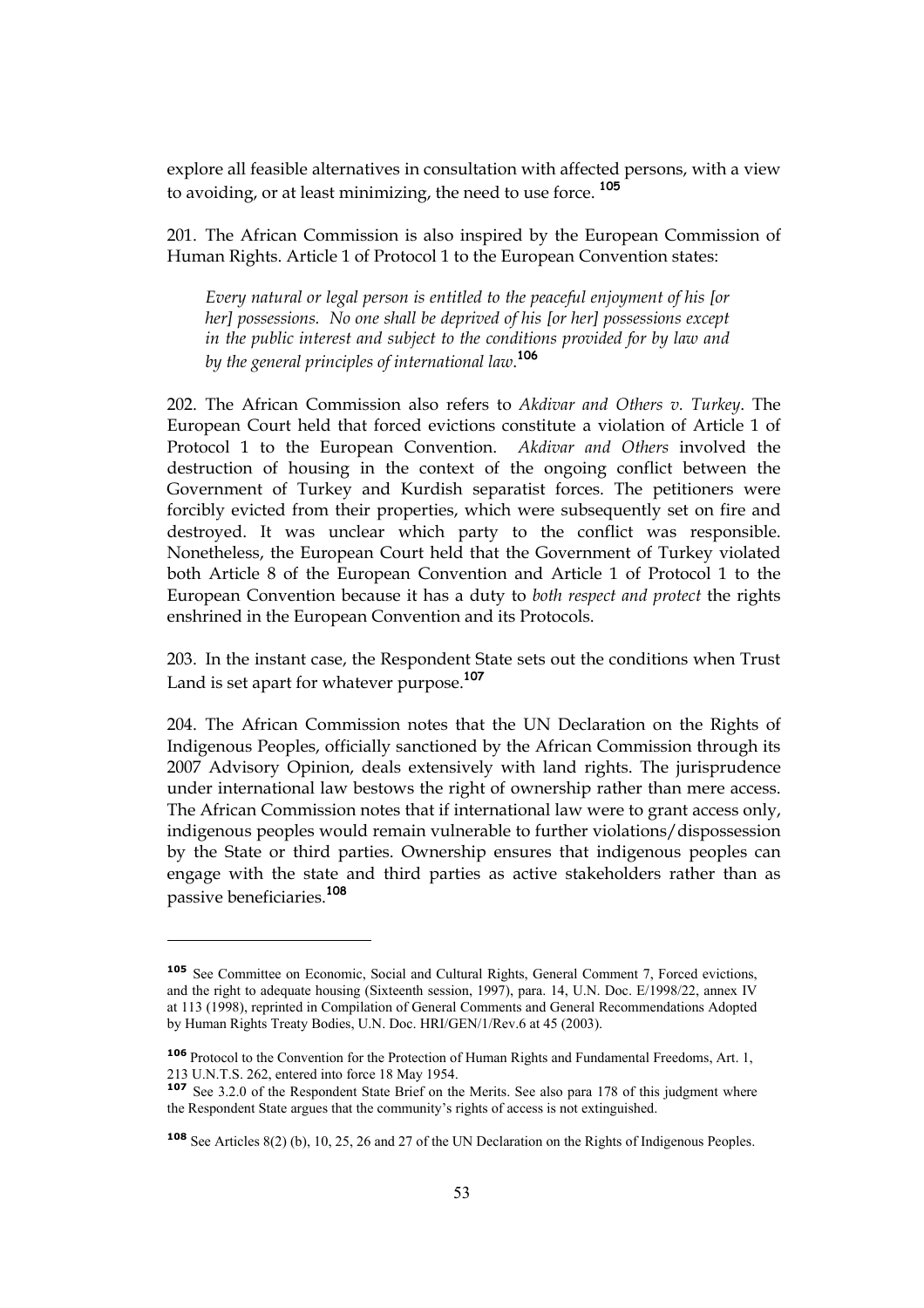205. The Inter-American Court jurisprudence also makes it clear that mere access or *de facto* ownership of land is not compatible with principles of international law. Only *de jure* ownership can guarantee indigenous peoples' effective protection.**<sup>109</sup>**

206. In the Saramaka case, the Court held that the State's legal framework merely grants the members of the Saramaka people a privilege to use land, which does not guarantee the right to effectively control their territory without outside interference. The Court held that, rather than a privilege to use the land, which can be taken away by the State or trumped by real property rights of third parties, members of indigenous and tribal peoples must obtain title to their territory in order to guarantee its permanent use and enjoyment. This title must be recognised and respected not only in practice but also in law in order to ensure its legal certainty. In order to obtain such title, the territory traditionally used and occupied by the members of the Saramaka people must first be delimited and demarcated, in consultation with such people and other neighbouring peoples. The situation of the Endorois is not different. The Respondent State simply wants to grant them privileges such as restricted access to ceremonial sites. This, in the opinion of the Commission, falls below internationally recognised norms. The Respondent State must grant title to their territory in order to guarantee its permanent use and enjoyment.

207. The African Commission notes that that Articles 26 and 27 of the UN Declaration on Indigenous Peoples use the term "occupied or otherwise used." This is to stress that indigenous peoples have a recognised claim to ownership to ancestral land under international law, even in the absence of official title deeds. This was made clear in the judgment of *Awas Tingni v Nicaragua*. In the current leading international case on this issue, *The Mayagna (Sumo) Awas Tingni v Nicaragua,***<sup>110</sup>** the IActHR recognised that the Inter-American Convention protected property rights "in a sense which includes, among others, the rights of members of the indigenous communities within the framework of communal property."**<sup>111</sup>** It stated that *possession* of the land should suffice for indigenous communities lacking real title to obtain official recognition of that property.**<sup>112</sup>**

208. The African Commission also notes that in the case of *Sawhoyamaxa v Paraguay*, the IActHR, acting within the scope of its adjudicatory jurisdiction, decided on indigenous land possession in three different situations, viz: in the *Case of the Mayagna (Sumo) Awas Tingni Community*, the Court pointed out that

**<sup>109</sup>** Para 110 of the *Saramaka* case.

**<sup>110</sup>** *The Awas Tingni Case* (2001), paras. 140(b) and 151.

**<sup>111</sup>** Ibid, at para. 148.

**<sup>112</sup>** Ibid, at para. 151.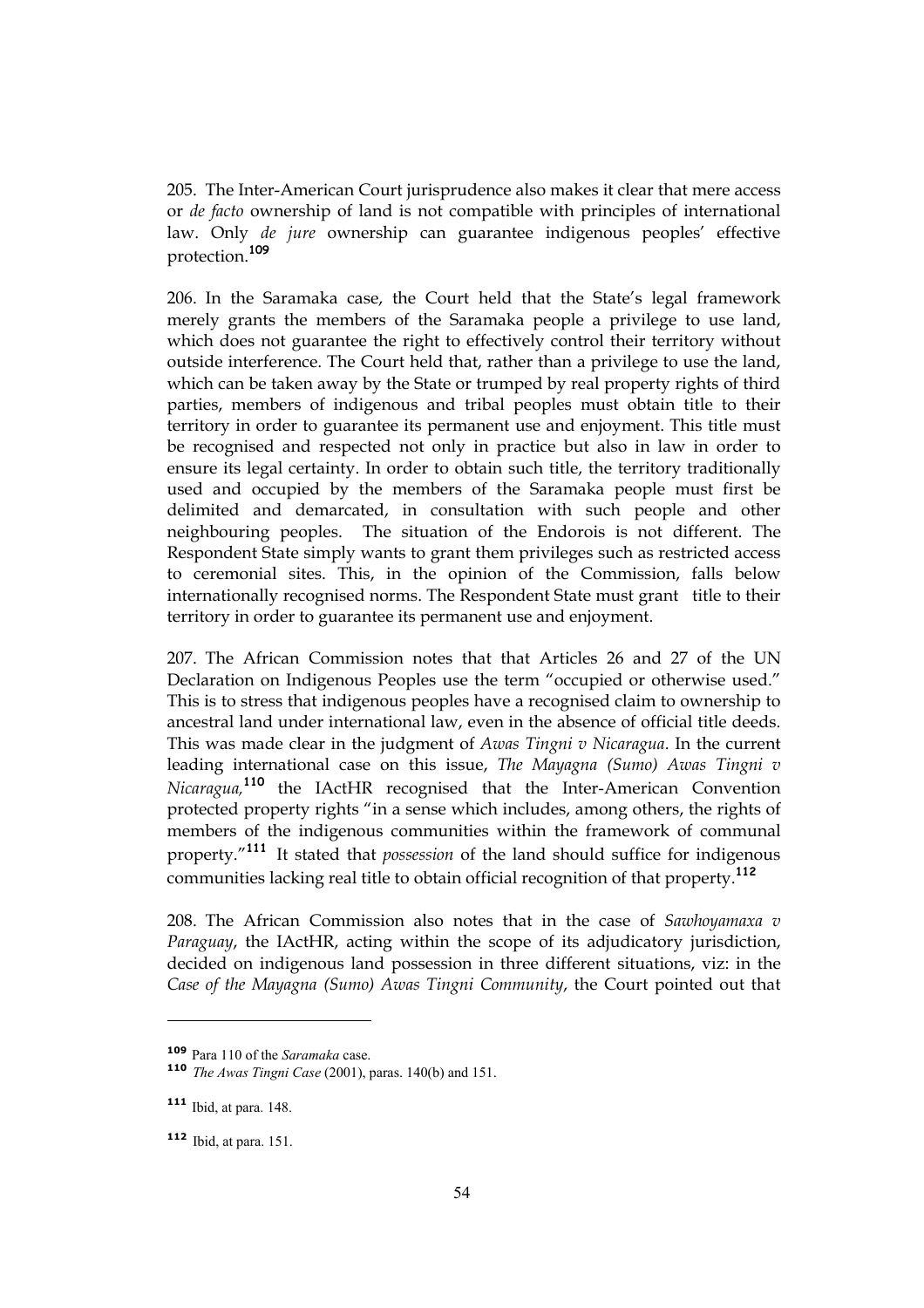possession of the land should suffice for indigenous communities lacking real title to property of the land to obtain official recognition of that property, and for consequent registration;**<sup>113</sup>** in the *Case of the Moiwana Community*, the Court considered that the members of the N'djuka people were the "legitimate owners of their traditional lands", although they did not have possession thereof, because they left them as a result of the acts of violence perpetrated against them, though in this case, the traditional lands were not occupied by third parties.**<sup>114</sup>** Finally, in the *Case of the Indigenous Community Yakye Axa*, the Court considered that the members of the community were empowered, even under domestic law, to file claims for traditional lands and ordered the State, as measure of reparation, to individualise those lands and transfer them on a no consideration basis.**<sup>115</sup>**

209. In the view of the African Commission, the following conclusions could be drawn: (1) traditional possession of land by indigenous people has the equivalent effect as that of a state-granted full property title; (2) traditional possession entitles indigenous people to demand official recognition and registration of property title; (3) the members of indigenous peoples who have unwillingly left their traditional lands, or lost possession thereof, maintain property rights thereto, even though they lack legal title, unless the lands have been lawfully transferred to third parties in good faith; and (4) the members of indigenous peoples who have unwillingly lost possession of their lands, when those lands have been lawfully transferred to innocent third parties, are entitled to restitution thereof or to obtain other lands of equal extension and quality. Consequently, possession is not a requisite condition for the existence of indigenous land restitution rights. The instant case of the Endorois is categorised under this last conclusion. The African Commission thus agrees that the land of the Endorois has been encroached upon.

210. That such encroachment has taken place could be seen by the Endorois' inability, after being evicted from their ancestral land, to have free access to religious sites and their traditional land to graze their cattle. The African Commission is aware that access roads, gates, game lodges and a hotel have all been built on the ancestral land of the Endorois community around Lake Bogoria and imminent mining operations also threatens to cause irreparable damage to the land. The African Commission has also been notified that the Respondent State is engaged in the demarcation and sale of parts of Endorois historic lands to third parties.

-

**<sup>113</sup>** See case of the Mayagna (Sumo) Awas Tingni Community, supra note 184, para. 151.

**<sup>114</sup>** See case of the Moiwana Community. Judgment of 15 June 2005. Series C No. 124. para. 134.

**<sup>115</sup>** See case of the Indigenous Community Yakye Axa, supra note 1, paras. 124-131.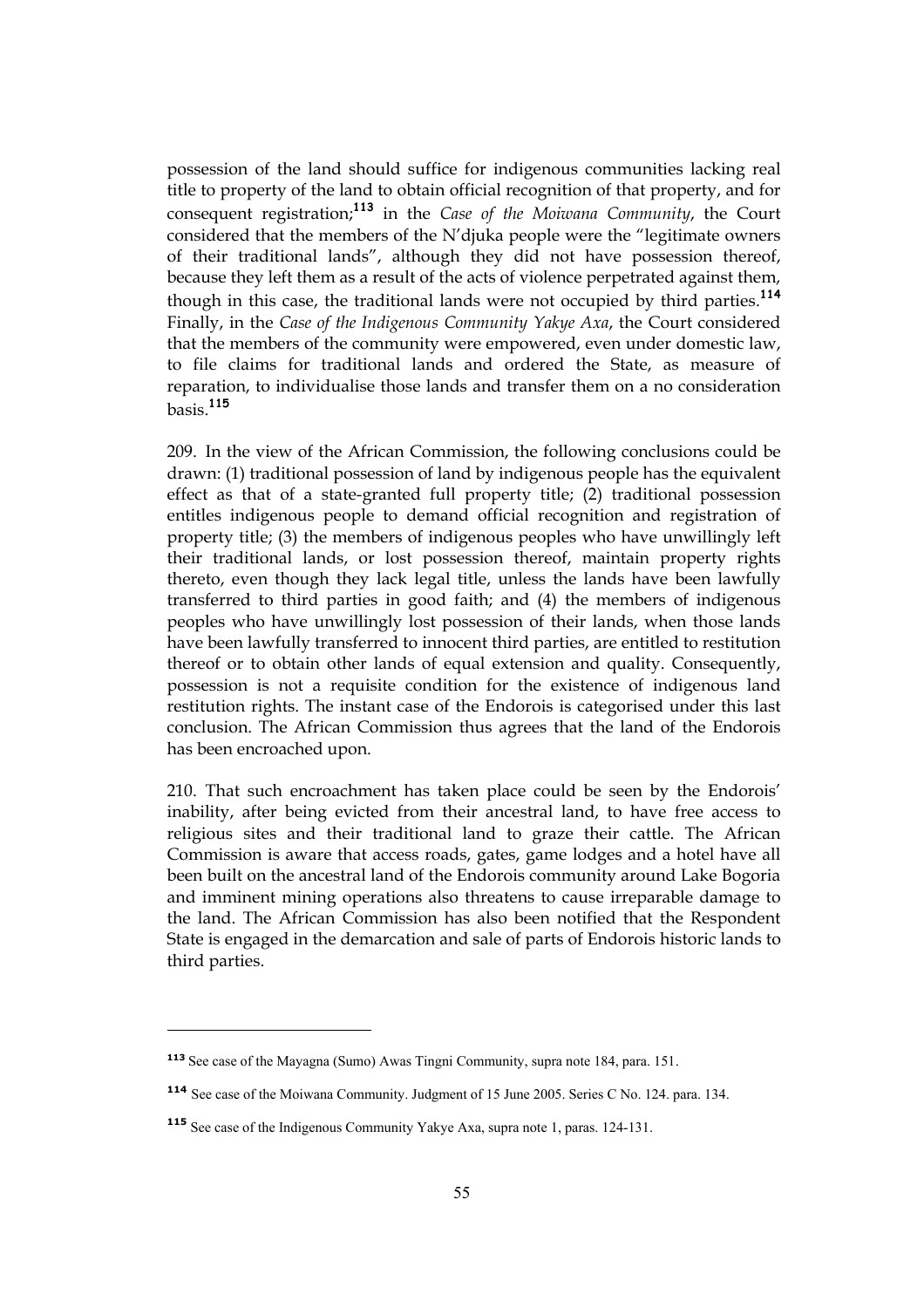211. The African Commission is aware that encroachment in itself is not a violation of Article 14 of the Charter, as long as it is done in accordance with the law. Article 14 of the African Charter indicates a two-pronged test, where that encroachment can only be conducted - 'in the interest of public need or in the general interest of the community' and 'in accordance with appropriate laws'. The African Commission will now assess whether an encroachment 'in the interest of public need' is indeed proportionate to the point of overriding the rights of indigenous peoples to their ancestral lands. The African Commission agrees with the Complainants that the test laid out in Article 14 of the Charter is *conjunctive*, that is, in order for an encroachment not to be in violation of Article 14, it must be proven that the encroachment was in the interest of the public need/general interest of the community *and* was carried out in accordance with appropriate laws.

212. The 'public interest' test is met with a much higher threshold in the case of encroachment of indigenous land rather than individual private property. In this sense, the test is much more stringent when applied to ancestral land rights of indigenous peoples. In 2005, this point was stressed by the Special Rapporteur of the United Nations Sub-Commission for the Promotion and Protection of Human Rights who published the following statement:

> *Limitations, if any, on the right to indigenous peoples to their natural resources must flow only from the most urgent and compelling interest of the state. Few, if any, limitations on indigenous resource rights are appropriate, because the indigenous ownership of the resources is associated with the most important and fundamental human rights,*  including the right to life, food, the right to self-determination, to *shelter, and the right to exist as a people*. **116**

213. Limitations on rights, such as the limitation allowed in Article 14, must be reviewed under the principle of proportionality. The Commission notes its own conclusions that "… t*he justification of limitations must be strictly proportionate with and absolutely necessary for the advantages which follow.***<sup>117</sup>** The African Commission also notes the decisive case of *Handyside v. United Kingdom*, where the ECHR stated that any condition or restriction imposed upon a right must be "proportionate to the legitimate aim pursued."**<sup>118</sup>**

**<sup>116</sup>** Nazila Ghanea and Alexandra Xanthaki (2005) (eds). *'Indigenous Peoples' Right to Land and Natural Resources' in* Erica-Irene Daes 'Minorities, Peoples and Self-Determination', Martinus Nijhoff Publishers.

**<sup>117</sup>***Constitutional Rights Project, Civil Liberties Organisation and Media Rights Agenda v. Nigeria*, African Commission on Human and Peoples' Rights, Comm Nos. 140/94, 141/94, 145/95 (1999), para. 42 (hereinafter *The Constitutional Rights Project Case 1999*).

**<sup>118</sup>** *Handyside v. United* Kingdom, No. 5493/72, Series A.24 (7 December 1976), para. 49.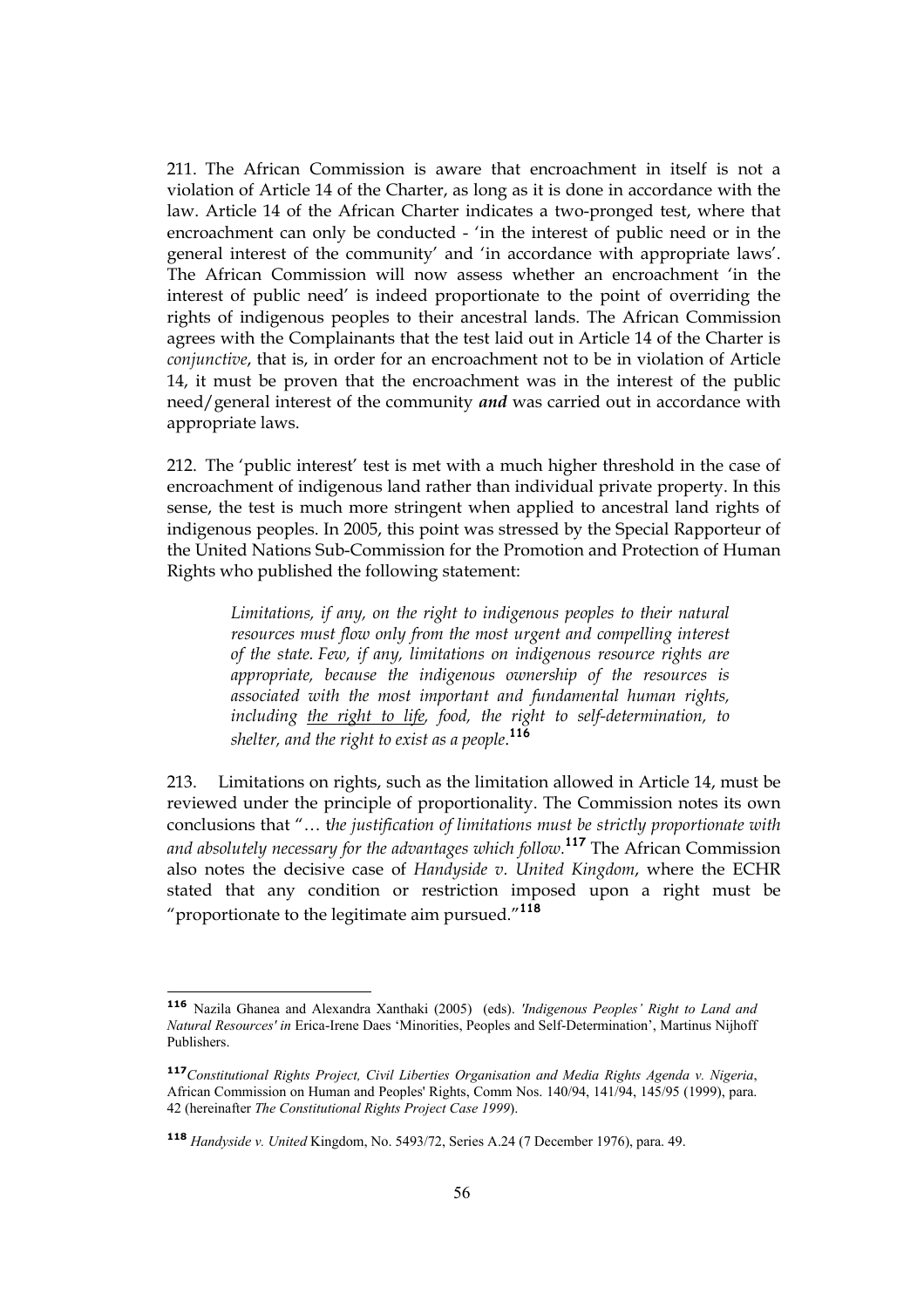214. The African Commission is of the view that any limitations on rights must be proportionate to a legitimate need, and should be the least restrictive measures possible. In the present Communication, the African Commission holds the view that in the pursuit of creating a Game Reserve, the Respondent State has unlawfully evicted the Endorois from their ancestral land and destroyed their possessions. It is of the view that the upheaval and displacement of the Endorois from the land they call home and the denial of their property rights over their ancestral land is disproportionate to any public need served by the Game Reserve.

215. It is also of the view that even if the Game Reserve was a legitimate aim and served a public need, it could have been accomplished by alternative means proportionate to the need. From the evidence submitted both orally and in writing, it is clear that the community was willing to work with the Government in a way that respected their property rights, even if a Game Reserve was being created. In that regard, the African Commission notes its own conclusion in the *Constitutional Rights Project Case*, where it says that "a limitation may not erode a right such that the right itself becomes *illusory.*"**<sup>119</sup>** At the point where such a right becomes illusory, the limitation cannot be considered proportionate – the limitation becomes a violation of the right. The African Commission agrees that the Respondent State has not only denied the Endorois community all legal rights in their ancestral land, rendering their property rights essentially illusory, but in the name of creating a Game Reserve and the subsequent eviction of the Endorois community from their own land, the Respondent State has violated the very essence of the right itself, and cannot justify such an interference with reference to "the general interest of the community" or a "public need."

216. The African Commission notes that the link to the right to life, in paragraph 219 above, is particularly notable, as it is a non-derogable right under international law. Incorporating the right to life into the threshold of the 'public interest test' is further confirmed by jurisprudence of the IActHR. In *Yakye Axa v Paraguay* the Court found that the fallout from forcibly dispossessing indigenous peoples from their ancestral land could amount to an Article 4 violation (right to life) if the living conditions of the community are incompatible with the principles of human dignity.

217. The IActHR held that one of the obligations that the State must inescapably undertake as guarantor to protect and ensure the right to life is that of generating minimum living conditions that are compatible with the dignity of the human person and of not creating conditions that hinder or impede it. In this regard, the State has the duty to take positive, concrete measures geared towards fulfilment of the right to a decent life, especially in the case of persons who are vulnerable and at risk, whose care becomes a high priority.

**<sup>119</sup>** *The Constitutional Rights Project Case*, para. 42.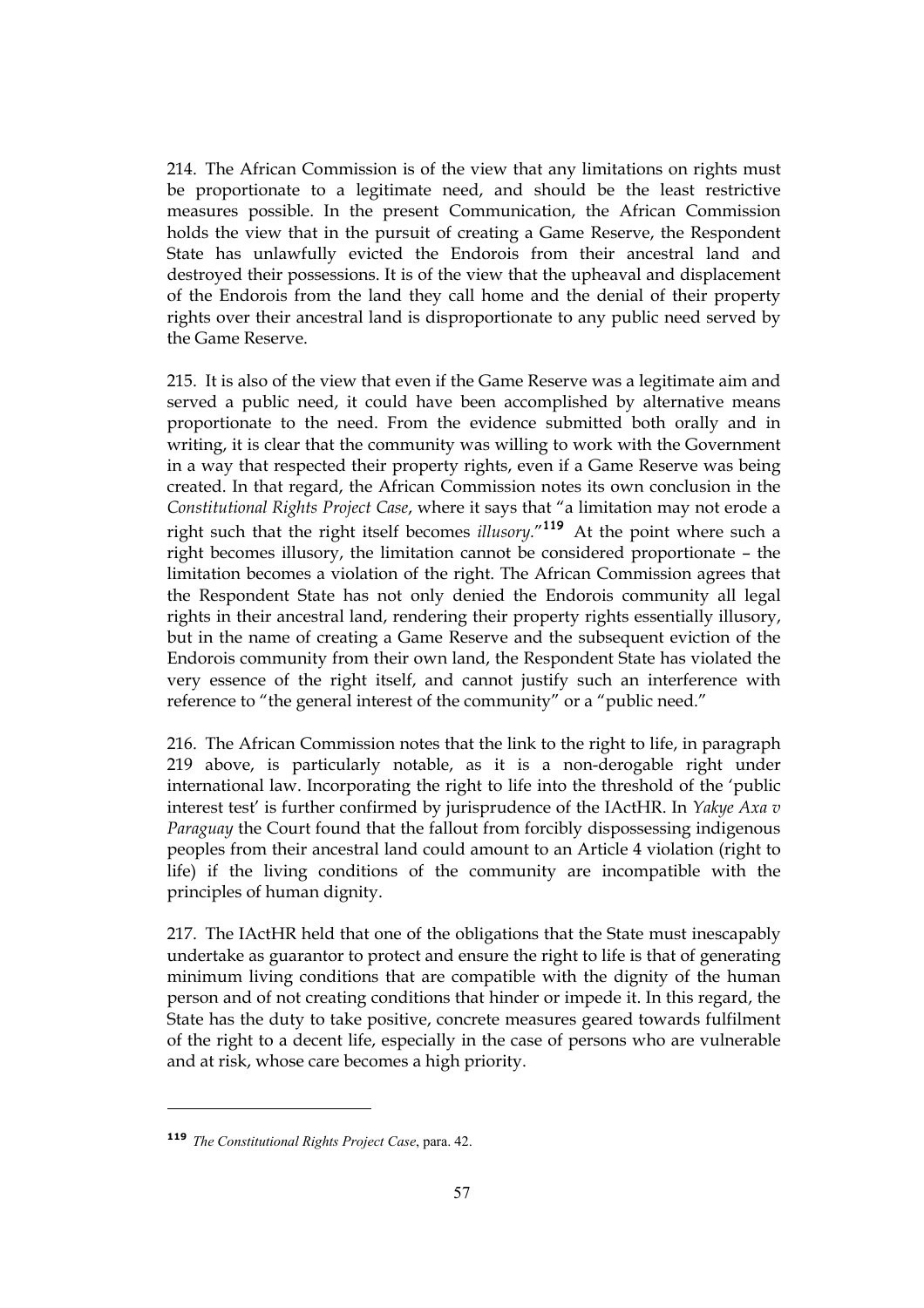218. The African Commission also notes that the 'disproportionate' nature of an encroachment on indigenous lands – therefore falling short of the test set out by the provisions of Article 14 of the African Charter – is to be considered an even greater violation of Article 14, when the displacement at hand was undertaken by force. Forced evictions, by their very definition, cannot be deemed to satisfy Article 14 of the Charter's test of being done 'in accordance with the law'. This provision must mean, at the minimum, that both Kenyan law and the relevant provisions of international law were respected. The grave nature of forced evictions could amount to a gross violation of human rights. Indeed, the United Nations Commission on Human Rights, in Resolutions 1993/77 and 2004/28, has reaffirmed that forced evictions amount to a gross violations of human rights and in particular the right to adequate housing."**<sup>120</sup>** Where such removal was forced, this would in itself suggest that the 'proportionality' test has not been satisfied.

219. With respect to the 'in accordance with the law' test, the Respondent State should also be able to show that the removal of the Endorois was not only in the public interest, but their removal satisfied both Kenyan and international law. If it is settled that there was a trust in favour of the Endorois, was it legally extinguished? If it was, how was it satisfied? Was the community adequately compensated? Also, did the relevant legislation creating the Game Reserve, expressly required the removal of the Endorois from their land?

220. The African Commission notes that the Respondent State does not contest the claim that the traditional lands of the Endorois people are classified as Trust Land. In fact S. 115 of the Kenyan Constitution gives effect to that claim. In the opinion of the African Commission it created a beneficial right for the Endorois over their ancestral land. This should have meant that the County Council should give effect to such rights, interest or other benefits in respect of the land.

221. The Complainants argue that the Respondent State created the Lake Hannington Game Reserve, including the Endorois indigenous lands, on 9 November 1973. The name was changed to Lake Bogoria Game Reserve in a second notice in 1974.**<sup>121</sup>** The 1974 notice was made by the Kenyan Minister for Tourism and Wildlife under the Wild Animals Protection Act (WAPA).**<sup>122</sup>** The Complainants argue that WAPA applied to Trust Land as it did to any other

**<sup>120</sup>** See United Nations Commission on Human Rights resolution 1993/77, UN Doc. E/CN.4/1993/RES/77 and United Nations Commission on Human Rights resolution 2004/28, UN Doc. E/CN.4/2004/RES/28. Both resolutions reaffirm that the practice of forced eviction is a gross violations of human rights and in particular the right to adequate housing.

**<sup>121</sup>** Pursuant to Kenyan law, the authorities published notice 239/1973 in the Kenya Reserve to declare the creation of "Lake Hannington Game Reserve." Gazette notice 270/1974 was published to revoke the earlier notice and change the name of the Game Reserve on 12 October 1974: "the area set forth in the schedule hereto to be a Game Reserve known as Lake Bogoria Game Reserve."

**<sup>122</sup>** See section 3(2) for relevant parts of WAPA. Section 3(2) was subsequently revoked on 13 February 1976 by S.68 of the Wildlife Conservation and Management Act.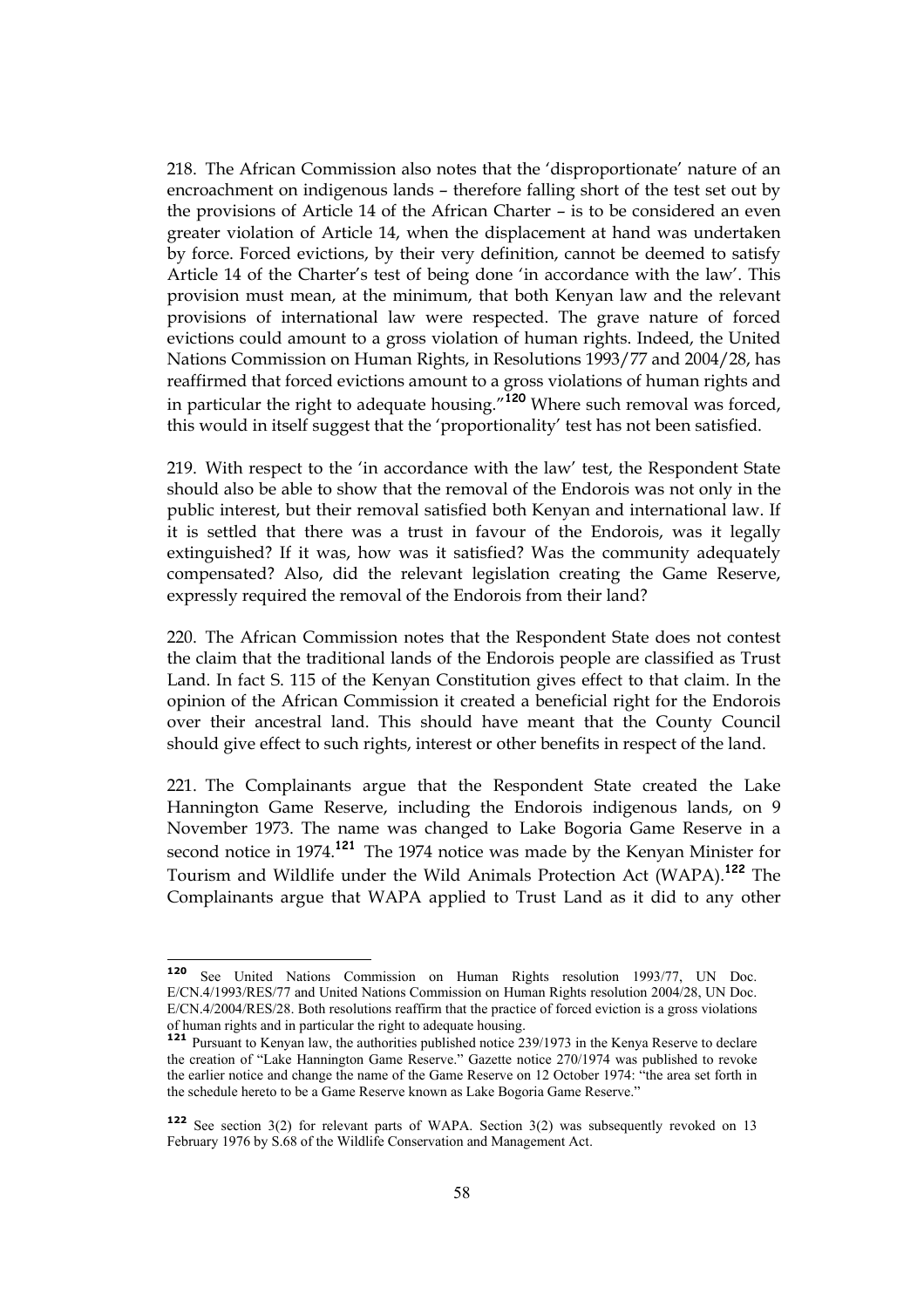land, and did not require that the land be taken out of the Trust before a Game Reserve could be declared over that land.

222. They further argue that the relevant legislation did not give authority for the removal of any individual or group occupying the land in a Game Reserve. Instead, WAPA merely prohibited the hunting, killing or capturing of animals within the Game Reserve.<sup>123</sup> The Complainants argue that despite no clear legal order asking them to relocate to another land, the Endorois community was informed from 1973 onwards that they would have to leave their ancestral lands.

223. In rebuttal, the Respondent State argues that the Constitution of Kenya provides that Trust Land may be alienated. It also states that the "Government offered adequate and prompt compensation to the affected people… "**<sup>124</sup>** As regards the Complainants' claim that the Respondent State prevented the Endorois community from accessing their other ancestral lands, Muchongoi forest, the Respondent State argues that the land in question was gazetted in 1941 by the name of Ol Arabel Forest with the implication that the land ceased being communal by virtue of the gazettement.

224. The African Commission agrees that WAPA merely prohibited the hunting, killing or capturing of animals within the Game Reserve.**<sup>125</sup>** Additionally, the Respondent State has not been able to prove without doubt that the eviction of the Endorois community satisfied both Kenyan and international law. The African Commission is not convinced that the whole process of removing the Endorois from their ancestral land satisfied the very stringent international law provisions. Furthermore, the mere gazetting of Trust Land is not sufficient to legally extinguish the trust. WAPA should have required that the land be taken out of the Trust before a Game Reserve could be declared over that land. This means that the declaration of the Lake Bogoria Game Reserve by way of the 1974 notice did not affect the status of the Endorois land as Trust Land. The obligation of Baringo and Koibatek County Councils to give effect to the rights and interests of the Endorois people continued. That also has to be read in conjunction with the concept of adequate compensation. The African Commission is in agreement with the Complainants that the only way under Kenyan law in which Endorois benefit under the trust could have been dissolved is if the County Council or the President of Kenya had "set apart" the land. However, the Trust Land Act required that to be legal, such setting apart of the land must be published in the Kenyan Gazette.**<sup>126</sup>**

**<sup>123</sup>** See section 3(20) of WAPA, which did not allow the Kenyan Minister for Tourism and Wildlife to remove the present occupiers.

**<sup>124</sup>** See para 3.3.3 of the Respondent State's Merits brief.

**<sup>125</sup>** See note 125.

**<sup>126</sup>** The mechanics of such a 'setting apart' of Trust Land under S.117 or S.118 of the Constitution are laid down by the Kenyan Trust Land Act. Publication is required by S.13(3) and (4) of the Trust Land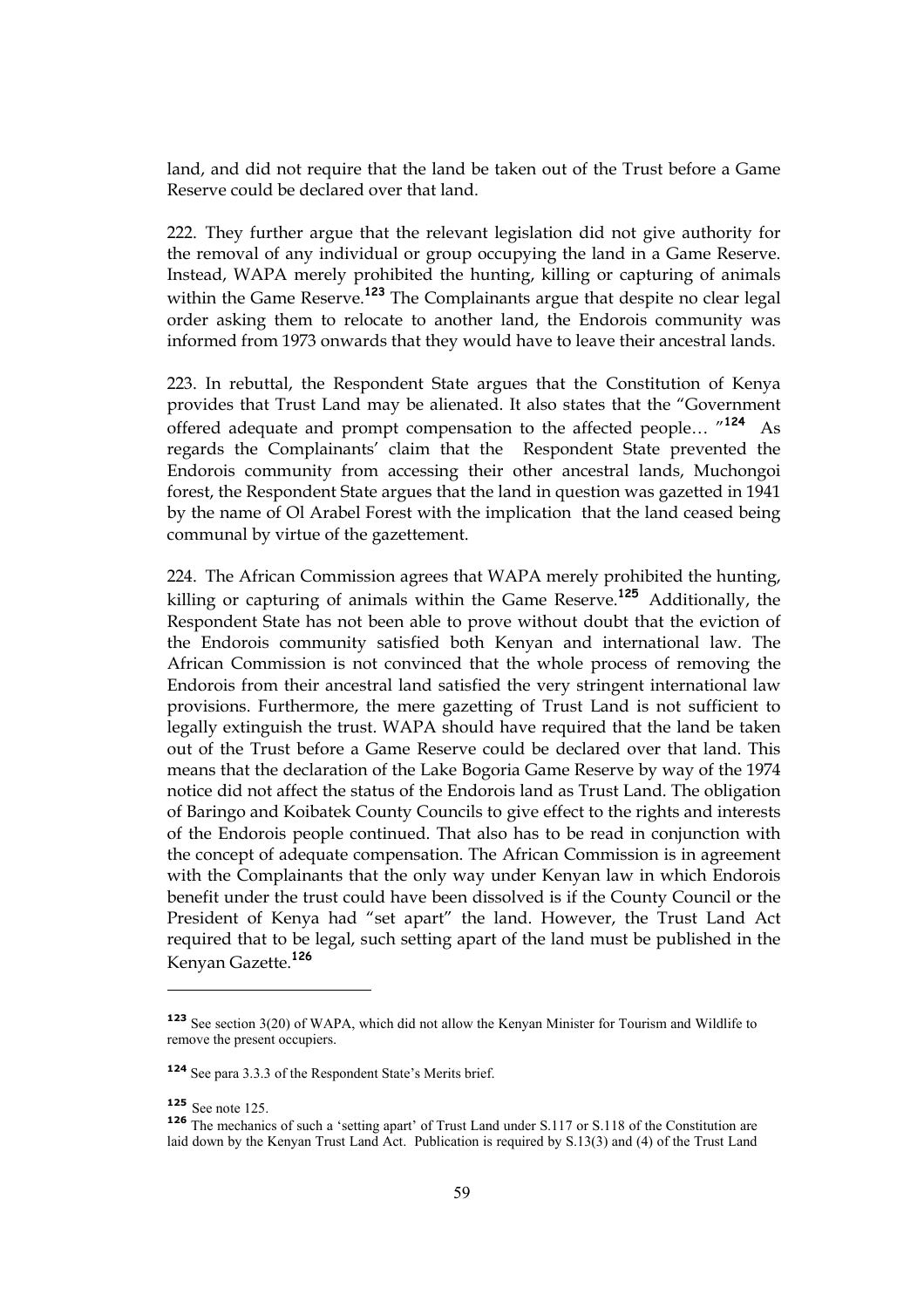225. Two further elements of the 'in accordance with the law' test relate to the requirements of **consultation** and **compensation**.

226. In terms of consultation, the threshold is especially stringent in favour of indigenous peoples, as it also requires that *consent* be accorded. Failure to observe the obligations to consult and to seek consent – or to compensate ultimately results in a violation of the right to property.

227. In the Saramaka case, in order to guarantee that restrictions to the property rights of the members of the Saramaka people by the issuance of concessions within their territory do not amount to a denial of their survival as a tribal people, the Court stated that the State must abide by the following three safeguards: first, ensure the effective participation of the members of the Saramaka people, in conformity with their customs and traditions, regarding any development, investment, exploration or extraction plan within Saramaka territory; second, guarantee that the Saramakas will receive a reasonable benefit from any such plan within their territory; third, ensure that no concession will be issued within Saramaka territory unless and until independent and technically capable entities, with the State's supervision, perform a prior environmental and social impact assessment. These safeguards are intended to preserve, protect and guarantee the special relationship that the members of the Saramaka community have with their territory, which in turn ensures their survival as a tribal people.

228. In the instant case, the African Commission is of the view that no effective participation was allowed for the Endorois, nor has there been any reasonable benefit enjoyed by the community. Moreover, a *prior* environment and social impact assessment was not carried out. The absence of these three elements of the 'test' is tantamount to a violation of Article 14, the right to property, under the Charter. The failure to guarantee effective participation and to guarantee a reasonable share in the profits of the Game Reserve (or other adequate forms of compensation) also extends to a violation of the right to development.

229. On the issue of compensation, the Respondent State in rebutting the Complainants' allegations that inadequate compensation was paid, argues that the Complainants do not contest that a form of compensation was done, but that they have only pleaded that about 170 families were compensated. It further argues that, if at all the compensations paid was not adequate, the Trust Land Act provides for a procedure for appeal, for the amount and the people who feel that they are denied compensation over their interest.

230. The Respondent State does not deny the Complainants' allegations that in 1986, of the 170 families evicted in late 1973, from their homes within the Lake Bogoria Game Reserve, each receiving around 3,150 Kshs (at the time, this was

Act in respect of S.117 Constitution, and by s.7(1) and (4) of the Trust land Act in respect of S.118 **Constitution**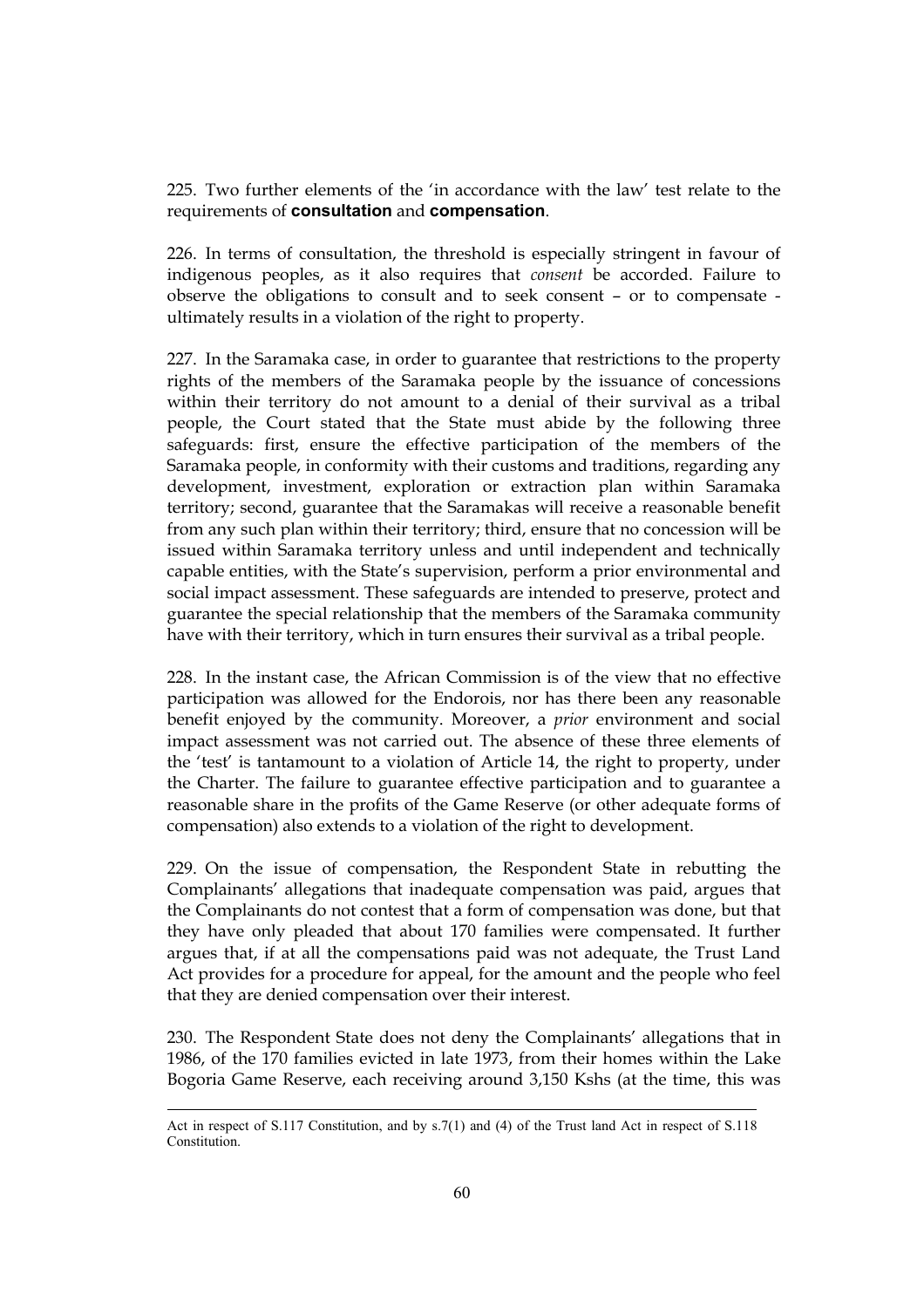equivalent to approximately £30). Such payment was made some 13 years after the first eviction. It does not also deny the allegation that £30 did not represent the market value of the land gazetted as Lake Bogoria Game Reserve. It also does not deny that the Kenyan authorities have themselves recognised that the payment of 3,150 Kshs per family amounted only to 'relocation assistance', and does not constitute full compensation for loss of land.

231. The African Commission is of the view that the Respondent State did not pay the prompt, full compensation as required by the Constitution. It is of the view that Kenyan law has not been complied with and that though some members of the Endorois community accepted limited monetary compensation that did not mean that they accepted it as full compensation, or indeed that they accepted the loss of their land.

232. The African Commission notes the observations of the United Nations Declaration on the Rights of Indigenous Peoples, which, amongst other provisions for restitutions and compensations, states:

*Indigenous peoples have the right to restitution of the lands, territories and resources which they have traditionally owned or otherwise occupied or used; and which have been confiscated, occupied, used or damaged without their free and informed consent. Where this is not possible, they have the right to just and fair compensation. Unless otherwise freely agreed upon by the peoples concerned, compensation shall take the form of lands, territories and resources equal in quality, size and legal status*. **<sup>127</sup>**

233. In the case of *Yakye Axa v Paraguay* the Court established that any violation of an international obligation that has caused damage entails the duty to provide appropriate reparations.**<sup>128</sup>** To this end, Article 63(1) of the American Convention establishes that:

*[i]f the Court finds that there has been a violation of a right or freedom protected by th[e] Convention, the Court shall rule that the injured party be ensured the enjoyment of his right or freedom that was violated. It shall also rule, if appropriate, that the consequences of the measure or situation that constituted the breach of such right or freedom be remedied and that fair compensation be paid to the injured party.*

234. The Court said that once it has been proved that land restitution rights are still current, the State must take the necessary actions to return them to the members of the indigenous people claiming them. However, as the Court has pointed out, when a State is unable, **on objective and reasonable grounds**, to

-

**<sup>127</sup>** Declaration on the Rights of Indigenous Peoples, preambular para. 5, E/CN.4/Sub.2/1994/2/Add.1 (1994).

**<sup>128</sup>** See *Case of Huilca Tecse.* Judgment of 3 March 2005*.* Series C No. 121, para. 86, and *Case of the Serrano Cruz Sisters*, para. 133.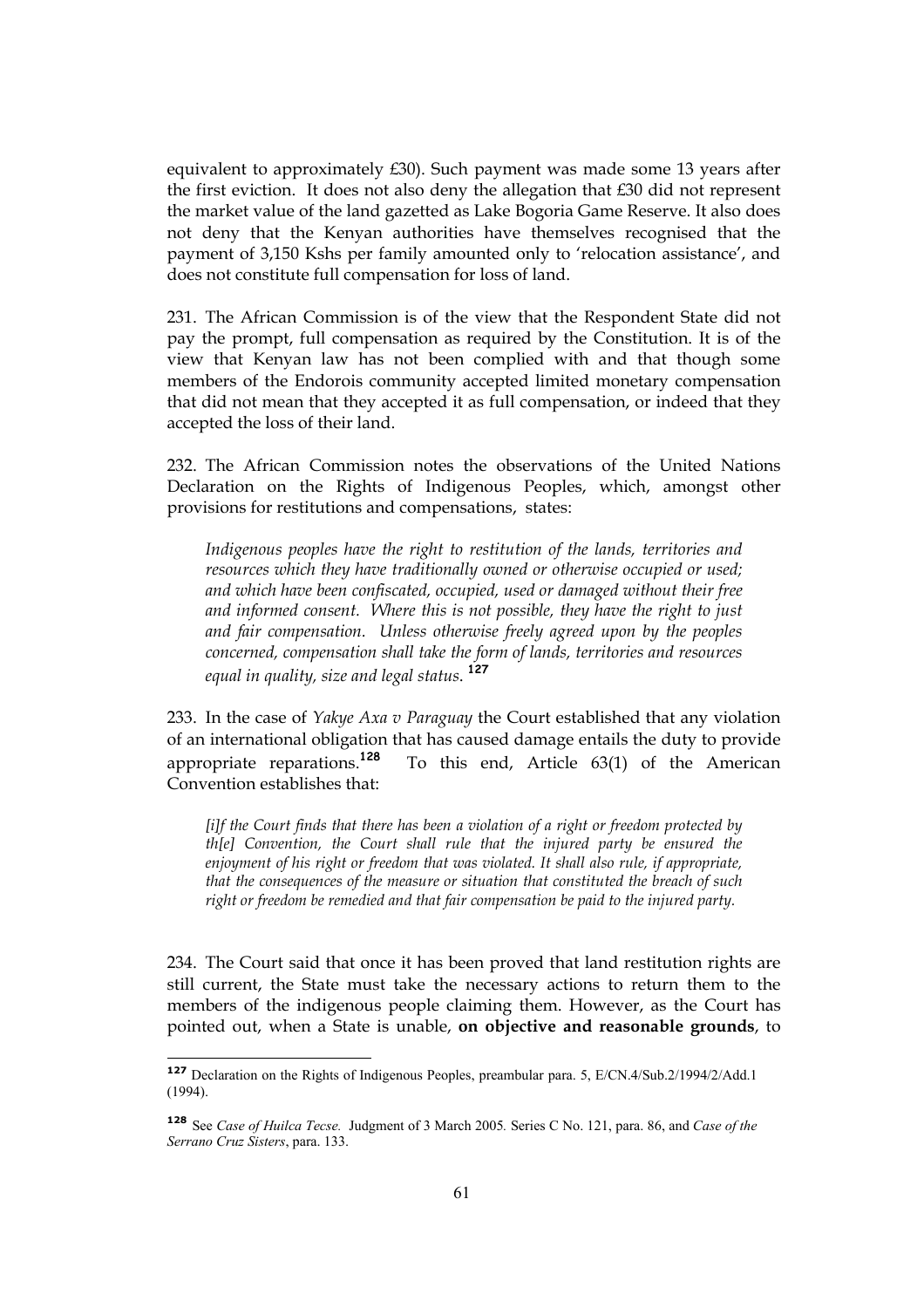adopt measures aimed at returning traditional lands and communal resources to indigenous populations, it must surrender alternative lands of equal extension and quality, which will be chosen by agreement with the members of the indigenous peoples, according to their own consultation and decision procedures.**<sup>129</sup>** This was not the case in respect of the Endorois. The land given them is not of equal quality.

235. The reasons of the Government in the instant Communication are questionable for several reasons including: (a) the contested land is the site of a conservation area, and the Endorois – as the ancestral guardians of that land - are best equipped to maintain its delicate ecosystems; (b) the Endorois are prepared to continue the conservation work begun by the Government; (c) no other community have settled on the land in question, and even if that is the case, the Respondent State is obliged to rectify that situation,**<sup>130</sup>** (d) the land has not been spoliated and is thus inhabitable; (e) continued dispossession and alienation from their ancestral land continues to threaten the cultural survival of the Endorois' way of life, a consequence which clearly tips the proportionality argument on the side of indigenous peoples under international law.

236. It seems also to the African Commission that the amount of £30 as compensation for one's ancestral home land flies in the face of common sense and fairness.

237. The African Commission notes the detailed recommendations regarding compensation payable to displaced or evicted persons developed by the United Nations Sub-Commission on Prevention of Discrimination and Protection of Minorities.**<sup>131</sup>** These recommendations, which have been considered and applied by the European Court of Human Rights,**<sup>132</sup>** set out the following principles for compensation on loss of land: Displaced persons should be (i) compensated for their losses at full replacement cost prior to the actual move; (ii) assisted with the

**<sup>129</sup>** See case of the Indigenous Community Yakye *Axa*, para. 149.

**<sup>130</sup>** Indeed, at para 140 of the *Sawhoyamaxa Indigenous Community v. Paraguay* case**,** the Inter-American Court stresses that: "Lastly, with regard to the third argument put forth by the State, the Court has not been furnished with the aforementioned treaty between Germany and Paraguay, but, according to the State, said convention allows for capital investments made by a contracting party to be condemned or nationalized for a "public purpose or interest", which could justifiy land restitution to indigenous people. Moreover, the Court considers that the enforcement of bilateral commercial treaties negates vindication of non-compliance with state obligations under the American Convention; on the contrary, their enforcement should always be compatible with the American Convention, which is a multilateral treaty on human rights that stands in a class of its own and that generates rights for individual human beings and does not depend entirely on reciprocity among States.

**<sup>131</sup>** UN Sub-Commission on Prevention of Discrimination and Protection of Minorities, *Guidelines on International Events and Forced Evictions (*Forty-seventh session, 1995), UN Doc. E/CN.4/Sub.2/1995/13. 17 July 1995, para. 16(b) and (e)

**<sup>132</sup>** *Doğan v. Turkey* (2004), para. 154.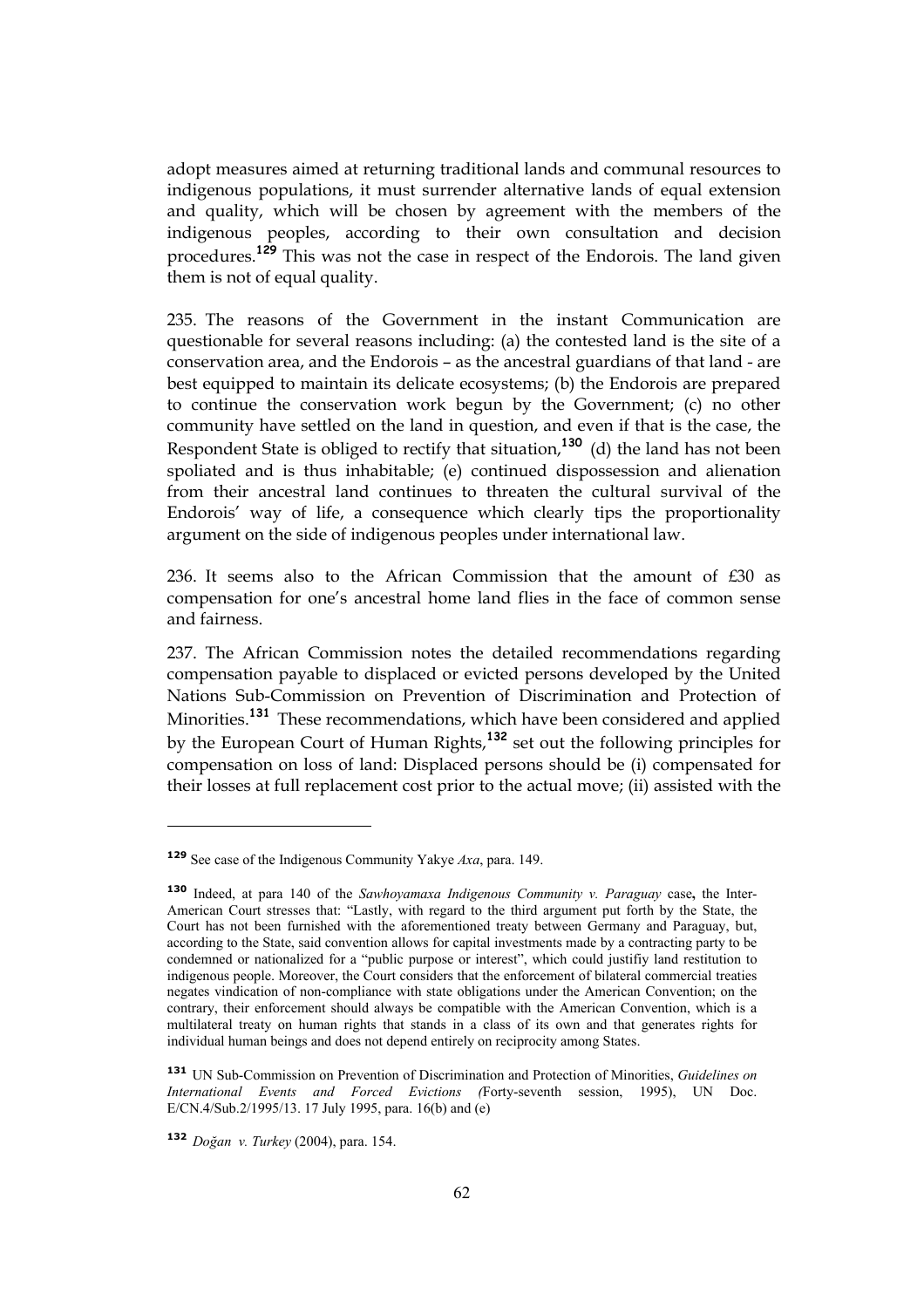move and supported during the transition period in the resettlement site; and (iii) assisted in their efforts to improve upon their former living standards, income earning capacity and production levels, or at least to restore them. These recommendations could be followed if the Respondent State is interested in giving a fair compensation to the Endorois.

238. *Taking all the submissions of both parties, the African Commission agrees with the Complainants that the Property of the Endorois people has been severely encroached upon and continues to be so encroached upon. The encroachment is not proportionate to any public need and is not in accordance with national and international law. Accordingly, the African Commission finds for the Complainants that the Endorois as a distinct people have suffered a violation of Article 14 of the Charter.* 

## **Alleged Violation of Article 17 (2) and (3)**

239. The Complainants allege that the Endorois' cultural rights have been violated on two counts: first, the community has faced systematic restrictions on access to cultural sites and, second, that the cultural rights of the community have been violated by the serious damage caused by the Kenyan Authorities to their pastoralist way of life.

240. The Respondent State denies the allegation claiming that access to the forest areas was always permitted, subject to administrative procedures. The Respondent State also submits that in some instances some communities have allowed political issues to be disguised as cultural practices and in the process they endanger the peaceful coexistence with other communities. The Respondent State does not substantiate who these "communities" or what these "political issues to be disguised as cultural practices" are.

241. The African Commission is of the view that protecting human rights goes beyond the duty not to destroy or deliberately weaken minority groups, but requires respect for, and protection of, their religious and cultural heritage essential to their group identity, including buildings and sites such as libraries, churches, mosques, temples and synagogues. Both the Complainants and the Respondent State seem to agree on that. It notes that Article 17 of the Charter is of a dual dimension in both its individual and collective nature, protecting, on the one hand, individuals' participation in the cultural life of their community and, on the other hand, obliging the state to promote and protect traditional values recognised by a community. It thus understands culture to mean that complex whole which includes a spiritual and physical association with one's ancestral land, knowledge, belief, art, law, morals, customs, and any other capabilities and habits acquired by humankind as a member of society - the sum total of the material and spiritual activities and products of a given social group that distinguish it from other similar groups. It has also understood cultural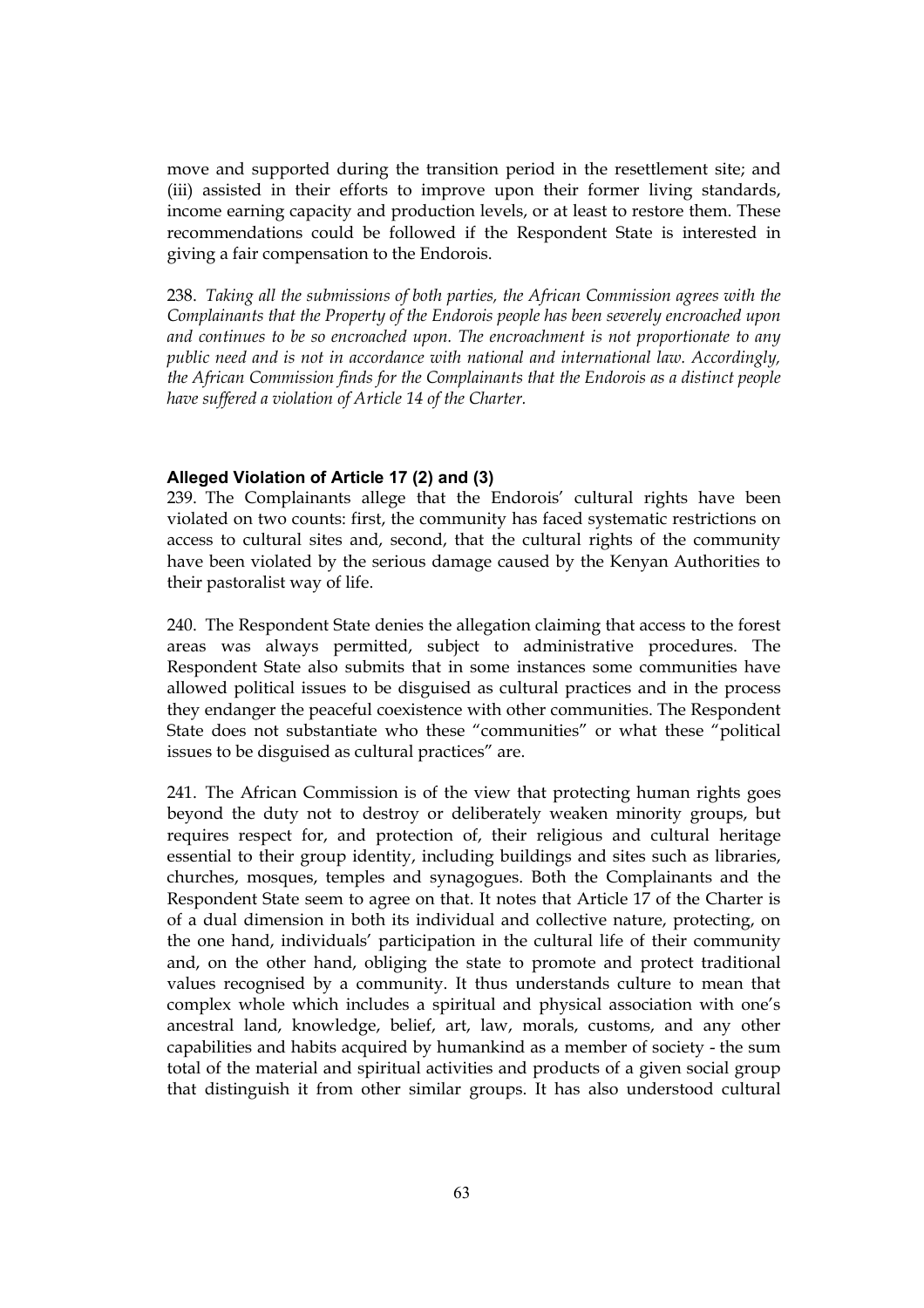identity to encompass a group's religion, language, and other defining characteristics.**<sup>133</sup>**

242. The African Commission notes that the preamble of the African Charter acknowledges that "civil and political rights cannot be dissociated from economic, social and cultural rights … social, cultural rights are a guarantee for the enjoyment of civil and political rights", ideas which influenced the 1976 African Cultural Charter which in its preamble highlights "the inalienable right [of any people] to organise its cultural life in full harmony with its political, economic, social, philosophical and spiritual ideas.**<sup>134</sup>**Article 3 of the same Charter states that culture is a source of mutual enrichment for various communities.**<sup>135</sup>**

243. This Commission also notes the views of the Human Rights Committee with regard to the exercise of the cultural rights protected under Article 27 of the UN Declaration on the Rights of Persons Belonging to National or Ethnic, Religious and Linguistic Minorities. The Committee observes that "culture manifests itself in many forms, including a particular way of life associated with the use of *land resources*, especially in the case of indigenous peoples. That right may include such traditional activities as fishing or hunting and the right to live in reserves protected by law. The enjoyment of those rights may require positive legal measures of protection and measures to ensure the effective participation of members of minority communities in decisions which affect them."**<sup>136</sup>**

244. The African Commission notes that a common theme that usually runs through the debate about culture and its violation is the association with one's ancestral land. It notes that its own Working Group on Indigenous Populations/Communities has observed that dispossession of land and its resources is "a major human rights problem for indigenous peoples."**<sup>137</sup>** It further notes that a Report from the Working Group has also emphasised that dispossession "threatens the economic, social and *cultural survival* of indigenous pastoralist and hunter-gatherer communities."**<sup>138</sup>**

-

**<sup>138</sup>** Ibid. p.20.

**<sup>133</sup>** Rachel Murray and Steven Wheatley (2003) 'Groups and the African Charter on Human and Peoples' Rights', *Human Rights Quarterly*, 25, p. 224.

**<sup>134</sup>** African Cultural Charter (1976), para 6 of the Preamble.

**<sup>135</sup>** Ibid. Article 3.

**<sup>136</sup>** Human Rights Committee, General Comment 23 (Fiftieth Session, 1994), U.N. Doc. CCPR/C/21Rev.1/Add5, (1994). Para. 7.

**<sup>137</sup>** Report of the African Commission's Working Group on Indigenous Populations/Committees  $(2003)$ , p. 20.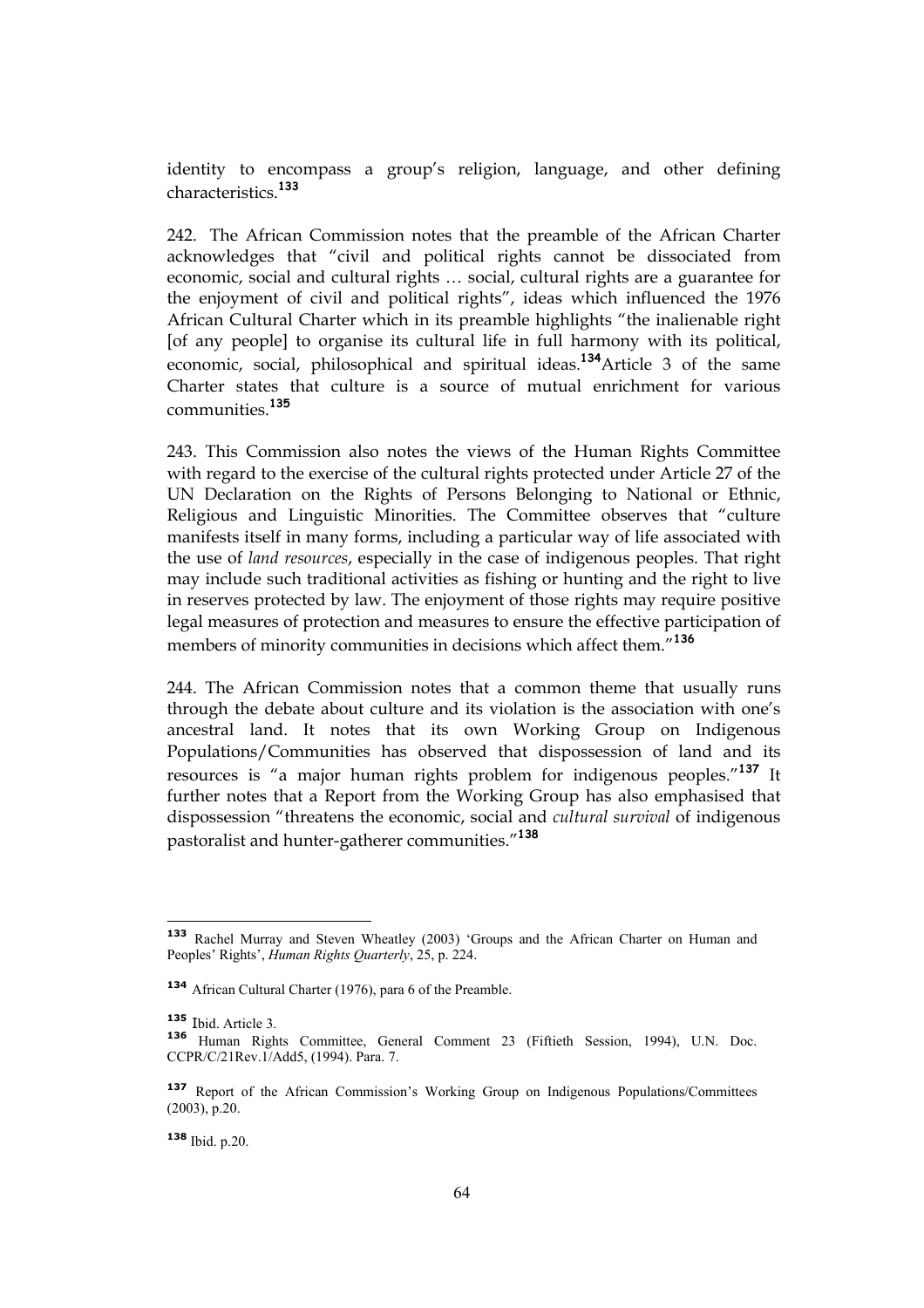245. In the case of indigenous communities in Kenya, the African Commission notes the critical 'Report of the Special Rapporteur on the Situation of Human Rights and Fundamental Freedoms of Indigenous People in Kenya' that "their *livelihoods and cultures have been traditionally discriminated again*st and their lack of legal recognition and empowerment reflects their social, political and economic marginalization."**<sup>139</sup>** He also said that the principal human rights issues they face "relate to the loss and environmental degradation of their land, traditional forests and natural resources, as a result of dispossession in colonial times and in the post-independence period. In recent decades, inappropriate development and conservationist policies have aggravated the violation of their economic, social and *cultural rights*."**<sup>140</sup>**

246. The African Commission is of the view that in its interpretation of the African Charter, it has recognised the duty of the state to tolerate diversity and to introduce measures that protect identity groups different from those of the majority/dominant group. It has thus interpreted Article 17(2) as requiring governments to take measures "aimed at the conservation, development and diffusion of culture," such as promoting "cultural identity as a factor of mutual appreciation among individuals, groups, nations and regions; . . . promoting awareness and enjoyment of cultural heritage of national ethnic groups and minorities and of indigenous sectors of the population."**<sup>141</sup>**

247. The African Commission's WGIP has further highlighted the importance of creating spaces for dominant and indigenous cultures to co-exist. The WGIP notes with concern that:

*Indigenous communities have in so many cases been pushed out of their traditional areas to give way for the economic interests of other more dominant groups and to large scale development initiatives that tend to destroy their lives and cultures rather than improve their situation*. **142** 

248. The African Commission is of the opinion that the Respondent State has a higher duty in terms of taking positive steps to protect groups and communities like the Endorois,**<sup>143</sup>** but also to promote cultural rights including the creation of

**<sup>139</sup>** Report of the Special Rapporteur on the Situation of Human Rights and Fundamental Freedoms of Indigenous Peoples, supra n. 47.

**<sup>140</sup>** Ibid. Italics added for emphasis.

**<sup>141</sup>** *Guidelines for National Periodic Reports, in Second Annual Activity Report of the African Commission on Human and Peoples Rights 1988–1989*, ACHPR/RPT/2nd, Annex XII.

**<sup>142</sup>** Report of the African Commission's Working Group on Indigenous Populations/Committees (2005), p. 20. [Emphasis added]

**<sup>143</sup>** See UN Declaration on the Rights of Persons Belonging to National or Ethnic, Religious and Linguistic Minorities, Article 4(2): States shall take measures to create favourable conditions to enable persons belonging to minorities to express their characteristics and to develop their culture, language, religion, traditions and customs; CERD General Recommendation XXIII, Article 4(e): Ensure that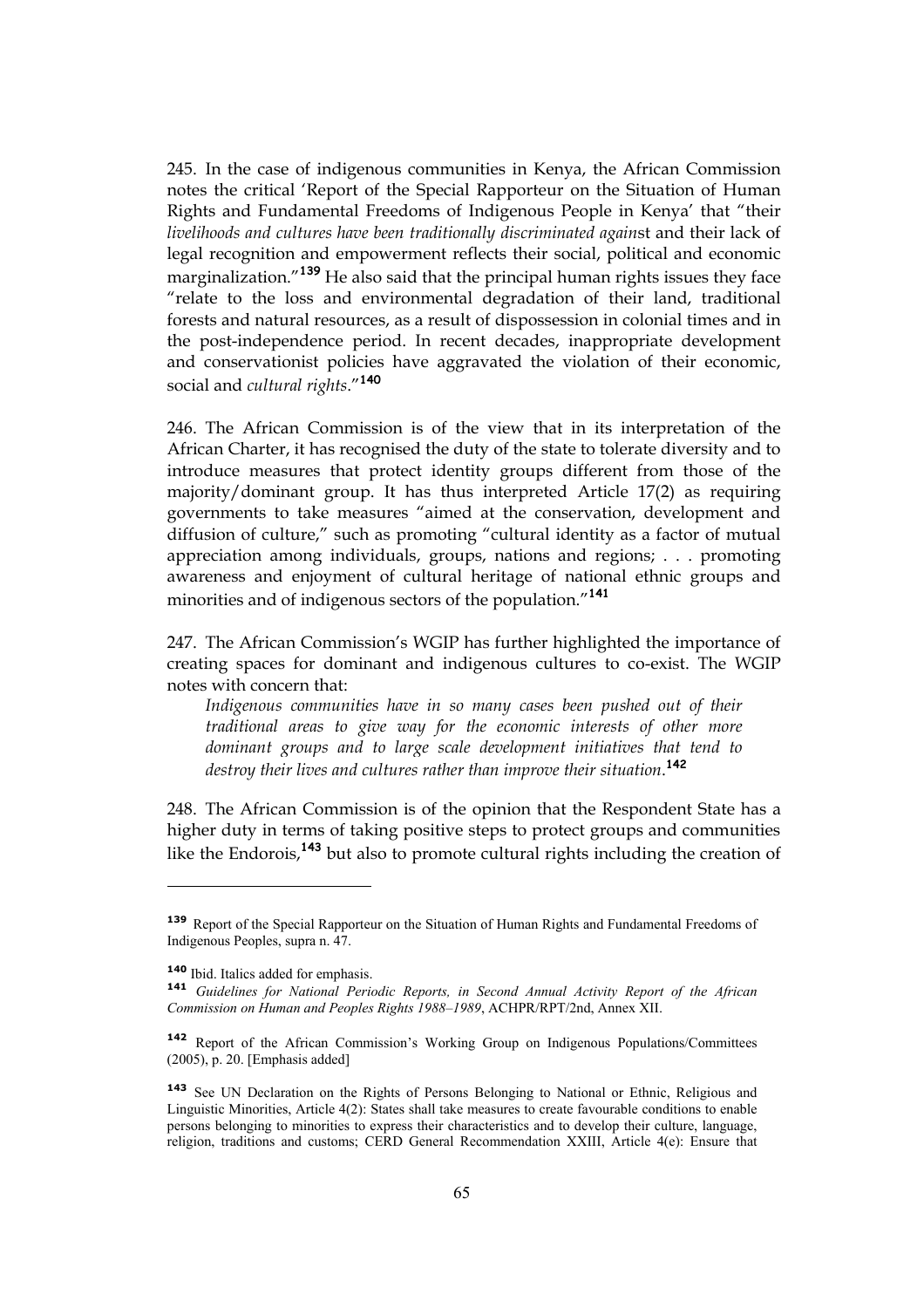opportunities, policies, institutions, or other mechanisms that allow for different cultures and ways of life to exist, develop in view of the challenges facing indigenous communities. These challenges include exclusion, exploitation, discrimination and extreme poverty; displacement from their traditional territories and deprivation of their means of subsistence; lack of participation in decisions affecting the lives of the communities; forced assimilation and negative social statistics among other issues and, at times, indigenous communities suffer from direct violence and persecution, while some even face the danger of extinction.**<sup>144</sup>**

249. In its analysis of Article 17 of the African Charter, the African Commission is aware that unlike Articles 8 and 14, Article 17 has no claw-back clause. The absence of a claw-back clause is an indication that the drafters of the Charter envisaged few, if any, circumstances in which it would be appropriate to limit a people's right to culture. It further notes that even if the Respondent State were to put some limitation on the exercise of such a right, the restriction must be proportionate to a legitimate aim that does not interfere adversely on the exercise of a community's cultural rights. Thus, even if the creation of the Game Reserve constitutes a legitimate aim, the Respondent State's failure to secure access, as of right, for the celebration of the cultural festival and rituals cannot be deemed proportionate to that aim. The Commission is of the view that the cultural activities of the Endorois community pose no harm to the ecosystem of the Game Reserve and the restriction of cultural rights could not be justified, especially as no suitable alternative was given to the community.

250. It is the opinion of the African Commission that the Respondent State has overlooked that the universal appeal of great culture lies in its particulars and that imposing burdensome laws or rules on culture undermines its enduring aspects. The Respondent State has not taken into consideration the fact that by restricting access to Lake Bogoria, it has denied the community access to an integrated system of beliefs, values, norms, mores, traditions and artifacts closely linked to access to the Lake.

*251. By forcing the community to live on semi-arid lands without access to medicinal salt licks and other vital resources for the health of their livestock, the Respondent State have created a major threat to the Endorois pastoralist way of life. It is of the view that the very essence of the Endorois' right to culture has been denied, rendering the right, to all intents and purposes, illusory. Accordingly, the Respondent State is found to have violated Article 17(2) and (3) of the Charter.* 

indigenous communities can exercise their rights to practise and revitalize their cultural traditions and customs and to preserve and to practise their languages*;* International Covenant on Economic, Social and Cultural Rights, Article 15(3).

**<sup>144</sup>** See statement by Mr. Sha Zukang Under-Secretary General for Economic and Social Affairs and Coordinator of the Second International Decade of the World's Indigenous People to the Third Committee of the General Assembly on the Item "Indigenous Issues" New York, 20 October 2008.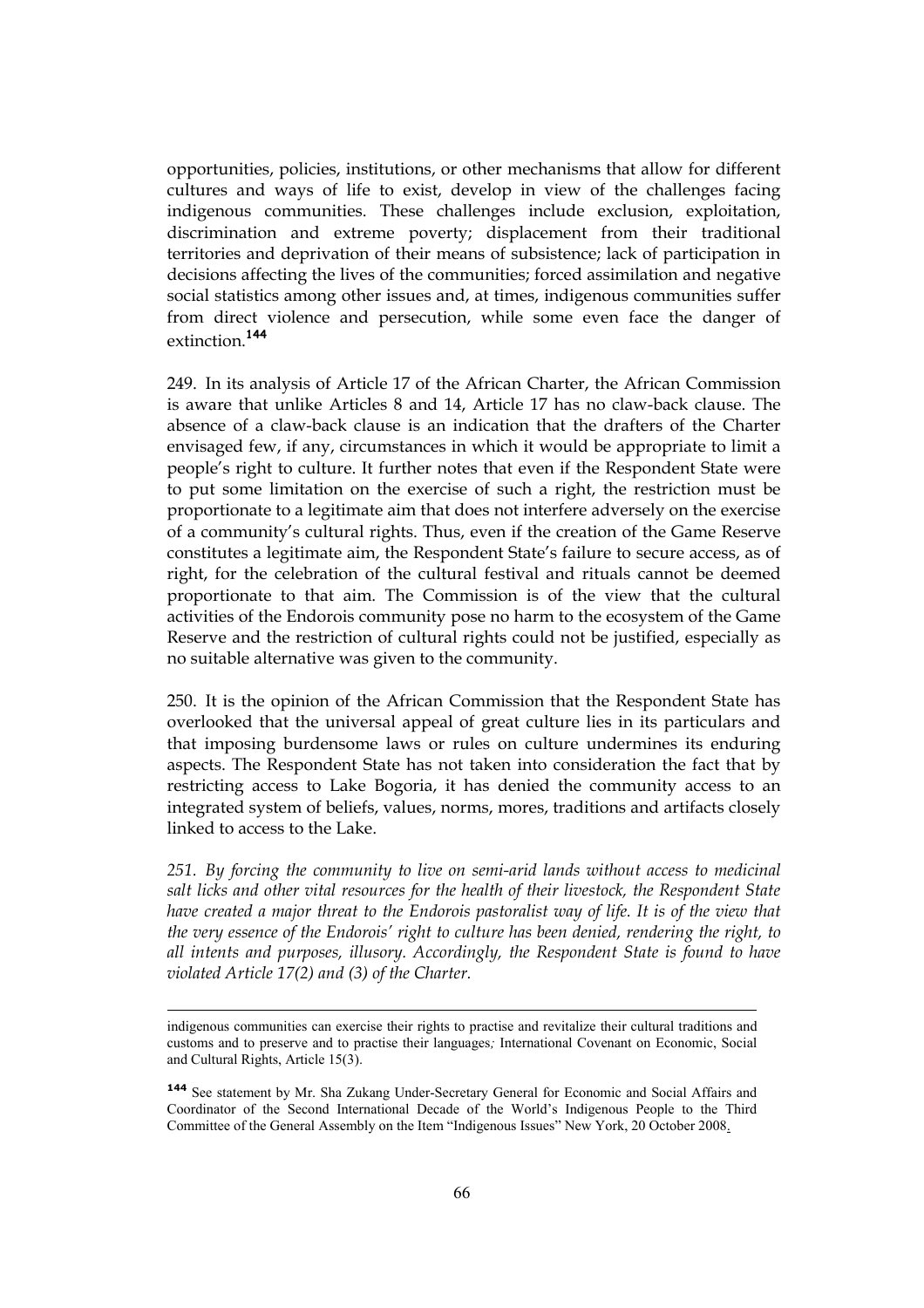# **Alleged Violation of Article 21**

252. The Complainants allege that the Endorois community has been unable to access the vital resources in the Lake Bogoria region since their eviction from the Game Reserve.

253. The Respondent State denies the allegation. It argues that it is of the view that the Complainants have immensely benefited from the tourism and mineral prospecting activities , noting for example:

a) Proceeds from the Game Reserve have been utilised to finance a number of projects in the area, such as schools, health facilities, wells and roads.

b) Since the discovery of ruby minerals in the Weseges area near Lake Bogoria, three companies have been issued with prospecting licences, noting that two out of three companies belong to the community, including the Endorois. In addition, the company which does not consist of the locals, namely Corby Ltd, entered into an agreement with the community, binding itself to deliver some benefits to the latter in terms of supporting community projects. It states that it is evident (from the minutes of a meeting of the community and the company) that the company is ready to undertake a project in the form of an access road to the prospecting site for the community's and prospecting company's use.

c) The Respondent State also argues that the mineral prospecting activities are taking place outside the Lake Bogoria Game Reserve, which means that the land is not the subject matter of the Applicants' complaint.

254. The Respondent State also argue that the community has been holding consultations with Corby Ltd., as evidence by the agreement between them is a clear manifestation of the extent to which the former participants in the decisions touch on the exploitation of the natural resources and the sharing of the benefits emanating therefrom.

255. The African Commission notes that in *The Ogoni case* the right to natural resources contained within their traditional lands is also vested in the indigenous people, making it clear that a people inhabiting a specific region within a state could also claim under Article 21 of the African Charter.**<sup>145</sup>** The Respondent State does not give enough evidence to substantiate the claim that the Complainants have immensely benefited from the tourism and mineral prospecting activities.

256. The African Commission notes that proceeds from the Game Reserve have been used to finance a lot of useful projects, 'a fact' that the Complainants do not contest. The African Commission, however, refers to cases in the Inter-American Human Rights system to understand this area of the law. The American

**<sup>145</sup>** The Ogoni Case (2001), paras 56-58.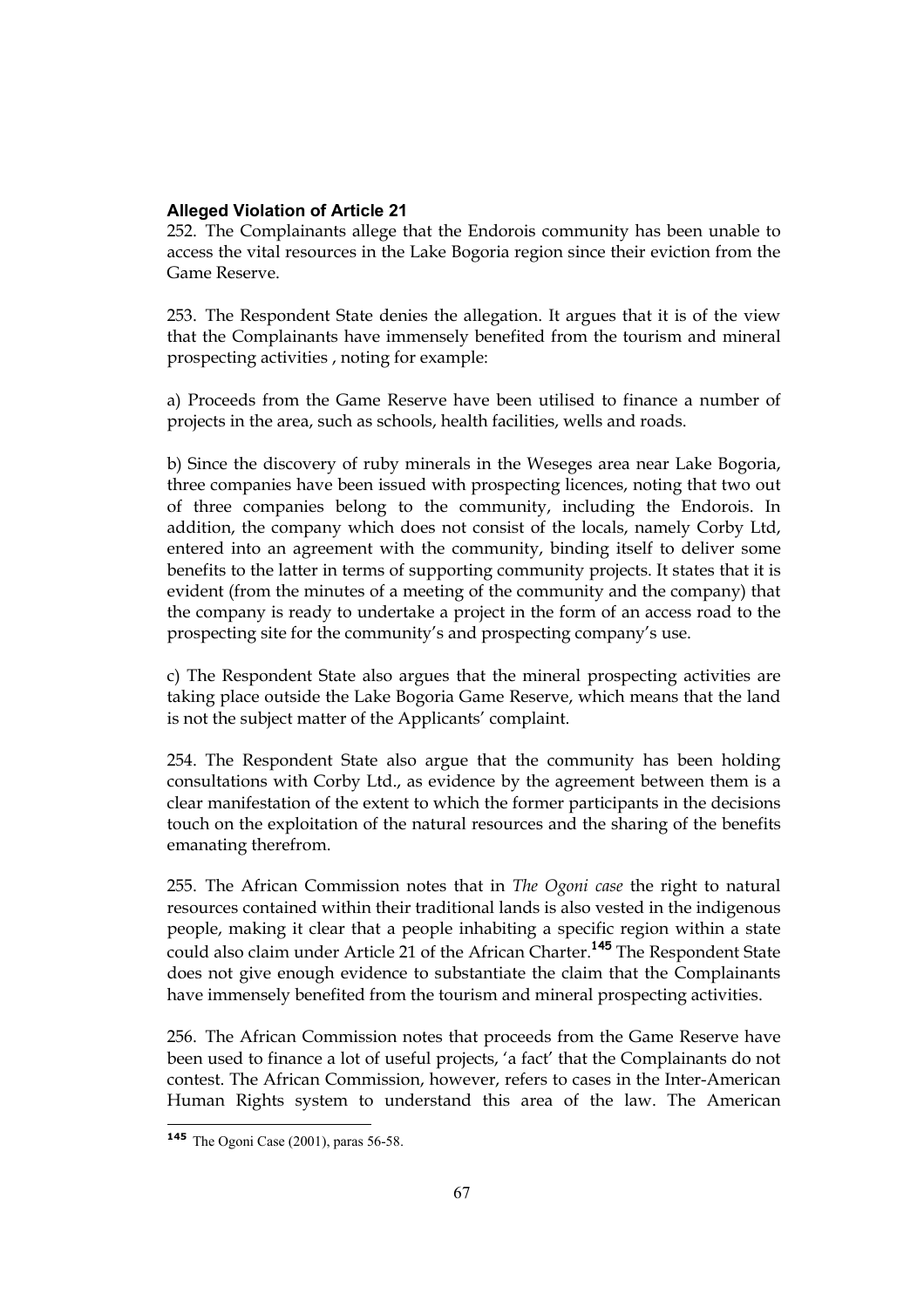Convention does not have an equivalent of the African Charter's Article 21 on the Right to Natural Resources. It therefore reads the right to natural resources into the right to property (Article 21 of the American Convention), and in turn applies similar limitation rights on the issue of natural resources as it does on limitations of the right to property. The "test" in both cases makes for a much higher threshold when potential spoliation or development of the land is affecting indigenous land.

257. In the *Saramaka* case and Inter-American case law, an issue that flows from the IActHR assertion that the members of the Saramaka people have a right to use and enjoy their territory in accordance with their traditions and customs is the issue of the right to the use and enjoyment of the natural resources that lie on and within the land, including subsoil natural resources. In the *Saramaka* case both the State and the members of the Saramaka people claim a right to these natural resources. The Saramakas claim that their right to use and enjoy all such natural resources is a necessary condition for the enjoyment of their right to property under Article 21 of the Convention. The State argued that all rights to land, particularly its subsoil natural resources, are vested in the State, which it can freely dispose of these resources through concessions to third parties.

258. The IActHR addressed this complex issue in the following order: first, the right of the members of the Saramaka people to use and enjoy the natural resources that lie on and within their traditionally owned territory; second, the State's grant of concessions for the exploration and extraction of natural resources, including subsoil resources found within Saramaka territory; and finally, the fulfilment of international law guarantees regarding the exploration extraction concessions already issued by the State.

259. First, the IActHR analysed whether and to what extent the members of the Saramaka people have a right to use and enjoy the natural resources that lie on and within their traditionally owned territory. The State did not contest that the Saramakas have traditionally used and occupied certain lands for centuries, or that the Saramakas have an "interest" in the territory they have traditionally used in accordance with their customs. The controversy was the nature and scope of the said interest. In accordance with Suriname's legal and constitutional framework, the Saramakas do not have property rights *per se*, but rather merely a privilege or permission to use and occupy the land in question. According to Article 41 of the Constitution of Suriname, and Article 2 of its 1986 Mining Decree, ownership rights of all natural resources are vested in the State. For this reason, the State claimed to have an inalienable right to the exploration and exploitation of those resources. On the other hand, the customary laws of the Saramaka people give them a right over all natural resources within its traditional territory.

260. The IActHR held that the cultural and economic survival of indigenous and tribal peoples and their members depends on their access and use of the natural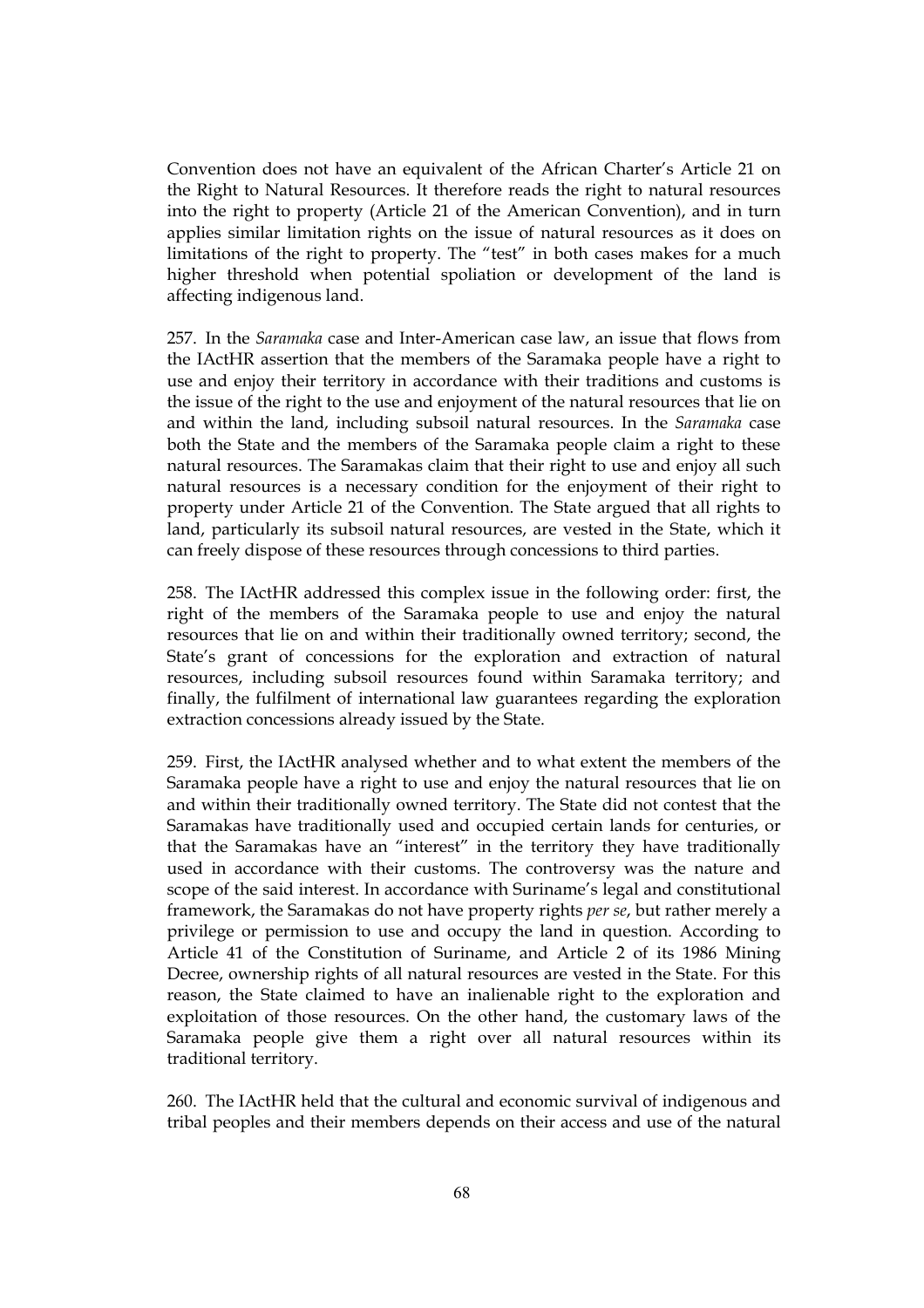resources in their territory that are related to their culture and are found therein, and that Article 21 of the Inter-American Convention protects their right to such natural resources. The Court further said that in accordance with their previous jurisprudence as stated in the *Yakye Axa* and *Sawhoyamaxa* cases, members of tribal and indigenous communities have the right to own the natural resources they have traditionally used within their territory for the same reasons that they have a right to own the land they have traditionally used and occupied for centuries. Without them, the very physical and cultural survival of such peoples is at stake;**<sup>146</sup>** hence, the Court opined, the need to protect the lands and resources they have traditionally used to prevent their extinction as a people. It said that the aim and purpose of special measures required on behalf of members of indigenous and tribal communities is to guarantee that they may continue living their traditional way of life, and that their distinct cultural identity, social structure, economic system, customs, beliefs and traditions are respected, guaranteed and protected by states.

261. But the Court further said that the natural resources found on and within indigenous and tribal people's territories that are protected under Article 21 (of the American Convention) are those natural resources traditionally used and necessary for the very survival, development and continuation of such people's way of life.**<sup>147</sup>**

262. In the Saramaka case, the Court had to determine which natural resources found on and within the Saramaka people's territory are essential for the survival of their way of life, and are thus protected under Article 21 of the Convention. This has direct relevance to the matter in front of the African Commission, given the ruby mining concessions which were taking place on lands, both ancestral and adjacent to Endorois ancestral land, and which the Complainants allege poisoned the only remaining water source to which the Endorois had access.

263. The African Commission notes the opinion of the IActHR in the *Saramaka* case as regards the issue of permissible limitations. The State of Suriname had argued that, should the Court recognise a right of the members of the Saramaka people to the natural resources found within traditionally owned lands, this right must be limited to those resources traditionally used for their subsistence, cultural and religious activities. According to the State, the alleged land rights of the Saramakas would not include any interests on forests or minerals beyond what the tribe traditionally possesses and uses for subsistence (agriculture, hunting, fishing etc), and the religious and cultural needs of its people.

**<sup>146</sup>** See case of the *Indigenous Community Yakye Axa, and the Case of the Indigenous Sawhoyamaxa Community.*

**<sup>147</sup>** Ibid.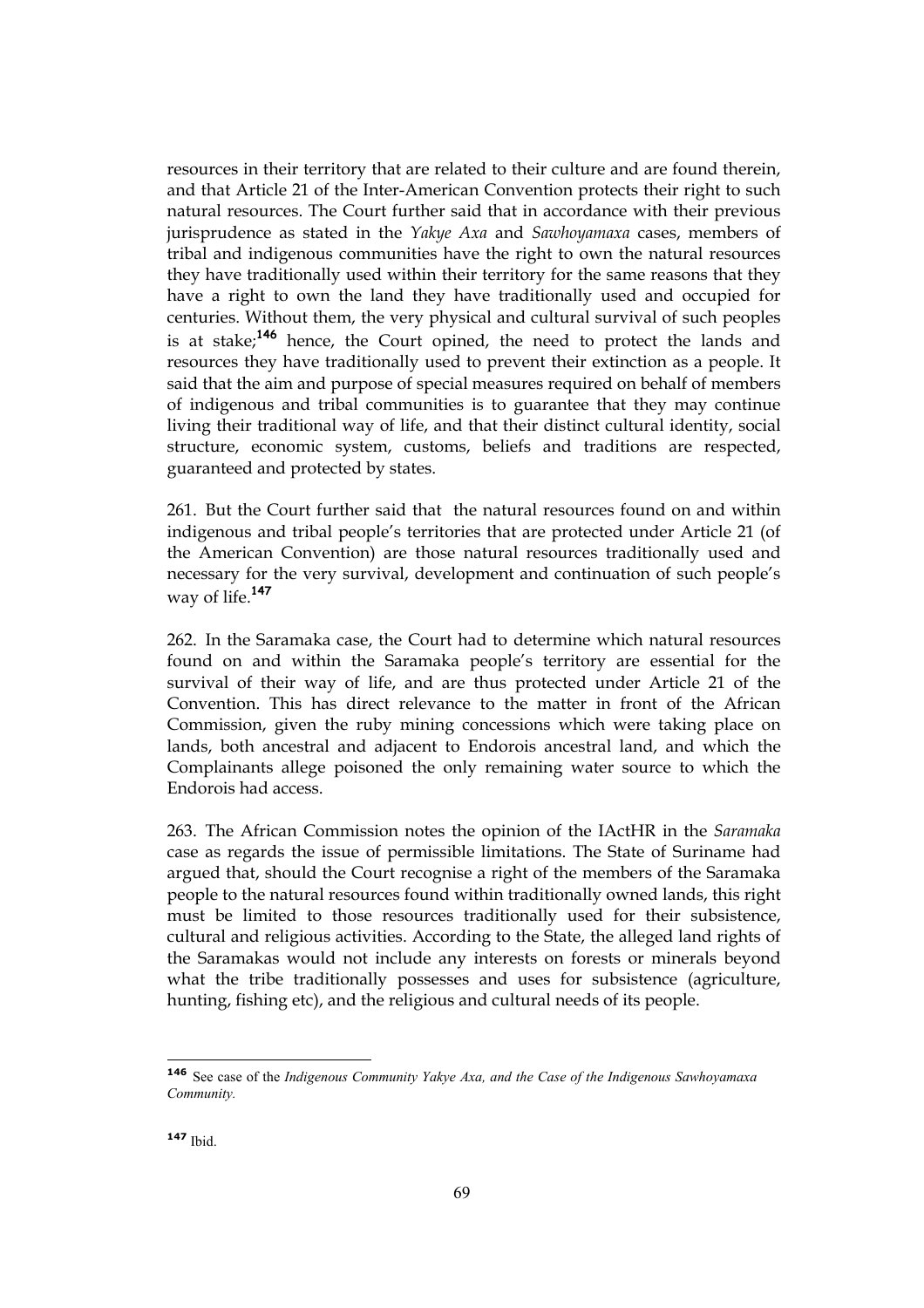264. The Court opined that while it is true that all exploration and extraction activity in the Saramaka territory could affect, to a greater or lesser degree, the use and enjoyment of some natural resource traditionally used for the subsistence of the Saramakas, it is also true that Article 21 of the Convention should not be interpreted in a way that prevents the State from granting any type of concession for the exploration and extraction of natural resources within Saramaka territory. The Court observed that this natural resource is likely to be affected by extraction activities related to other natural resources that are not traditionally used by or essential for the survival of the Saramaka community and, consequently, their members. That is, the extraction of one natural resource is most likely to affect the use and enjoyment of other natural resources that are necessary for the survival of the Saramakas.

265. Nevertheless, the Court said that protection of the right to property under Article 21 of the Convention is not absolute and therefore does not allow for such a strict interpretation. The Court also recognised the interconnectedness between the right of members of indigenous and tribal peoples to the use and enjoyment of their lands and their right to those resources necessary for their survival but that these property rights, like many other rights recognised in the Convention, are subject to certain limitations and restrictions. In this sense, Article 21 of the Convention states that the "law may subordinate [the] use and enjoyment [of property] to the interest of society." *But the Court also said that it had previously held that, in accordance with Article 21 of the Convention, a State may restrict the use and enjoyment of the right to property where the restrictions are: a) previously established by law; b) necessary; c) proportional, and d) with the aim of achieving a legitimate objective in a democratic society.***<sup>148</sup>**

266. The Saramaka case is analogous to the instant case with respect to ruby mining. The IActHR analysed whether gold-mining concessions within traditional Saramaka territory have affected natural resources that have been traditionally used and are necessary for the survival of the members of the Saramaka community. According to the evidence submitted before the Court, the Saramaka community, traditionally, did not use gold as part of their cultural identity or economic system. Despite possible individual exceptions, the Saramaka community do not identify themselves with gold nor have demonstrated a particular relationship with this natural resource, other than claiming a general right to "own everything, from the very top of the trees to the very deepest place that you could go under the ground." Nevertheless, the Court stated that, because any gold mining activity within Saramaka territory will necessarily affect other natural resources necessary for the survival of the

-

**<sup>148</sup>** *See case of the Indigenous Yakye Axa Community*, paras. 144-145 citing *(mutatis mutandi) Case of Ricardo Canese v. Paraguay. Merits, Reparations and Costs*. Judgment of August 31, 2004. Series C No. 111, para. 96; *Case of Herrera Ulloa v. Costa Rica. Preliminary Objections, Merits, Reparations and Costs*. Judgment of July 2, 2004. Series C No. 107, para. 127, and *Case of Ivcher Bronstein v. Peru. Merits, Reparations and Costs.* Judgment of February 6, 2001. Series C No. 74. para. 155. See also, *Case of the Indigenous Sawhoyamaxa Community,* at para. 137.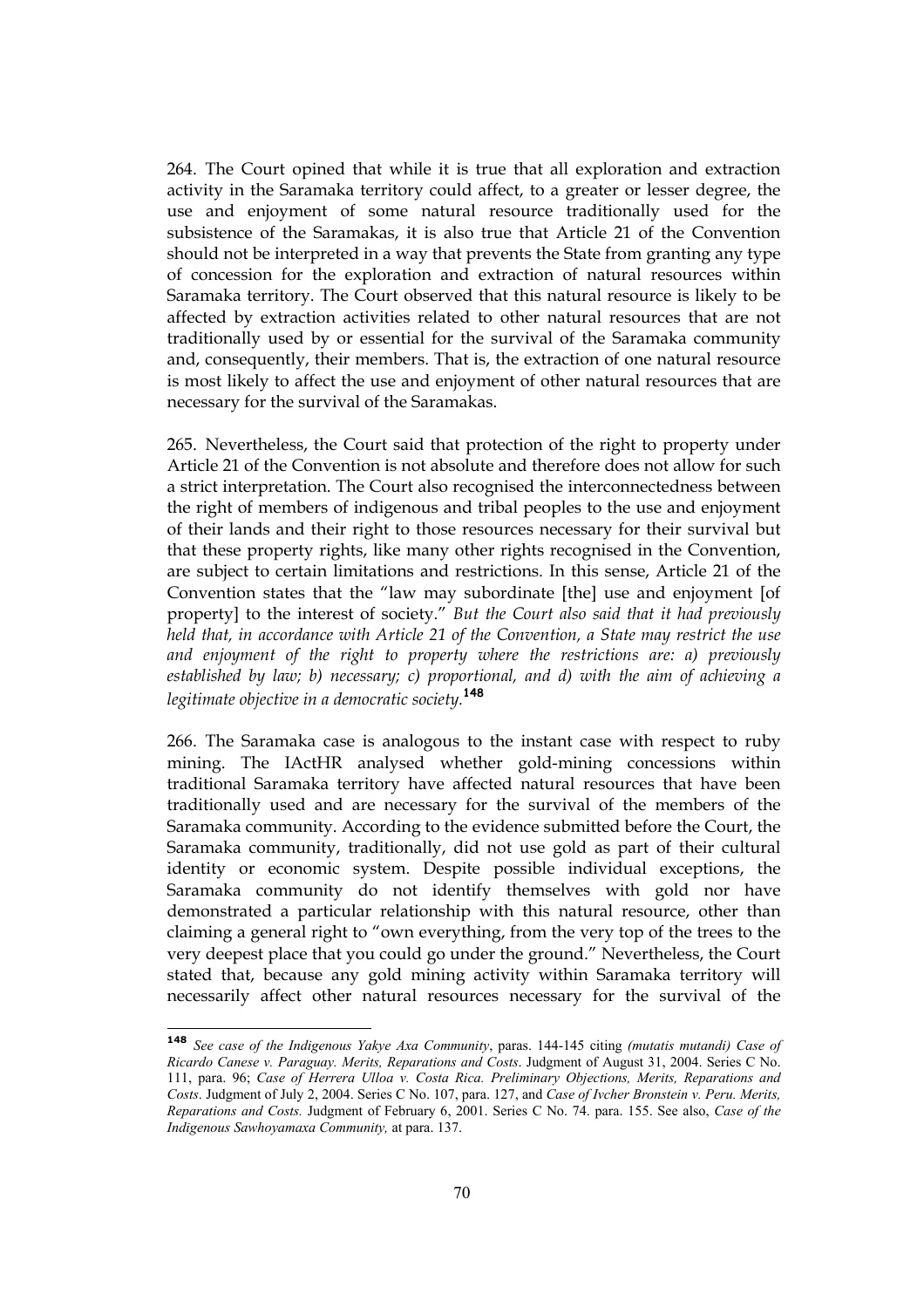Saramakas, such as waterways, the State has a duty to consult with them, in conformity with their traditions and customs, regarding any proposed mining concession within Saramaka territory, as well as allow the members of the community to reasonably participate in the benefits derived from any such possible concession, and perform or supervise an assessment on the environmental and social impact prior to the commencement of the project. The same analysis would apply regarding concessions in the instant case of the Endorois.

267. In the instant case of the Endorois, the Respondent State has a duty to evaluate whether a restriction of these private property rights is necessary to preserve the survival of the Endorois community. The African Commission is aware that the Endoroids do not have an attachment to ruby. Nevertheless, it is instructive to note that the African Commission decided in *The Ogoni case* that the right to natural resources contained within their traditional lands vested in the indigenous people. This decision made clear that a people inhabiting a specific region within a state can claim the protection of Article 21.**<sup>149</sup>**Article 14 of the African Charter indicates that the two-pronged test of 'in the interest of public need or in the general interest of the community' and 'in accordance with appropriate laws'should be satisfied.

268. As far as the African Commission is aware, that has not been done by the Respondent State. The African Commission is of the view the Endorois have the right to freely dispose of their wealth and natural resources in consultation with the Respondent State. Article 21(2) also concerns the obligations of a State Party to the African Charter in cases of a violation by spoliation, through provision for restitution and compensation. *The Endorois have never received adequate compensation or restitution of their land. Accordingly, the Respondent State is found to have violated Article 21 of the Charter*.

## **Alleged Violation of Article 22**

269. The Complainants allege that the Endorois' right to development have been violated as a result of the Respondent State's creation of a Game Reserve and the Respondent State's failure to adequately involve the Endorois in the development process.

270. In rebutting the Complainants' allegations, the Respondent State argues that the task of communities within a participatory democracy is to contribute to the well-being of society at large and not only to care selfishly for one's own community at the risk of others. It argues that the Baringo and Koibatek Country Councils are not only representing the Endorois, but other clans of the Tugen tribe, of which the Endorois are only a clan. However, to avoid the temptation of one community domineering the other, the Kenyan political system embraces the principle of a participatory model of community through regular competitive

**<sup>149</sup>** The Ogoni Case (2001), paras 56-58.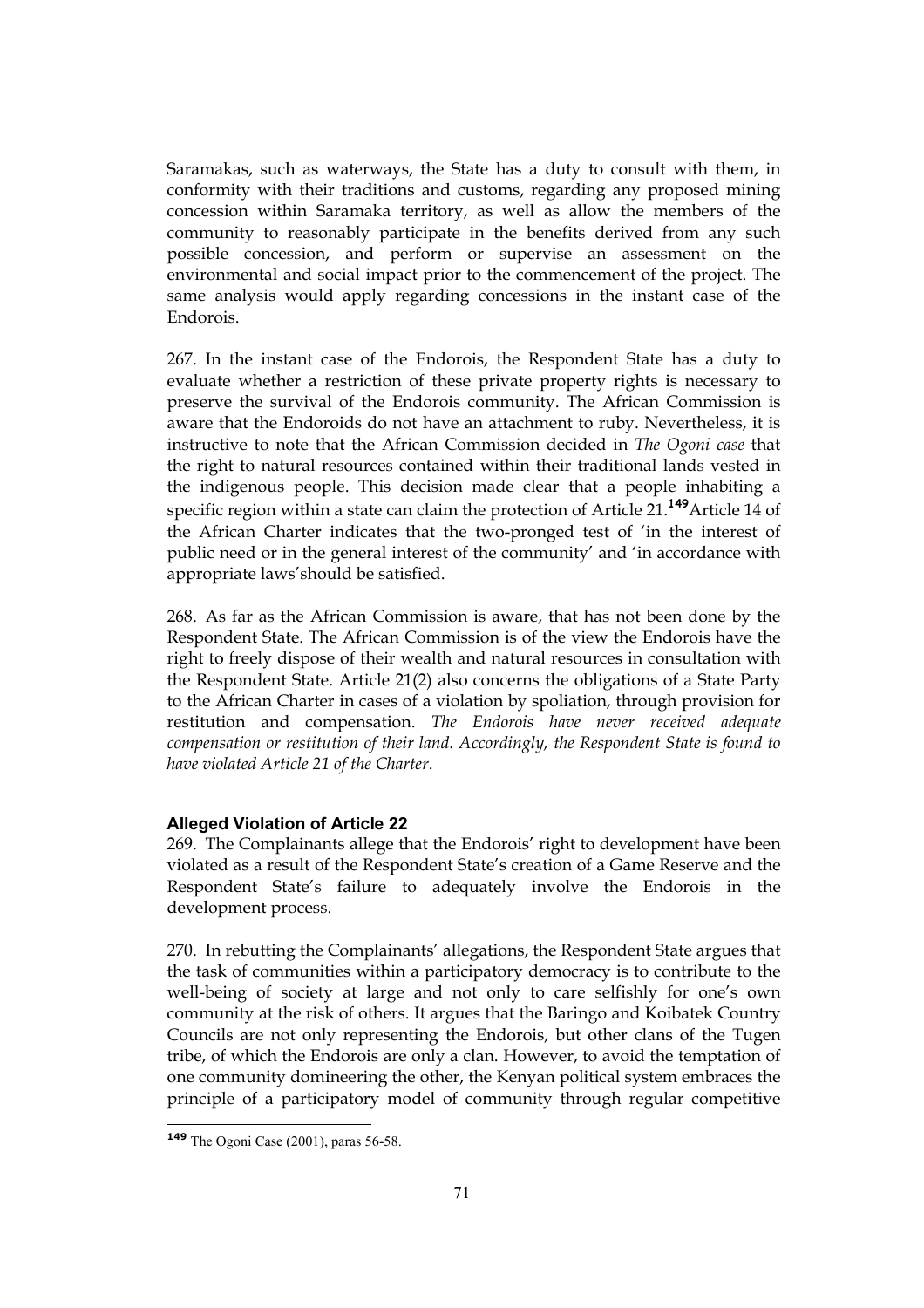election for representatives in those councils. It states that elections are by adult suffrage and are free and fair.

271. The Respondent State also submits it has instituted an ambitious programme for universal free primary education and an agricultural recovery programme which is aimed at increasing the household incomes of the rural poor, including the Endorois; and initiated programmes for the equitable distribution of budgetary resources through the Constituency Development Fund, Constituency Bursary Funds, Constituency Aids Committees and District Roads Board.

272. It adds that for a long time, tourism in Kenya has been on the decline. This, it argues, has been occasioned primarily by the ethnic disturbance in the Coast and the Rift Valley provinces which are the major tourist circuits in Kenya, of which the complainants land falls and therefore it is expected that the Country Councils of Baringo and Koibatek were affected by the economic down turn.

273. Further rebutting the allegations of the Complainants, the Respondent State argues that the Complainants state in paragraph 239 of their Merits brief that due to lack of access to the salts licks and their usual pasture, their cattle died in large numbers, thereby making them unable to pay their taxes and that, consequently, the government took away more cattle in tax; and that they were also unable to pay for primary and secondary education for their children is utterly erroneous as tax is charged on income. According to the Respondent State it argues that if the Endorois were not able to raise income which amounts to the taxable brackets from their animal husbandly, they were obviously not taxed. The Respondent State adds that this allegation is false and intended to portray the Government in bad light.

274. The Respondent State argues that the Complainants allege that the consultations that took place were not in 'good faith' or with the objective of achieving agreement or consent, and furthermore that the Respondent State failed to honour the promises made to the Endorois community with respect to revenue sharing from the Game Reserve, having a certain percentage of jobs, relocation to fertile land and compensation. The Respondent State accuses the Complainants of attempting to mislead the African Commission because the County Council collects all the revenues in the case of Game Reserves and such revenues are ploughed back to the communities within the jurisdictions of the County Council through development projects carried out by the County Council.

275. Responding to the allegation that the Game Reserve made it particularly difficult for the Endorois to access basic herbal medicine necessary for maintaining a healthy life, the Respondent State argues that the prime purpose of gazetting the National Reserve is conservation. Also responding to the claim that the Respondent State has granted several mining and logging concessions to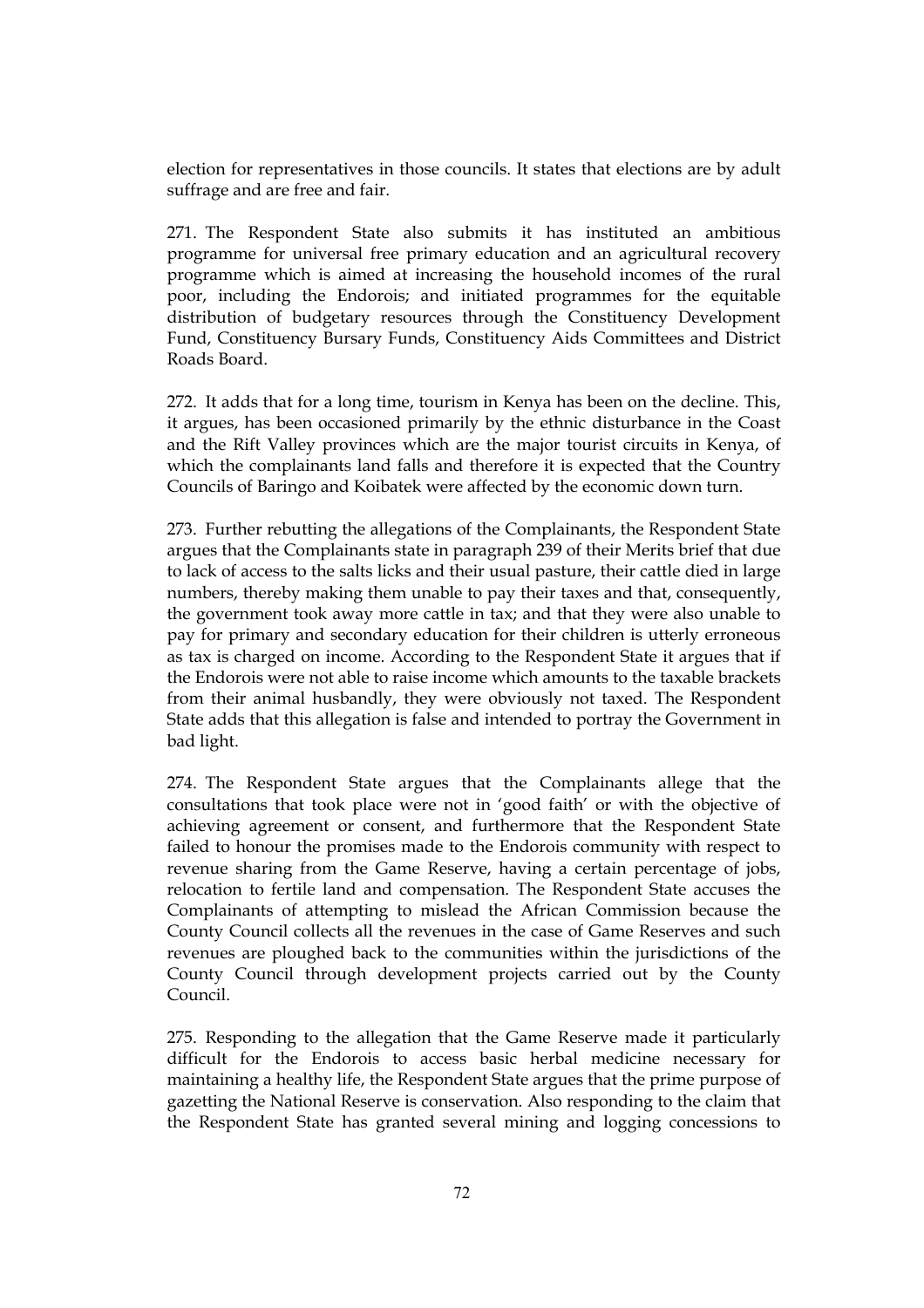third parties, and from which the Endorois have not benefited, the Respondent State asserts that the community has been well informed of those prospecting for minerals in the area. It further states that the community's mining committee had entered into an agreement with the Kenyan company prospecting for minerals, implying that the Endorois are fully involved in all community decisions.

276. The Respondent State also argues that the community is represented in the Country Council by its elected councillors, therefore presenting the community the opportunity to always be represented in the forum where decisions are made pertaining to development. The Respondent State argues that all the decisions complained about have had to be decided upon by a full council meeting.

277. The African Commission is of the view that the right to development is a two-pronged test, that it is both *constitutive* and *instrumental*, or useful as both a means and an end. A violation of either the procedural or substantive element constitutes a violation of the right to development. Fulfilling only one of the two prongs will not satisfy the right to development. The African Commission notes the Complainants' arguments that recognising the right to development requires fulfilling five main criteria: it must be equitable, non-discriminatory, participatory, accountable, and transparent, with equity and choice as important, over-arching themes in the right to development.**<sup>150</sup>**

278. In that regard it takes note of the report of the UN Independent Expert who said that development is not simply the state providing, for example, housing for particular individuals or peoples; development is instead about providing people with the ability to choose where to live. He states "… the state or any other authority cannot decide arbitrarily where an individual should live just because the supplies of such housing are made available". Freedom of choice must be present as a part of the right to development.**<sup>151</sup>**

*279.* The Endorois believe that they had no choice but to leave the Lake and when some of them tried to reoccupy their former land and houses they were met with violence and forced relocations. The Complainants argue this lack of choice directly contradicts the guarantees of the right to development. The African Commission also notes a Report produced for the UN Working Group on Indigenous Populations requiring that "indigenous peoples are not coerced,

**<sup>150</sup>**Arjun Sengupta, "Development Cooperation and the Right to Development," Francois-Xavier Bagnoud Centre Working Paper No. 12, (2003), available at www.hsph.harvard.edu/fxbcenter/working\_papers.htm. See also U.N. Declaration on the Right to Development, U.N. GAOR, 41<sup>st</sup> Sess., Doc. **A/RES/41/128** (1986), Article 2.3, which to refers to "active, free and meaningful participation in development."

**<sup>151</sup>** Arjun Sengupta, "The Right to Development as a Human Right," Francois-Xavier Bagnoud Centre Working Paper No. 8, (2000), page 8, available at http://www.hsph.harvard.edu/fxbcenter/working\_papers.htm 2000.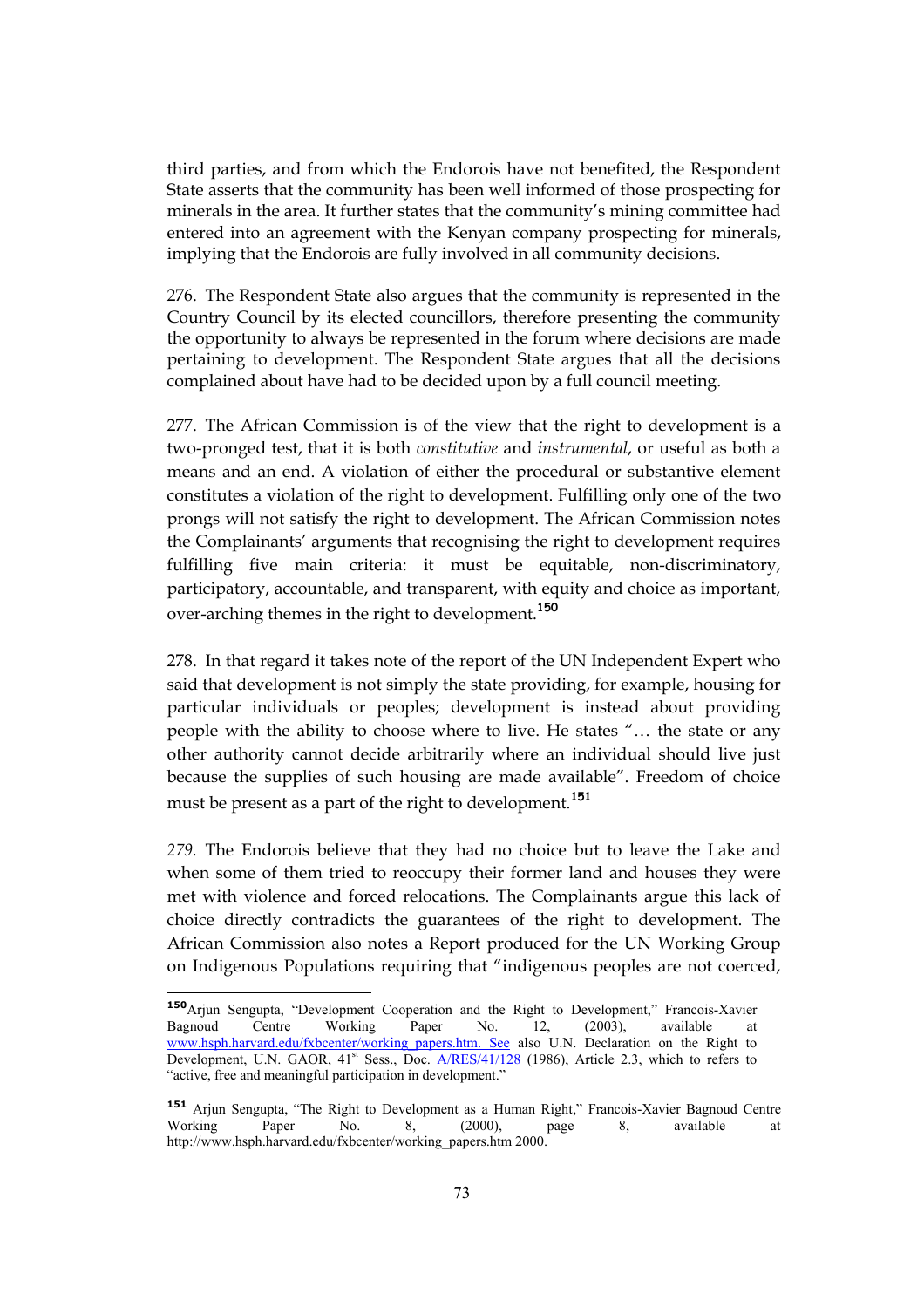pressured or intimidated in their choices of development."**<sup>152</sup>** Had the Respondent State allowed conditions to facilitate the right to development as in the African Charter, the development of the Game Reserve would have increased the capabilities of the Endorois, as they would have had a possibility to benefit from the Game Reserve. However, the forced evictions eliminated any choice as to where they would live.

280. The African Commission notes the Respondent State's submissions that the community is well represented in the decision making structure, but this is disputed by the Complainants. In paragraph 27 of the Complainants Merits brief, they allege that the Endorois have no say in the management of their ancestral land. The EWC, the representative body of the Endorois community, have been refused registration, thus denying the right of the Endorois to fair and legitimate consultation. The Complainants further allege that the failure to register the EWC has often led to illegitimate consultations taking place, with the authorities selecting particular individuals to lend their consent 'on behalf' of the community.

281. The African Commission notes that its own standards state that a Government must consult with respect to indigenous peoples especially when dealing with sensitive issues as land.**<sup>153</sup>** The African Commission agrees with the Complainants that the consultations that the Respondent State did undertake with the community were inadequate and cannot be considered effective participation. The conditions of the consultation failed to fulfil the African Commission's standard of consultations in a form appropriate to the circumstances. It is convinced that community members were informed of the impending project as a *fait accompli*, and not given an opportunity to shape the policies or their role in the Game Reserve.

282. Furthermore, the community representatives were in an unequal bargaining position, an accusation not denied or argued by the Respondent State, being both illiterate and having a far different understanding of property use and ownership than that of the Kenyan Authorities. The African Commission agrees that it was incumbent upon the Respondent State to conduct the consultation process in such a manner that allowed the representatives to be fully informed of the agreement, and participate in developing parts crucial to the life of the

**<sup>152</sup>** Antoanella-Iulia Motoc and the Tebtebba Foundation, Preliminary working paper on the principle of free, prior and informed consent of indigenous peoples in relation to development affecting their lands and natural resources that they would serve as a framework for the drafting of a legal commentary by the Working Group on this concept. U.N. Doc. E/CN.4/Sub.2/AC.4/2004/4 (2004), para. 14 (a).

**<sup>153</sup>** Report of the African Commission's Working Group of Experts on Indigenous Populations/Communities (Twenty-eighth session, 2003). See also ILO Convention 169 which states: "Consultations carried out in application of this Convention shall be undertaken, in good faith and in a form appropriate to the circumstances, with the objective of achieving agreement or consent to the proposed measures."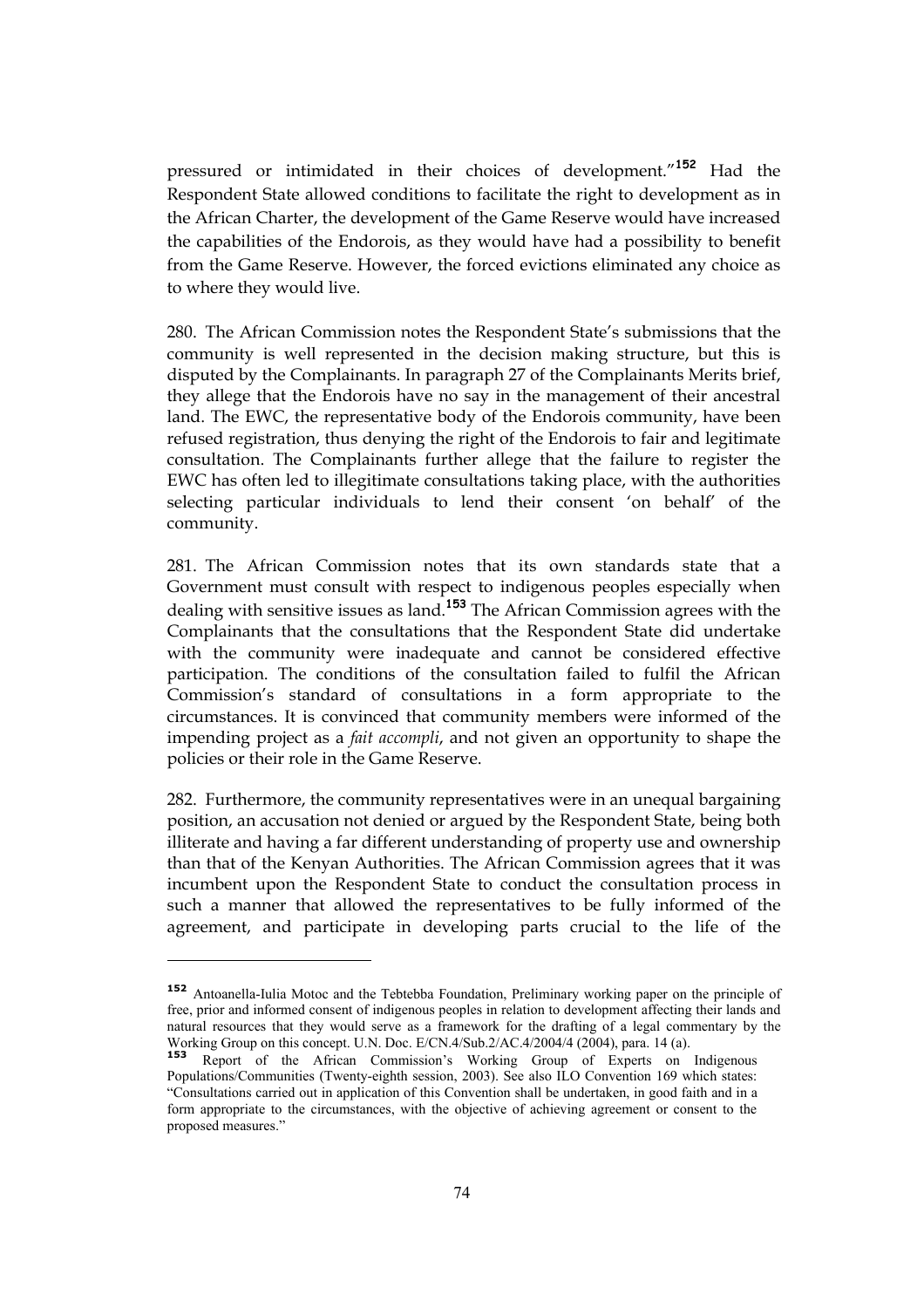community. It also agrees with the Complainants that the inadequacy of the consultation undertaken by the Respondent State is underscored by Endorois' actions after the creation of the Game Reserve. The Endorois believed, and continued to believe even after their eviction, that the Game Reserve and their pastoralist way of life would not be mutually exclusive and that they would have a right of re-entry on to their land. In failing to understand their permanent eviction, many families did not leave the location until 1986.

283. The African Commission wishes to draw the attention of the Respondent State that Article 2(3) of the UN Declaration on Development notes that the right to development includes "active, free and meaningful participation in development".**<sup>154</sup>** The result of development should be empowerment of the Endorois community. It is not sufficient for the Kenyan Authorities merely to give food aid to the Endorois. The capabilities and choices of the Endorois must improve in order for the right to development to be realised.

284. The case of the Yakye Axa is instructive. The Inter-American Court found that the members of the Yakye Axa community live in extremely destitute conditions as a consequence of lack of land and access to natural resources, caused by the facts that were the subject matter of proceedings in front of the Court as well as the precariousness of the temporary settlement where they have had to remain, waiting for a solution to their land claim.

285. The IActHR noted that, according to statements from members of the Yakye Axa community during the public hearing, the members of that community might have been able to obtain part of the means necessary for their subsistence if they had been in possession of their traditional lands. Displacement of the members of the community from those lands has caused special and grave difficulties to obtain food, primarily because the area where their temporary settlement is located does not have appropriate conditions for cultivation or to practice their traditional subsistence activities, such as hunting, fishing, and gathering. Furthermore, in this settlement the members of the Yakye Axa Community do not have access to appropriate housing with the basic minimum services, such as clean water and toilets.

286. The precariousness of the Endorois' post-dispossession settlement has had similar effects. No collective land of equal value was ever accorded (thus failing the test of 'in accordance with the law', as the law requires adequate compensation). The Endorois were relegated to semi-arid land, which proved unsustainable for pastoralism, especially in view of the strict prohibition on access to the Lake area's medicinal salt licks or traditional water sources. Few

<sup>154</sup> U.N. Declaration on the Right to Development, U.N. GAOR, 41<sup>st</sup> Sess., Doc. **A/RES/41/128** (1986), Article 2.3. (hereinafter Declaration on Development).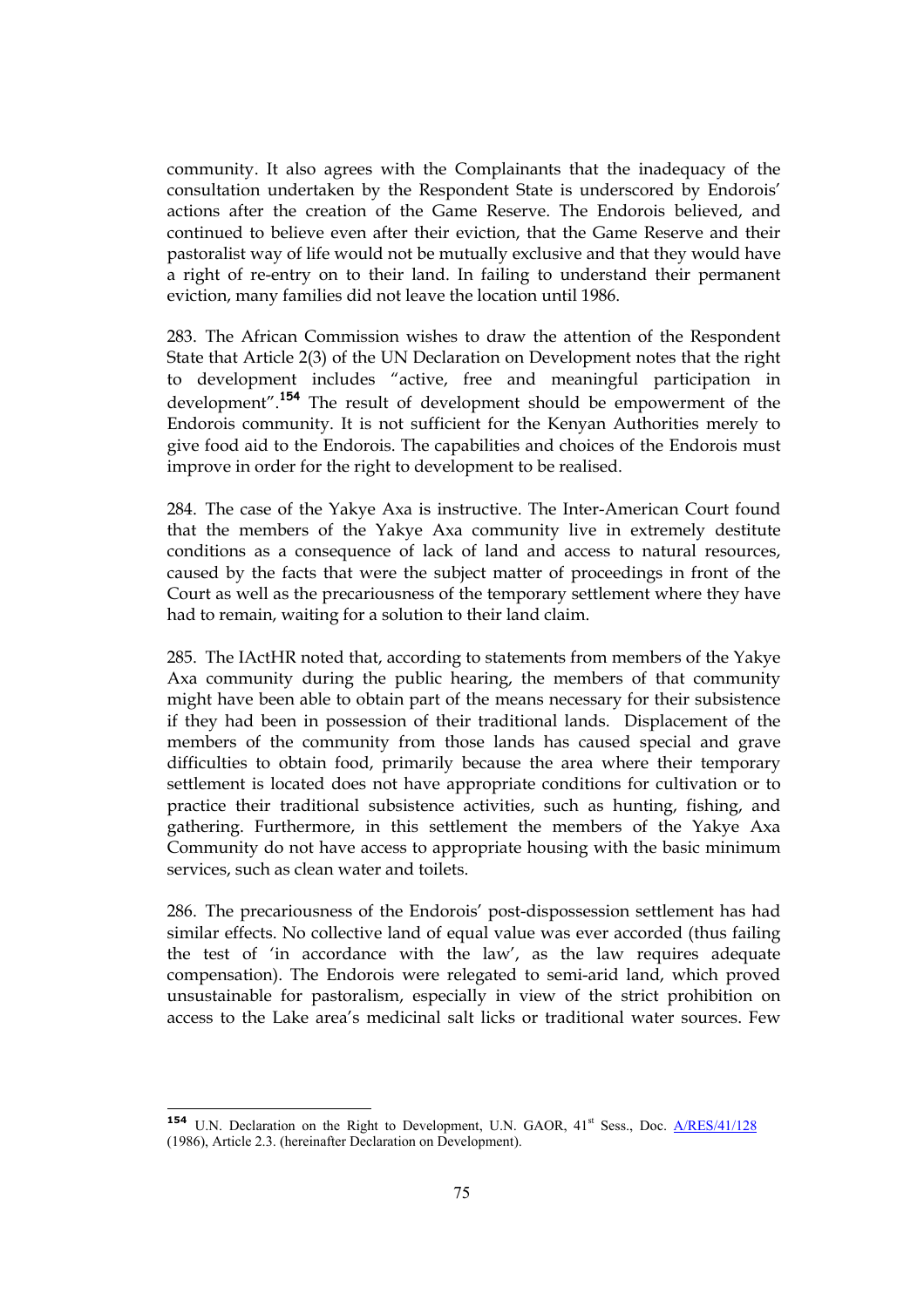Endorois got individual titles in the Mochongoi Forest, though the majority live on the arid land on the outskirts of the Reserve. **<sup>155</sup>**

287. In the case of the Yakye Axa community, the Court established that the State did not guarantee the right of the members of the Yakye Axa community to communal property. The Court deemed that this had a negative effect on the right of the members of the community to a decent life, because it deprived them of the possibility of access to their traditional means of subsistence, as well as to the use and enjoyment of the natural resources necessary to obtain clean water and to practice traditional medicine to prevent and cure illnesses.

288. In the instant Communication in front of the African Commission, video evidence from the Complainants shows that access to clean drinking water was severely undermined as a result of loss of their ancestral land (Lake Bogoria) which has ample fresh water sources. Similarly, their traditional means of subsistence – through grazing their animals – has been curtailed due to lack of access to the green pastures of their traditional land. Elders commonly cite having lost more than half of their cattle since the displacement.**<sup>156</sup>** The African Commission is of the view that the Respondent State has done very little to provide necessary assistance in these respects.

289. Closely allied with the right to development is the issue of participation. The IActHR has stated that in ensuring the effective participation of the Saramaka people in development or investment plans within their territory, the State has a duty to actively consult with the said community according to their customs and traditions. This duty requires the State to both accept and disseminate information, and entails constant communication between the parties. These consultations must be in good faith, through culturally appropriate procedures and with the objective of reaching an agreement.

290. In the instant Communication, even though the Respondent State says that it has consulted with the Endorois community, the African Commission is of the view that this consultation was not sufficient. It is convinced that the Respondent State did not obtain the prior, informed consent of all the Endorois before designating their land as a Game Reserve and commencing their eviction. The Respondent State did not impress upon the Endorois any understanding that they would be denied all rights of return to their land, including unfettered

**<sup>156</sup>**See, for example, the affidavit of Richard Yegon, one of the Elders of the Endorois community.

**<sup>155</sup>** See U.N. Doc. E/C.12/1999/5. The right to adequate food (Art. 11), (20th session, 1999), para. 13, and U.N. Doc. HRI/GEN/1/Rev.7 at 117. The right to water (Articles 11 and 12 of the International Covenant on Economic, Social and Cultural Rights), (29th session 2002), para. 16. In these documents the arguments is made that in the case of indigenous peoples, access to their ancestral lands and to the use and enjoyment of the natural resources found on them is closely linked to obtaining food and access to clean water. In this regard, the Committee on Economic, Social and Cultural Rights has highlighted the special vulnerability of many groups of indigenous peoples whose access to ancestral lands has been threatened and, therefore, their possibility of access to means of obtaining food and clean water.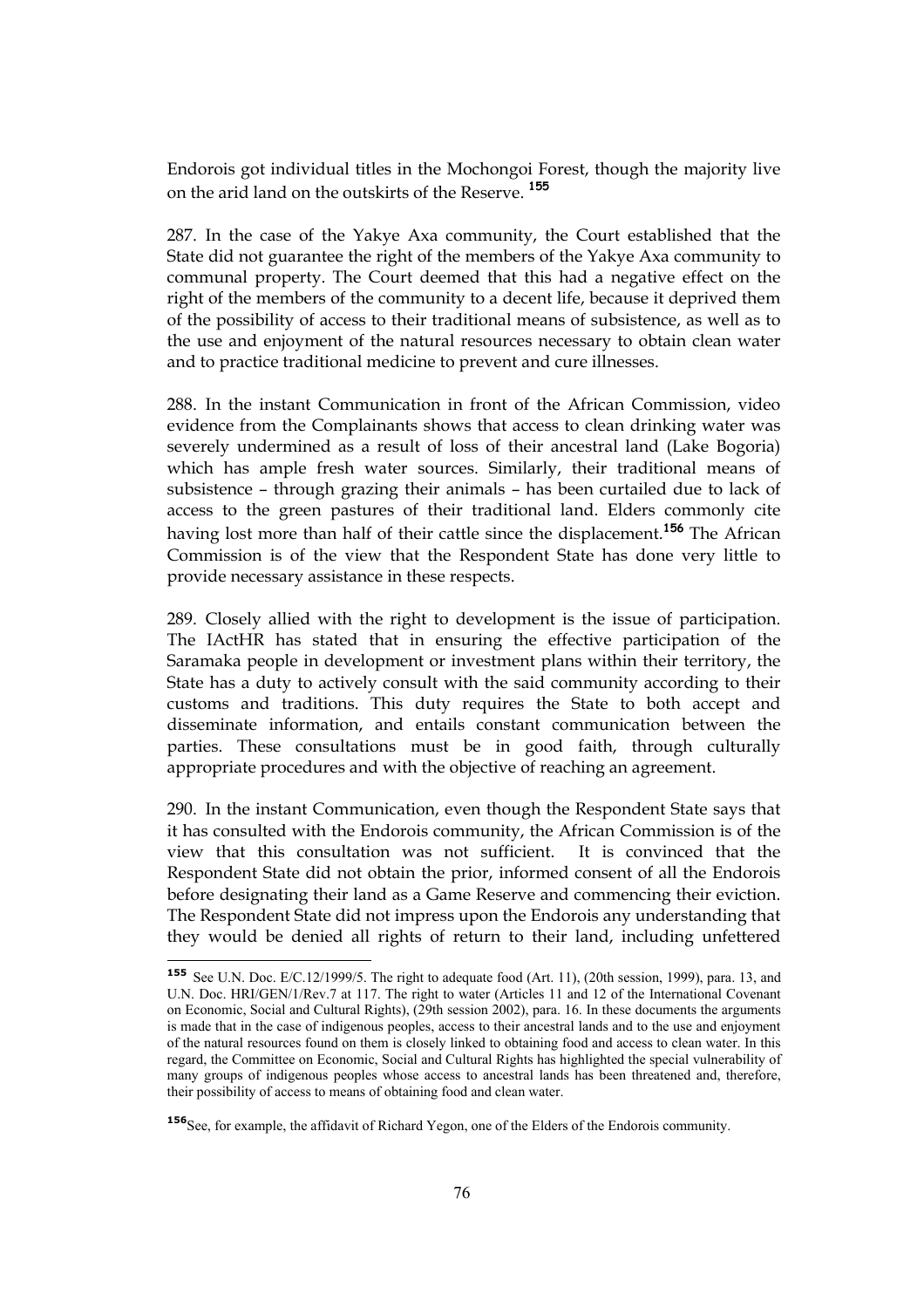access to grazing land and the medicinal salt licks for their cattle. The African Commission agrees that the Complainants had a legitimate expectation that even after their initial eviction, they would be allowed access to their land for religious ceremonies and medicinal purposes – the reason, in fact why they are in front of the African Commission.

291. Additionally, the African Commission is of the view that any development or investment projects that would have a major impact within the Endorois territory, the State has a duty not only to consult with the community, but also to obtain their free, prior, and informed consent, according to their customs and traditions.

292. From the oral testimony and even the written brief submitted by the Complainants, the African Commission is informed that the Endorois representatives who represented the community in discussions with the Respondent State were illiterates, impairing their ability to understand the documents produced by the Respondent State. The Respondent State did not contest that statement. The African Commission agrees with the Complainants that the Respondent State did not ensure that the Endorois were accurately informed of the nature and consequences of the process, a minimum requirement set out by the Inter-American Commission in the *Dann* case.**<sup>157</sup>**

293. In this sense, it is important to note that the U.N. Special Rapporteur on the Situation of Human Rights and Fundamental Freedoms of Indigenous People observed that: "[w]herever [large-scale projects] occur in areas occupied by indigenous peoples it is likely that their communities will undergo profound social and economic changes that are frequently not well understood, much less foreseen, by the authorities in charge of promoting them. […] The principal human rights effects of these projects for indigenous peoples relate to loss of traditional territories and land, eviction, migration and eventual resettlement, depletion of resources necessary for physical and cultural survival, destruction and pollution of the traditional environment, social and community disorganization, long-term negative health and nutritional impacts as well as, in some cases, harassment and violence."**<sup>158</sup>** Consequently, the U.N. Special Rapporteur determined that "[f]ree, prior and informed consent is essential for the [protection of] human rights of indigenous peoples in relation to major development projects."**<sup>159</sup>**

**<sup>157</sup>** In *Mary and Carrie Dann v. USA*, the IAcmHR noted that convening meetings with the Community 14 years after title extinguishment proceedings began constituted neither prior nor effective participation. To have a process of consent that is fully informed "requires at a minimum that *all* of the members of the community are fully and accurately informed of the nature and consequences of the process and provided with an effective opportunity to participate individually or as collectives." *Mary and Carrie Dann vs. USA* (2002).

**<sup>159</sup>** The UNCERD has observed that "[a]s to the exploitation of the subsoil resources of the traditional lands of indigenous communities, the Committee observes that merely consulting these communities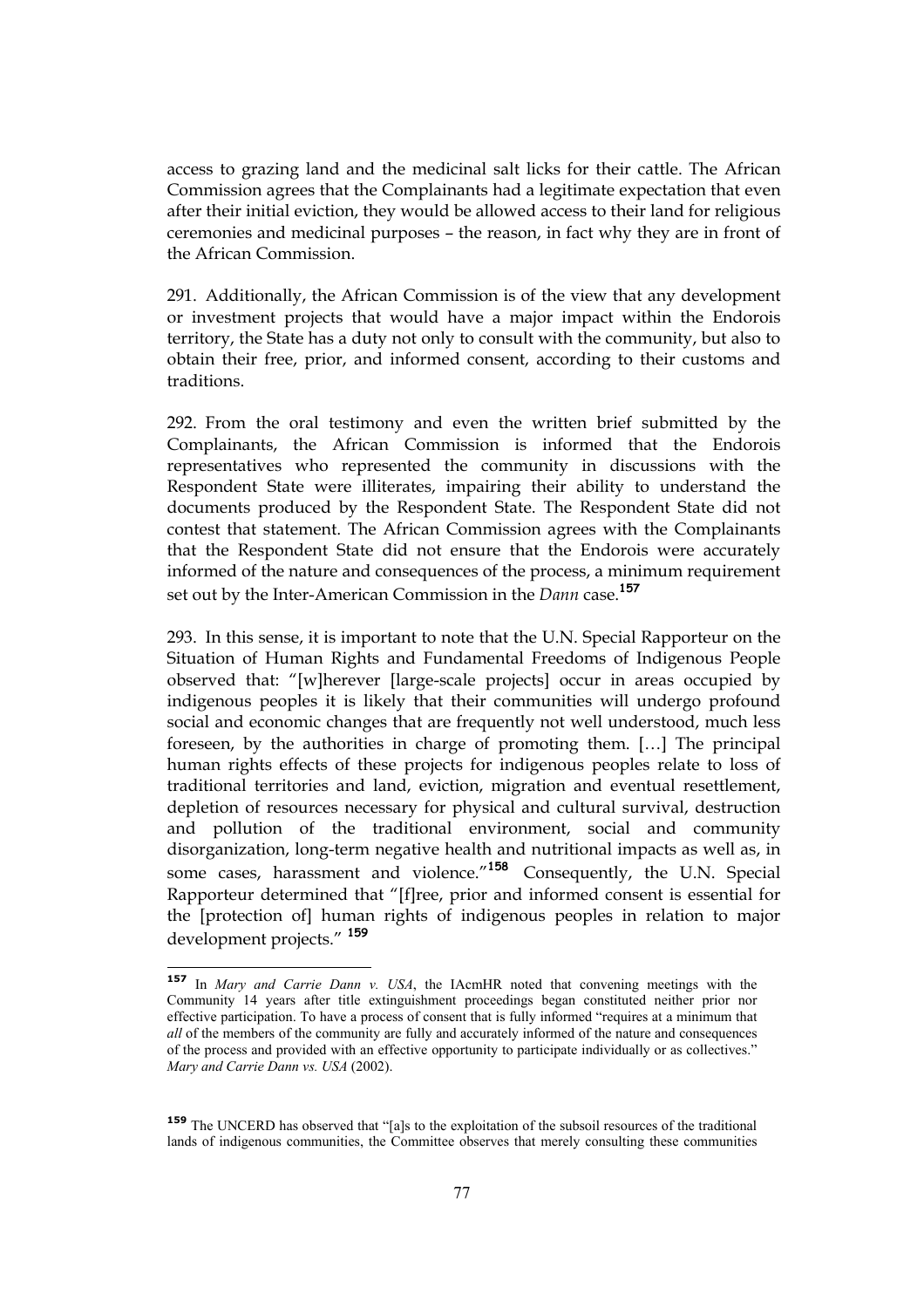294. In relation to benefit sharing, the IActHR in the Saramaka case said that benefit sharing is vital both in relation to the right to development and by extension the right to own property. The right to development will be violated when the development in question decreases the well-being of the community. The African Commission similarly notes that the concept of benefit-sharing also serves as an important indicator of compliance for property rights; failure to duly compensate (even if the other criteria of legitimate aim and proportionality are satisfied) result in a violation of the right to property.

295. The African Commission further notes that in the 1990 'African Charter on Popular Participation in Development and Transformation' benefit sharing is key to the development process. In the present context of the Endorois, the right to obtain "just compensation" in the spirit of the African Charter translates into a right of the members of the Endorois community to reasonably share in the benefits made as a result of a restriction or deprivation of their right to the use and enjoyment of their traditional lands and of those natural resources necessary for their survival.

296. In this sense, the Committee on the Elimination of Racial Discrimination has recommended not only that the prior informed consent of communities must be sought when major exploitation activities are planned in indigenous territories but also "that the equitable sharing of benefits to be derived from such exploitation be ensured." In the instant case, the Respondent State should ensure mutually acceptable benefit sharing. In this context, pursuant to the spirit of the African Charter benefit sharing may be understood as a form of reasonable equitable compensation resulting from the exploitation of traditionally owned lands and of those natural resources necessary for the survival of the Endorois community.

297. The African Commission is convinced that the inadequacy of the consultations left the Endorois feeling disenfranchised from a process of utmost importance to their life as a people. Resentment of the unfairness with which they had been treated inspired some members of the community to try to reclaim the Mochongoi Forest in 1974 and 1984, meet with the President to discuss the matter in 1994 and 1995, and protest the actions in peaceful demonstrations. The African Commission agrees that if consultations had been conducted in a manner that effectively involved the Endorois, there would have been no ensuing confusion as to their rights or resentment that their consent had been wrongfully gained. It is also convinced that they have faced substantive losses - the actual loss in well-being and the denial of benefits accruing from the Game Reserve.

prior to exploiting the resources falls short of meeting the requirements set out in the Committee's general recommendation XXIII on the rights of indigenous peoples. The Committee therefore recommends that the prior informed consent of these communities be sought". *Cf.* UNCERD, *Consideration of Reports submitted by States Parties under Article 9 of the Convention, Concluding Observations on Ecuador (Sixty Second Session, 2003)*, U.N. Doc. CERD/C/62/CO/2, 2 June 2003, para. 16.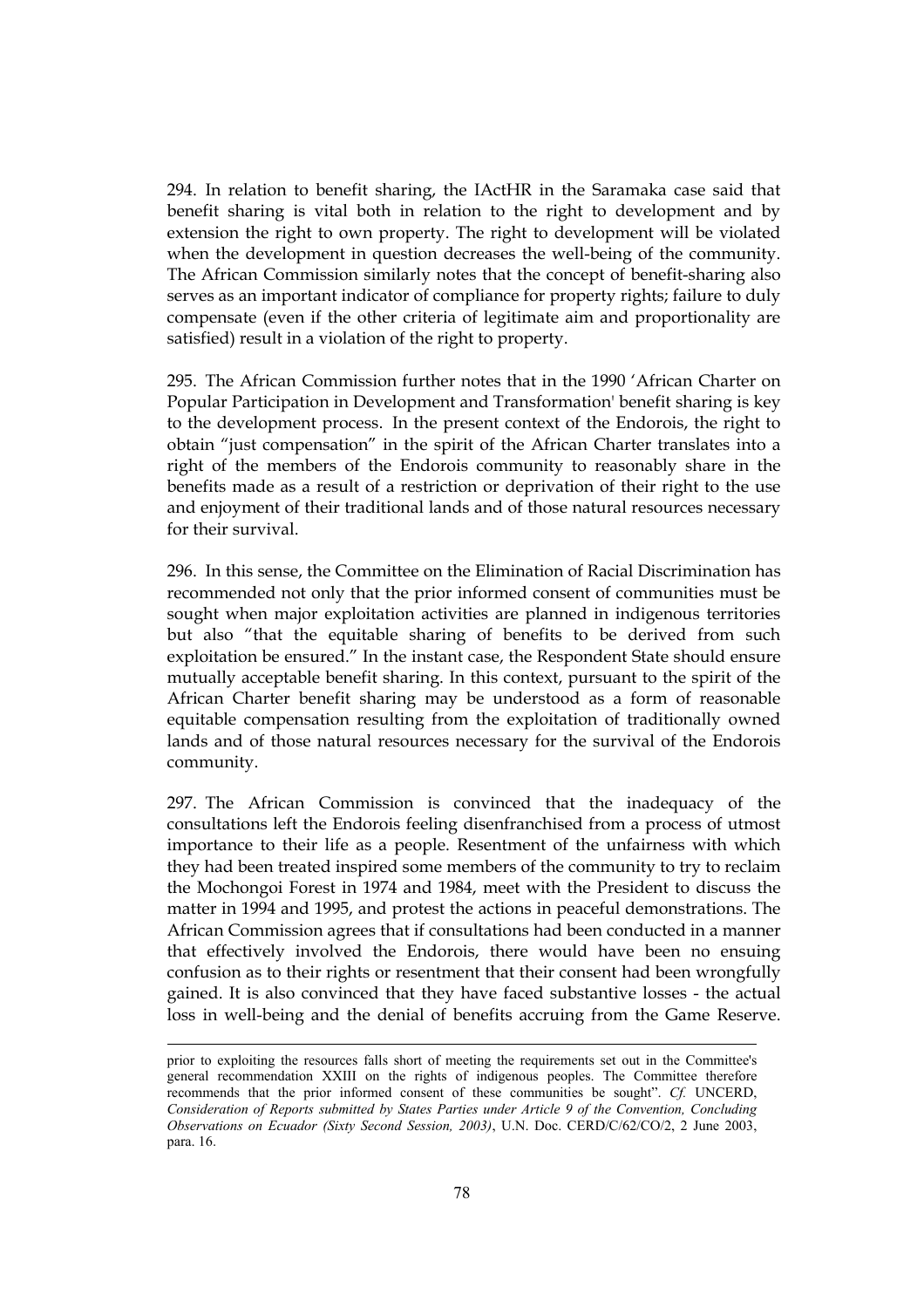Furthermore, the Endorois have faced a significant loss in choice since their eviction from the land. It agrees that the Endorois, as beneficiaries of the development process, were entitled to an equitable distribution of the benefits derived from the Game Reserve.

298. The African Commission is of the view that the Respondent State bears the burden for creating conditions favourable to a people's development.**<sup>160</sup>** It is certainly not the responsibility of the Endorois themselves to find alternate places to graze their cattle or partake in religious ceremonies. The Respondent State, instead, is obligated to ensure that the Endorois are not left out of the development process or benefits. The African Commission agrees that the failure to provide adequate compensation and benefits, or provide suitable land for grazing indicates that the Respondent State did not adequately provide for the Endorois in the development process. *It finds against the Respondent State that the Endorois community has suffered a violation of Article 22 of the Charter.*

-

**<sup>160</sup>** Declaration on the Right to Development, Article 3.